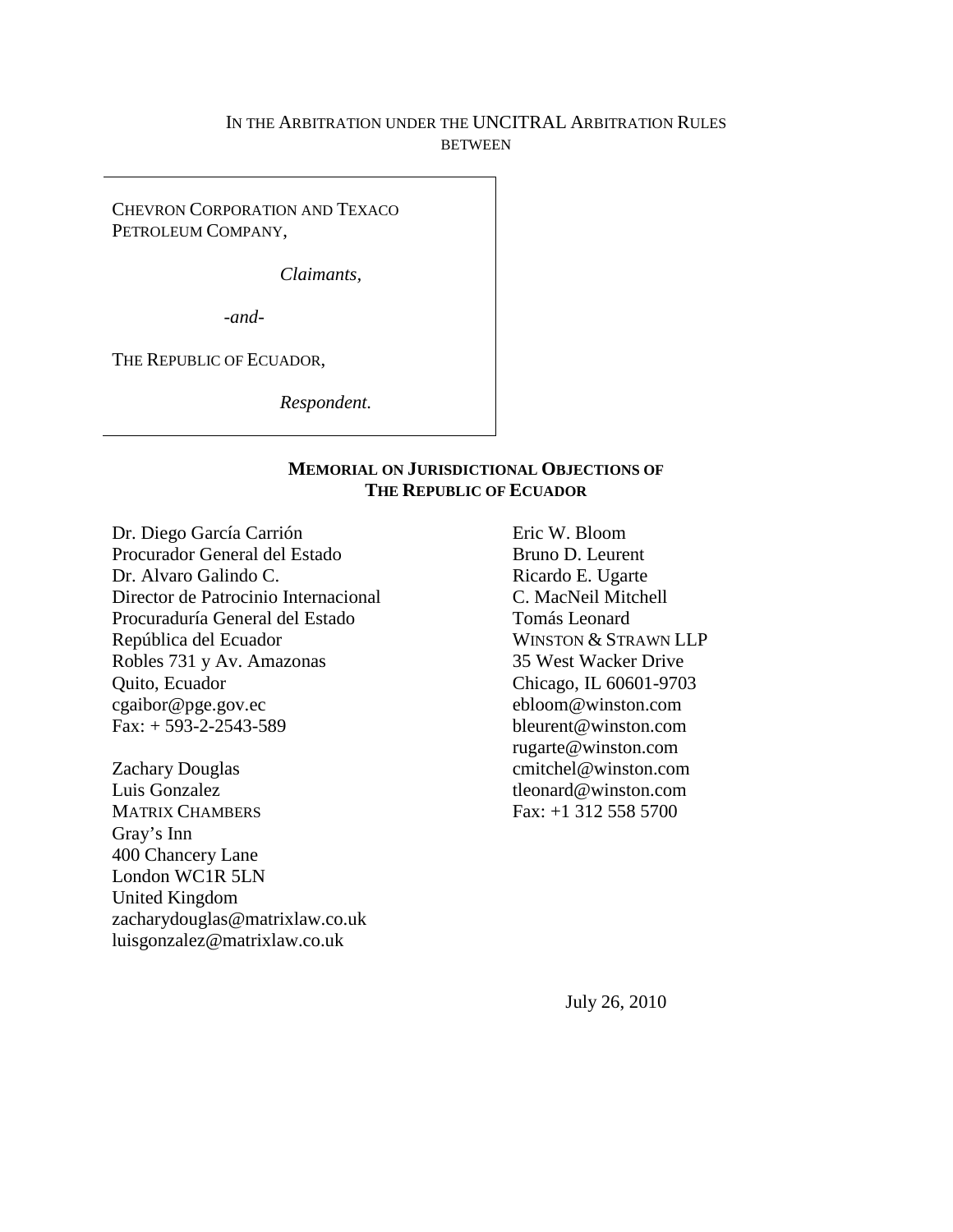# **TABLE OF CONTENTS**

|      |                                                                            |                                                                   |                                                                       | Page |  |  |  |
|------|----------------------------------------------------------------------------|-------------------------------------------------------------------|-----------------------------------------------------------------------|------|--|--|--|
| I.   |                                                                            |                                                                   |                                                                       |      |  |  |  |
| Π.   |                                                                            |                                                                   |                                                                       |      |  |  |  |
|      | A.                                                                         | Texaco Petroleum Company's Operations And Investment In Ecuador 5 |                                                                       |      |  |  |  |
|      | <b>B.</b>                                                                  |                                                                   |                                                                       |      |  |  |  |
|      | $\mathcal{C}$ .                                                            |                                                                   |                                                                       |      |  |  |  |
|      | D.                                                                         |                                                                   |                                                                       |      |  |  |  |
|      | E.                                                                         |                                                                   |                                                                       |      |  |  |  |
|      |                                                                            | 1.                                                                |                                                                       |      |  |  |  |
|      |                                                                            | 2.                                                                |                                                                       |      |  |  |  |
|      |                                                                            | 3.                                                                |                                                                       |      |  |  |  |
|      |                                                                            | $\overline{4}$ .                                                  |                                                                       |      |  |  |  |
|      | F.                                                                         |                                                                   |                                                                       |      |  |  |  |
|      | G.                                                                         | Chevron's AAA Arbitration Demand And Subsequent Litigation With   |                                                                       |      |  |  |  |
| III. | The Tribunal Lacks Jurisdiction Ratione Materiae Pursuant To Article VI(1) |                                                                   |                                                                       |      |  |  |  |
|      | A <sub>1</sub>                                                             |                                                                   |                                                                       |      |  |  |  |
|      |                                                                            | 1.                                                                |                                                                       |      |  |  |  |
|      |                                                                            | 2.                                                                |                                                                       |      |  |  |  |
|      |                                                                            | 3.                                                                | There Is No Prima Facie Case In Respect Of The Claims                 |      |  |  |  |
|      | <b>B.</b>                                                                  | The Dispute Does Not Arise Out Of Or Relate To An Investment In   |                                                                       |      |  |  |  |
|      |                                                                            | 1.                                                                | Texpet's Original Investment In The Hydrocarbons Sector               |      |  |  |  |
|      |                                                                            | 2.                                                                | The Settlement And Release Agreements Are Not Investments 30          |      |  |  |  |
|      |                                                                            |                                                                   | The Agreements Do Not Have The Economic<br>a.                         |      |  |  |  |
|      |                                                                            |                                                                   | Analysis Of The Settlement And Release Agreements 35<br>$\mathbf b$ . |      |  |  |  |
|      |                                                                            |                                                                   | $\mathbf{i}$ .                                                        |      |  |  |  |
|      |                                                                            |                                                                   | ii.<br>The 1995 Settlement Agreement And Scope Of                     |      |  |  |  |
|      |                                                                            |                                                                   | iii.                                                                  |      |  |  |  |
|      |                                                                            |                                                                   | iv.                                                                   |      |  |  |  |
|      |                                                                            | 3.                                                                | Chevron Has No Interest In The Settlement And Release                 |      |  |  |  |
|      |                                                                            |                                                                   |                                                                       |      |  |  |  |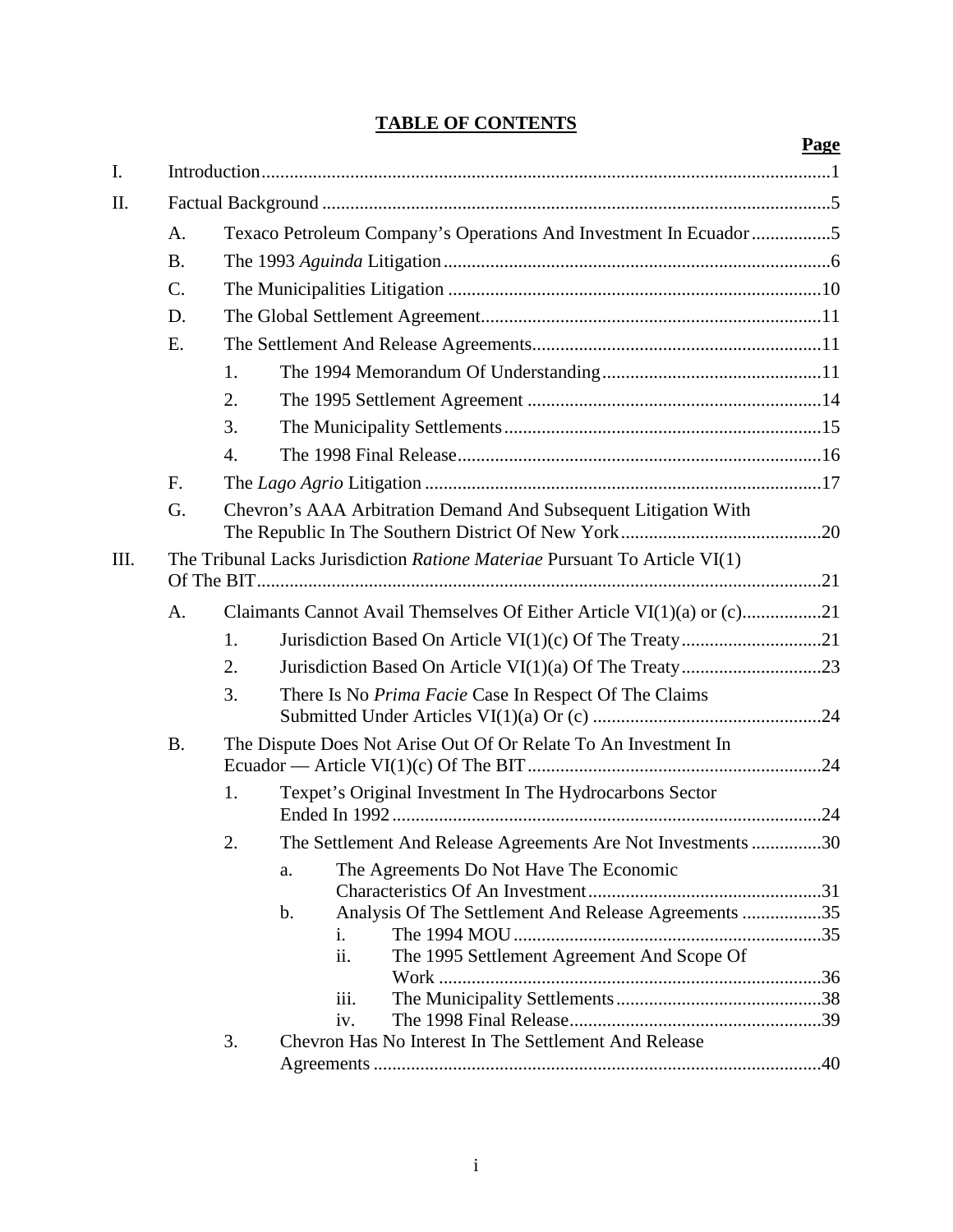|     | C.                                                                         | There Is No Dispute Arising Out Of An Investment Agreement —                                                                                                                                      |                                                                                                                                                                                                                                                    |  |  |
|-----|----------------------------------------------------------------------------|---------------------------------------------------------------------------------------------------------------------------------------------------------------------------------------------------|----------------------------------------------------------------------------------------------------------------------------------------------------------------------------------------------------------------------------------------------------|--|--|
|     |                                                                            | 1.                                                                                                                                                                                                | "Investment Agreements" Are Predicated Upon The                                                                                                                                                                                                    |  |  |
|     |                                                                            | 2.                                                                                                                                                                                                | Chevron Cannot Invoke The Settlement And Release                                                                                                                                                                                                   |  |  |
|     | D.                                                                         |                                                                                                                                                                                                   |                                                                                                                                                                                                                                                    |  |  |
|     |                                                                            | 1.                                                                                                                                                                                                |                                                                                                                                                                                                                                                    |  |  |
|     |                                                                            | 2.                                                                                                                                                                                                | TexPet Cannot Make A Prima Facie Showing Of A Dispute<br>With The Republic Arising From The 1995 Settlement<br>Agreement Because It Is Not A Party To The Lago Agrio                                                                               |  |  |
|     |                                                                            | 3.                                                                                                                                                                                                | The Contractual Rights Asserted By Claimants Under The<br>1995 Settlement Agreement Do Not Exist And Would Be                                                                                                                                      |  |  |
| IV. | This Tribunal Lacks Jurisdiction By Application Of The Fork In The Road    |                                                                                                                                                                                                   |                                                                                                                                                                                                                                                    |  |  |
|     | A.                                                                         | The Fork In The Road Provision Bars Claimants From Submitting                                                                                                                                     |                                                                                                                                                                                                                                                    |  |  |
|     | <b>B.</b>                                                                  | When They Obtained Dismissal Of Aguinda, Claimants Elected To<br>Have The Ecuadorian Court Decide The Scope and Legal Effect Of<br>The Release, And To Submit Any Due Process Challenges In Post- |                                                                                                                                                                                                                                                    |  |  |
|     |                                                                            | 1.                                                                                                                                                                                                | To Achieve Dismissal Of Aguinda, Chevron Committed (1) To<br>Submit To Jurisdiction In Ecuador And (2) To Satisfy Any<br>Final Judgment There, Reserving Only Due Process Defenses<br>To Be Asserted In Extraterritorial Post-Judgment Enforcement |  |  |
|     |                                                                            | 2.                                                                                                                                                                                                | Chevron And Texaco Chose An Ecuadorian Forum To<br>Adjudicate The Scope And Legal Significance Of The                                                                                                                                              |  |  |
|     |                                                                            | 3.                                                                                                                                                                                                | The Election Of Post-Judgment Enforcement Litigation<br>Constitutes A Bar To Pre-Judgment Arbitration Of Claims Of                                                                                                                                 |  |  |
| V.  | This Tribunal Lacks Jurisdiction To Adjudicate A Claim That Requires It To |                                                                                                                                                                                                   |                                                                                                                                                                                                                                                    |  |  |
|     | A.                                                                         | The Rights Of Third Parties Are Squarely At Issue Before This                                                                                                                                     |                                                                                                                                                                                                                                                    |  |  |
|     | <b>B.</b>                                                                  | Established Principles Of International Law Prevent The Tribunal<br>From Adjudicating The Present Dispute In Light Of The Relief Sought76                                                         |                                                                                                                                                                                                                                                    |  |  |
| VI. |                                                                            |                                                                                                                                                                                                   |                                                                                                                                                                                                                                                    |  |  |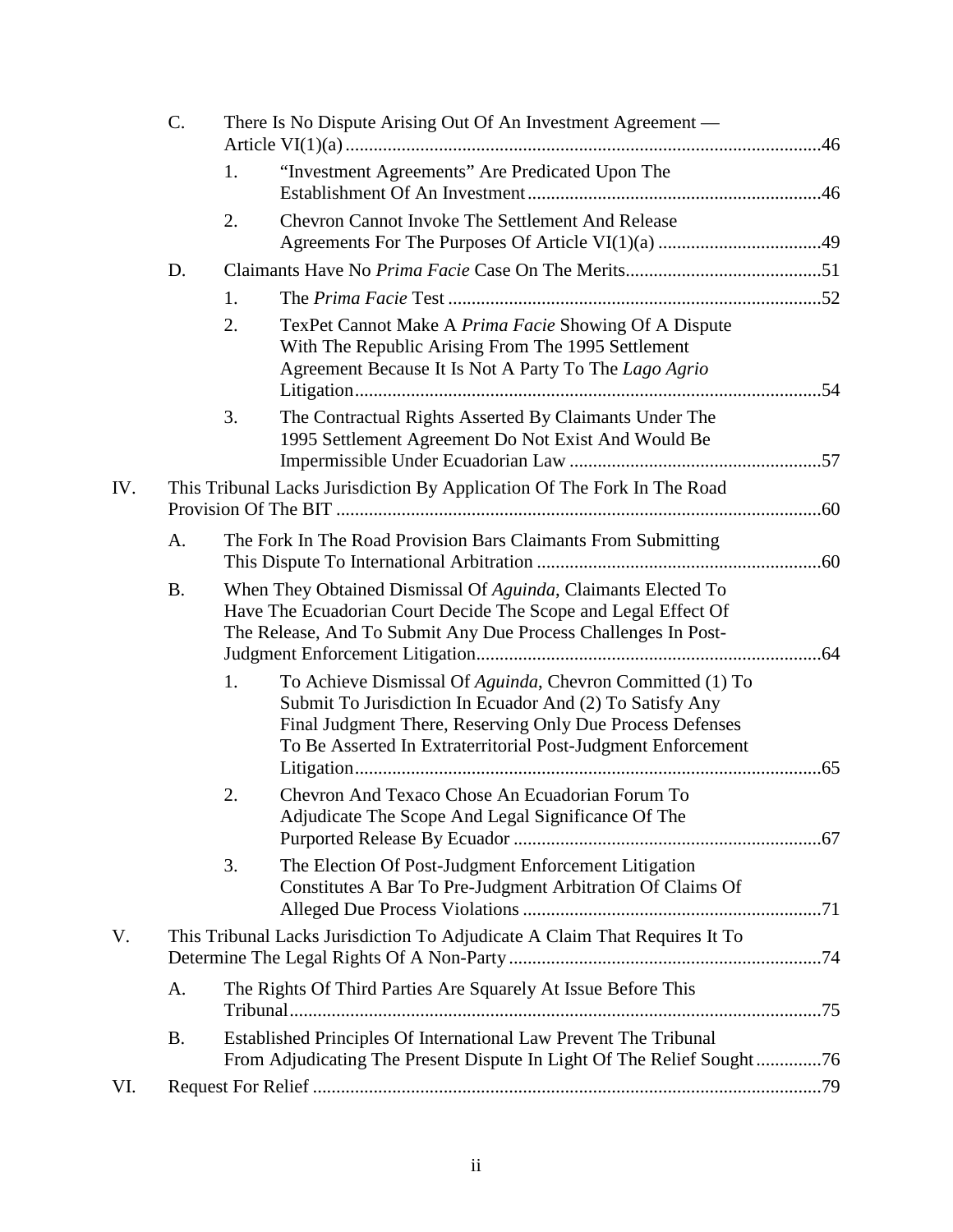The Republic of Ecuador ("the Republic" or "Respondent") respectfully submits its Memorial on Jurisdictional Objections in this arbitration against Chevron Corporation ("Chevron") and Texaco Petroleum Company ("TexPet") (collectively, "Claimants").<sup>[1](#page-3-1)</sup>

#### <span id="page-3-0"></span>**I.** INTRODUCTION

1. Sir Robert Jennings once cautioned against "the tendency of particular tribunals to regard themselves as different, as separate little empires which must as far as possible be augmented."<sup>[2](#page-3-2)</sup> Investment treaty tribunals have sometimes failed to heed that caution. Among the techniques employed to augment their empire is a novel canon of treaty interpretation by which the State's consent to arbitration in the treaty is construed by reference to the policy objective set out in the standard preamble to an investment treaty — broadly, the encouragement of foreign direct investment. Finding a basis to uphold jurisdiction over claims in a particular case, so the canon goes, will contribute to this laudable policy more generally. The tribunal in *Telenor v. Hungary* exposed the fallacy of this approach with reference to the ongoing debate about the proper scope of an MFN clause:

> Those who advocate a wide interpretation of the MFN clause have almost always examined the issue from the perspective of the investor. But what has to be applied is not some abstract principle of investment protection in favour of a putative investor who is not a party to the BIT and who at the time of its conclusion is not even known, but the intention of the States who are the contracting parties. The importance to investors of independent international arbitration cannot be denied, but in the view of this Tribunal its task is to interpret the BIT and for that purpose to apply ordinary canons of interpretation, not to displace, by reference to general

<span id="page-3-1"></span> <sup>1</sup> This Memorial is accompanied by a Glossary of Terms at Appendix A. Relevant documents, case law, and secondary legal authorities are set out in full therein in alphabetical order, together with their respective abbreviations. For ease of reference, the abbreviations are used throughout the text and footnotes of this Memorial.

<span id="page-3-2"></span><sup>2</sup> RLA-68, Sir Robert Y. Jennings, *The Proliferation Of Adjudicatory Bodies: Dangers and Possible Answers*, 9 ASIL BULLETIN, EDUCATIONAL RESOURCES ON INTERNATIONAL LAW 2, 6 (November 1995).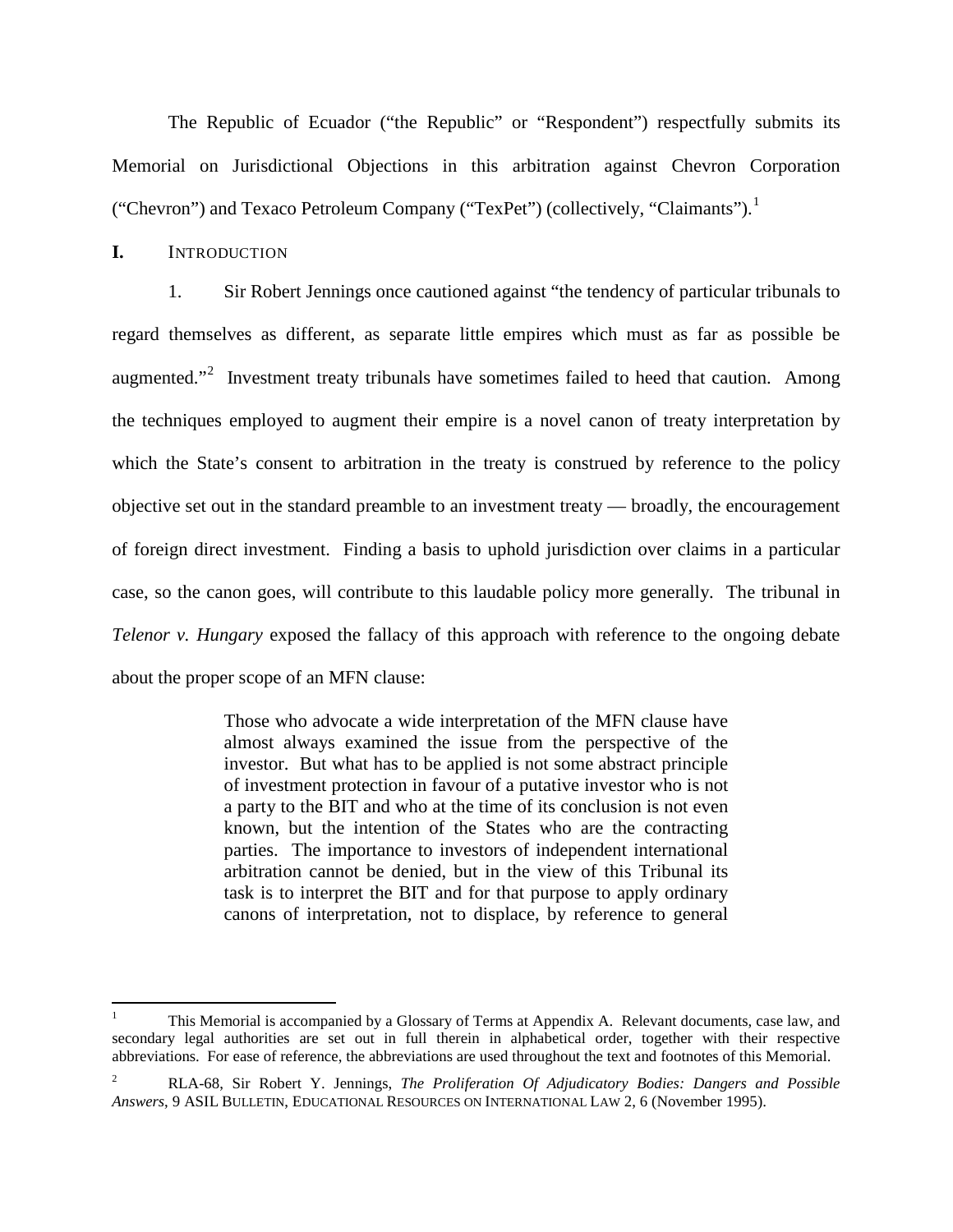policy considerations concerning investor protection, the dispute resolution mechanism specifically negotiated by the parties.<sup>[3](#page-4-0)</sup>

2. The jurisprudence on the scope of MFN clauses is revealing because it demonstrates the consequences that attend an unprincipled interpretation of the State's consent to arbitration — a burgeoning jurisprudence of conflicting decisions coupled with wasted costs in litigating about whether it is permissible to litigate and increasing skepticism about the long-term value and viability of the State's commitment to an investment treaty program. All this started with the decision in *Maffezini v. Spain*,<sup>[4](#page-4-1)</sup> which was the first reported instance in the entire history of international litigation, now spanning hundreds of years, in which a court or tribunal has relied upon an MFN clause to expand its own jurisdiction. One might have thought that the lack of any precedent for that approach coupled with an ancient and settled interpretive practice on the meaning and effect of MFN clauses would have discouraged this particular judicial adventure. But it did not. And it is now difficult to fathom how the ensuing chaos will ever be resolved.

3. The stakes in the present case are very high indeed. If the proposition of law advanced by Claimants were to be generalized, then a certain class of litigants involved in domestic court proceedings of any nature would be entitled to judicial review of adverse procedural or substantive decisions of that domestic court through the mechanism of investment treaty arbitration. The class of litigants would be defined as any foreign national that has at some point in time made an investment in the country of the domestic court in question. No legal connection would need to be established between the bundle of rights comprising that investment and the bundle of rights or liabilities that is the subject of the "investment dispute" before the international tribunal. Even where the foreign national has abandoned its investment operations

 <sup>3</sup> RLA-74, *Telenor* Award ¶ 95.

<span id="page-4-1"></span><span id="page-4-0"></span>

<sup>4</sup> *See* RLA-82, *Maffezini v. Spain* Jurisdictional Award ¶¶ 54-64.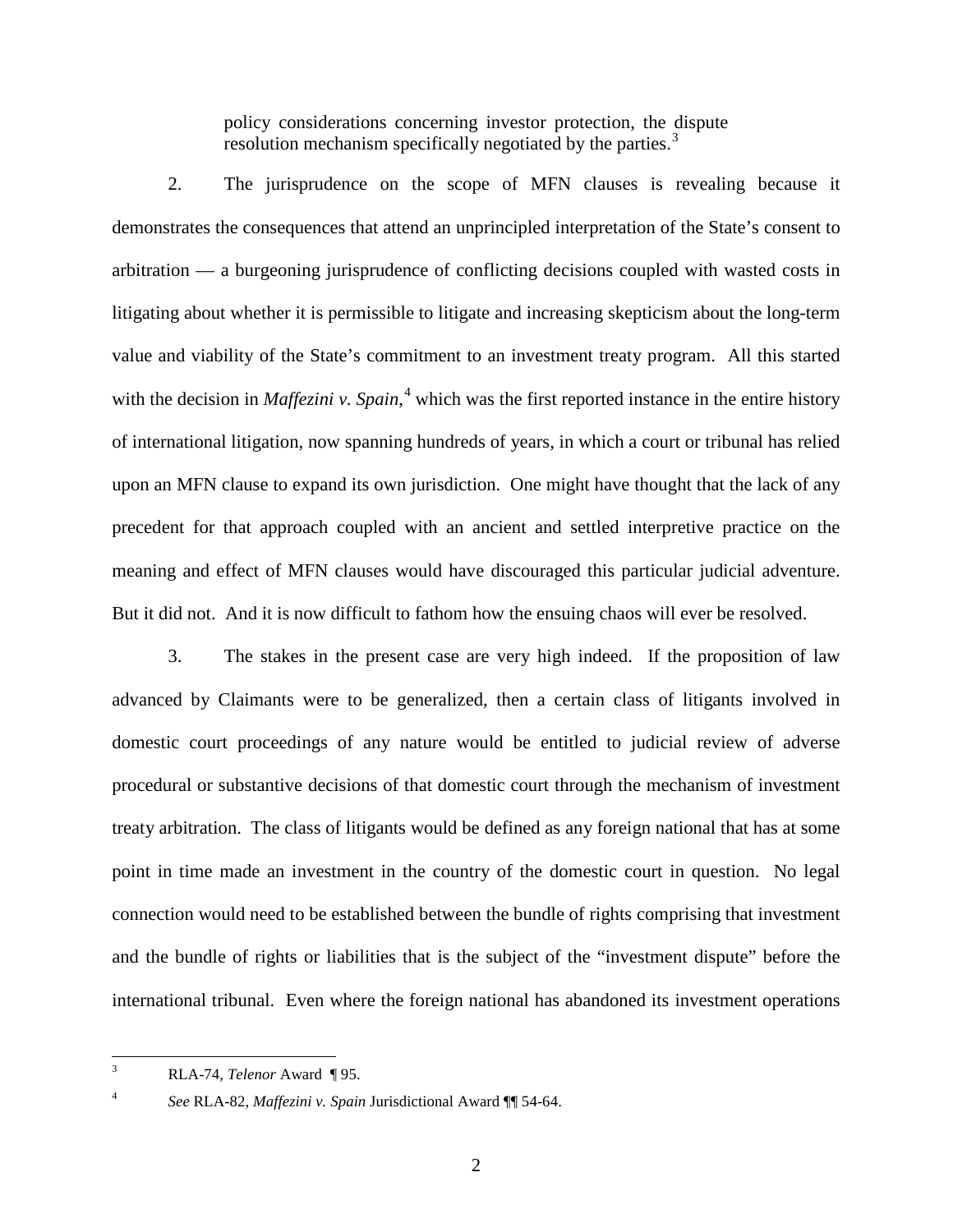and no longer retains any asset in the host country related to that investment or otherwise, the incidence of its subsequent exposure to the domestic jurisdiction of the host country would be reviewable before an international tribunal.

4. If Claimants' proposition of law were to be generalized, investment treaty tribunals would have the mandate to adjudicate "disputes" with the host State of its original investment, regardless of whether they are "investment disputes." This would place foreign investors in a privileged position in relation to domestic court proceedings as against all other litigants even if the rights in issue before the domestic court have nothing to do with the rights comprising the investment in the host State. This cannot have been the intention of the United States and Ecuador as the Contracting States to the BIT or indeed the intention of the contracting States to any other investment treaty.

5. Suppose a lorry driver employed by TexPet in Ecuador critically injures a pedestrian in a road accident. A judgment of damages is entered against the lorry driver by an Ecuadorian court. By reason of the terms of the employment contract, TexPet is liable to indemnify the lorry driver for those damages. But for TexPet's original investment in Ecuador, the lorry driver would not have been employed in Ecuador or have been on the road that day. By virtue of this factual connection, it is argued that TexPet's liability to pay damages is part of its investment in Ecuador. If TexPet wishes to challenge the fairness and equity of the domestic court proceedings and the ultimate judgment, then it can submit this "investment dispute" to arbitration under the BIT against Ecuador. Notwithstanding the international tribunal's lack of any mandate to review the domestic tort proceedings through the prism of fairness and equity in international law, the invocation of the BIT would also have serious consequences for the family of the deceased because, if the Ecuadorian court judgment must be enforced outside of Ecuador,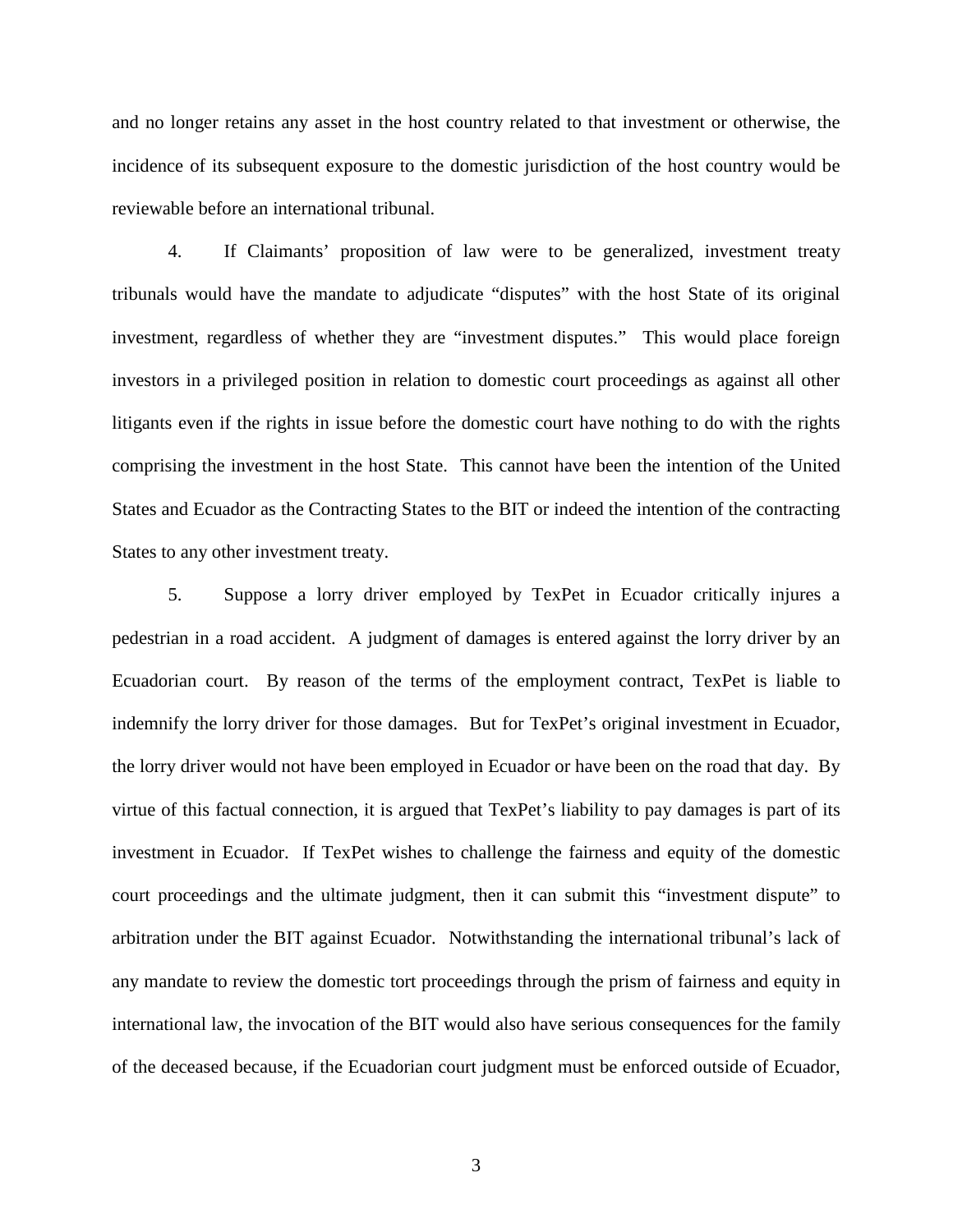an international arbitral award appearing to criticize the domestic judicial process might be used to block enforcement.

6. Private international lawyers are familiar with the repercussions attending the exercise of an exorbitant basis of jurisdiction by the courts of some countries. In Texas, jurisdiction under the Wrongful Death Statute can be invoked by a foreign litigant notwithstanding that the deceased had no connection with Texas and that the accident causing death did not occur in Texas. The fact that the defendant had at some point sold its products to purchasers in Texas is sufficient for the Texas courts to uphold their jurisdiction and then apply the generous substantive rules (to claimants) on product liability and compensable losses. The result is that Texas is a forum to shop for and that the courts of other countries must resort to extraordinary measures to prevent injustice to defendants and otherwise sort out the resultant mess.<sup>[5](#page-6-0)</sup>

7. It is respectfully submitted that this Tribunal should be attuned to the wider ramifications of upholding jurisdiction in this case. We have seen the difficulties that followed the ruling in *Maffezini*. The assertion of jurisdiction in this case is far more ambitious. At stake here is not the range of substantive obligations that can supply the basis for claims in respect of an investment, as is typically the issue in the MFN cases, but instead the quality of the connection between the dispute submitted to arbitration and rights that can properly be said to attach to the investment. If that connection is weakened to the extent required by Claimants in this case, then the distinction between a tribunal with jurisdiction prescribed by an investment treaty and a tribunal with inherent jurisdiction will become a distinction of form rather than substance. This will challenge the sustainability of the whole system of investment treaty

<span id="page-6-0"></span> <sup>5</sup> Such as anti-suit injunctions. *See, e.g.*, RLA-73, *Société Nationale Industrielle Aérospatiale v. Lee Kui JAK and Another*, [1987] A.C. 871 (P.C. 1987) (appeal taken from Brunei Darussalam).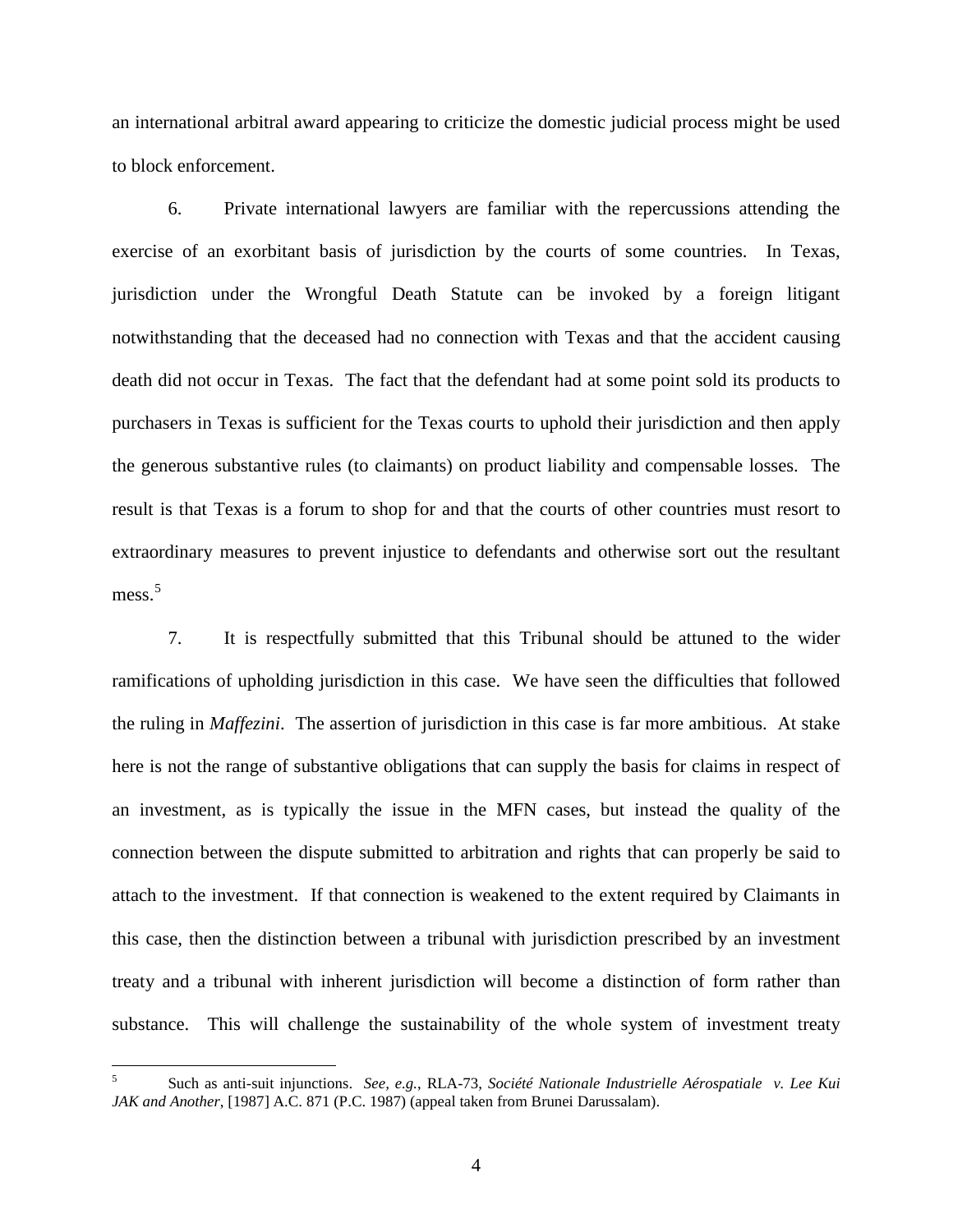arbitration over the long run, but in the short term, the principal victims will be third parties whose rights are directly affected by the international adjudication of non-investment disputes but who have no standing to defend those rights within that system of adjudication — third parties just like the *Lago Agrio* plaintiffs.

#### **\* \* \* \***

8. The Republic's Memorial is divided into four main parts. Section II chronicles the factual background of this case. Section III explains that this Tribunal lacks jurisdiction *ratione materiae* under Article VI(1) of the BIT. Section IV shows that Claimants have chosen their "fork in the road" and are barred from bringing this dispute before the Tribunal pursuant to Articles VI(2) and (3). Finally, Section V demonstrates that Claimants' claim requires this Tribunal to adjudicate and determine non-party rights, which it lacks jurisdiction to do.

#### <span id="page-7-1"></span><span id="page-7-0"></span>**II.** FACTUAL BACKGROUND

# **A. Texaco Petroleum Company's Operations And Investment In Ecuador**

9. A detailed historical account of the operations and investment of TexPet in Ecuador is contained in paragraphs 18 to 23 of Respondent's Response To Claimants' Request For Interim Measures. For purposes of this Jurisdictional Memorial, the pertinent facts are that in 1973 TexPet and the Republic entered into an agreement granting TexPet the right to explore for and produce oil in Ecuador (hereinafter the "1973 Concession") and that the 1973 Concession expired on June 6, 1992.

10. Thus, five years before the Ecuador-U.S. BIT entered into force in 1997, the 1973 Concession expired, and "TexPet ceased altogether to hold any rights or interests in the Napo Concession" and "has had no ownership interests in oilfield operations in Ecuador since 1992."[6](#page-7-2) Claimants acknowledge that TexPet's concession expired in 1992 and that "TexPet has had no

<span id="page-7-2"></span>

 <sup>6</sup> Ex. R-6, Affidavit of Rodrigo Pérez Pallares (Feb. 25, 2005) ¶¶ 49, 50.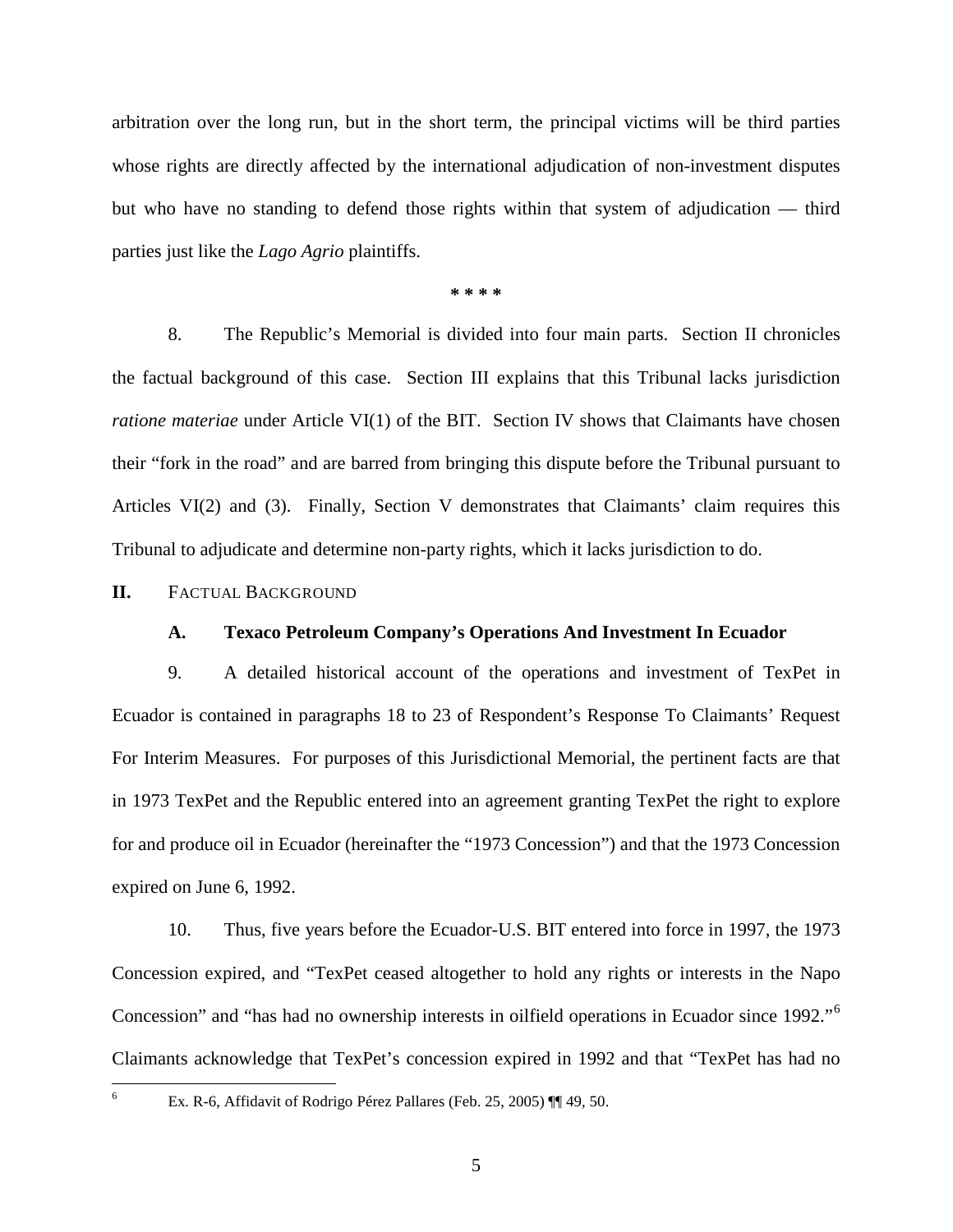ownership interest or involvement in any production activities in Ecuador" since then.<sup>[7](#page-8-1)</sup> Chevron has never invested in Ecuador, and whatever investment it claims exists for purposes of this dispute derives solely from TexPet's purported "investments."

### **B. The 1993** *Aguinda* **Litigation**

<span id="page-8-0"></span>11. In November 1993, about a year after TexPet's investment in Ecuador ended, a group of Ecuadorian individuals brought the *Aguinda* class action in the U.S. District Court for the Southern District of New York on behalf of all citizens and residents of the Oriente region of the Ecuadorian Amazon.<sup>[8](#page-8-2)</sup> The *Aguinda* plaintiffs "alleged that between 1964 and 1992 Texaco's oil operation activities polluted the rain forests and rivers in Ecuador."[9](#page-8-3)

12. Claimants, apparently in an attempt to distinguish *Aguinda* from the follow-on *Lago Agrio* litigation in Ecuador, have repeatedly asserted that the "Aguinda case involved individual damages for personal injuries and private property damages" rather than so-called

<span id="page-8-1"></span> <sup>7</sup> Claimants' Notice of Arbitration ¶ 22. TexPet has had no investments, employees, operations, or assets in Ecuador for the last 18 years. *See* Ex. R-15, Excerpts from Deposition of Denis LeCorgne (Feb. 11, 1994) at 41:14- 25 (TexPet has had no employees since June 6, 1992), 56:6-10 (TexPet has no ongoing business); Ex. R-16, Memorandum of Conversation between R. Holwill and A. Dahik (Apr. 30, 1993) at CA1079963 ("the corporation operating in Ecuador had no assets"); Ex. R-17, Letter from R. Reis Veiga to R. Holwill (Apr. 28, 1993) at CA1079974 (same); *see also* Ex. R-18, Approval of Request for TOHI Guarantee (July 24, 1997) at 1, "Justification: . . . [TexPet has no assets]"; Ex. R-19, Letter from D. LeCorgne to C. MacKensie and G. Goodman (Apr. 28, 1993) (forwarding the information requested regarding "our former exploration and production activities in Ecuador"); Ex. R-20, Excerpts from Defendant Texaco Petroleum Company's Response to Plaintiffs' First Set of Interrogatories, *Gonzales v. Texaco, Inc.*, Case No. C 06-02820 (N.D. Cal.) (undated) at 7, 8 (TexPet has no commercial operations; the only relevant financial and accounting documents are those for 1965 to 1992 "when TexPet ceased participation in the Consortium.").

<span id="page-8-2"></span><sup>8</sup> "Plaintiffs . . . individually and . . . on behalf of all others similarly situated, bring this action to remedy the negligent, reckless, intentional and outrageous acts and omissions of defendant Texaco Inc. in connection with its oil exploration and drilling operations . . . . *This is a class action brought on behalf of citizens and residents of the Amazon region of Ecuador known as the 'Oriente'* against Texaco Inc. ("Texaco"). Plaintiffs and the class seek compensatory and punitive damages, and *equitable relief*, *to remedy the pollution and contamination of the plaintiffs' environment* and the personal injuries and property damage caused thereby." Ex. C-14, Complaint (Nov. 3, 1993), *Aguinda v. Texaco Inc.*, No 93-CIV-7527 (S.D.N.Y.) at 2, 3-4 (emphasis added). *See also* Claimants' Interim Measures Reply ¶ 91 ("*Aguinda* was filed by certain individuals acting for themselves individually and for a putative class of 30,000 . . . residents of the Oriente.").

<span id="page-8-3"></span><sup>9</sup> Ex. C-65, *Aguinda v. Texaco, Inc*., 303 F.3d 470, 473 (2d Cir. 2002).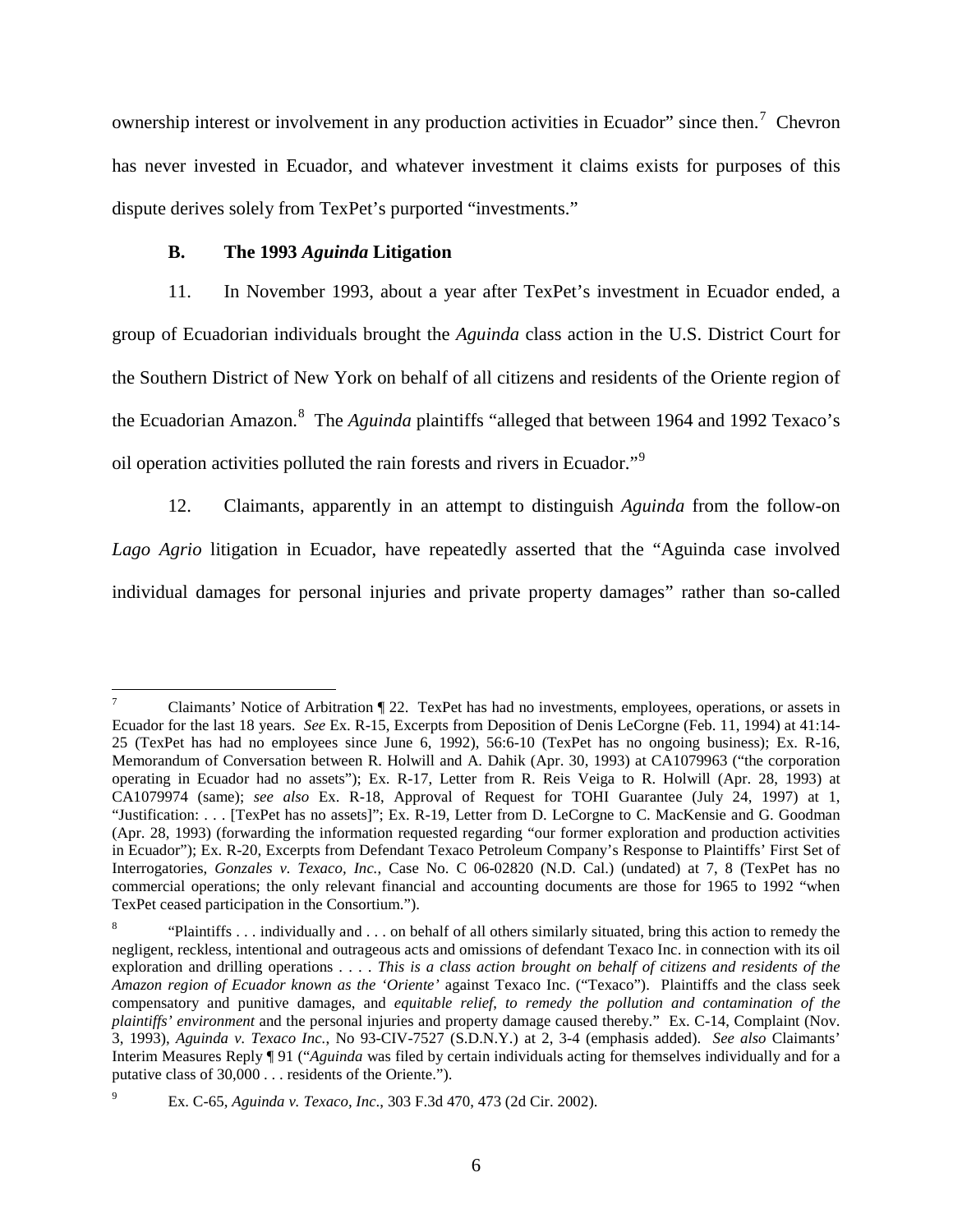"diffuse claims" for environmental remediation.[10](#page-9-0) But in so arguing, Claimants ignore the *Aguinda* record. That the *Aguinda* plaintiffs were seeking environmental remediation of the lands and waters of the Oriente — in addition to personal damages — is clearly evinced by  $(1)$ the face of the *Aguinda* complaint and other submissions by the *Aguinda* plaintiffs;<sup>[11](#page-9-1)</sup> (2) the findings of both the U.S. District Court<sup>[12](#page-9-2)</sup> and Second Circuit Court of Appeals<sup>[13](#page-9-3)</sup> in *Aguinda*; and (3) Texaco's own *Aguinda* briefs.[14](#page-9-4)

<span id="page-9-2"></span><sup>12</sup> Ex. R-28, *Aguinda v. Texaco, Inc.*, 945 F. Supp. 625, 627 (S.D.N.Y. 1996) ("The extensive equitable relief sought by the plaintiffs — ranging from *total environmental 'clean-up' of the affected lands in Ecuador* to a major alteration of the consortium's Trans-Ecuador pipeline to the direct monitoring of the affected lands for years to come.") (emphasis added).

<span id="page-9-3"></span><sup>13</sup> Ex. C-65, *Aguinda v. Texaco, Inc.*, 303 F.3d 470, 473-74 (2d Cir. 2002) (Plaintiffs' complaint in *Aguinda* "sought extensive equitable relief to redress contamination of the water supplies and environment, including: financing for environmental cleanup to create access to potable water and hunting and fishing grounds; renovating or closing the Trans-Ecuadorian Pipeline; creation of an environmental monitoring fund; establishing standards to govern future Texaco oil development; creation of a medical monitoring fund; an injunction restraining Texaco from entering into activities that risk environmental or human injuries, and restitution.").

<span id="page-9-4"></span><sup>14</sup> Ex. R-21, Brief for Defendant-Appellee (Jan. 7, 1998), *Jota v. Texaco, Inc.*, 97-9102(L) (2d Cir.) at 2-3 ("In addition to monetary damages, plaintiffs demand extraordinary equitable relief in Ecuador . . . including remediation of Ecuador's land and environment, modifications of Petroecuador's facilities, alterations in its current operating procedures, medical monitoring, and relief for alleged harm to '[plaintiffs'] culture, their diet, and other ancient traditions' and 'way of life.'"); Ex. R-120, Reply Mem. In Support of Texaco Inc.'s Motions to Dismiss (Mar. 25, 1996), *Aguinda v. Texaco Inc.*, No 93-CIV-7527 (S.D.N.Y.) at 2 n.2 ("[P]laintiffs demand \$630 million to clean up all allegedly impacted lands and waters in the Oriente, including government-owned lands.") (emphasis in

<span id="page-9-0"></span> <sup>10</sup> Interim Measures Hr'g Tr. (May 10, 2010) at 17:10-13, *accord id.* at 71:13-16 ("in stark contrast to the Lago Agrio litigation . . . stands the Aguinda litigation that had been filed in the southern district of New York, because that case was for individual damages"), 72:16-17 ("that case in Aguinda was for personal injuries and property damage.").

<span id="page-9-1"></span><sup>11</sup> Ex. C-14, Complaint (Nov. 3, 1993), *Aguinda v. Texaco Inc.*, No 93-CIV-7527 (S.D.N.Y.) ¶ 90 ("Plaintiffs are entitled to equitable relief to remedy the contamination and spoliation of their properties, water supplies *and environment*") (emphasis added); Ex. R-103, Pls.' Resp. to Def. Texaco, Inc.'s Second Set of Interrogatories (July 11, 1994) at 3-4 (describing the types of equitable relief plaintiffs were seeking in the *Aguinda* action including "the undertaking (or financing) of an environmental clean-up sufficient to return to class members their quality of life, including their rights to potable water and adequate hunting and/or fishing grounds; . . . the creation and maintenance for a period of years . . . of an environmental monitoring fund to study the long-term effects of Texaco's conduct in suit; . . . the development of a set of standards that will govern any future oil production activities by Texaco in biologically diverse and sensitive areas consistent with the principle of sustainable development"); Ex. C-335, Hr'g Tr. (Feb. 1, 1999), *Aguinda v. Texaco Inc.*, No 93-CIV-7527 (S.D.N.Y.) at 37 ("We are not seeking a great deal of payments of money to people. This is not what this case is about. What we are seeking your Honor, is an equitable remedy. . . . The remediation of eight acres of 73 plaintiffs each . . . is not what this case is about."); Ex. R-119, Plaintiffs' Response to Texaco Inc.'s Report on the 'Settlement' between Texaco Petroleum Company and Ecuador (Feb. 1, 1995), *Aguinda v. Texaco Inc.*, No 93-CIV-7527 (S.D.N.Y.) at 3 and Ex. B at 5-13 (issues which "must be addressed as part of any . . . court ordered remedy" include remediation and clean up of pools used for disposal of drilling mud, installation of water reinjection systems at all production stations and providing drinking water through the construction of distribution networks or wells with filtering systems).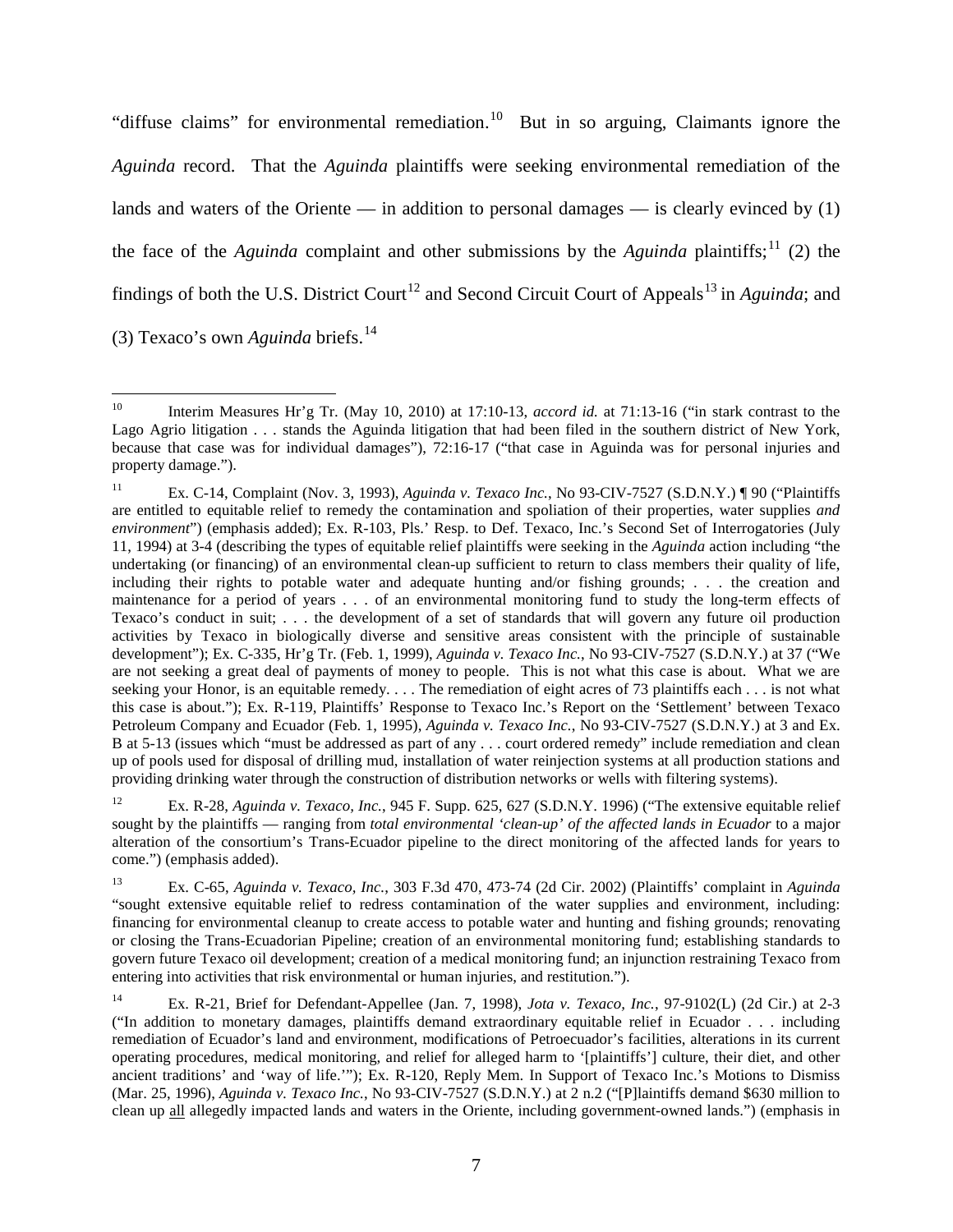13. Texaco moved to dismiss the *Aguinda* complaint on various theories, including *forum non conveniens*. Contrary to Claimants' position before this Tribunal, Texaco repeatedly touted the competence, independence, and lack of bias of the Ecuadorian judiciary in the Aguinda proceedings.<sup>15</sup> Texaco's support of the Republic's judiciary was in response to efforts by the *Aguinda* plaintiffs to keep their case in the U.S. federal courts. But Texaco, and later Chevron, convinced the U.S. courts that an Ecuadorian court was a more suitable forum for determination of their potential environmental liability. Indeed, one of their arguments in support of an Ecuadorian forum was that they could implead the Republic as a party in the Ecuadorian courts,<sup>[16](#page-10-1)</sup> which they were unable to do in the United States because of the Republic's immunity from jurisdiction under the Foreign Sovereign Immunities Act.<sup>[17](#page-10-2)</sup> Texaco additionally represented to the *Aguinda* Court that Ecuadorian law allowed the *Aguinda* plaintiffs to pursue in Ecuador the same kind of equitable relief to remediate the environment sought in New York.[18](#page-10-3)

 $\overline{a}$ 

<span id="page-10-3"></span>original), 3 ("Plaintiffs demand the remediation of state lands, modifications of Petroecuador's facilities, and changes in its current practices"), and 11 n.9 ("Plaintiffs' claim . . . [includes] equitable relief directing, inter alia, the manner in which a foreign sovereign's land is to be remediated"); Ex. R-47, Defendant Texaco Inc.'s Report on the Settlement Between Texaco Petroleum Company, the Republic of Ecuador, and PetroEcuador (Dec. 22, 1994) at n.5 ("[P]laintiffs seek the following types of equitable relief in Ecuador that a U.S. court could neither order nor enforce: (1) site-specific clean-up, remediation, and restoration of land in Ecuador owned by the Republic of Ecuador; (2) repair and modernization of government-owned oil equipment and facilities in Ecuador; (3) testing, studying, and auditing of sites and facilities owned by the Republic of Ecuador and Petroecuador; and (4) modifications in current production practices by Petroecuador.").

<span id="page-10-0"></span><sup>15</sup> Ex. R-22, Affidavit of Dr. Enrique Ponce y Carbo (Dec. 17, 1993) ¶¶ 7-8, 12; Ex. R-23, Affidavit of Dr. Vicente Bermeo Lañas (Dec. 17, 1993) ¶¶ 10, 12; Ex. R-107, Affidavit of Dr. Rodrigo Pérez Pallares (Dec. 1, 1995) ¶ 7 (stating "that the Ecuadorian courts provide an adequate forum for claims such as those asserted by the [*Aguinda*] plaintiffs); *see also id*. ¶¶ 4, 6, 9; Ex. R-24, Affidavit of Dr. Alejandro Ponce Martinez (Dec. 13, 1995) ¶¶ 3-5; *see also* Ex. R-121, Affidavit of Dr. Adolfo Callejas (Dec. 1, 1995) ¶ 9 (existence of lawsuits by Ecuadorian municipalities against TexPet and PetroEcuador "demonstrates that Ecuadorian citizens and local officials have faith in the judicial system of Ecuador to provide redress for alleged wrongs concerning oil-related activities in Ecuador"); Ex. R-122, Affidavit of Dr. Vicente Bermeo Lañas (Dec. 11, 1995) ¶ 10 ("Many citizens have obtained judgments against the Government and PetroEcuador in connection with injuries from environmental contamination due to oil exploration . . . Ecuadorian judges . . . have a deep-rooted obligation . . . to apply those laws faithfully.").

<span id="page-10-1"></span><sup>16</sup> Ex. R-40, ChevronTexaco Appellate *Aguinda* Brief at 1, 22-23, 51.

<span id="page-10-2"></span><sup>17</sup> Ex. R-28, *Aguinda v. Texaco, Inc.*, 945 F. Supp. 625, 627 (S.D.N.Y. 1996); Ex. R-40, ChevronTexaco Appellate *Aguinda* Brief at 51.

<sup>18</sup> Ex. R-123, Excerpts from Hr'g Tr. (June 7, 1996), *Aguinda v. Texaco Inc.*, No 93-CIV-7527 (S.D.N.Y.) at 65 (A judgment against PetroEcuador in an Ecuadorian court "demonstrates that courts in Ecuador do grant relief,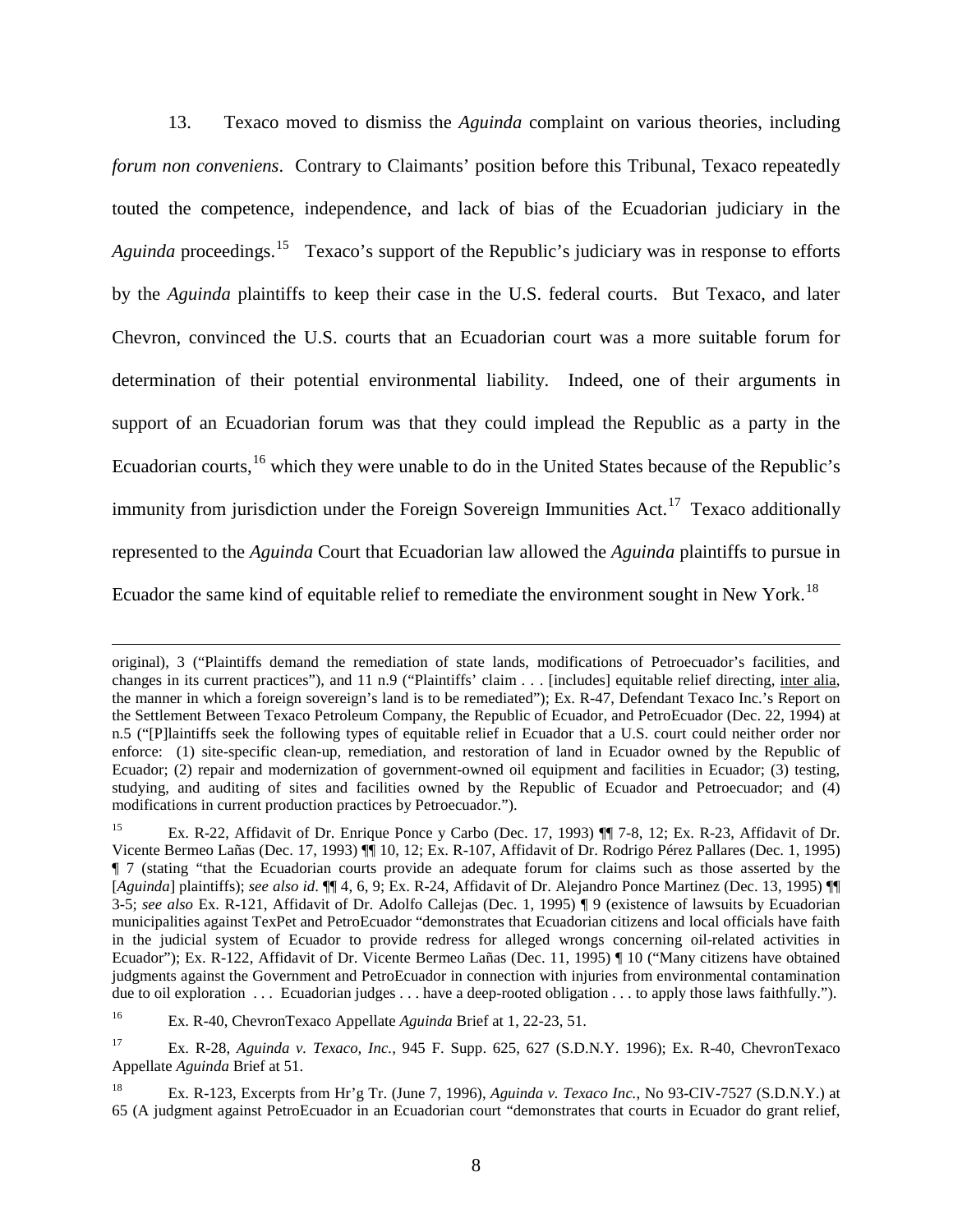14. In 1996, the District Court granted Texaco's motion and dismissed the case on forum non conveniens grounds.<sup>[19](#page-11-0)</sup> However, in 1998 the Second Circuit vacated this dismissal and remanded the case to the lower court, holding (in part) that a *forum non conveniens* dismissal was inappropriate absent, *inter alia*, a requirement that Texaco first consent to Ecuadorian jurisdiction.<sup>[20](#page-11-1)</sup>

15. After the Second Circuit's vacatur and remand, Texaco committed to accept jurisdiction in Ecuador of a case "arising out of the same events and occurrences alleged in the Aguinda Complaint."<sup>[21](#page-11-2)</sup> Texaco further promised the District Court that it would "satisfy" any final (i.e., post-appeal) Ecuadorian judgment, reserving the right to challenge enforcement "only" under New York's Uniform Foreign Country Money-Judgments Recognition Act, NYCPLR §§ 5301 *et seq.* ("NY Foreign Judgments Recognition Act").<sup>[22](#page-11-3)</sup> By this proviso, Texaco preserved its right to challenge in a post-judgment enforcement proceeding any adverse Ecuadorian money judgment on "due process" grounds, since Section 5304(a)(1) of that Act provides that enforcement of a foreign money-judgment may be challenged if "the judgment was

 $\overline{a}$ 

that there are procedures, there are remedies in Ecuadorian courts."); Ex. R-2, Texaco *Aguinda* Renewed MTD at 65 ("The necessity of reshaping [relief] could be avoided entirely or . . . significantly reduced in litigation in Ecuador where all parties can be sued and whose courts provide remedies similar to equitable relief in addition to monetary damages."); Ex. R-22, Affidavit of Dr. Enrique Ponce y Carbo (Dec. 17, 1993) ¶ 8 ("Under Ecuadorian Law, Courts in Ecuador are empowered to grant appropriate remedies similar to equitable relief"); Ex. R-40, ChevronTexaco Appellate *Aguinda* Brief at 36 ("[C]ourts in Ecuador can grant the equitable relief that plaintiffs seek in Ecuador with respect to government-owned land and natural resources.").

<span id="page-11-0"></span><sup>19</sup> Ex. R-28, *Aguinda v. Texaco, Inc.*, 945 F. Supp. 625, 626 (S.D.N.Y. 1996).

<span id="page-11-1"></span><sup>20</sup> Ex. R-29, *Jota v. Texaco, Inc.*, 157 F.3d 153, 159 (2d Cir. 1998).

<span id="page-11-2"></span><sup>21</sup> Ex. R-3, Texaco Agreements at 2 ¶ 3 (emphasis added); *see also* Ex. R-1, Texaco Sworn Interrogatory Response at 3 (agreeing to satisfy final judgment entered against it in Ecuador in a case "arising out of the events and occurrences alleged in the Complaints filed in the United States"); Ex. R-124, Stipulation and Order (June 21, 2001), *Aguinda v. Texaco Inc.*, No 93-CIV-7527 (S.D.N.Y.)  $\parallel$  2 (Texaco consented to suit in Ecuador "on the claims" (or their Ecuadorian or Peruvian equivalents) set forth in the [*Aguinda*] Complaint[].").

<span id="page-11-3"></span><sup>22</sup> Ex. R-2, Texaco *Aguinda* Renewed MTD at 16-17; Ex. R-3, Texaco Agreements ¶ 5; Ex. R-1, Texaco Sworn Interrogatory Response at 3; Ex. R-4, Texaco *Aguinda* Renewed MTD Reply at 21.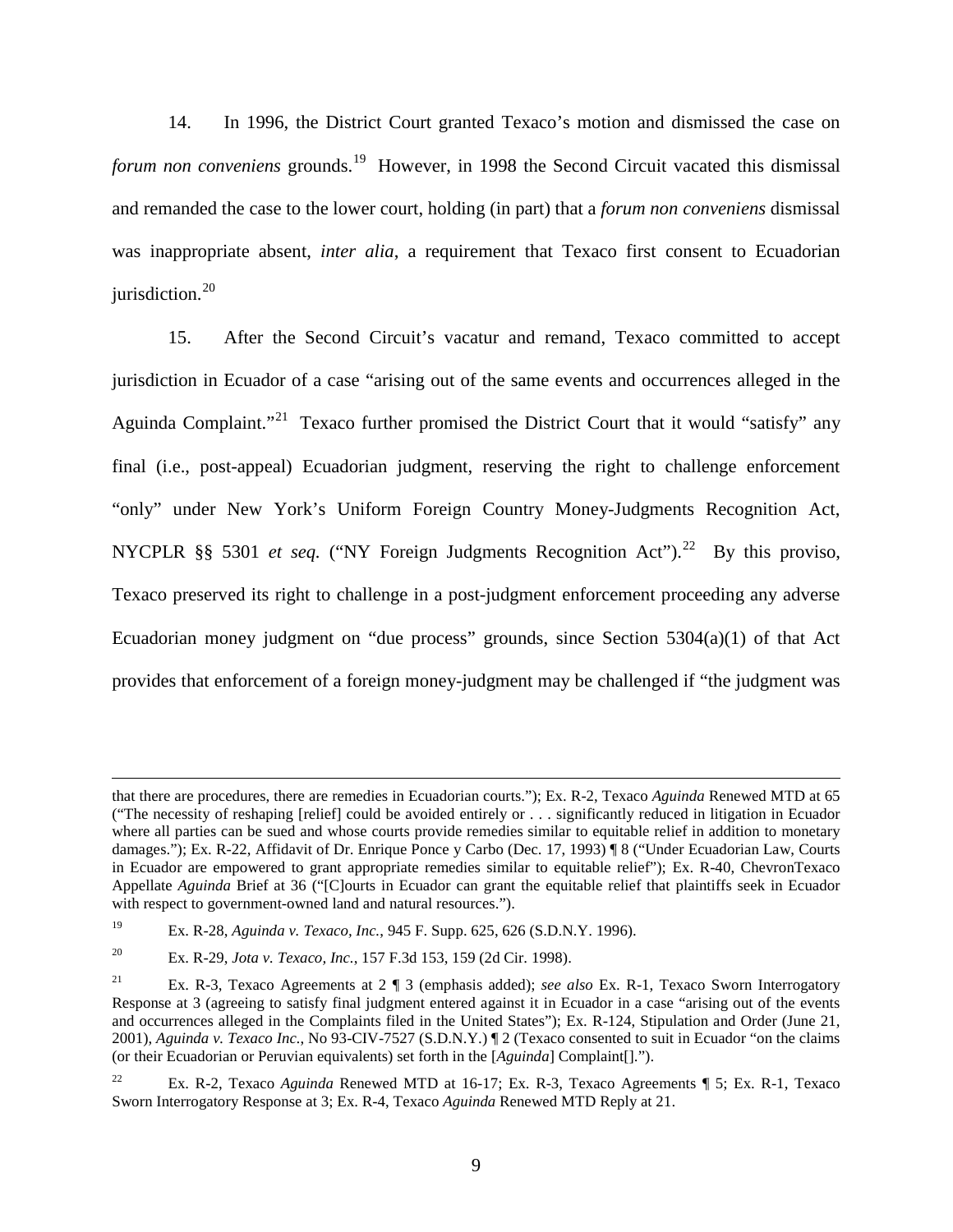rendered under a system which does not provide impartial tribunals or procedures compatible with the requirements of due process of law."<sup>[23](#page-12-1)</sup>

16. To secure its desired *forum non conveniens* dismissal of the *Aguinda* action, Texaco continued to lavish praise on the Ecuadorian judiciary, submitting no fewer than fourteen supplemental affidavits from Ecuadorian legal experts in 2000, all uniformly attesting to the fairness and impartiality of Ecuador's judicial system, and arguing that "this Court should defer to Ecuadorian courts where all appropriate parties can be heard and similar lawsuits against PetroEcuador and TexPet are pending already."<sup>[24](#page-12-2)</sup>

17. In 2001, relying on Texaco's jurisdictional representations and its endorsement of the Ecuadorian judiciary, the District Court again granted Texaco's motion to dismiss on grounds of *forum non conveniens*. In 2001 and 2002, during the appeal, Texaco (and post-merger, Chevron) continued to argue before the Court of Appeals, without qualification, that the courts of Ecuador continued to provide a perfectly competent and unbiased alternative forum.<sup>[25](#page-12-3)</sup> The dismissal of the *Aguinda* complaint was affirmed by the Second Circuit Court of Appeals in August 2002.

#### **C. The Municipalities Litigation**

<span id="page-12-0"></span>18. On May 12, 1994, the Municipality of La Joya de los Sacha in the Oriente region filed a lawsuit in Ecuador against TexPet, alleging environmental contamination in the

<span id="page-12-1"></span><sup>&</sup>lt;sup>23</sup> RLA-8, NY Foreign Judgments Recognition Act § 5304(a)(1).

<span id="page-12-2"></span><sup>24</sup> Ex. R-2, Texaco *Aguinda* Renewed MTD at 18; *see also* Ex. R-4, Texaco *Aguinda* Renewed MTD Reply at 34; Ex. C-10, *Aguinda v. Texaco, Inc.*, 142 F. Supp. 2d 534, 544-45 (S.D.N.Y. 2001); Ex. R-31, Affidavit of Dr. Enrique Ponce y Carbo (Feb. 4, 2000) ¶¶ 15, 17; Ex. R-32, Affidavit of Dr. Alejandro Ponce Martinez (Feb. 9, 2000) ¶¶ 5, 7; Ex. R-33, Affidavit of Dr. Sebastian Perez-Arteta (Feb. 7, 2000) ¶¶ 4, 7; Ex. R-34, Affidavit of Rodrigo Pérez Pallares (Feb. 4, 2000) ¶¶ 3-4, 6; Ex. R-35, Supplemental Affidavit of Dr. Alejandro Ponce Martinez (Apr. 4, 2000) ¶¶ 5-7; Ex. R-36, Affidavit of Jaime Espinoza Ramírez (Feb. 28, 2000) ¶¶ 2-6; Ex. R-37, Affidavit of Ricardo Vaca Andrade (Mar. 30, 2000) ¶¶ 4-7; Ex. R-38, Declaration of Ramon Jimenez Carbo (Apr. 5, 2000) ¶ 1; Ex. R-39, Affidavit of Dr. Jose Maria Perez-Arteta (Apr. 7, 2000) ¶ 2.

<span id="page-12-3"></span><sup>25</sup> Ex. R-40, ChevronTexaco Appellate *Aguinda* Brief at 2-4, 34-36, 52-57.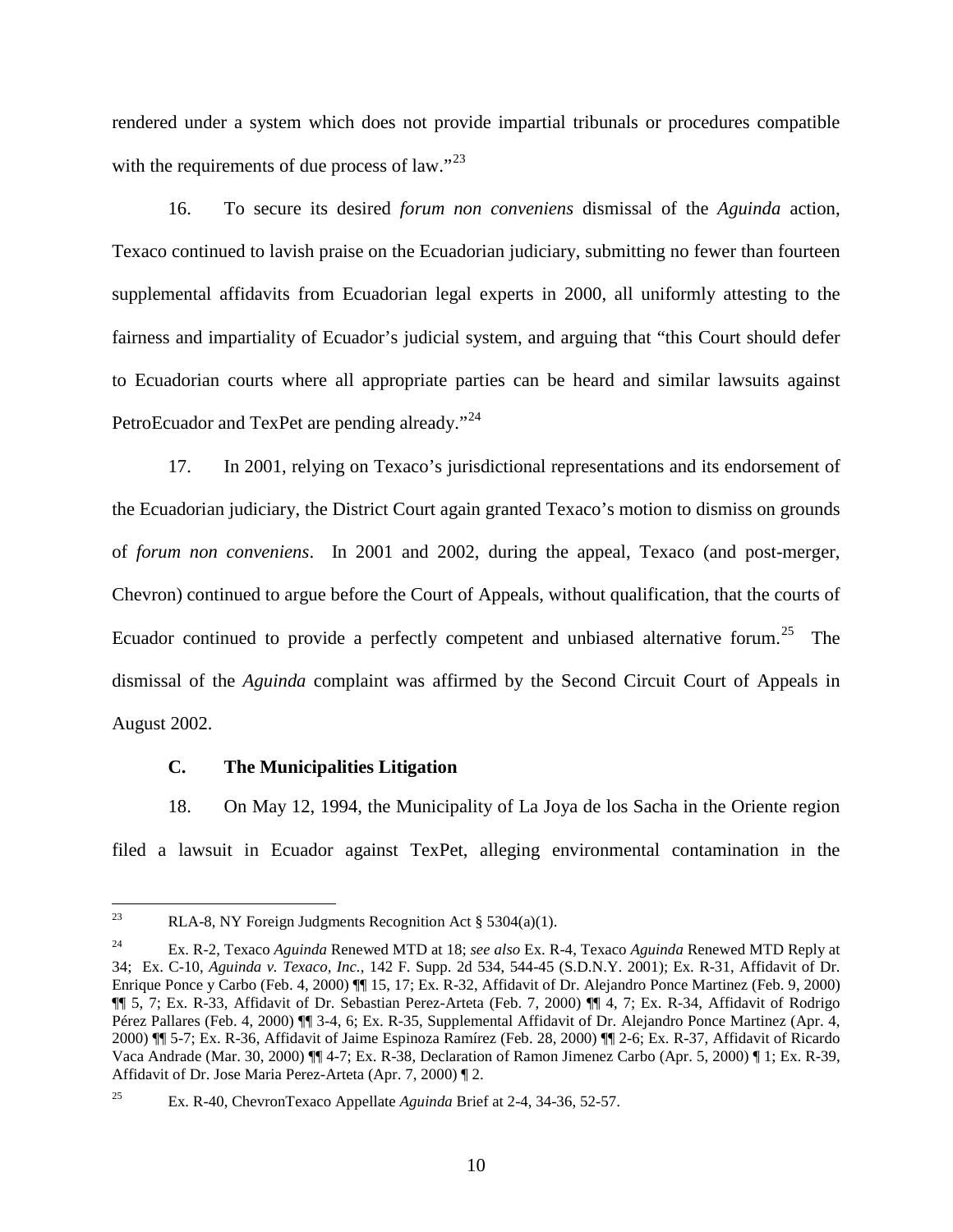township.<sup>[26](#page-13-3)</sup> Three additional municipalities in the Oriente region filed similar actions against TexPet in Ecuador in mid-1994.<sup>[27](#page-13-4)</sup>

### **D. The Global Settlement Agreement**

<span id="page-13-0"></span>19. Following expiration of the 1973 Concession in June 1992, TexPet and the Republic met to "resolve problems of various types which were outstanding with regard to the termination of the [1973 Concession] . . . and the dissolution of the Petroecuador-Texaco Consortium." These issues included an audit and reconciliation of the Consortium's operating accounts, the turnover and valuation of the Consortium's property, plant and equipment, and the return to TexPet of the guarantee it had submitted to the Republic under the 1973 Concession agreement.<sup>[28](#page-13-5)</sup> The negotiations ultimately resulted in the "Global Settlement Agreement," pursuant to which the Republic, PetroEcuador, and TexPet mutually acknowledged that "all the rights and obligations of each of the parties with respect to the other and deriving from the contract dated August 6, 1973 [i.e. the 1973 Concession], are terminated."<sup>[29](#page-13-6)</sup>

# <span id="page-13-1"></span>**E. The Settlement And Release Agreements**

# 1. *The 1994 Memorandum Of Understanding*

<span id="page-13-2"></span>20. As Claimants themselves have acknowledged, "environmental issues [were] excluded from the 1995 Global Settlement<sup>"[30](#page-13-7)</sup> and dealt with separately by the parties during the course of the 1973 Concession closeout process.<sup>[31](#page-13-8)</sup> TexPet never characterized the 1994

<span id="page-13-3"></span> <sup>26</sup> Ex. R-42, Complaint, *Municipality of La Joya de los Sachas v. Texaco Petroleum Co*. (May 12, 1994).

<span id="page-13-4"></span><sup>&</sup>lt;sup>27</sup> Ex. C-323, Complaint, *Municipality of Lago Agrio v. Texaco Petroleum Co.* (July 25, 1994); Ex. C-320, Complaint, *Municipality of Shushufindi v. Texaco Petroleum Co.* (July 20, 1994); Ex. C-325, Complaint, *Municipality of Francisco de Orellana v. Texaco Petroleum Co.* (Aug. 23, 1994).

<span id="page-13-5"></span><sup>28</sup> Ex. R-43, Global Settlement Agreement, ¶¶ 2.2-2.5, 4.4 and attachment.

<span id="page-13-6"></span><sup>&</sup>lt;sup>29</sup> *Id.*  $\llbracket$  4.5 (emphasis added).

<span id="page-13-7"></span><sup>&</sup>lt;sup>30</sup> Ex. R-44, Excerpts from Claimants' Counter-Memorial on Jurisdiction, PCA Case No. AA277 (Mar. 31, 2008) ¶ 41.

<span id="page-13-8"></span><sup>&</sup>lt;sup>31</sup> Ex. R-45, Affidavit of Ricardo Reis Veiga (Jan. 16, 2007) ¶ 14.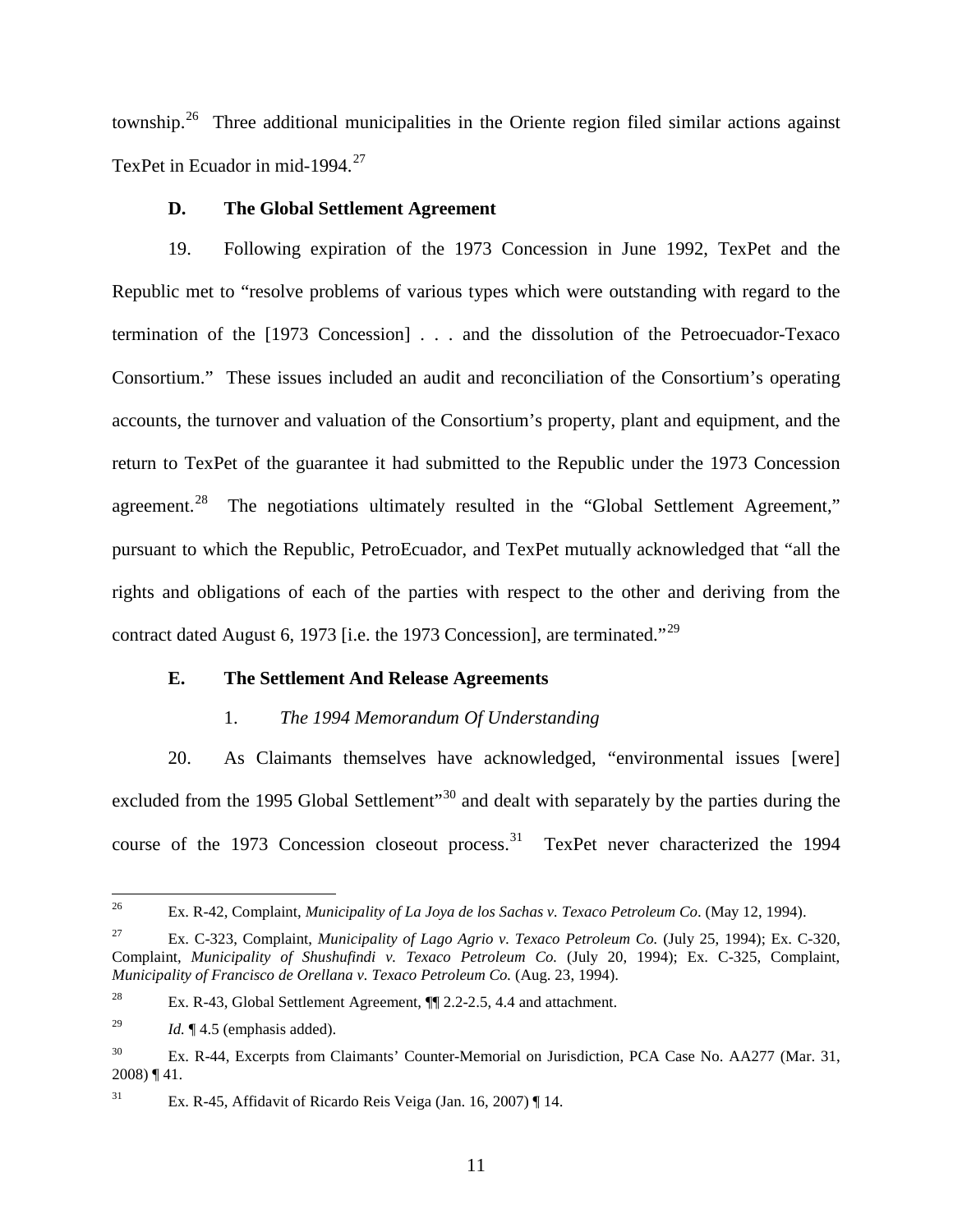Memorandum of Understanding ("MOU"), signed on December 14, 1994, as being required or compelled as part of its closeout activities under the 1973 Concession agreement, stating instead to the *Aguinda* Court that it was "a voluntary agreement."<sup>[32](#page-14-0)</sup>

21. The objectives of the MOU were, among others:

[t]o establish the mechanisms by which Texpet is to be released from any claims that the Ministry [of Energy and Mines] and PETROECUADOR may have against Texpet concerning the environmental impact caused as a consequence of the operations of the former PETROECUADOR-TEXACO Consortium.<sup>[33](#page-14-1)</sup>

22. By its terms, then, the MOU's "objective" covered only those claims belonging to the Ministry of Energy and Mines and PetroEcuador. The negotiating history likewise confirms that the release extended only to those claims held by the Republic and/or PetroEcuador — and not to any claims belonging to third parties.

23. TexPet initially drafted the MOU to include as an "objective" a broad release for

TexPet that would also have purported to release all claims belonging to people living in the

Amazonas Region:

To establish a mechanism through which Texpet shall be released from any claim that the Ministry and PETROECUADOR may have against Texpet for impacts on the environment *or that are directed to obtain rehabilitation and repair of all the ecological damage caused or to compensate for the effects of socio economical nature caused to the populations located in the Ecuadorian Amazonic Region, as a consequence of the operations of the former Consortium PETROECUADOR-TEXACO*. [34](#page-14-2)

<span id="page-14-0"></span><sup>&</sup>lt;sup>32</sup> Ex. R-47, Defendant Texaco Inc.'s Report on the Settlement Between Texaco Petroleum Company, the Republic of Ecuador, and PetroEcuador (Dec. 22, 1994) at 1, 5.

<span id="page-14-1"></span><sup>33</sup> Ex. C-17, 1994 MOU, art. I(d).

<span id="page-14-2"></span><sup>34</sup> Ex. R-48, Draft MOU (Dec. 9, 1994) art. I(d) (emphasis added).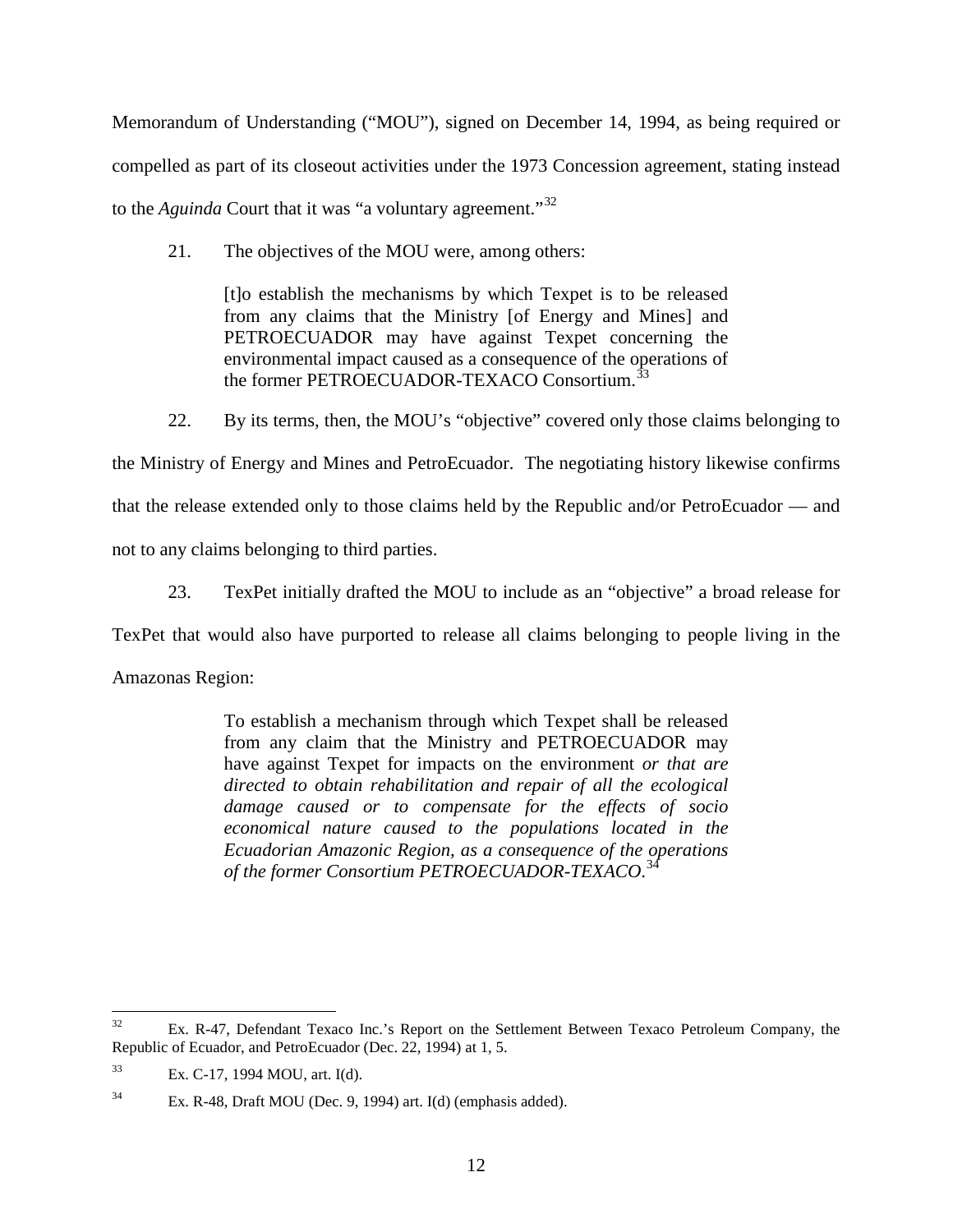24. The Republic rejected that language.<sup>[35](#page-15-0)</sup> The final version of the MOU — which sets out the key principles for the 1995 Settlement Agreement — not only eliminated the italicized language to remove all references to harm to third parties, but incorporated new "carve out" language (in new Article VIII) limiting the scope of any release to make clear that:

> The provisions of this Memorandum of Understanding shall apply without prejudice to the rights possibly held by third parties for the impact caused as a consequence of the operations of the former PETROECUADOR-TEXACO Consortium.<sup>[36](#page-15-1)</sup>

While Claimants assert otherwise, the "carve out" in Article VIII of the 1994 MOU neither referred nor was limited to only "personal injury claims" held by third parties. Rather the MOU was to apply without prejudice to *any* rights possibly held by third parties.

25. TexPet's principal Ecuadorian legal advisor charged with negotiating the 1994 MOU, and later the Settlement Agreement, acknowledged in a 2006 deposition that a third-party plaintiff "can sue [TexPet] in Ecuador but can only obtain relief to the extent Ecuador [law] permits," and that "the MOU and the settlement doesn't [sic] affect that one way or the other."<sup>[37](#page-15-2)</sup> He also acknowledged that Article VIII of the MOU "carves out entirely" from the release "any action brought by parties who were not parties to the settlement agreement,"[38](#page-15-3) i.e., the *Aguinda*  plaintiffs and other non-governmental entities.

<span id="page-15-0"></span><sup>&</sup>lt;sup>35</sup> Ex. R-49, Facsimile from E. Ochoa to R. Pérez (Dec. 13, 1994) art. I(d).

<span id="page-15-1"></span><sup>36</sup> Ex. C-17, 1994 MOU, art. VIII (emphasis added); *see also* Ex. C-18, Facsimile from R. Pérez to A. Bodero (Dec. 13, 2004), accepting addition of Art. VIII.

<span id="page-15-2"></span>Ex. R-12, Excerpts from Deposition of Rodrigo Pérez Pallares (Nov. 16, 2006) at 209 (emphasis added); *see also* Ex. R-51, Excerpts from the Deposition of Giovanni Elicio Mario Rosania Schiavone (Nov. 3, 2006) at 209-10 (witness spoke at several public forums attended by Texaco's in-house counsel regarding the settlement agreement and *"every time" advised that the agreement did not affect third-party claims against Defendants*) (emphasis added); *id*. at 212-13 ("[t]hird-party claims, according to the Constitution of the country, you're free to make any claim at any – at any instance, any place"). As noted above, Texaco advised the *Aguinda* Court that Ecuadorian law allowed the *Aguinda* plaintiffs to pursue in Ecuador the same kind of equitable relief for environmental remediation that they were seeking in New York. *See supra* Section II.B.

<span id="page-15-3"></span><sup>&</sup>lt;sup>38</sup> Ex. R-12, Excerpts from Deposition of Rodrigo Pérez Pallares (Nov. 16, 2006) at 208.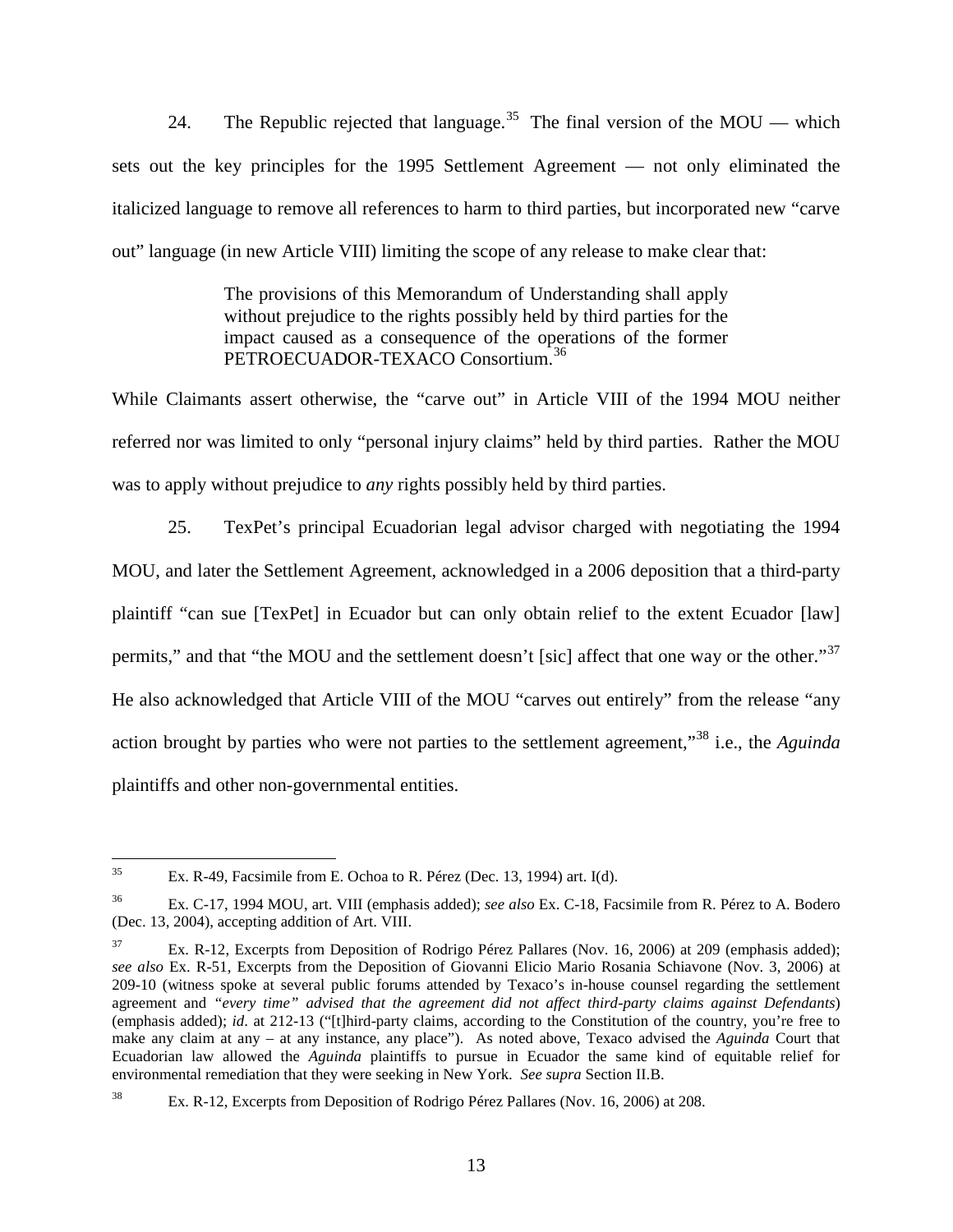### 2. *The 1995 Settlement Agreement*

<span id="page-16-0"></span>26. On May 4, 1995, the Republic, PetroEcuador, and TexPet entered into the 1995 Settlement Agreement.<sup>[39](#page-16-1)</sup> Attached to it as Annex A was a general description of the Environmental Remedial Work, to be elaborated on later in a more precise Remedial Action Plan ("RAP") to be undertaken by TexPet.

27. Consistent with the MOU's release language, the 1995 Settlement Agreement as finally executed released only "the Government's and Petroecuador's claims" — rather than all pending or potential claims against TexPet, including the *Aguinda* action then pending against TexPet. Thus, paragraph 5.1 of the 1995 Settlement Agreement provided that:

> On the execution date of this Contract, and in consideration of TexPet's agreement to perform the Environmental Remedial Work in accordance with the Scope of Work set out in Annex A, . . . the Government and Petroecuador shall hereby release, acquit and forever discharge Texpet . . . Texaco, Inc., and all their respective agents, servants, employees, officers, directors, legal representatives . . . successors, predecessors, principals and subsidiaries of *all the Government's and Petroecuador's claims*  against the Releasees for Environmental Impact arising from the Operations of the Consortium, except for those related to the obligations contracted hereunder for the performance by Texpet of the Scope of Work. $40$

28. Similarly, paragraph 5.2 of the 1995 Settlement Agreement specified that the claims being released were "any and all" claims "that the Government or Petroecuador have, or ever may have against each Releasee" concerning "contamination . . . arising out of the Operations of the Consortium."<sup>[41](#page-16-3)</sup>

<span id="page-16-1"></span> <sup>39</sup> Ex. C-23, 1995 Settlement Agreement.

<span id="page-16-2"></span> $1d. \P 5.1$  (emphasis added).

<span id="page-16-3"></span><sup>&</sup>lt;sup>41</sup> *Id.*  $\llbracket 5.2 \text{ (emphasis added)}$ .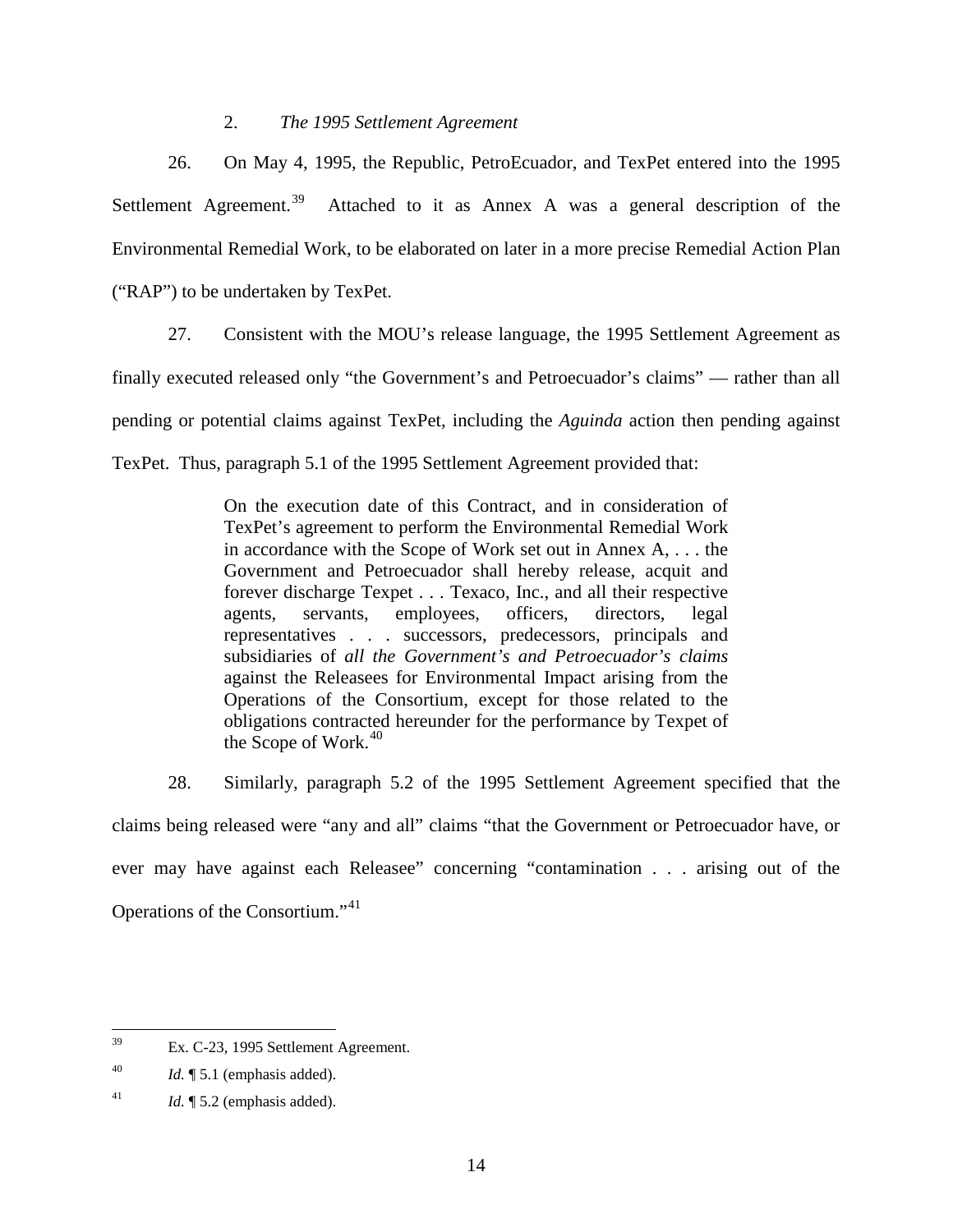29. There is no provision in the 1995 Settlement Agreement requiring the Republic to intervene, to file any pleading, to make an appearance, or otherwise to take any position at all in private litigation.

30. In sum, both the MOU itself and the language of the 1995 Settlement Agreement show that no third-party release, or a requirement for indemnification for third-party claims, or other intervention in the event third-party claims were filed, was granted or even contemplated.

31. Additionally, an agreement with "hold harmless" or indemnification provisions would, because of their potential financial ramifications, have required yet additional approvals and formalities<sup>[42](#page-17-1)</sup> — steps that were not taken for the simple reason that the parties never agreed to such terms. Finally, even had the Republic desired to waive the rights of its citizens to seek private redress against Claimants, it would have been prohibited from doing so under Ecuadorian  $law.<sup>43</sup>$  $law.<sup>43</sup>$  $law.<sup>43</sup>$ 

#### 3. *The Municipality Settlements*

<span id="page-17-0"></span>32. In May 1996, TexPet entered into settlement agreements and releases with all four of the municipalities in exchange for approximately \$3.8 million for infrastructure work, including the installation of potable water and sewage systems. $44$  The parties to each of the settlement agreements were the respective municipalities and TexPet. Each settlement agreement included a release of the respective municipality's claims against TexPet, Texaco, other affiliates or related companies, and their agents, employees, and directors, among others. Each municipality's settlement agreement also provided that "the settlement shall have for *the* 

<span id="page-17-1"></span> <sup>42</sup> Ex. R-54, Eguiguren/Albán Declaration ¶¶ 12, 27-32.

<span id="page-17-2"></span><sup>&</sup>lt;sup>43</sup> *Id.* <sup> $\parallel$ </sup> 113 ("S ] uch fundamental rights as the right to live in a safe environment free of contamination are inalienable" and cannot be waived by any one citizen or group of citizens, much less by the State on their behalf.).

<span id="page-17-3"></span><sup>44</sup> Ex. R-45, Affidavit of Ricardo Reis Veiga (Jan. 16, 2007) ¶ 43.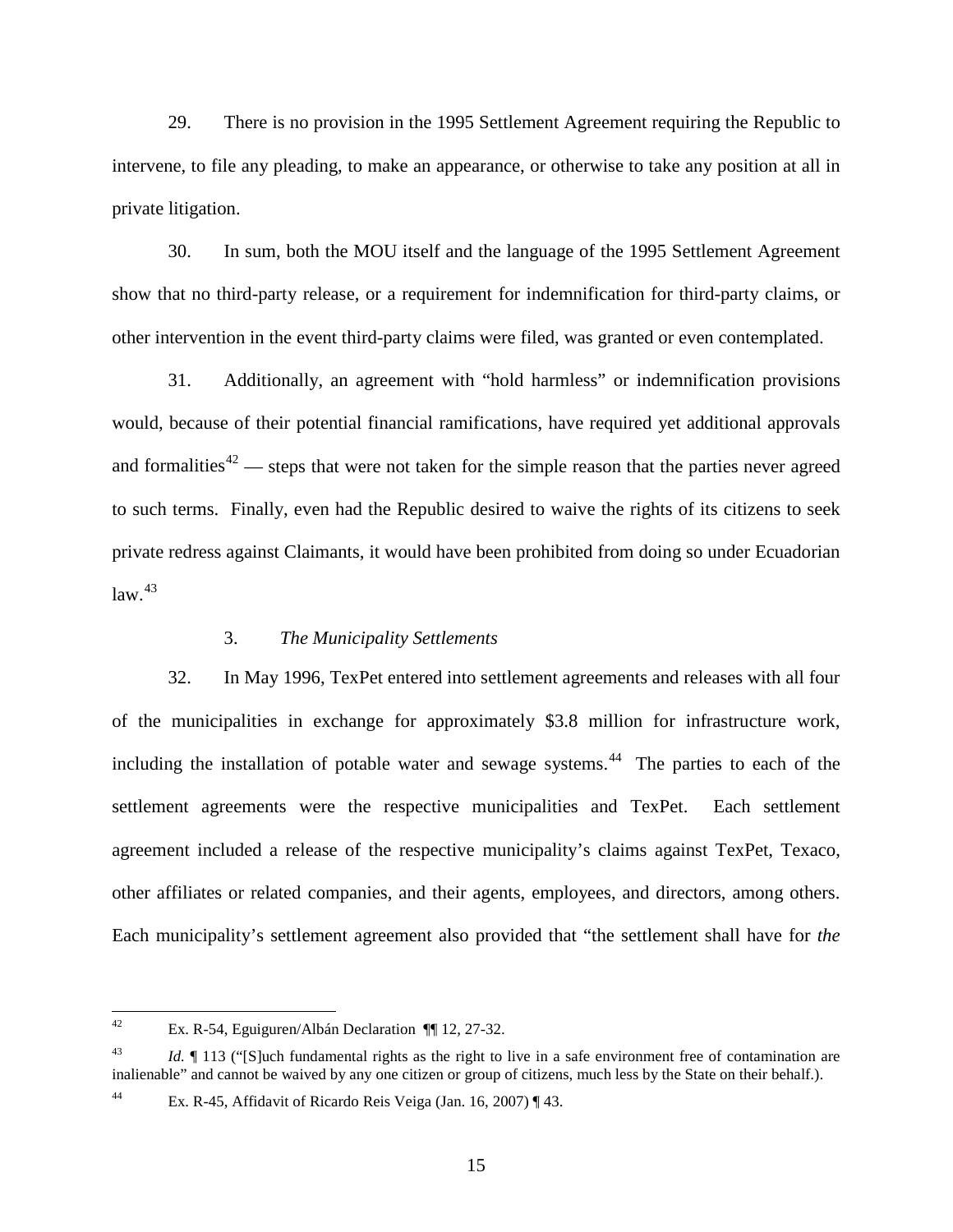parties the effect of res judicata before the highest court."<sup>[45](#page-18-1)</sup> These agreements did not release the rights of non-parties.

# 4. *The 1998 Final Release*

<span id="page-18-0"></span>33. Claimants assert that from October 1995 through September 1998 TexPet spent approximately \$40 million in remediation and certain civic projects required under the 1995 Settlement Agreement.<sup>[46](#page-18-2)</sup>

34. On September 30, 1998, the Republic, PetroEcuador, and TexPet executed a "Final Acta" (the "1998 Final Release") that evidenced the fact that TexPet had fully performed its contractual obligations under the 1995 Settlement Agreement and the Remedial Action Plan adopted pursuant thereto. The 1998 Final Release provided for the release by the Republic and PetroEcuador of "Texpet . . . Texaco, Inc., and all their respective agents, servants, employees, officers, attorneys . . . successors, predecessors, principals and subsidiaries . . . from any liability and claims by the Government of the Republic of Ecuador, PETROECUADOR and its affiliates for items related to the obligations assumed by TEXPET in [the Settlement Agreement]."<sup>[47](#page-18-3)</sup>

35. The 1998 Final Release only released TexPet's contractual obligation — its performance of its obligations under the RAP adopted pursuant to the 1995 Settlement Agreement. And just like the 1995 Settlement Agreement, the 1998 Final Release made no mention of third-party claims against TexPet or Texaco for environmental damage. Finally, it did not contain any "hold harmless" or indemnification obligation from the Republic or

<span id="page-18-1"></span> <sup>45</sup> *See, e.g.*, Ex. C-27, Settlement and Release Agreement with Joya de los Sachas at 5 (emphasis added); *see also* Ex. C-28, Settlement and Release Agreement with Shushufindi; Ex. C-29, Settlement and Release Agreement with Francisco de Orellana; Ex. C-30, Settlement and Release Agreement with Lago Agrio.

<span id="page-18-2"></span><sup>46</sup> Claimants' Interim Measures Request ¶ 30.

<span id="page-18-3"></span><sup>47</sup> Ex. C-53, 1998 Final Release, art. iv (emphasis added).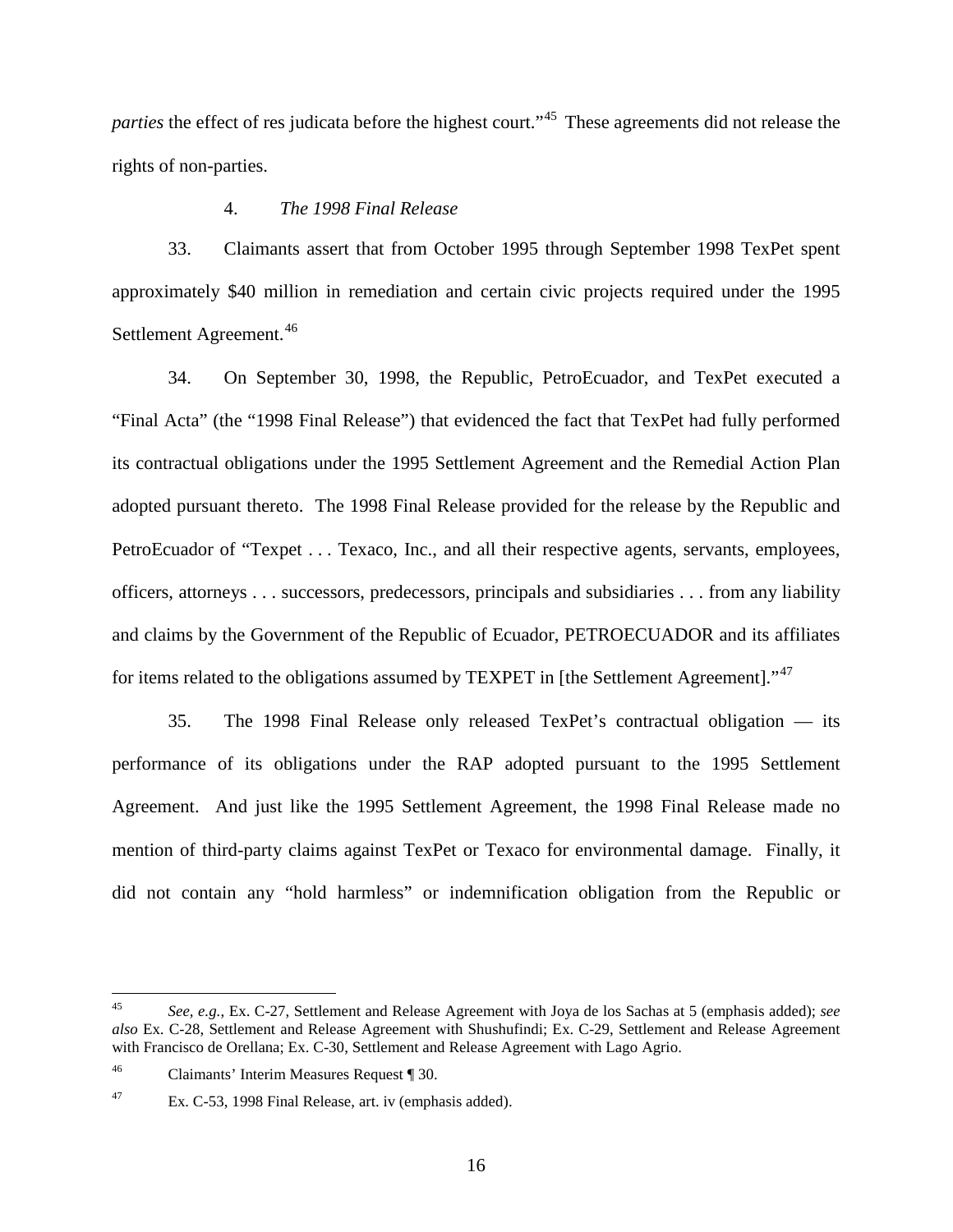PetroEcuador in favor of TexPet or Texaco with respect to the *Aguinda* claims or any other environmental claims, pending or future.

# **F. The** *Lago Agrio* **Litigation**

<span id="page-19-0"></span>36. The *Lago Agrio* litigation is a continuation of *Aguinda*, although required to be pled under the laws and judicial procedures of a substantially different civil law legal system.<sup>[48](#page-19-1)</sup> Thus, all the *Lago Agrio* plaintiffs had been plaintiffs in the *Aguinda* action.<sup>[49](#page-19-2)</sup> In litigation in the District Court for the Northern District of California, Claimants admitted that "[n]ot by coincidence, plaintiffs' core allegations here are nearly identical to those of the *Aguinda* and Lago Agrio matters. . . . These are the same allegations that formed the basis of the consolidated *Aguinda* case in New York and that are being litigated in the Lago Agrio case."<sup>[50](#page-19-3)</sup>

37. While Claimants correctly note that in the *Lago Agrio* case the plaintiffs named Chevron (rather than Texaco) as the defendant, they omit the fact that Chevron and Texaco had announced their "merger" just two years prior. In 2001, during the *Aguinda* appeal, Chevron Corporation, which had already entered into the merger transaction with Texaco to form "ChevronTexaco Corporation," had its own in-house attorneys appear on briefs as attorneys for "ChevronTexaco Corporation" and had expressly asked the *Aguinda* Court of Appeals to take

<span id="page-19-1"></span> <sup>48</sup> Following dismissal of the *Aguinda* complaint in 2002, the *Aguinda* plaintiffs refiled their claim in 2003 before the Superior Court of Nueva Loja, in the Ecuadorian province of Lago Agrio.

<span id="page-19-2"></span>Ex. R-7, Defendants' Amended Mot. to Dismiss Compl. or, in the Alternative, to Stay (May 25, 2006) at 4, filed in *Doe v. Texaco, Inc.*, Case No. C 06-02820 WHA (N.D. Cal.) ("Because of the *forum non conveniens*  dismissals in the United States, in 2003 the *Aguinda* lawyers sued in Lago Agrio, Ecuador, on behalf of the same Oriente residents. The underlying allegations in that case are the same as in the New York [i.e., *Aguinda*] . . . action[]."). As was their prerogative, some of the original plaintiffs in *Aguinda* chose to end their participation after that case was dismissed. Of course, these plaintiffs were entitled to drop out of the litigation at any time, even if the case had continued in New York.

<span id="page-19-3"></span>Id. at 5; see also id. at 1 ("This complaint . . . attacks Texaco's drilling methods in Ecuador from 1971 to 1992, and the environmental impact of those methods. The same methods and impact were the subject of a purported class action in the Southern District of New York which was brought in 1993 and dismissed on grounds of *forum non conveniens* in 2002. . . . These same methods and impact are now the subject of an ongoing, elaborate litigation in Ecuador, which was filed May 7, 2003, and which includes technical oil field inspections and open hearings at numerous purportedly impacted sites in Ecuador.").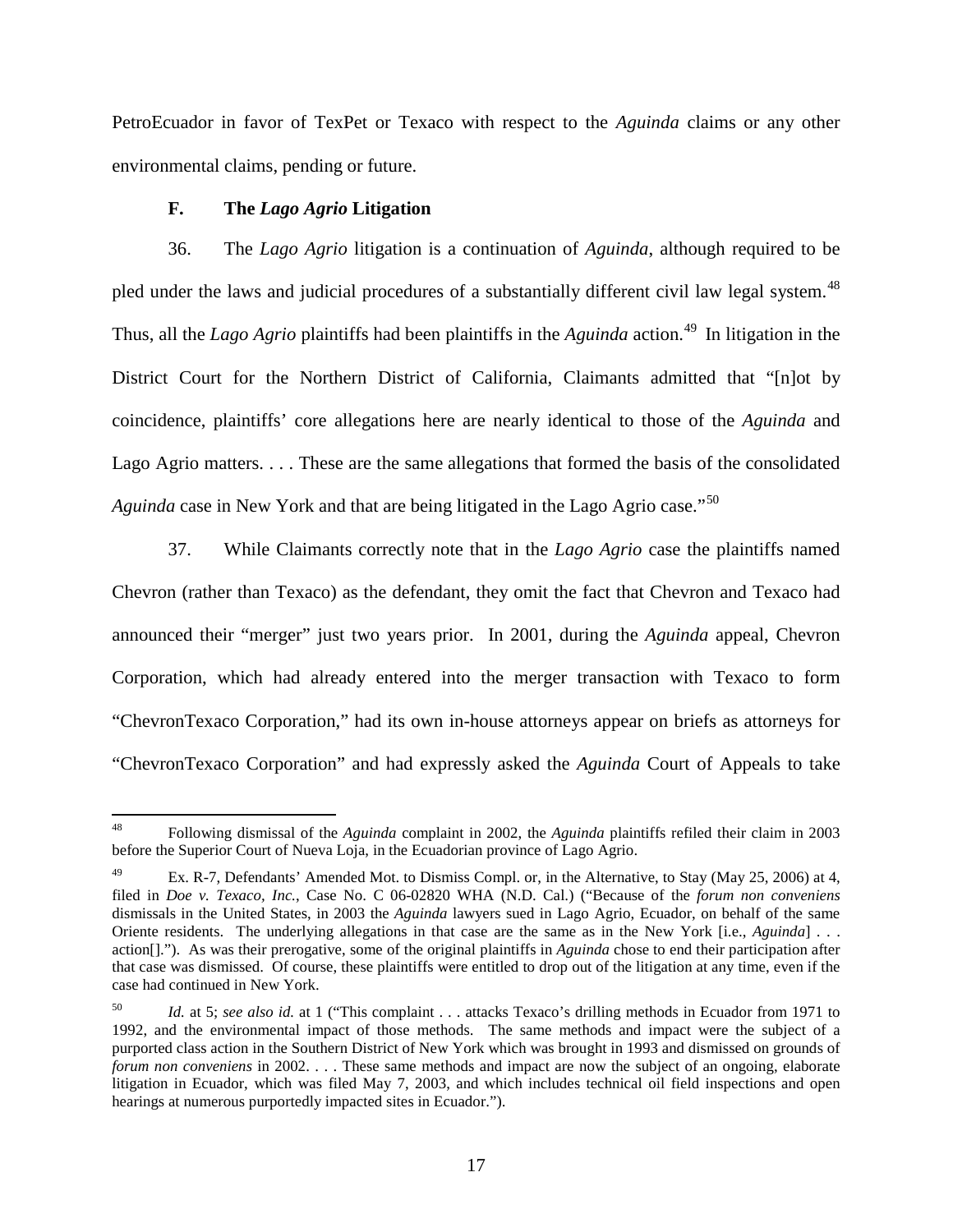judicial notice of what they characterized as a "merger."<sup>51</sup> Later, ChevronTexaco Corporation changed its name to become the present "Chevron Corporation."[52](#page-20-1)

38. As in *Aguinda*, the *Lago Agrio* plaintiffs alleged (i) that the oil exploration and exploitation activities carried out by TexPet, as Operator, caused contamination in the Oriente and harmed the people residing in the region; and (ii) that the methods and technology that TexPet employed as Operator had already been prohibited in other countries "due to their lethal effects on the environment and human health."[53](#page-20-2) The *Lago Agrio* plaintiffs further alleged (iii) that TexPet's "willful misconduct" and "negligence" caused severe contamination of the land and waters in the region, affecting not only the drinking water and crops, but also the livelihood, culture, and general health of the population, which saw a rise in cancer, birth defects, and other illnesses.[54](#page-20-3) In essence, the *Lago Agrio* complaint, even though necessarily filed under a civil law system divergent from U.S. common law jurisprudence, closely paralleled and even largely tracked the language of the *Aguinda* complaint.<sup>[55](#page-20-4)</sup>

39. The *Lago Agrio* plaintiffs, as the *Aguinda* plaintiffs had done, demanded in their complaint that: (i) medical monitoring and care be established for the affected residents; (ii) the polluting elements still in the region be removed; and (iii) remediation be performed on both

<span id="page-20-0"></span> <sup>51</sup> Ex. R-40, ChevronTexaco Appellate *Aguinda* Brief at 10 ("As generally known (and thus this Court may take judicial notice), Texaco merged with Chevron on October 9, 2001, five months after the District Court's decision. The resulting corporation, ChevronTexaco, Inc., is headquartered in San Francisco.").

<span id="page-20-1"></span><sup>52</sup> Ex. R-56, Chevron Press Release, *ChevronTexaco Corporation Changes Name to Chevron Corporation, Unveils a New Visual Image* (May 9, 2005).

<span id="page-20-2"></span><sup>53</sup> Ex. C-71, Complaint in *Aguinda v. ChevronTexaco Corp.*, Case No. 002-2003, Superior Court of Nueva Loja (May 7, 2003) §§ I (5), I (7).

<span id="page-20-3"></span> $14$  *Id.* §§ III (1)-(5), IV (5)-(6), IV (9).

<span id="page-20-4"></span><sup>55</sup> Ex. R-57, Supplemental Declaration of Dr. Alejandro Ponce-Villacis (Feb. 6, 2007) ¶¶ 13-14, 16.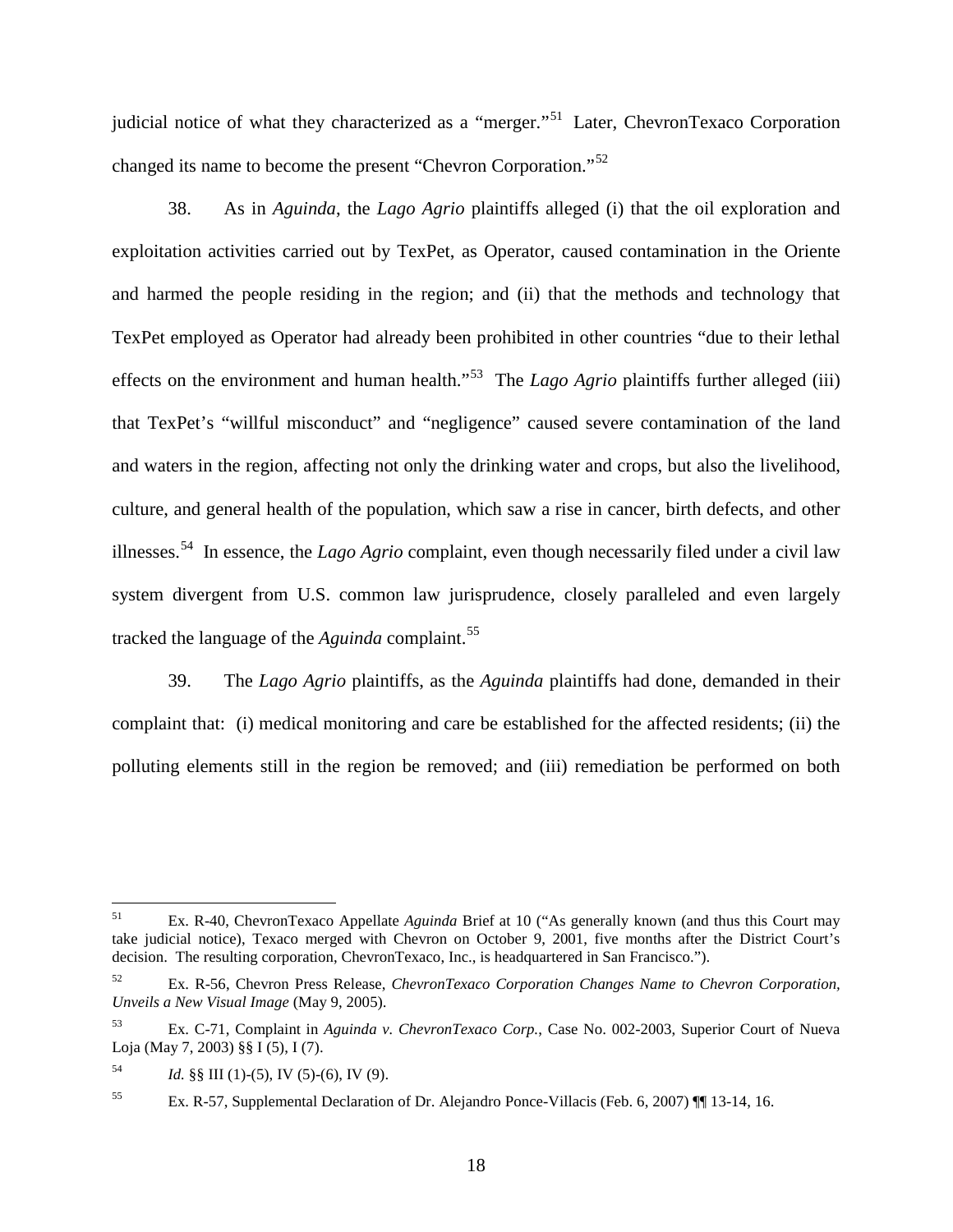private and public lands to repair the environmental damage caused by the oil operations conducted while TexPet operated the Consortium.<sup>[56](#page-21-0)</sup>

40. The core substantive claims in the *Lago Agrio* complaint were based entirely on Ecuadorian substantive law enacted prior to the 1999 Environmental Management Act ("EMA"). [57](#page-21-1) For example, in Section V of their complaint ("Legal Basis"), the *Lago Agrio* plaintiffs listed as the legal bases for their right of recovery (1) the environmental pollution recovery rights set forth in the Constitution; and (2) the Civil Code's allowance in current Article 2236 (formerly number 2260) of a "popular action" to be brought in "all cases of contingent damage for purposes of removing the cause of the threat of contingent damage."<sup>[58](#page-21-2)</sup>

41. The record in *Lago Agrio*, amassed during the nearly seven years the case has been pending, currently consists of over 200,000 pages, including testimony, expert reports, and testing results.[59](#page-21-3) As the Tribunal is aware, no *autos para sentencia* (signifying that the *Lago Agrio* case is ready for review of the record and issuance of judgment) has been issued, and the court recently estimated that no judgment would be forthcoming for at least eight to ten months. $^{60}$  $^{60}$  $^{60}$ 

<span id="page-21-0"></span> <sup>56</sup> Ex. C-71, Complaint, *Aguinda v. ChevronTexaco Corp.*, Case No. 002-2003, Superior Court of Nueva Loja (May 7, 2003) § VI.

<span id="page-21-1"></span>Claimants have in the past argued that the 1999 Environmental Management Act had been enacted to circumvent the release found in the 1995 Settlement Agreement. The substantive provisions of the 1999 Law, however, are not before the *Lago Agrio* Court and are thus not relevant either in the environmental case or in this arbitration. *See* Appendix B to Respondent's Interim Measures Response.

<span id="page-21-2"></span><sup>58</sup> Ex. C-71, Complaint, *Aguinda v. ChevronTexaco Corp.*, Case No. 002-2003, Superior Court of Nueva Loja (May 7, 2003) § V.

<span id="page-21-3"></span>Ex. R-5, Affidavit of Andrew Woods in Support of Motion for Leave to File Brief in Opposition to Chevron's Petition to Issue Subpoenas For the Taking of Depositions and the Production of Documents, Case No. 10-CV-00047-JLK-MEH (U.S. Dist. Ct. Colorado) (Mar. 3, 2010) ¶ 11.

<span id="page-21-4"></span><sup>60</sup> Ex. R-118, Letter from Judge Ordóñez to Dr. Diego Garcia Carrión (June 17, 2010) at attachment.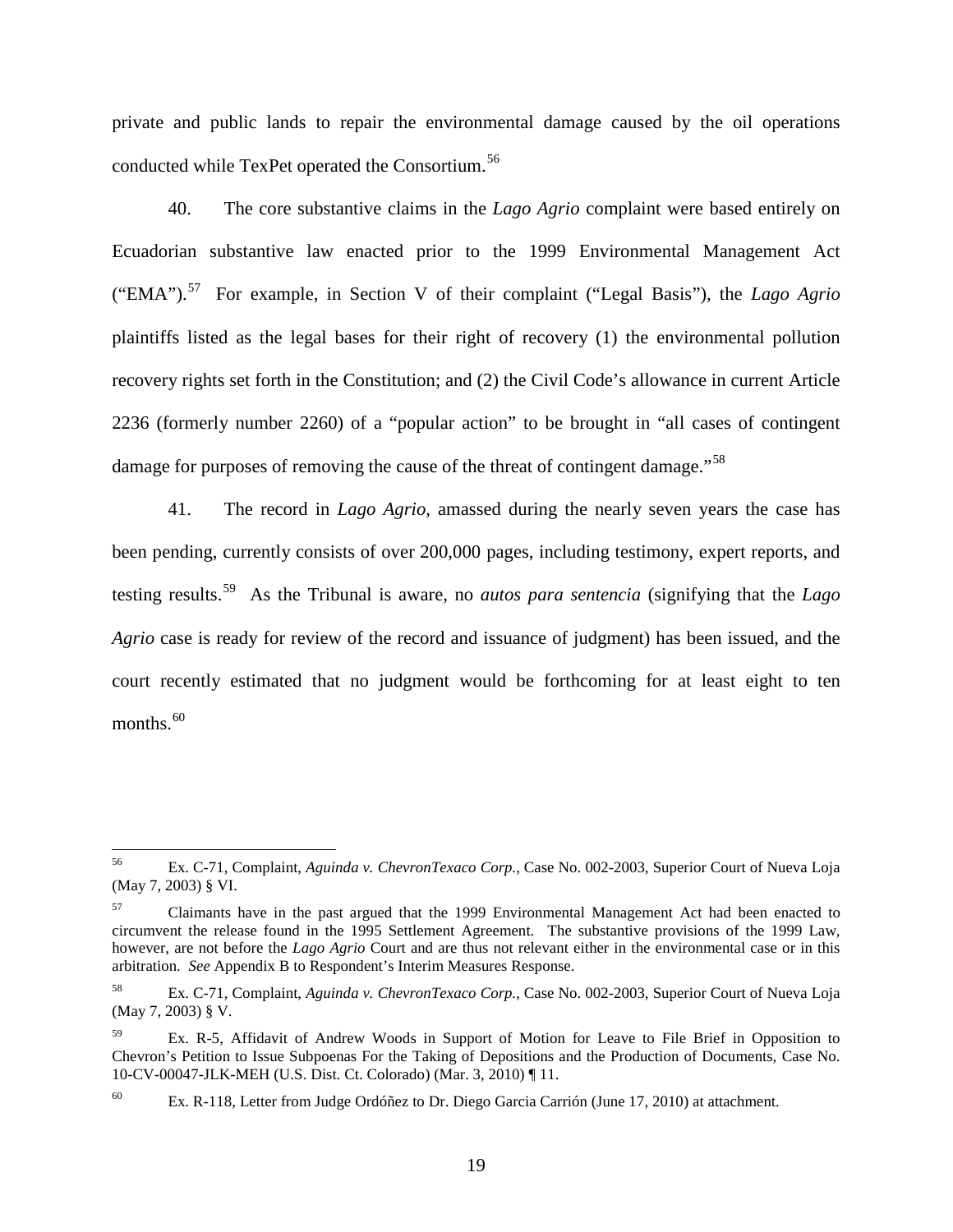# <span id="page-22-0"></span>**G. Chevron's AAA Arbitration Demand And Subsequent Litigation With The Republic In The Southern District Of New York**

42. While a more detailed account of TexPet's and Chevron's AAA Arbitration and the subsequent Stay Litigation is found at paragraphs 72 to 78 of the Republic's Response To Claimants' Request For Interim Measures, for present purposes the Tribunal should note simply that Claimants filed a counterclaim in the Stay Litigation asserting that the Republic had breached the 1995 Settlement Agreement and 1998 Final Release by, *inter alia*, allowing the *Lago Agrio* action to proceed and failing to indemnify Chevron for all defense costs and liability that it had or could incur in the *Lago Agrio* action. On June 19, 2007, after more than two years of discovery (including numerous witness depositions and an exchange of more than one million pages of documents), extensive briefing by the parties, and a four-day hearing on applicable Ecuadorian law, the District Court permanently enjoined any further AAA arbitration proceedings, finding that the Republic and PetroEcuador were not contractually bound by a 1965 Joint Operating Agreement between TexPet and Gulf.<sup>[61](#page-22-1)</sup> That decision was summarily affirmed by the Second Circuit Court of Appeals and is now final.<sup>[62](#page-22-2)</sup>

43. Although Claimants had sought to have the District Court decide their counterclaims under the 1995 Settlement Agreement and 1998 Final Release, after the District Court and the Court of Appeals rejected their claims under the 1965 Joint Operating Agreement, Claimants advised the District Court that they no longer wished to oppose the Republic's and PetroEcuador's motion to dismiss all remaining counterclaims.<sup>[63](#page-22-3)</sup> On July 20, 2009, the court

<span id="page-22-1"></span> <sup>61</sup> Ex. R-73, *Republic of Ecuador v. ChevronTexaco Corp.*, 499 F. Supp. 2d 452 (S.D.N.Y. 2007).

<span id="page-22-2"></span><sup>62</sup> Ex. R-74, *Republic of Ecuador v. ChevronTexaco Corp.*, 296 F. App'x 124, 2008 WL 4507422 (2d Cir. Oct. 7, 2008), *cert. denied*, 129 S. Ct. 2862 (2009).

<span id="page-22-3"></span><sup>&</sup>lt;sup>63</sup> Ex. R-75, Letter from Jones Day to Judge Leonard B. Sand, U.S. District Court for the Southern District of New York, Case No. 04 CV 8378 (LBS) (July 13, 2009).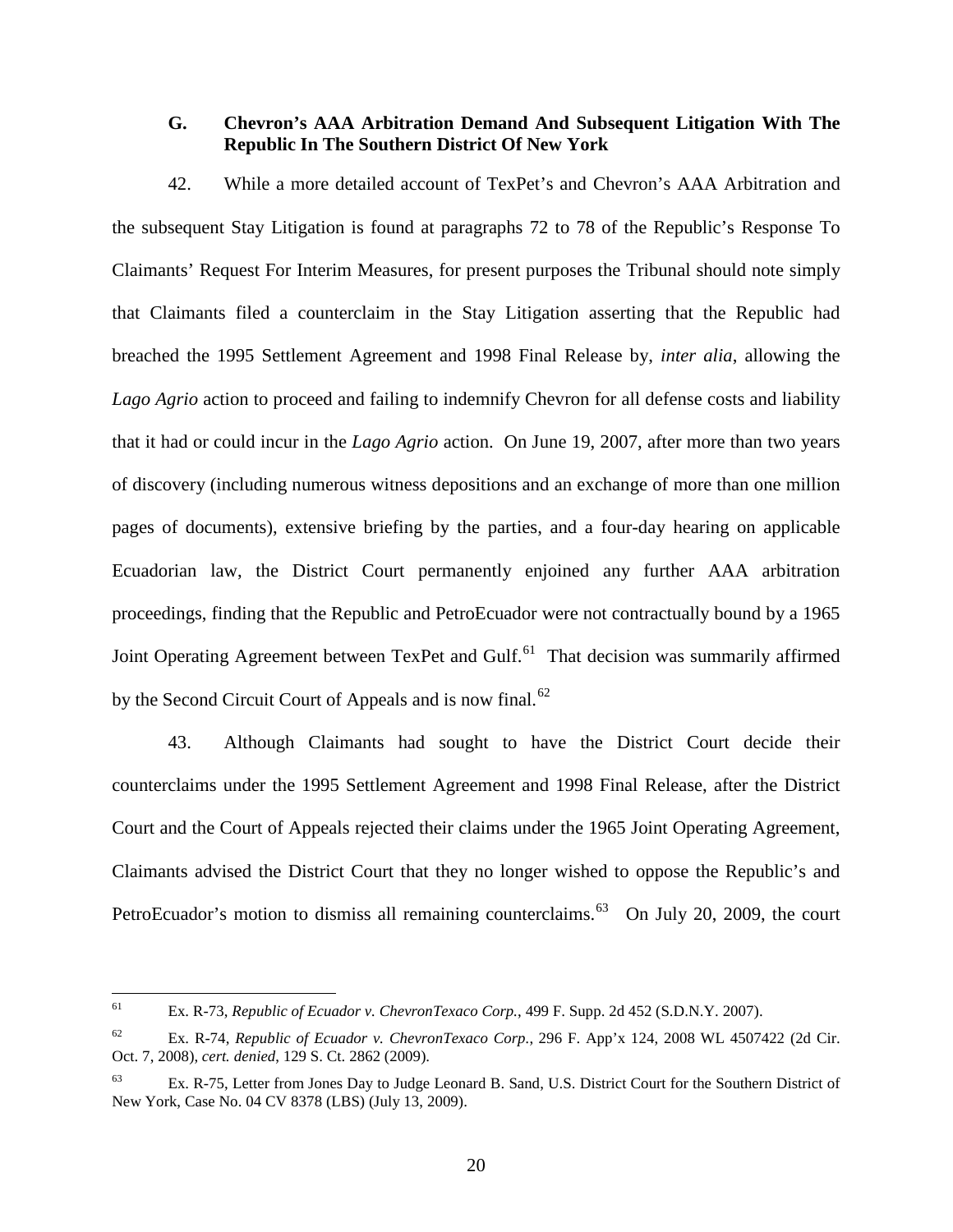dismissed all the remaining counterclaims, bringing the AAA Arbitration and the Stay Litigation to an end. $64$ 

44. Just two months later, on September 23, 2009, Claimants filed the instant BIT arbitration, asserting the very same meritless "release" and "indemnification" claims under the 1995 Settlement Agreement and 1998 Final Release that they had raised, and then agreed to dismiss, in the AAA Arbitration and the Stay Litigation. Apparently, after losing their claim under the 1965 Joint Operating Agreement, Claimants want a different forum to decide their claims relating to *Lago Agrio* and the meaning and scope of the release.

<span id="page-23-0"></span>**III.** THE TRIBUNAL LACKS JURISDICTION RATIONE MATERIAE PURSUANT TO ARTICLE VI(1) OF THE BIT

# <span id="page-23-1"></span>**A. Claimants Cannot Avail Themselves Of Either Article VI(1)(a) or (c)**

45. Claimants maintain that this Tribunal has jurisdiction over the dispute by virtue of

Article  $VI(1)(a)$  or (c) of the BIT:

For purposes of this Article, an investment dispute is a dispute between a Party and a national or company of the other Party arising out of or relating to (a) an investment agreement between that Party and such national or company; . . . or (c) an alleged breach of any right conferred or created by this Treaty with respect to an investment."<sup>[65](#page-23-4)</sup>

1. *Jurisdiction Based On Article VI(1)(c) Of The Treaty*

<span id="page-23-7"></span><span id="page-23-2"></span>46. Claimants submit that the relevant investment is either (1) the "original investment" in "TexPet's underlying oil operations in Ecuador,"<sup>[66](#page-23-5)</sup> which they assert "continues" to exist today"<sup>[67](#page-23-6)</sup> based on their "lifespan of an investment" theory,  $^{68}$  $^{68}$  $^{68}$  or (2) rights under the 1994

<span id="page-23-3"></span> <sup>64</sup> Ex. R-76, Order of July 20, 2009, entered in *Republic of Ecuador v. ChevronTexaco Corp.*, Case No. 04 CV 8378 (LBS) (S.D.N.Y.).

<span id="page-23-4"></span> $65$  Ex. C-279, Ecuador-U.S. BIT, art. VI(1).

<span id="page-23-5"></span><sup>66</sup> Claimants' Interim Measures Reply ¶ 126.

<span id="page-23-6"></span><sup>67</sup> Claimants' Interim Measures Request ¶ 102.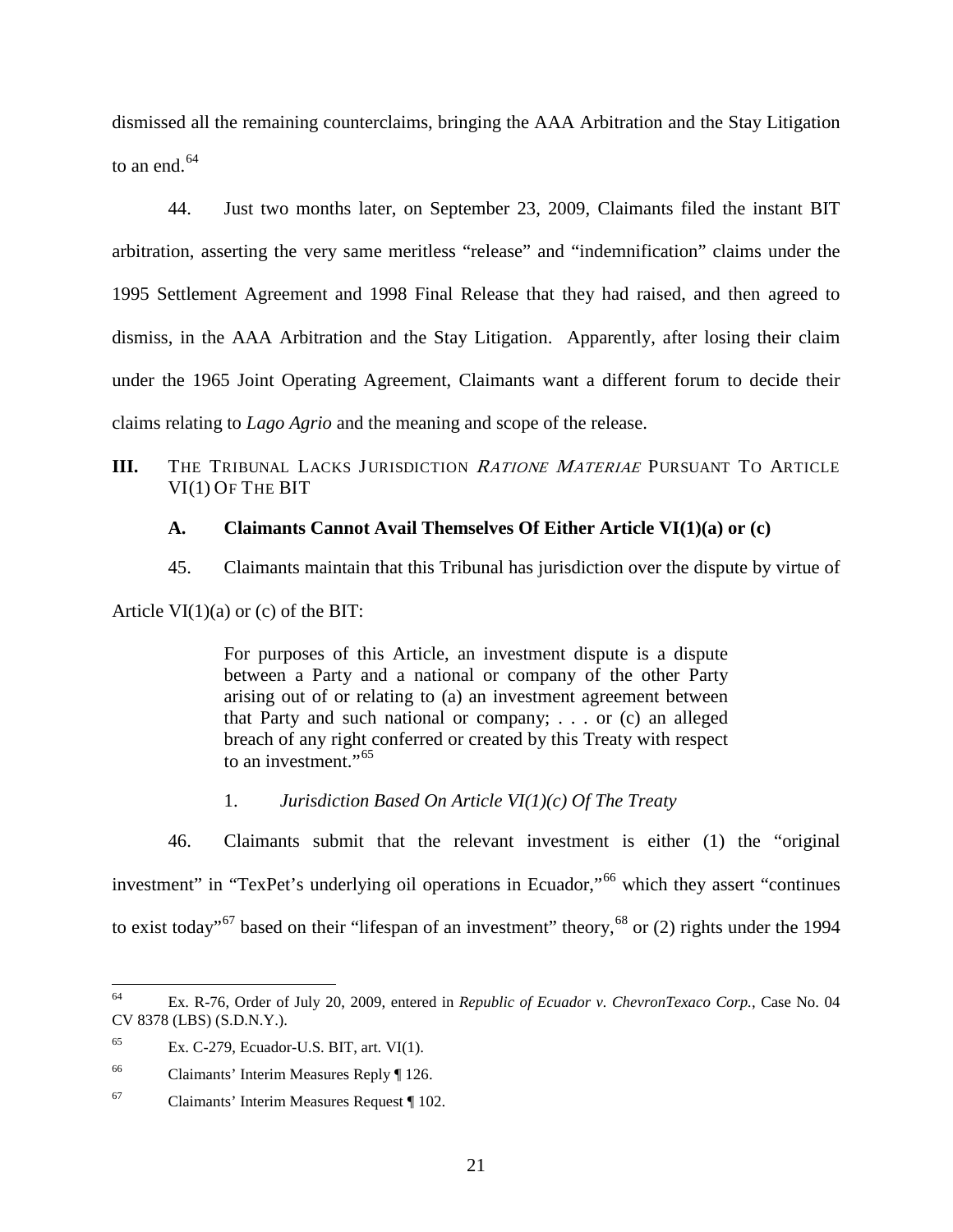MOU, the 1995 Settlement Agreement, the Municipal Settlement and Release Agreements, and the 1998 Final Release, which Claimants refer to collectively as "the Settlement and Release Agreements."<sup>[69](#page-24-0)</sup>

47. With respect to the first alleged investment, TexPet no doubt had an investment in the hydrocarbons sector of Ecuador, but that investment was voluntarily terminated in 1992, five years before the BIT entered into force. Since then, Claimants have not conducted any business or held any assets in the hydrocarbons sector of Ecuador or indeed in any other sector. Eleven years elapsed between TexPet's voluntary abandonment of its investment in Ecuador and the crystallization of the present dispute, which according to Claimants arose in 2003 shortly after the *Lago Agrio* litigation was commenced.<sup>[70](#page-24-1)</sup> Claimants cannot rely upon TexPet's former investment in Ecuador to assert jurisdiction *ratione materiae* in respect of the dispute submitted to this Tribunal.

48. In relation to the second alleged investment, Claimants cannot rely upon the Settlement and Release Agreements as an autonomous investment because such agreements do not satisfy the economic criteria for an investment under Article I(1) of the BIT. Moreover, only TexPet has rights under the Settlement and Release Agreements, and hence Chevron cannot assert "an alleged breach of any right conferred or created by [the BIT] with respect to an investment"<sup>[71](#page-24-2)</sup> in the form of the Settlement and Release Agreements. And that Chevron is the

 <sup>68</sup> Claimants' Interim Measures Reply ¶ 123.

<span id="page-24-0"></span><sup>69</sup> *See, e.g.*, Claimants' Notice of Arbitration ¶ 76(1); Claimants' Interim Measures Request ¶¶ 49, 101-102, 105, 110, 112-113, 126. Except where other agreements are specifically being addressed, the Republic generally will refer in this submission to the 1995 Settlement Agreement to the exclusion of the 1994 MOU, the 1996 Municipal Settlement and Release Agreements, and the 1998 Final Release (collectively referred to by the Claimants as the "Settlement and Release Agreements") because the release from liability relied upon by Claimants is found only in the 1995 Settlement Agreement. When addressing specifically Claimants' characterization of "the Settlement and Release Agreements" as the operative investment here, the Republic will refer to them as such.

<span id="page-24-1"></span><sup>70</sup> Claimants' Interim Measures Request ¶ 115.

<span id="page-24-2"></span><sup>&</sup>lt;sup>71</sup> Ex. C-279, Ecuador-U.S. BIT, art. VI $(1)(c)$ .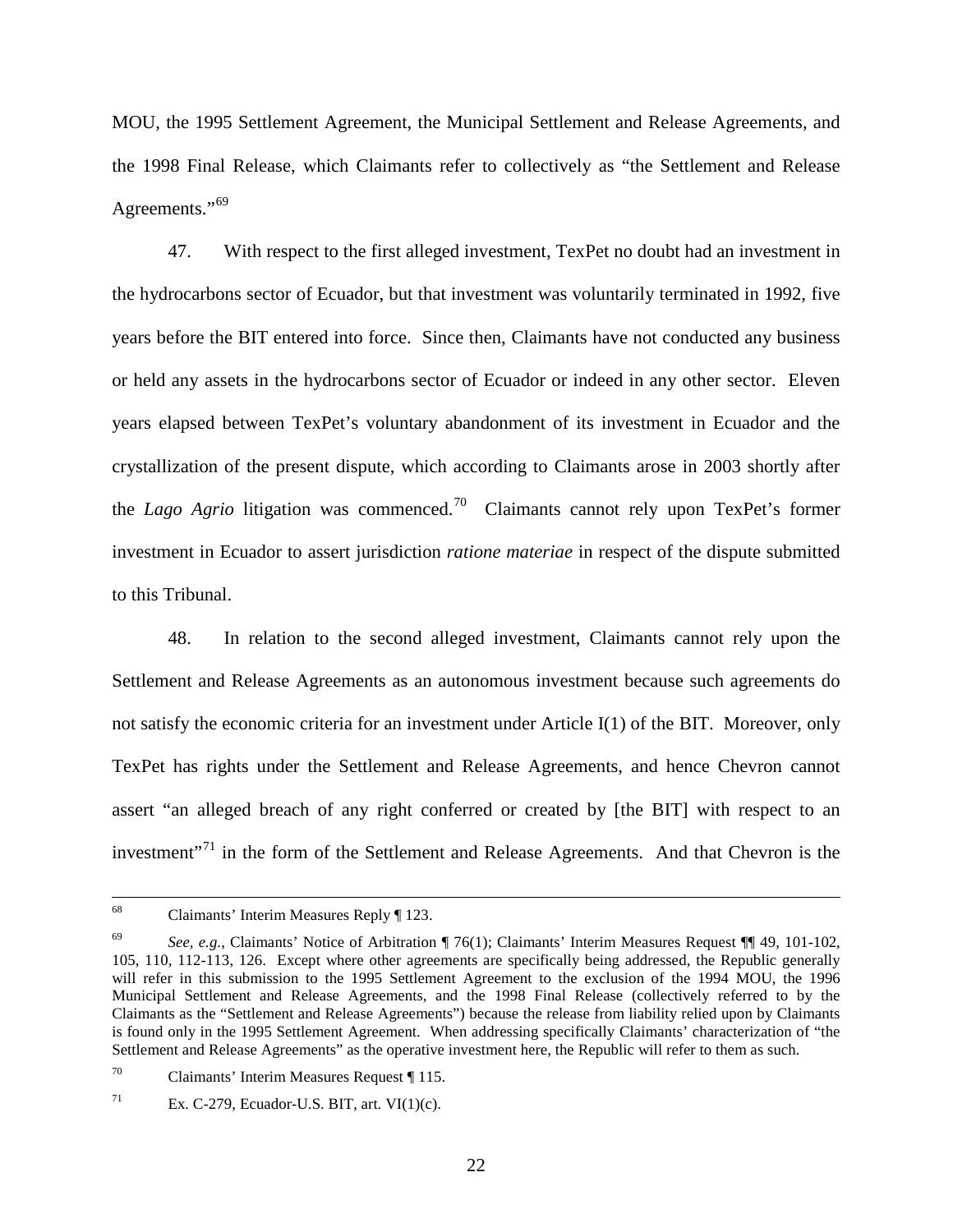only defendant in the *Lago Agrio* proceedings — the subject of the present dispute — is fatal to any reliance upon the Settlement and Release Agreements for the purposes of invoking the jurisdiction of the Tribunal pursuant to Article VI $(1)(c)$  of the BIT.

# 2. *Jurisdiction Based On Article VI(1)(a) Of The Treaty*

<span id="page-25-0"></span>49. An "investment agreement" for the purposes of Article VI(1)(a) is premised upon the existence of an "investment" pursuant to Article  $I(1)$  of the Treaty, which is a gateway provision for invoking the substantive and procedural obligations set out in the BIT.<sup>[72](#page-25-1)</sup> In other words, jurisdiction on the basis of Article VI $(1)(a)$ , like Article VI $(1)(c)$ , requires the existence of an investment in Ecuador and that the dispute submitted to the Tribunal under Article VI $(1)(a)$ be one "arising out of or relating to" the investment agreement by which the investment was established or acquired.<sup>[73](#page-25-2)</sup> Claimants' failure to demonstrate an investment in Ecuador is therefore fatal to the Tribunal's jurisdiction under Article VI(1)(a).

50. Moreover, Article VI $(1)(a)$  of the BIT confers jurisdiction to the Tribunal over claims based upon contractual obligations of an "investment agreement," whereas Article VI(1)(c) relates to the Tribunal's jurisdiction over claims based upon the obligations in the BIT itself. Only a party to a contract can assert claims for breach of contract against its counterparty. In the present case, only TexPet is a party to the Settlement and Release Agreements. The dispute submitted to this Tribunal relates to the *Lago Agrio* proceedings in which Chevron is the sole defendant. Only Chevron has a legal interest in the dispute and yet it is only TexPet that holds the rights under the Settlement and Release Agreements, which are alleged to have been prejudiced. Accordingly, for this reason as well, Claimants' reliance upon Article VI $(1)(a)$  of the BIT should be rejected.

<span id="page-25-1"></span> $^{72}$  *Id.* at art. I(1).

<span id="page-25-2"></span> $Id.$  at art. VI(1).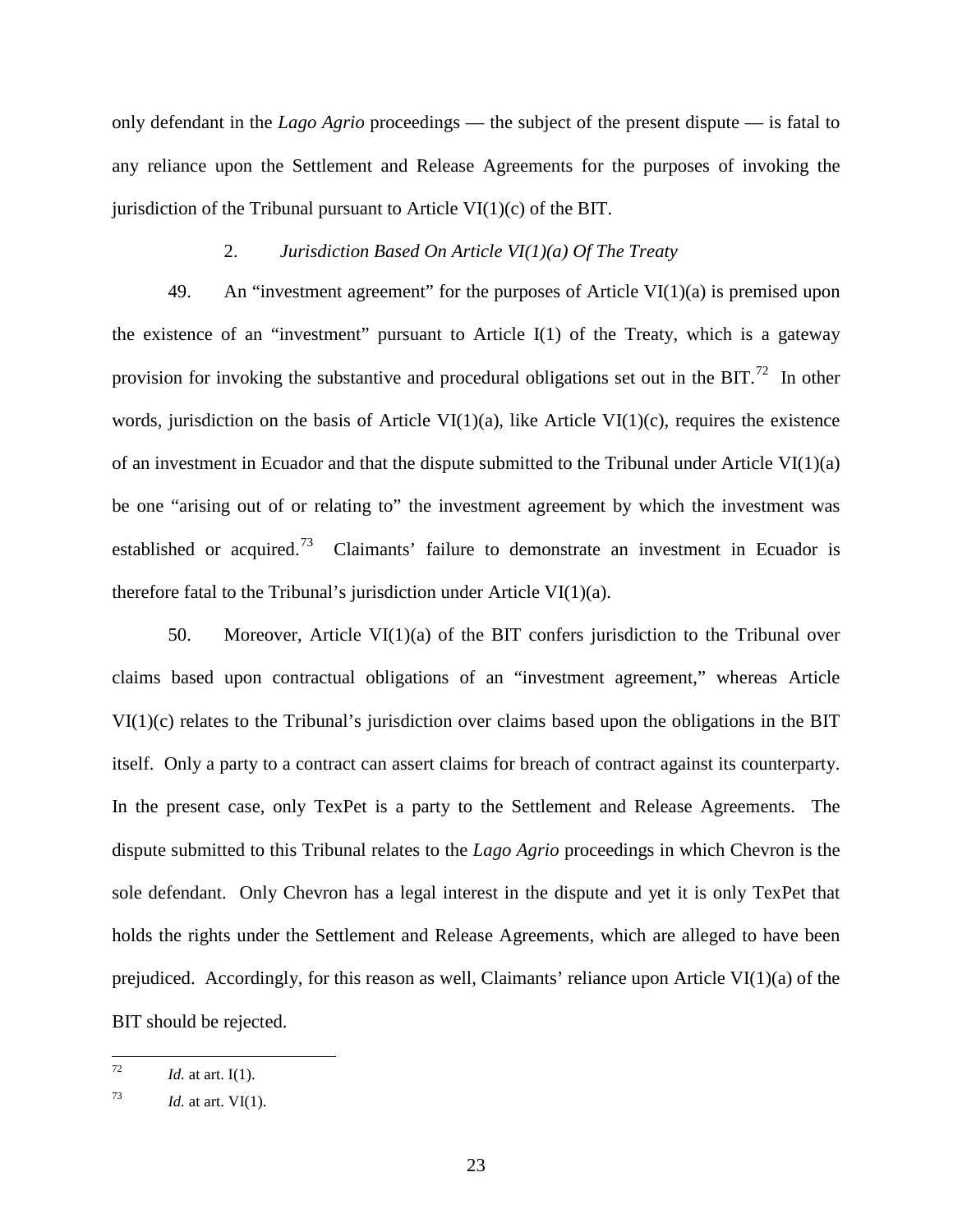3. *There Is No* Prima Facie *Case In Respect Of The Claims Submitted Under Articles VI(1)(a) Or (c)*

<span id="page-26-0"></span>51. TexPet cannot assert a *prima facie* case in respect of this dispute because it is not a defendant in *Lago Agrio*. In other words, it has no legal interest in this dispute because it can suffer no conceivable prejudice from the *Lago Agrio* litigation, to which Chevron alone is a party. Additionally, Claimants cannot establish a *prima facie* case regarding the alleged rights that they claim arise from the Settlement and Release Agreements. The manifest absence of any express or implied terms in such agreements that might be constitutive of such rights militates against the Tribunal upholding its jurisdiction over the dispute. And, as already noted, Chevron is not even a party to these agreements and thus lacks standing to assert rights thereunder.

52. Each of these objections to the jurisdiction *ratione materiae* of the Tribunal over the dispute will now be examined in turn.

# <span id="page-26-1"></span>**B. The Dispute Does Not Arise Out Of Or Relate To An Investment In Ecuador — Article VI(1)(c) Of The BIT**

1. *Texpet's Original Investment In The Hydrocarbons Sector Ended In 1992*

<span id="page-26-2"></span>53. According to Claimants' theory, investment treaty protection continues into perpetuity should the investor ever face private, third-party litigation relating to its liabilities arising from its historical activities in the host State, with the result that an investment treaty tribunal must always have supervisory jurisdiction over such litigation.

54. In the present case, eleven years (from 1992 until 2003) elapsed between Claimants' voluntary abandonment of all economic activities in Ecuador and the crystallization of the present dispute.<sup>[74](#page-26-3)</sup> Does it follow that Claimants' investment in Ecuador's hydrocarbons sector continued between 1993 and 2003 when it was defending the *Aguinda* litigation in New

<span id="page-26-3"></span> <sup>74</sup> According to Claimants: "[T]his dispute arose shortly after the *Lago Agrio* Litigation was commenced in 2003." Claimants' Notice of Arbitration ¶ 73.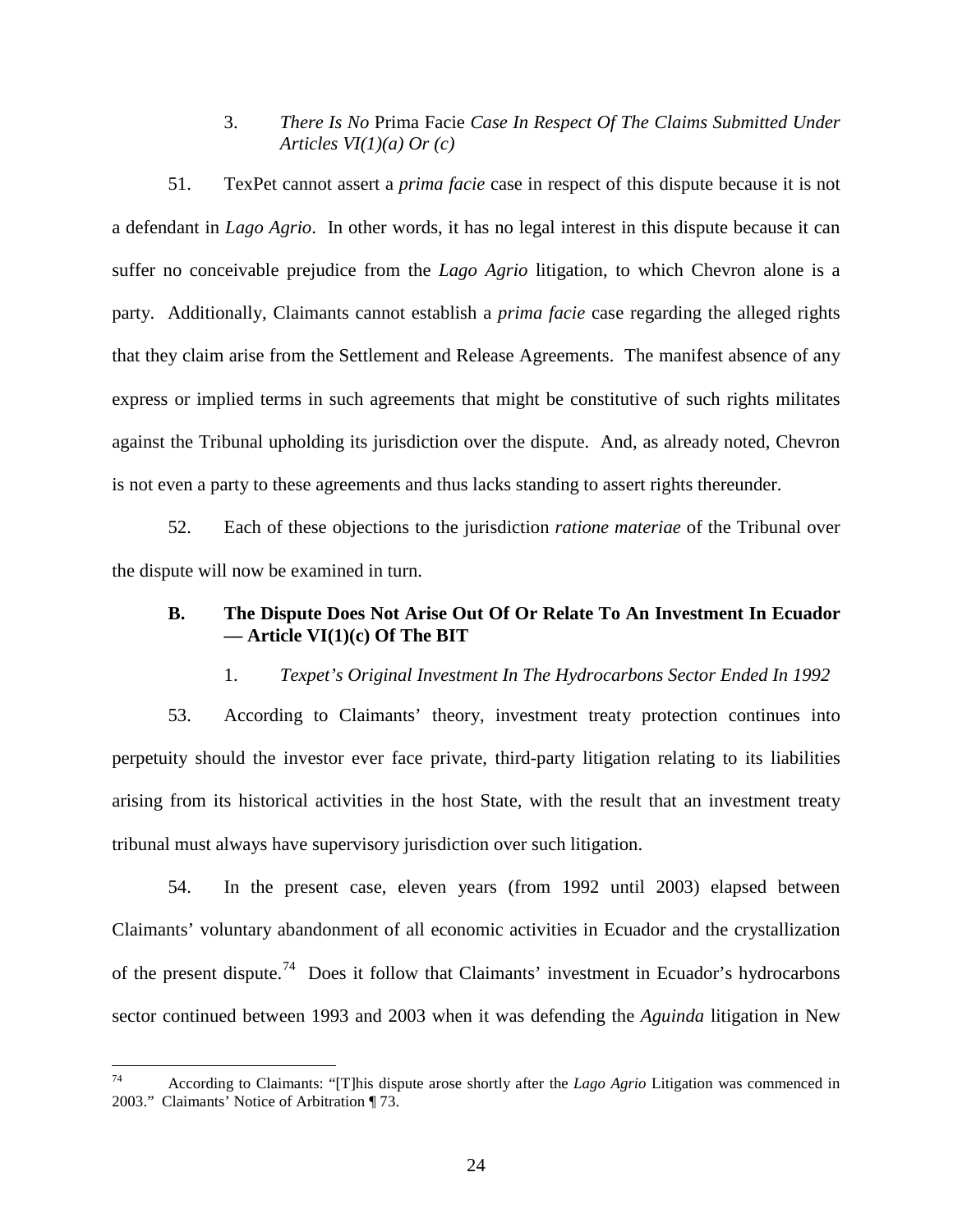York? Or did Claimants' investment in Ecuador's hydrocarbons sector move to the United States during this time? Or was their investment in Ecuador dormant throughout this period but reactivated upon the commencement of the *Lago Agrio* litigation in 2003? Can an investment dispute be generated by moving litigation from a claimant's national courts to the courts of the host State? Suppose that Claimants had failed to procure a dismissal of *Aguinda* in the New York courts and a judgment had been rendered on the merits. Would that have confirmed that the investment in Ecuador's hydrocarbons sector ended in 1992?

55. The object and purpose of the BIT is to encourage direct foreign investment.<sup>[75](#page-27-0)</sup> Claimants had voluntarily abandoned all investment activities in Ecuador several years before the BIT entered into force. *A fortiori* the BIT was never a factor, and could not have been a factor, in any decision by Claimants to commit capital or other resources to the hydrocarbons sector in Ecuador. Ecuador has derived no benefit from the BIT in respect of Claimants. Claimants' reliance upon the BIT in this case is purely for leverage in their ongoing dispute with the *Lago Agrio* plaintiffs, and their jurisdictional theory concerning the "lifespan of the investment," which is designed purely to secure this leverage, must be rejected.

56. The principal authority relied upon by Claimants for their "lifespan of the investment" theory is the *Commercial Cases Dispute*, which they say is *res judicata* for the present Tribunal:

> For the same reasons as in the *Commercial Cases Dispute*, the Lago Agrio Litigation directly implicates Claimants' rights and interests because its subject matter involves TexPet's oil exploration and production activities (along with those of PetroEcuador), the alleged environmental impacts of those activities, and the remediation of those alleged impacts. Viewed in the context of its entire lifespan, TexPet's investment in Ecuador's hydrocarbons sector began in the 1960s and continues to exist

<span id="page-27-0"></span> <sup>75</sup> Ex. C-279, Ecuador-U.S. BIT, Preamble.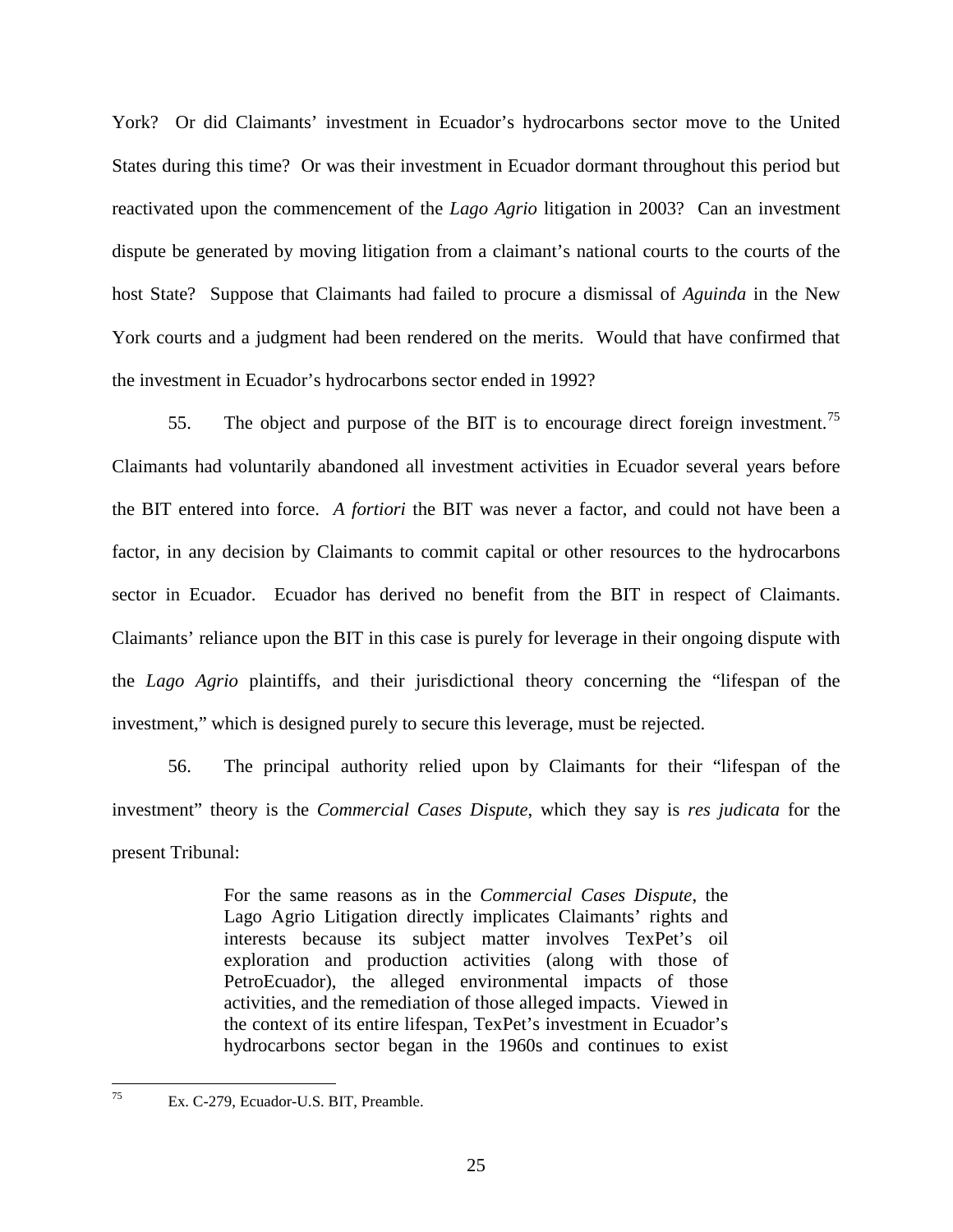today. . . . Because the Lago Agrio Litigation deals with TexPet's activities in Ecuador, the alleged environmental impacts of those activities, and the remediation of those alleged impacts, it arises directly from and is part of TexPet's investment.<sup>[76](#page-28-0)</sup>

57. In the *Commercial Cases Dispute*, Claimants contended that the seven lawsuits that TexPet had filed in Ecuadorian courts against the Republic and PetroEcuador arising from TexPet's expired 1973 Concession constituted an "investment" or part of an "investment" under the BIT. $^{77}$  $^{77}$  $^{77}$ 

58. The tribunal ultimately held that the "lawsuits concern the liquidation and settlement of claims relating to the investment [in Ecuador's hydrocarbons sector from the 1960s to the early 1990s] and, therefore, form part of that investment."<sup>78</sup> The tribunal explained its reasoning as follows: "[O]nce an investment is established, the BIT intends to close any possible gaps in the protection of that investment as it proceeds in time and potentially changes form. Once an investment is established, it continues to exist and be protected until its ultimate 'disposal' has been completed — that is, until it has been wound up."<sup>[79](#page-28-3)</sup> Applying this logic to the seven commercial cases, the tribunal concluded:

> The Claimants' investments were largely liquidated when they transferred their ownership in the concession to PetroEcuador and upon the conclusion of various Settlement Agreements with Ecuador. Yet, those investments were and are not yet fully wound up because of ongoing claims for money *arising directly out of their oil extraction and production activities under their contracts with Ecuador and its state-owned oil company.* These claims were excluded from any of the Settlement Agreements. The Claimants continue to hold subsisting interests in their original investment, but in a different form. Thus, the Claimants' investments have not ceased to exist: their lawsuits continued their original investment

<span id="page-28-0"></span> <sup>76</sup> Claimants' Interim Measures Request ¶ 102; *see also id*. ¶ 8.

<span id="page-28-1"></span><sup>77</sup> CLA-1, *Commercial Cases Dispute* Interim Award ¶¶ 40, 158, 161.

<span id="page-28-2"></span><sup>78</sup> *Id*. ¶ 180.

<span id="page-28-3"></span><sup>79</sup> *Id*. ¶ 183.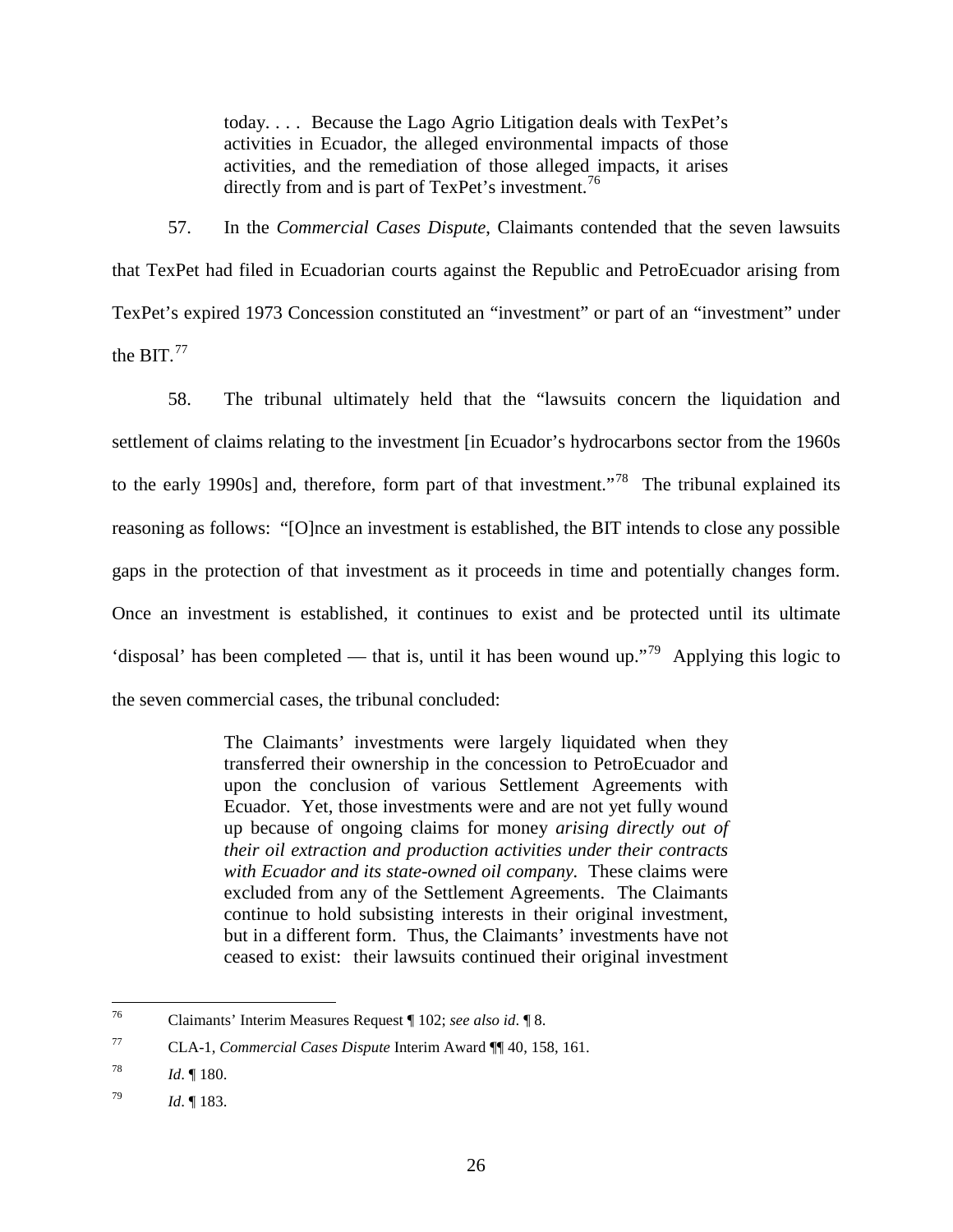through the entry into force of the BIT and to the date of commencement of this arbitration.<sup>[80](#page-29-0)</sup>

59. The lawsuits at issue in the *Commercial Cases Dispute* asserted breaches of the very concession agreement (the 1973 Concession) that established Claimants' investment in the hydrocarbons sector in Ecuador. The logic of the tribunal's decision is as follows. Oil extraction and production activities are investment activities conducted pursuant to an investment agreement known as the 1973 Concession. A dispute concerning remuneration for such activities is an investment dispute and, until that dispute has been resolved, Claimants' investments have not been wound up.

60. But the *Commercial Cases Dispute* Interim Award does not have the *res judicata* effect Claimants contend.<sup>[81](#page-29-1)</sup> Despite involving the same parties and the same BIT, an issue identical to that in question here was in no way presented to or decided by the *Commercial Cases Dispute* tribunal, which limited its holding exclusively to the seven commercial cases  $82$  and based its analysis solely upon the 1973 Concession, never taking into account or analyzing the Settlement and Release Agreements and related remediation activities.  $83$  In any case, by

<span id="page-29-0"></span> <sup>80</sup> *Id*. ¶ 184 (emphasis added; internal citation omitted).

<span id="page-29-1"></span><sup>81</sup> *See* Claimants' Interim Measures Request ¶¶ 106-107.

<span id="page-29-2"></span><sup>82</sup> *See* CLA-1, *Commercial Cases Dispute* Interim Award ¶ 189 ("The Tribunal has already found that *the Claimants' lawsuits are an 'investment'* under the BIT. Consequently, and in view of the language of Article XII(1), the Tribunal finds that the Claimants' investments were 'existing at the time of entry into force' of the BIT." (emphasis added)); *see also id*. ¶¶ 180, 184.

<span id="page-29-3"></span><sup>83</sup> *See id*. ¶ 203 ("The Tribunal must thus determine whether Article VI(1)(a) confers jurisdiction over customary international law claims, whether *the 1973 and 1977 Agreements* are 'investment agreements' and whether the dispute arises out of or relates to them." (emphasis added)); *see also id*. If 168 (stating that the tribunal did not "address[] all the arguments of the Parties," but rather "concentrate[d] on what the Tribunal itself consider[ed] to be determinative on jurisdiction").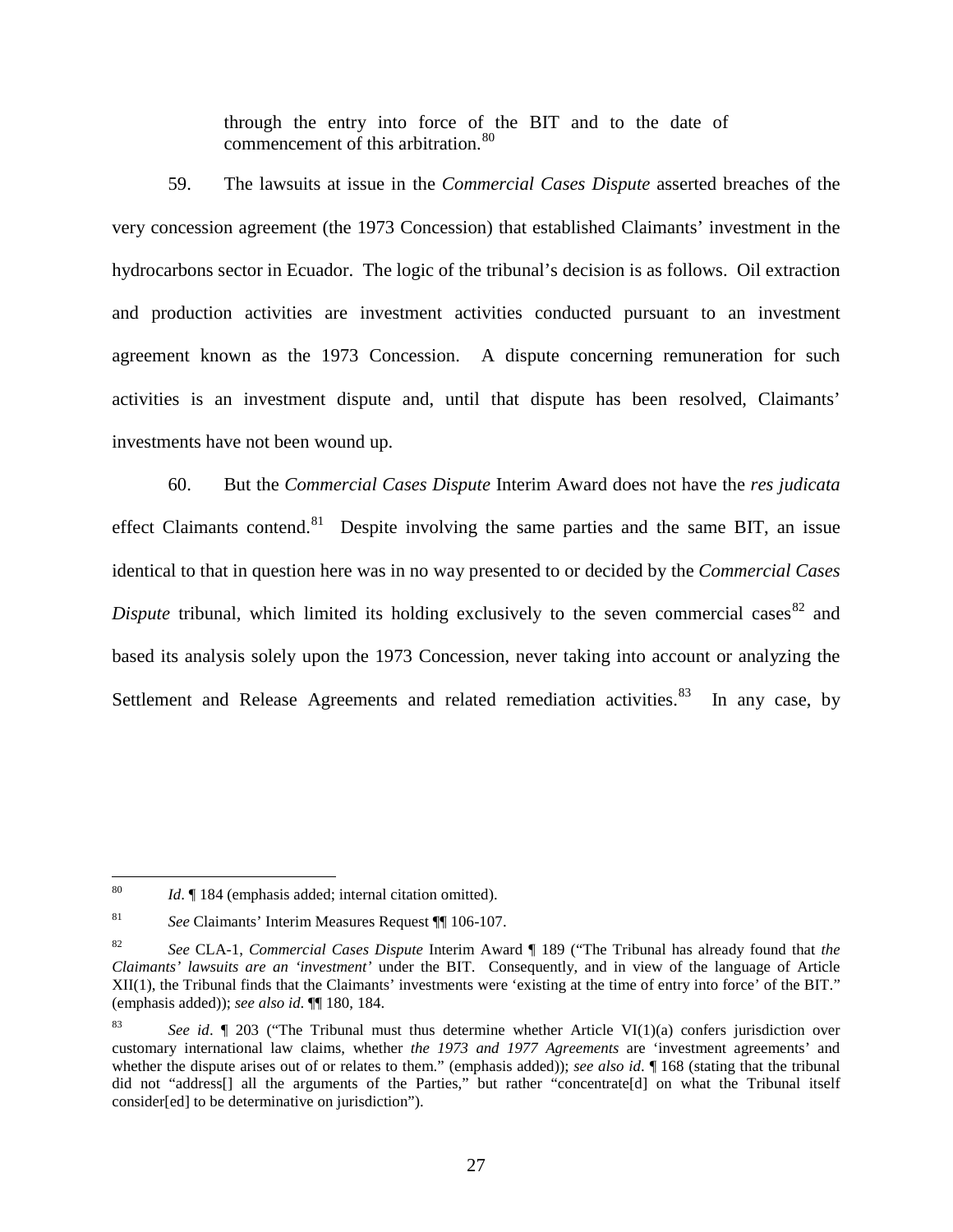operation of Dutch law, the law of the seat of that arbitration, an interim award is not capable of acquiring the force of *res judicata*. [84](#page-30-0)

61. Furthermore, the *Commercial Cases Dispute* tribunal relied exclusively on the Mondev case, decided under NAFTA Chapter Eleven, to support this logic.<sup>[85](#page-30-1)</sup> Mondev is the only other case to have ever adopted the "lifespan" theory, and Claimants continue to rely on it in the present case, quoting the following language from the decision:

> Issues of orderly liquidation and the settlement of claims may still arise and require [international legal protection] . . . The shareholders even in an unsuccessful enterprise retain interests in the enterprise arising from their commitment of capital and other resources, and the intent of NAFTA is evidently to provide protection of investments throughout their life-span, i.e. "with respect to the establishment, acquisition, expansion, management, conduct, operation, and sale or other disposition of investments."<sup>[86](#page-30-2)</sup>

62. Unlike the present case, the very interest said to constitute the "investment" in *Mondev* — option rights that the City of Boston prevented Mondev from exercising — was the direct subject of the litigation at issue, and until that litigation had been resolved, the tribunal reasoned, the claimant's investment had not been wound up.<sup>[87](#page-30-3)</sup>

63. Even assuming *arguendo* that the lifespan theory applied in the *Commercial Cases Dispute* and *Mondev* is valid, it cannot be extended to the circumstances of the present case. Unlike the claims at issue in the *Commercial Cases Dispute* and *Mondev*, Claimants' rights under the 1973 Concession will not be determined in *Lago Agrio*. The *Lago Agrio* litigation concerns wholly separate agreements (i.e., the 1995 Settlement Agreement and the

<span id="page-30-0"></span> <sup>84</sup> RLA-30, Dutch Arbitration Act ¶ 1059 ("*Res judicata* of the award: 1. Only a final or partial final arbitral award is capable of acquiring the force of *res judicata*. The award shall have such force from the day on which it is made.").

<span id="page-30-1"></span><sup>85</sup> CLA-1, *Commercial Cases Dispute* Interim Award ¶¶ 180, 185-186.

<span id="page-30-2"></span><sup>86</sup> CLA-7, *Mondev* Award ¶ 81, *quoted in* Claimants' Interim Measures Request ¶ 103; *see also* Claimants' Interim Measures Reply ¶¶ 122-128.

<span id="page-30-3"></span><sup>87</sup> CLA-7, *Mondev* Award ¶¶ 37-39, 80-81.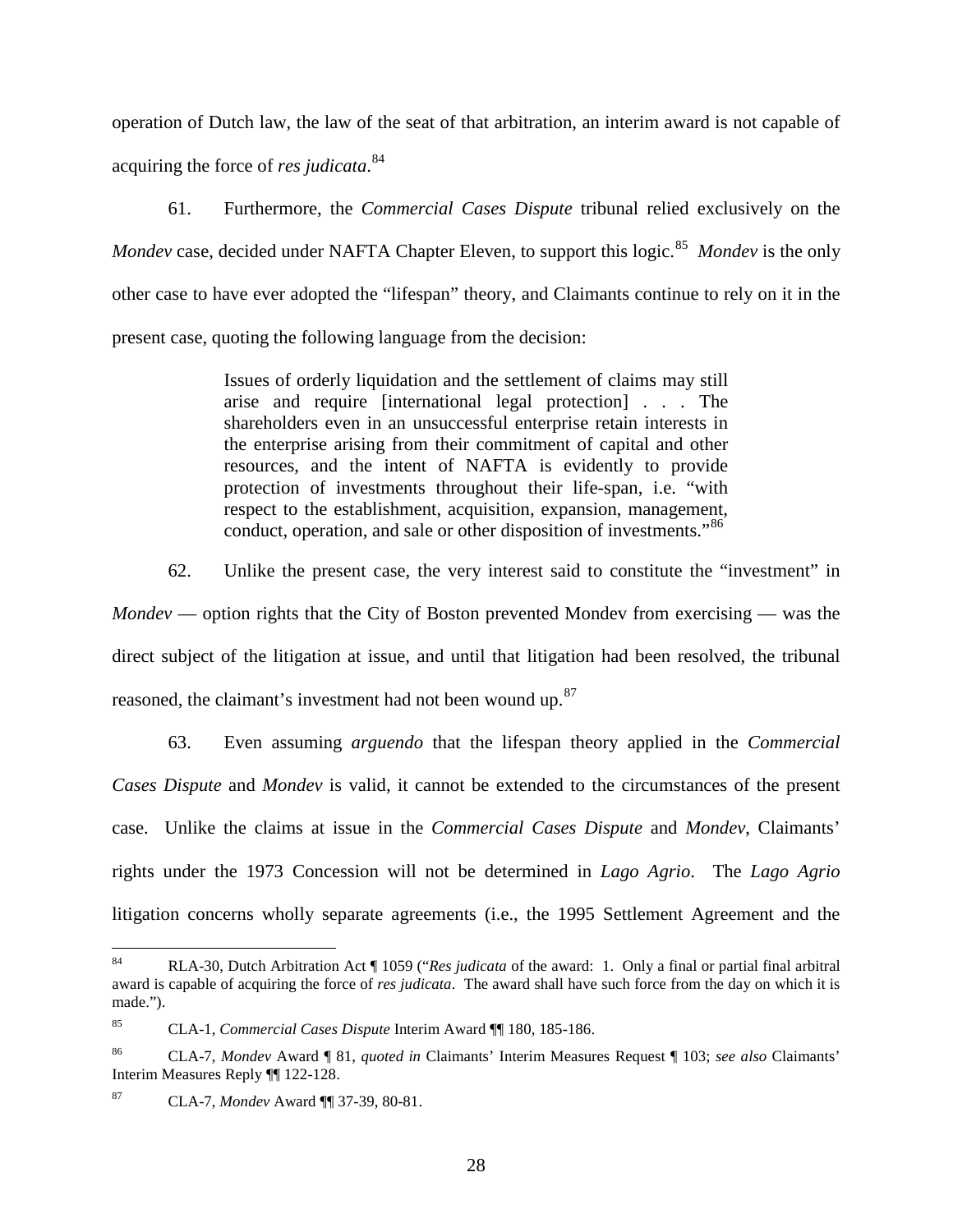1998 Final Release), the rights under which will be determined without reference to the rights and obligations under TexPet's 1973 Concession. The *Lago Agrio* dispute also relates to TexPet's alleged pollution of the Oriente and its alleged failure to remediate, neither of which constitutes an investment activity or otherwise was required under any investment agreement.

64. The Settlement and Release Agreements amount to separate and independent transactions with the Republic and PetroEcuador. TexPet did not conduct its remediation and related "community development activities" pursuant to the 1973 Concession or any other agreement or commitment related to the concession. Claimants instead readily concede that "the 1994 MOU concern[ed] TexPet's remediation activities" and "the 1995 Settlement Agreement  $\dots$  set the scope of TexPet's remediation activities and responsibilities."<sup>[88](#page-31-0)</sup>

65. Furthermore, contemporaneous documents contradict Claimants' assertion that the release, remediation and related expenditures, along with the *Lago Agrio* action, "are all part of the continuation, winding up, disposition, and enforcement of legal and contractual rights arising directly from, and part of, Claimants' Ecuadorian investment."<sup>[89](#page-31-1)</sup> For example, TexPet asserted in 1993 that it had neither a legal nor a contractual obligation under the 1973 Concession to conduct environmental remediation.<sup>[90](#page-31-2)</sup> Similarly, TexPet's in-house counsel, Mr. Reis Veiga, admitted that "[a]ssessing and addressing potential environmental impact arising from the Consortium's operations in the Oriente was treated as a separate issue" from the wrapping up of the financial and technical turnover issues resulting from the expiration of the

<span id="page-31-0"></span> <sup>88</sup> *See* Claimants' Interim Measures Request ¶ 102; *see also id*. ¶ 105.

<span id="page-31-1"></span><sup>89</sup> *Id*. ¶ 105.

<span id="page-31-2"></span><sup>90</sup> *See, e.g.*, Ex. R-125, Letter from J.D. Annett to S. Ozinga, December 23, 1993 at 1, 2 (TexPet's participation in environmental audit of former consortium facilities was "voluntary" and not "mandated by any law or contractual obligation to do so.").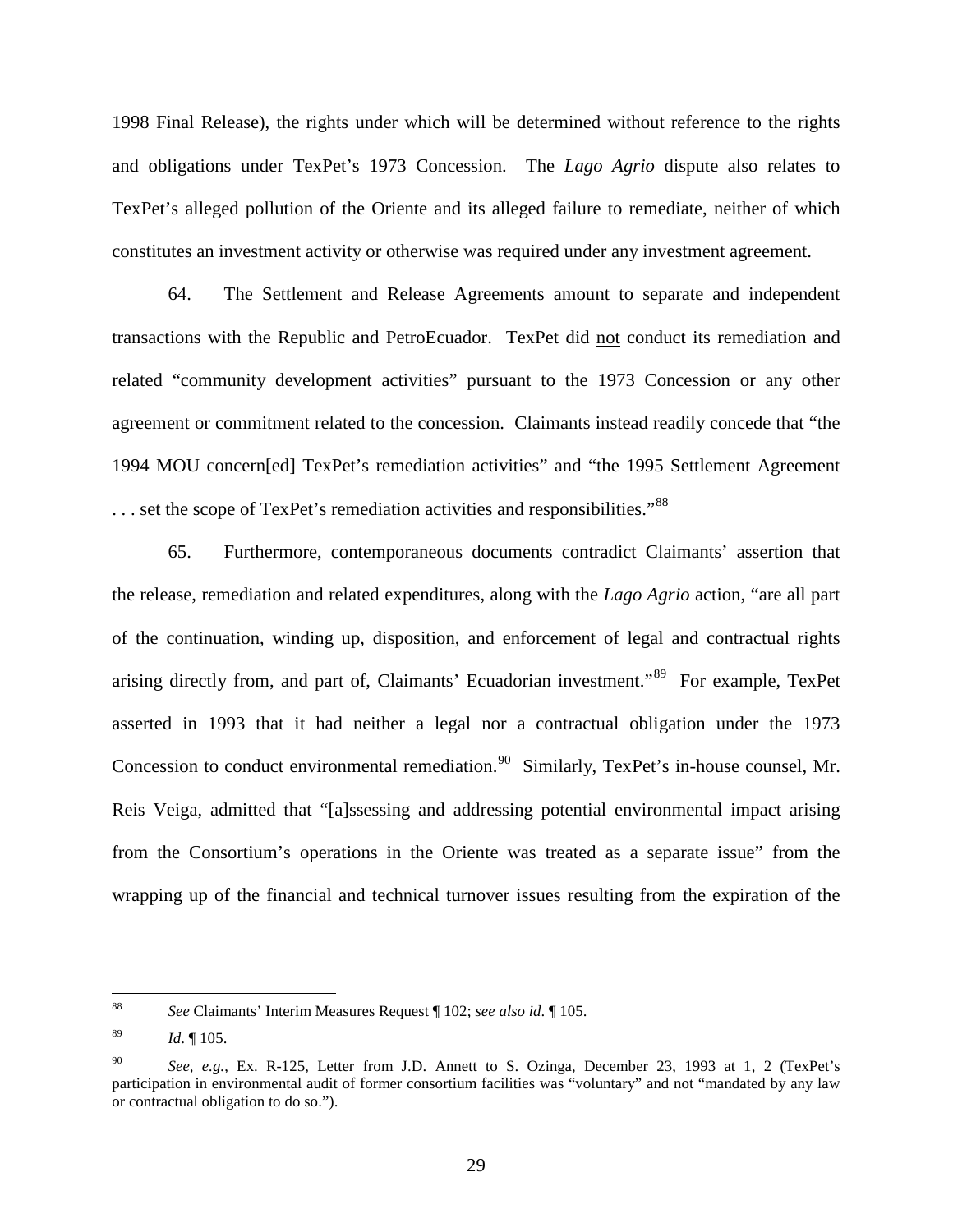1973 Concession. [91](#page-32-1) Simply put, TexPet's remediation was *not* performed pursuant to the 1973 Concession or to any legal and contractual rights pertaining thereto. $92$  Nor were the releases at issue in the Settlement and Release Agreements obtained pursuant to any rights arising from or relating to the 1973 Concession. The Settlement and Release Agreements were stand-alone agreements that did not amend or extend the 1973 Concession — indeed, the Settlement and Release Agreements were executed years *after* the 1973 Concession terminated by its own terms. TexPet instead negotiated and entered into these agreements simply to resolve potential tort claims then being considered by the Republic.

#### 2. *The Settlement And Release Agreements Are Not Investments*

<span id="page-32-0"></span>66. Claimants also contend that the Settlement and Release Agreements constitute "investments" in their own right, as a "'claim to performance having economic value, and associated with an investment' pursuant to Article  $I(1)(a)(iii)$ " of the BIT and as "rights conferred by law or contract' pursuant to Article  $I(1)(a)(v)$  of the BIT."<sup>[93](#page-32-3)</sup> In addition, Claimants contend that TexPet "engaged in *additional* investment activities in Ecuador" between 1995 and 1998, spending "approximately US\$40 million in Ecuador on both a substantial environmental investigation and remediation project and various socio-economic and community development projects."<sup>[94](#page-32-4)</sup>

67. The precise terms for which TexPet expressly contracted in the Settlement and Release Agreements were for "compensation" and "remediation" of the "negative effects" and other damage to the environment of the Oriente in exchange for certain releases of liability.<sup>[95](#page-32-5)</sup>

<span id="page-32-1"></span> <sup>91</sup> Ex. R-45, Affidavit of Ricardo Reis Veiga, January 16, 2007, ¶ 14 (emphasis added).

<span id="page-32-2"></span><sup>&</sup>lt;sup>92</sup> *See, e.g.*, Ex. R-125, Letter from J.D. Annett to S. Ozinga, December 23, 1993, at 1, 2.

<span id="page-32-3"></span><sup>93</sup> Claimants' Interim Measures Request ¶¶ 112-113; *see also* Claimants' Interim Measures Reply ¶¶ 132-134.

<span id="page-32-4"></span><sup>&</sup>lt;sup>94</sup> Claimants' Interim Measures Request  $\P$  110 (emphasis in original).

<span id="page-32-5"></span><sup>95</sup> *See, e.g.*, C-23, 1995 Settlement Agreement, Annex A, ¶ VII; C-17, 1994 MOU, art. II.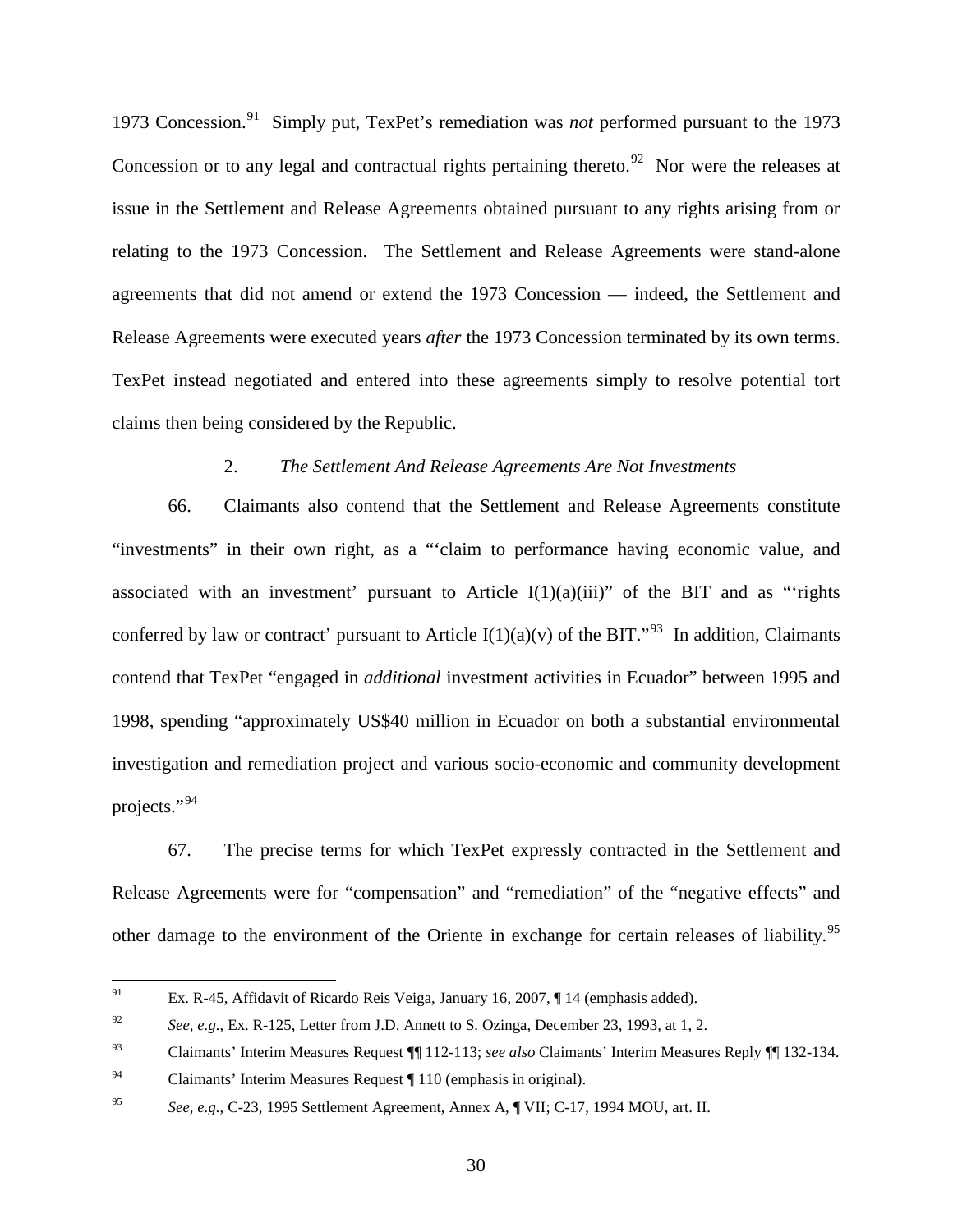Neither the expenditures TexPet made to effectuate the compensatory and remedial measures required under the agreements, nor the limited releases of liabilities TexPet received in exchange, can be construed as "investments." None of the agreements, and none of the rights and obligations thereunder, bear the intrinsic economic traits that characterize an investment within the meaning of Article I of the BIT. Claimants committed no resources to the economy of Ecuador aimed at productive economic activity; nor did they undertake expenditures in the expectation of any commercial profit or upon the assumption of commercial risk.

#### a. The Agreements Do Not Have The Economic Characteristics Of An Investment

<span id="page-33-0"></span>68. Claimants assert that "the plain text of the BIT" provides "no basis" for supposing that an "investment" need bear any inherent economic quality.<sup>[96](#page-33-1)</sup> According to Claimants, "the rights contained in the Settlement and Release Agreements . . . [need not] be connected to any intended 'commercial return.' . . . 'Any right' means just that—*any* right—and Claimants' rights contained in the Settlement and Release Agreements and as a litigant in the Ecuadorian courts plainly qualify for treaty protection."[97](#page-33-2) Of course, this logic would inevitably lead to an absurdly broad notion of the term "investment." If the Claimants' interpretation of Article I were accepted, then even a ticket to ride public transportation in Quito could constitute a "protected investment" under the BIT if purchased by a U.S. national. For this reason, as aptly put in a recent award, "the fact that [an asset] falls within one of the categories listed in Article 1 does not transform it into an 'investment."<sup>[98](#page-33-3)</sup> Similarly, this holistic approach avoids the possibility that any straightforward contract for the sale of goods, while certainly constituting a legal right,

<span id="page-33-1"></span> <sup>96</sup> Claimants' Interim Measures Reply ¶ 132.

<span id="page-33-2"></span><sup>97</sup> *Id*. (emphasis in original).

<span id="page-33-3"></span><sup>98</sup> RLA-16, *Romak* Award ¶ 207 (taking "comfort[] in its analysis by the reasoning adopted by other arbitral tribunals . . . which consistently incorporates contribution, duration and risk as hallmarks of an 'investment'").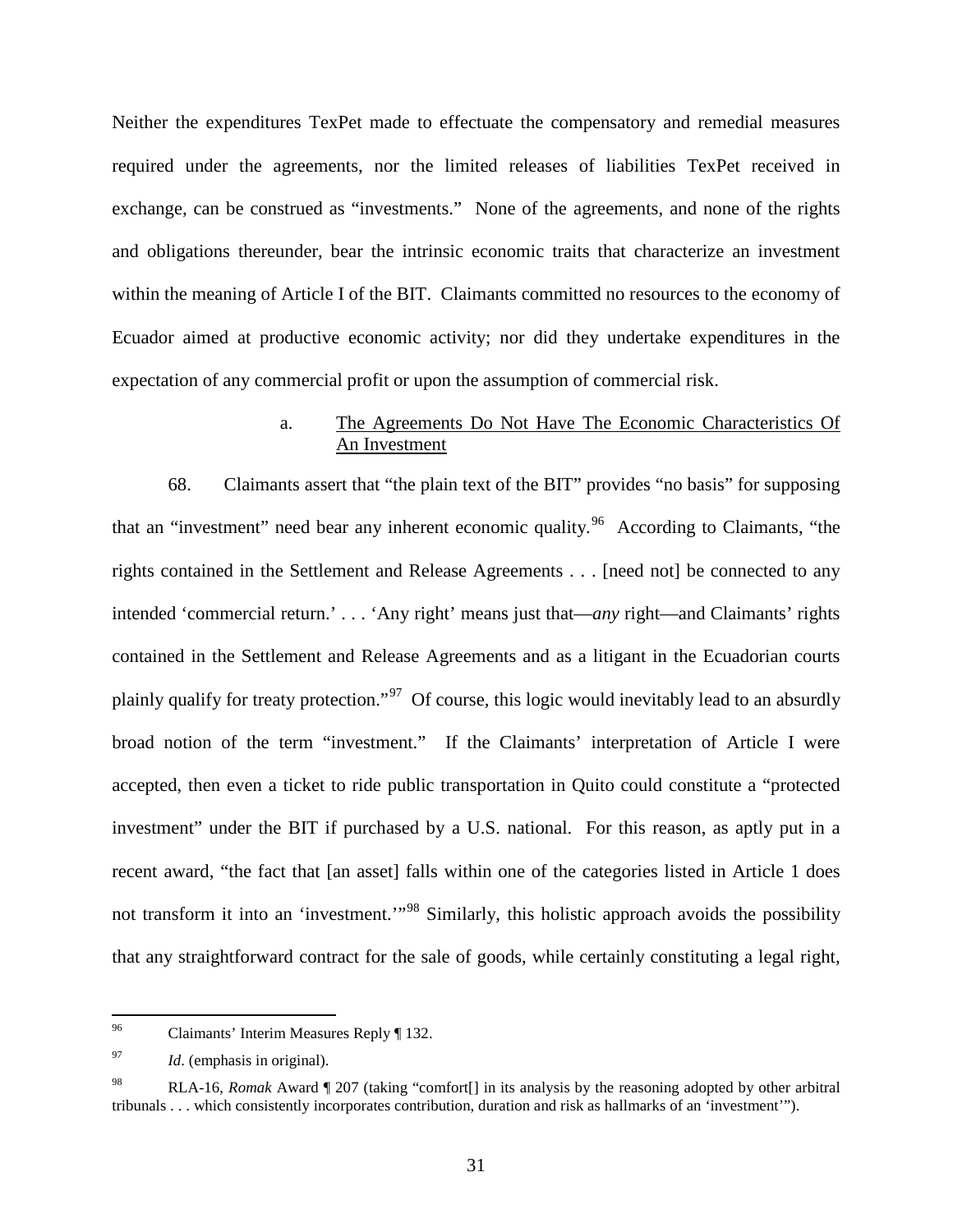will give rise to an investment in the economic sense.<sup>[99](#page-34-0)</sup> Thus, a legal right in isolation is not sufficient to establish an investment.

69. To constitute an investment, that right must exhibit the inherent economic characteristics of an investment. In this regard, "'[t]he economic materialization of an investment requires the commitment of resources to the economy of the host state by the claimant entailing the assumption of risk in expectation of a commercial return."<sup>[100](#page-34-1)</sup>

70. The tribunal in *Romak v. Uzbekistan* elaborated on the economic characteristics of an investment, stating that "the term 'investment[]' . . . has an inherent meaning . . . entailing a contribution that extends over a certain period of time and that involves some risk."<sup>[101](#page-34-2)</sup> Furthermore, the *Romak* tribunal rejected the very reasoning adopted by Claimants here:

> [I]f an asset does not correspond to the inherent definition of "investment," the fact that it falls within one of the categories listed in Article 1 does not transform it into an "investment."<sup>[102](#page-34-3)</sup>

71. Thus, while the claimant in *Romak* certainly had legal rights under a contract for the supply of wheat, the tribunal concluded that the claimant did not make an investment because the economic characteristics were lacking.<sup>[103](#page-34-4)</sup>

72. Similarly, the tribunal in *Salini v. Morocco* enunciated a series of factors to determine the existence of an "investment." To determine whether an "investment" exists under the *Salini* test, tribunals examine a series of factors: a contribution of funds or other assets

<span id="page-34-0"></span> <sup>99</sup> *See* RLA-31, Schreuer at 117; RLA-32, *Joy Mining* Jurisdictional Award ¶ 58 (noting that "if a distinction is not drawn between ordinary sales contracts, even if complex, and an investment, the result would be that any sales or procurement contract involving a State agency would qualify as an investment," hence ordinary sales contracts "are to be kept separate and distinct for the sake of a stable legal order"); RLA-17, *Pantechniki* Award ¶ 44 (stating that "some types of economic transactions[, including a 'pure sales contract,'] simply cannot be called 'investments'").

<span id="page-34-1"></span><sup>100</sup> RLA-17, *Pantechniki* Award ¶ 36 (quoting RLA-33, Douglas at 161, with approval).

<span id="page-34-2"></span><sup>101</sup> RLA-16, *Romak* Award ¶ 207 (emphasis in original).

<span id="page-34-3"></span> $102$  *Id.* 

<span id="page-34-4"></span><sup>103</sup> *Id*. ¶ 242.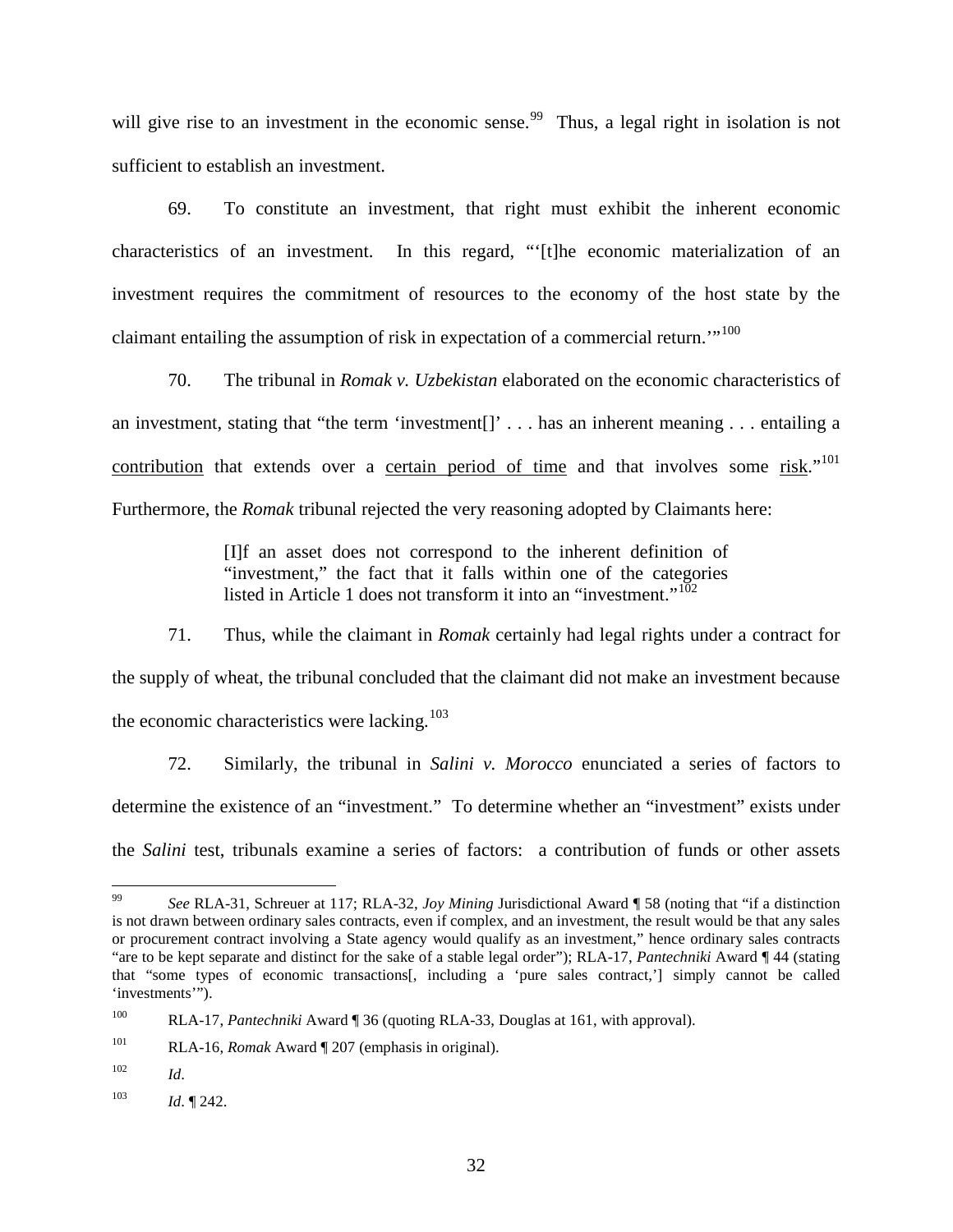having economic value; a certain duration; an expectation of profit; an element of risk; and a contribution to the host State's development.<sup>[104](#page-35-0)</sup> While the *Salini* test was originally developed to determine the existence of an "investment" under Article 25 of the ICSID Convention, it enunciates several inherent economic components understood to characterize any treatyprotected investment. It is "the open-textured nature" of the term "investment" in investment treaties like the Ecuador-U.S. BIT that "preserves the ordinary meaning of the term 'investment' and therefore its consistency with the characteristics that must be attributed to the same term as employed in Article 25 of the ICSID Convention."<sup>[105](#page-35-1)</sup> Two ICSID tribunals have recently acknowledged as much.[106](#page-35-2) As the *Romak* tribunal noted, "[t]here is no basis to suppose that this word had a different meaning in the context of the ICSID Convention than it bears in relation to the BIT."<sup>[107](#page-35-3)</sup> And "[i]t is difficult to conceive of a hypothetical conflict between the conceptions of an investment in Article 25 of the ICSID Convention and an investment treaty because the use

<span id="page-35-0"></span> <sup>104</sup> RLA-34, *Salini v. Morocco* Jurisdictional Award ¶ 52.

<span id="page-35-1"></span><sup>105</sup> RLA-33, Douglas ¶ 343.

<span id="page-35-2"></span><sup>106</sup> *See* RLA-17, *Pantechniki* Award ¶ 46 (acknowledging that recognition of an "inherent common meaning" of "investment" "would avoid unintended conflicts among treaties," which would be especially "striking in the case of BITs which give the investor a choice between arbitrations under the ICSID Convention and other rules"; and recognizing the "special paradox [that] could arise under treaties which allow UNCITRAL arbitration only until the States-party become members of ICSID," which "would mean that investors' protection may suddenly narrow as a result of an uncertain future event," a "not . . . fanciful hypothesis" since the operative treaty "envisages such an abandonment of the UNCITRAL option once the States-party have acceded to the ICSID Convention"); RLA-16, *Romak* Award ¶ 194 (rejecting the view "that the substantive protection offered by the BIT would be narrowed or widened, as the case may be, merely by virtue of a choice between the various dispute resolution mechanisms sponsored by the Treaty" because regardless of the "specific jurisdictional restrictions imposed by the ICSID Convention . . . said restrictions do not bear on the definition of 'investment'").

<span id="page-35-3"></span>RLA-16, *Romak* Award *[ 194. Claimants'* own counsel recognize the inherent economic characteristics that define an investment and that, when divorced from the requisite legal rights, destroy their status as BITprotected "investments," and have endorsed the *Salini* test outside the ICSID context. RLA-80, Bishop, Crawford & Reisman at 9.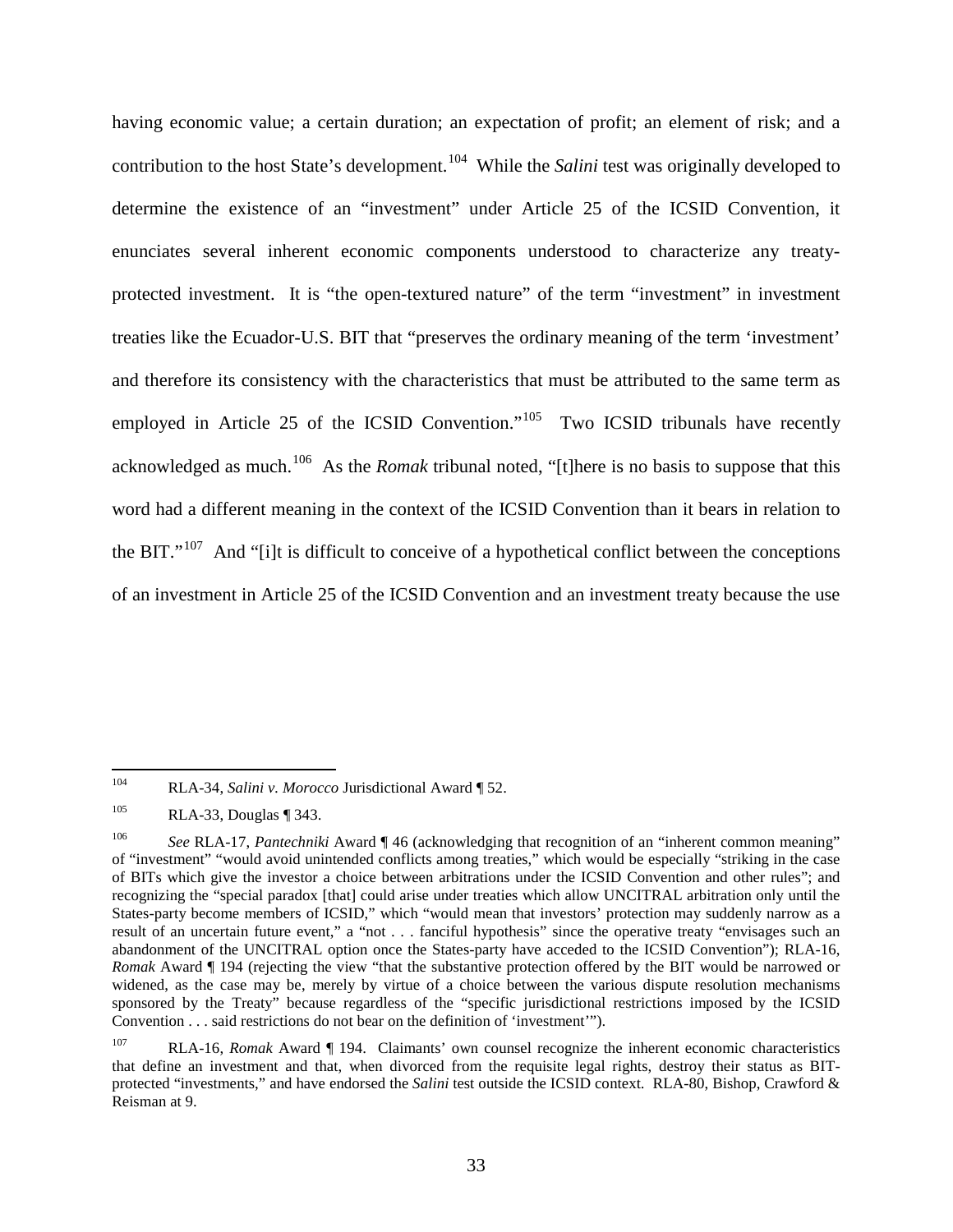of the term 'investment' in both instruments imports the same basic economic attributes of an investment derived from the ordinary meaning of that term."<sup>[108](#page-36-0)</sup>

73. The clarifications to the definition of "investment" set forth in the 2004 U.S. Model BIT also confirm that the term "investment" was always understood to require intertwined legal and economic components. The 2004 U.S. Model BIT clarifies the tautological definition of "investment" contained in earlier U.S. BITs, including the Ecuador-U.S. BIT, to "mean every asset that an investor owns or controls, directly or indirectly, that has the characteristics of an investment, including such characteristics as the commitment of capital or other resources, the expectation of gain or profit, or the assumption of risk."<sup>109</sup> The drafters emphasized that this was merely a clarification of the definition — not a change in position necessitated by the unjustifiably broad interpretations of the BIT adopted by some tribunals interpreting treaties based on the previous model  $BIT.$ <sup>[110](#page-36-2)</sup>

74. The three economic characteristics of investment highlighted in the 2004 U.S. Model  $\text{BIT}$  — (1) commitment of resources to the economy of the host State (2) entailing the assumption of risk (3) in expectation of a commercial return — "are capable of generating an

<span id="page-36-0"></span> <sup>108</sup> RLA-33, Douglas ¶ 344; *see also id*. ¶ 343 (noting that "[p]recisely the same considerations [that apply to the term 'investment' in the ICSID Convention] apply to the use of the term of art 'investment' in the first article of investment treaties").

<span id="page-36-1"></span><sup>109</sup> RLA-9, 2004 U.S. Model BIT, art. I.

<span id="page-36-2"></span><sup>110</sup> *See* RLA-35, Vandevelde on U.S. International Investment Agreements at 105, 122 (noting that "the 2004 model *continues* the U.S. practice of limiting investment to those assets that have the character of an investment, but it differs from earlier models in seeking to identify some of the characteristics of an investment" (emphasis added)); *see also* RLA-18, Andrea J. Menaker, *Benefitting from Experience: Developments in the United States' Most Recent Investment Agreements*, 12 U.C. DAVIS J. INT'L L. & POL'Y 121, 122 (2005-2006) (The modifications reflected in the 2004 U.S. Model BIT are "clarifications" that "do not change the nature of the substantive obligations that existed under the United States' prior agreements; instead, they merely elucidate, for the benefit of tribunals charged with interpreting the treaty, the Parties' intent in agreeing to those obligations.").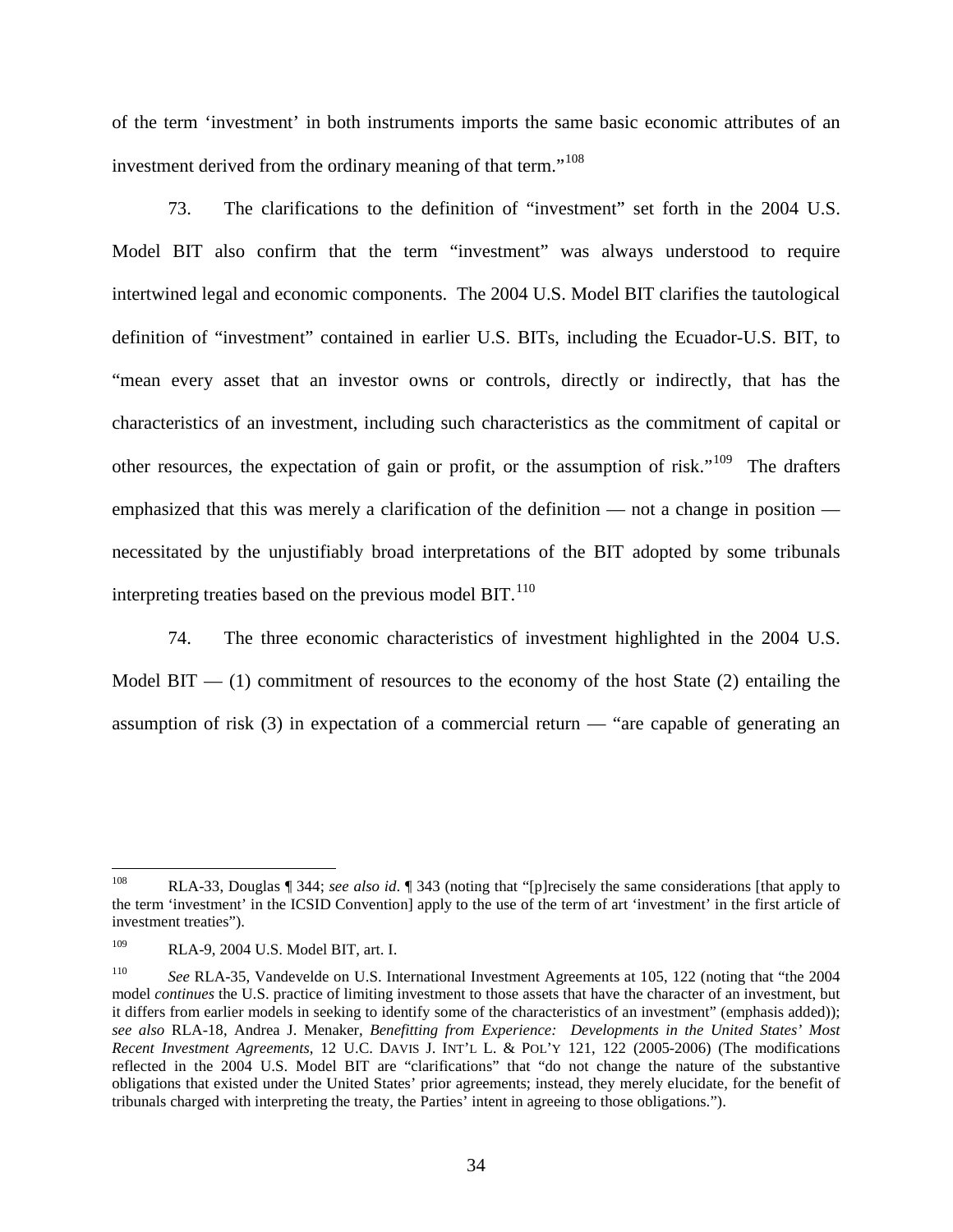objective test and the necessary level of certainty for putative investors."<sup>[111](#page-37-0)</sup> The Settlement and Release Agreements have none of these characteristics.

#### b. Analysis Of The Settlement And Release Agreements

75. As the following analysis of the individual agreements demonstrates, none constitutes a BIT-protected "investment" over which this Tribunal may exercise jurisdiction.

#### i. The 1994 MOU

76. The 1994 MOU, to which only TexPet, the Republic, and PetroEcuador were signatories and beneficiaries, provided a framework of the parties' mutual understanding as to "the environmental remedial work" TexPet would undertake in the future to alleviate the "negative effects caused by the operations of the PETROECUADOR-TEXACO Consortium," and to "the mechanisms by which Texpet [was] to be released from any claims that the Ministry [of Energy and Mines] and PETROECUADOR may have against Texpet concerning the environmental impact caused as a consequence of [those operations]."<sup>112</sup> The MOU also set forth objectives with respect to "PROJECTS FOR SOCIO-ECONOMIC COMPENSATION" designed to resolve the problems of this nature caused by the oil operations of the Consortium."<sup>113</sup> The MOU expressly characterized TexPet's future activities as constituting "remedial, alleviation or compensation action."<sup>[114](#page-37-3)</sup>

77. The MOU cannot constitute a covered investment for several reasons. Most fundamentally, whatever rights are claimed by Claimants under the MOU, such purported rights did not "exist[] at the time of entry into force" of the BIT on May 11, 1997,  $^{115}$  $^{115}$  $^{115}$  as the MOU was

<span id="page-37-0"></span> $111$  RLA-33, Douglas ¶ 403.

<span id="page-37-1"></span><sup>112</sup> Ex. C-17, 1994 MOU, art. I(a), (d), art. II.

<span id="page-37-2"></span><sup>&</sup>lt;sup>113</sup> *Id.* at art. V.

<span id="page-37-3"></span><sup>114</sup> *See, e.g.*, *id*. at art. III.

<span id="page-37-4"></span><sup>115</sup> Ex. C-279, Ecuador-U.S. BIT, art. XII(1).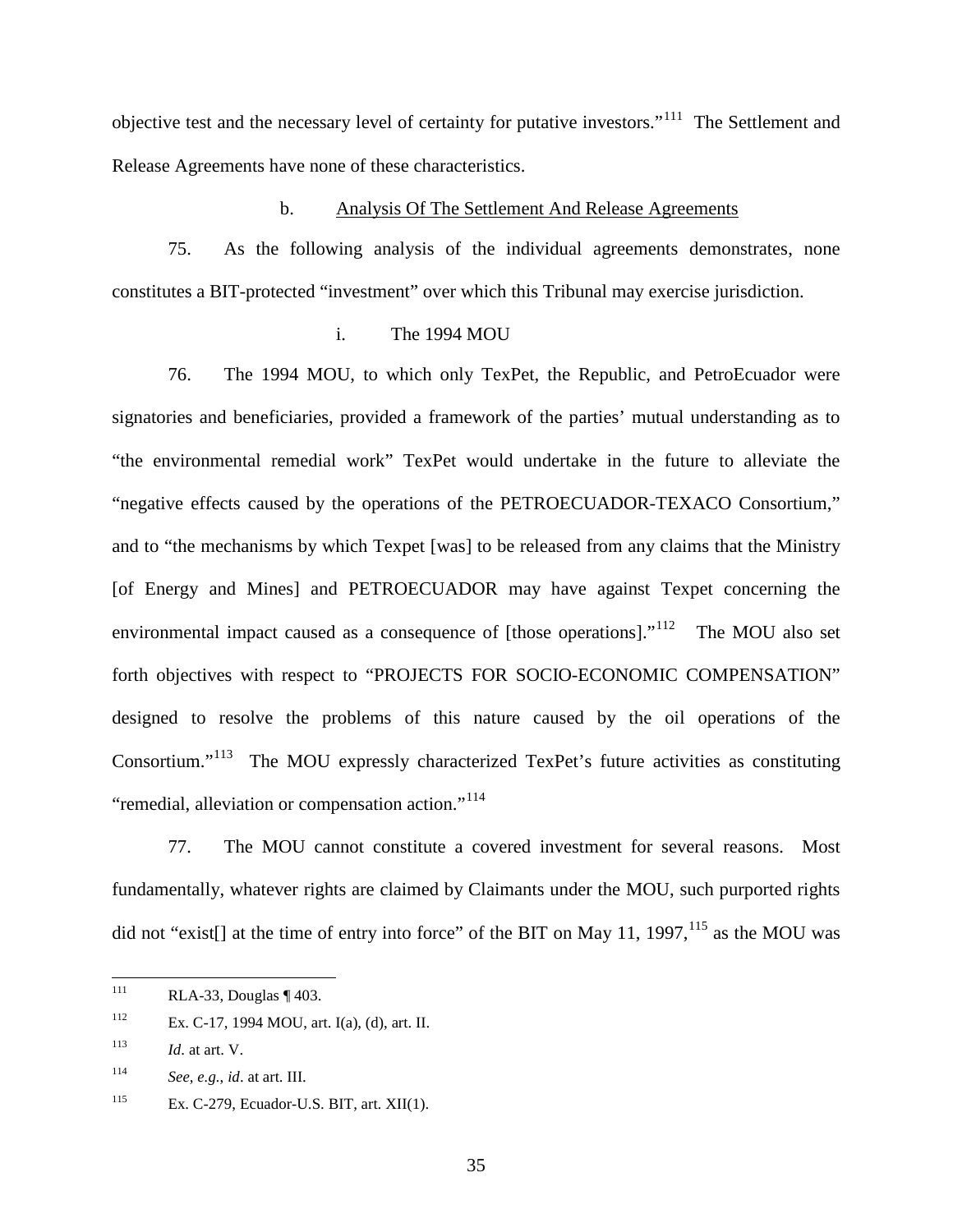superseded by the execution of the 1995 Settlement Agreement.<sup>[116](#page-38-0)</sup> Even if it had continued in force, the MOU merely states the parties' good faith intentions to contract in the future — which it did in 1995, thereby terminating the obligations thereunder. Furthermore, TexPet committed no resources under the MOU to the Ecuadorian economy or otherwise and assumed no risk in expectation of a commercial return or profit.

#### ii. The 1995 Settlement Agreement And Scope Of Work

78. Under the 1995 Settlement Agreement, TexPet, the Republic, and PetroEcuador agreed to the "Environmental Remedial and Mitigation Work and Socio-economic Compensation" that TexPet would undertake in exchange for an immediate release upon execution "of all the Government's and Petroecuador's claims against the Releasees for Environmental Impact arising from the Operations of the Consortium, except for those related to the obligations contracted hereunder for the performance by Texpet of the Scope of Work."<sup>[117](#page-38-1)</sup>

79. Although the 1995 Settlement Agreement did not release any third-party claims, including those of the *Aguinda* plaintiffs, or contain any hold-harmless or indemnification covenant from the Republic or PetroEcuador, Claimants assert that the release "has significant 'economic value'" given the alleged "potential multi-billion dollar judgment in the Lago Agrio Litigation" and the "substantial legal fees and burdens" Chevron has already incurred.<sup>[118](#page-38-2)</sup> However, it is the nature, object, or purpose of the release, not its potential value, that determines whether the release bears the economic traits of an investment. Here, the purpose of the release

<span id="page-38-0"></span> <sup>116</sup> *See* Ex. C-23, 1995 Settlement Agreement ¶ 9.6 ("This Contract substitutes and voids the Memorandum of Understanding entered into by and between the parties on December 14, 1994, pursuant to the provisions of the last paragraph of the Scope of the Environmental Remedial Work executed by the parties on March 23, 1995."). Notwithstanding its expiration, the 1994 MOU set forth the key principles included in, and continues to shed light on, the 1995 Settlement Agreement, with which it is fully consistent.

<span id="page-38-1"></span> $117$  *Id.*  $\boxed{5.1}$ .

<span id="page-38-2"></span><sup>118</sup> Claimants' Interim Measures Request ¶ 112.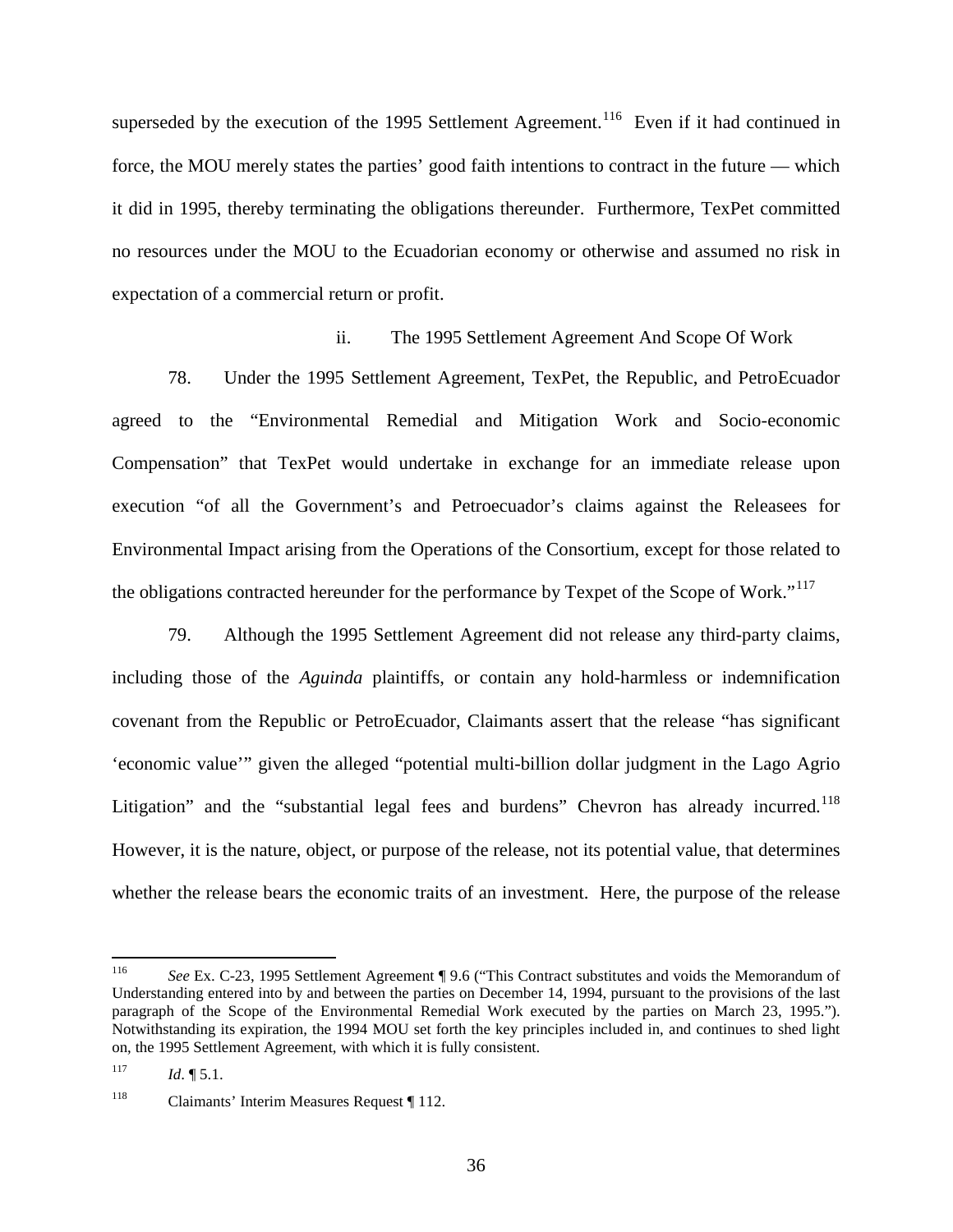was neither to carry out an investment activity nor to dispose of an investment but rather to release TexPet from the claims of the Republic and PetroEcuador due to TexPet's pollution of the local environment.

80. Claimants also tout TexPet's expenditures and activities under, *inter alia*, the 1995 Settlement Agreement as "additional investment activities," specifically, the "approximately US \$40 million" TexPet "spent . . . in Ecuador on both a substantial environmental investigation and remediation project and various socio-economic and community development projects."<sup>[119](#page-39-0)</sup> These activities and expenditures do not bear the requisite economic traits of an investment.

81. With respect to the remediation expenditures, TexPet was merely "remedying" its own tort (no more so than a party liable for a lorry accident is required to pay for the harm caused by its negligent conduct). This remedial work is not an investment, and there is no dispute before this Tribunal concerning this remediation project.

82. Similarly, the "socio-economic compensation" projects<sup>[120](#page-39-1)</sup> undertaken by TexPet per the 1995 Settlement Agreement likewise bear none of the hallmarks of investment and are not in dispute before this Tribunal. These projects were undertaken to alleviate the damage done to the people and environment of the Oriente, as is the purpose of any compensatory measure. The mere fact of making such compensatory payments does not transform these expenditures into an "investment."<sup>[121](#page-39-2)</sup> These activities and expenditures were not made in expectation of any commercial return or profit for TexPet and they entailed no risk.

<span id="page-39-0"></span><sup>&</sup>lt;sup>119</sup> *Id.* ¶ 110.

<span id="page-39-1"></span><sup>&</sup>lt;sup>120</sup> These include, for example, a US \$1 million fund for projects to be carried out by indigenous organizations to rehabilitate affected areas and to finance the construction of medical centers. Ex. C-23, 1995 Settlement Agreement, Annex A, ¶ VII.A and B.

<span id="page-39-2"></span><sup>121</sup> *Compare* RLA-16, *Romak* Award ¶¶ 207, 242 (finding no protected investment where financial expenditures did not bear other requisite hallmarks of investment including risk) *with* RLA-17, *Pantechniki* Award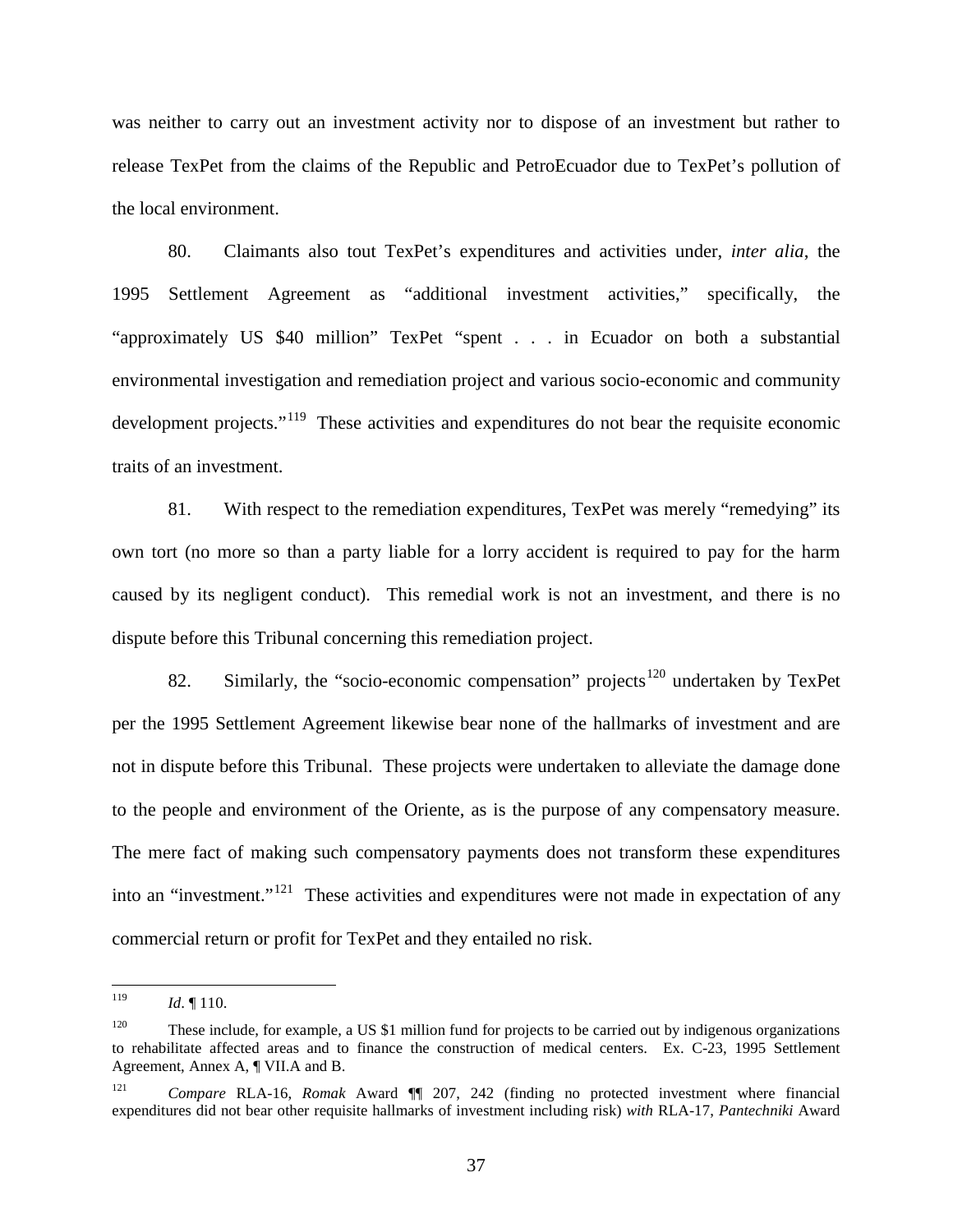#### iii. The Municipality Settlements

83. As part of the "socio-economic compensation" TexPet agreed to perform under the 1995 Settlement Agreement, it pledged to continue negotiations with the Municipalities of Lago Agrio (Nueva Loja), Shushufindi, Joya de los Sachas, and Francisco de Orellana (Coca) regarding its participation in potable water and sewage projects.<sup>[122](#page-40-0)</sup> TexPet ultimately reached settlements with each of the municipalities, agreeing to fund the drinking water and sewage projects in exchange for certain releases of liability from the respective municipalities.<sup>123</sup> As with the other socio-economic compensation to which TexPet had agreed under the 1995 Settlement Agreement, Claimants tout TexPet's expenditures under the municipality settlements as "additional investment activities" in the form of "a contribution of approximately US\$3.7 million to Amazonian municipalities for water and sewage projects."<sup>[124](#page-40-2)</sup>

84. These agreements are irrelevant to this proceeding. Neither the Republic nor PetroEcuador (nor for that matter Chevron<sup>125</sup>) was party to any of the agreements and, accordingly, neither has obligations under or arising from those agreements. Claimants do not and cannot explain how a non-party to an agreement could possibly breach any such agreement.<sup>[126](#page-40-4)</sup> And even if the Republic were in any way bound by these agreements, neither the

 $\overline{a}$ 

<sup>¶¶ 46, 48-49 (</sup>finding an investment where the claimant "committed resources" in the context of risks that actually materialized and where there was a "self-evident" expectation of commercial return).

<span id="page-40-0"></span><sup>122</sup> Ex. C-23, 1995 Settlement Agreement, Annex A, ¶ VII.C.

<span id="page-40-1"></span><sup>123</sup> *See* Ex. C-27, Settlement and Release Agreement with Joya de los Sachas; Ex. C-28, Settlement and Release Agreement with Shushufindi; Ex. C-29, Settlement and Release Agreement with Francisco de Orellana; Ex. C-30, Settlement and Release Agreement with Lago Agrio.

<span id="page-40-2"></span><sup>&</sup>lt;sup>124</sup> Claimants' Interim Measures Request ¶ 110.

<span id="page-40-3"></span><sup>125</sup> *See infra* Section III.B.3.

<span id="page-40-4"></span> $126$  The parties to each agreement were the respective municipality and TexPet, and the agreements each released the respective *municipality's* claims against TexPet. *See* Ex. C-27, Settlement and Release Agreement with Joya de los Sachas; Ex. C-28, Settlement and Release Agreement with Shushufindi; Ex. C-29, Settlement and Release Agreement with Francisco de Orellana; Ex. C-30, Settlement and Release Agreement with Lago Agrio (same). Claimants do not allege that the municipalities are in breach of their respective obligations *vis-à-vis* TexPet.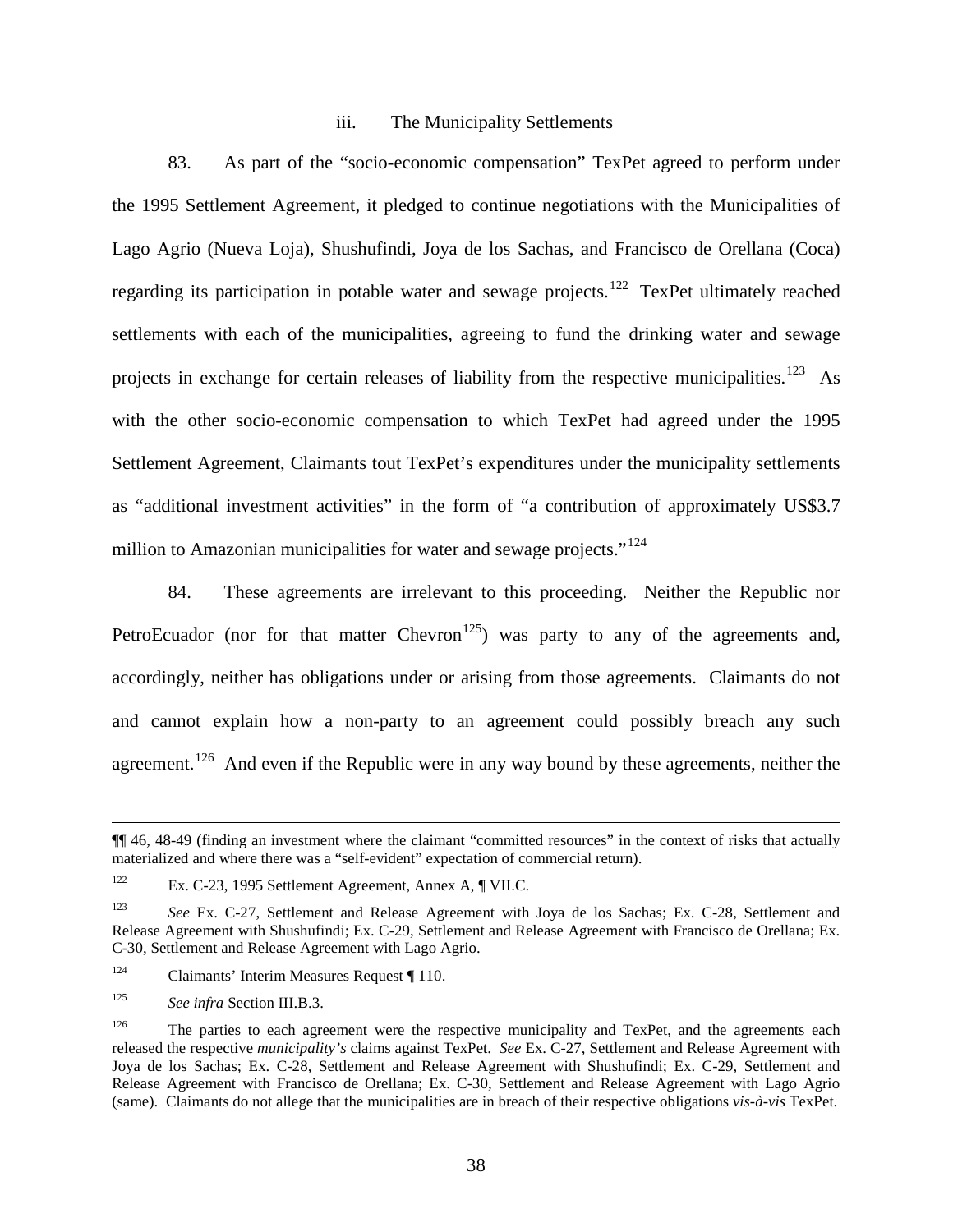release of the *municipalities'* claims nor the socio-economic compensatory expenditures undertaken by TexPet exhibit the inherent economic indicia of investments for the same reasons referenced in relation to the release and expenditures arising out of the 1995 Settlement Agreement discussed above. Thus, for example, neither the releases nor the expenditures were aimed at productive economic activity or undertaken in the expectation of profit. Nor did these agreements incur risk. To the contrary, they were executed (as any settlement agreement) with the purpose of eliminating risk.

#### iv. The 1998 Final Release

85. As with the 1995 Settlement Agreement, Claimants assert that their purported rights and obligations under the 1998 Final Release, or *Acta Final*, have "significant 'economic value"<sup>[127](#page-41-0)</sup> and "constitute part of Claimants' investment,"<sup>[128](#page-41-1)</sup> despite the very limited nature of the release contained therein.

86. The 1998 Final Release, however, is not even an agreement with TexPet but an acknowledgment by the Republic (perhaps fraudulently obtained) that TexPet had fully performed and concluded its contractual obligations under the 1995 Settlement Agreement and the Remedial Action Plan, wherefore the Republic and PetroEcuador released TexPet "from any liability and claims by the Government of the Republic or Ecuador, PETROECUADOR and its affiliates for items related to the obligations assumed by TEXPET in [the 1995 Settlement Agreement]."<sup>[129](#page-41-2)</sup> Moreover, execution of the 1998 Final Release itself was required under the 1995 Settlement Agreement upon TexPet's satisfaction of the contracted-for remedial work. Accordingly, the release covered only a contractual obligation to perform the agreed upon

<span id="page-41-0"></span> <sup>127</sup> Claimants' Interim Measures Request ¶ 112.

<span id="page-41-1"></span><sup>&</sup>lt;sup>128</sup> *Id.* ¶ 113.

<span id="page-41-2"></span><sup>&</sup>lt;sup>129</sup> Ex. C-53, 1998 Final Release, art. IV.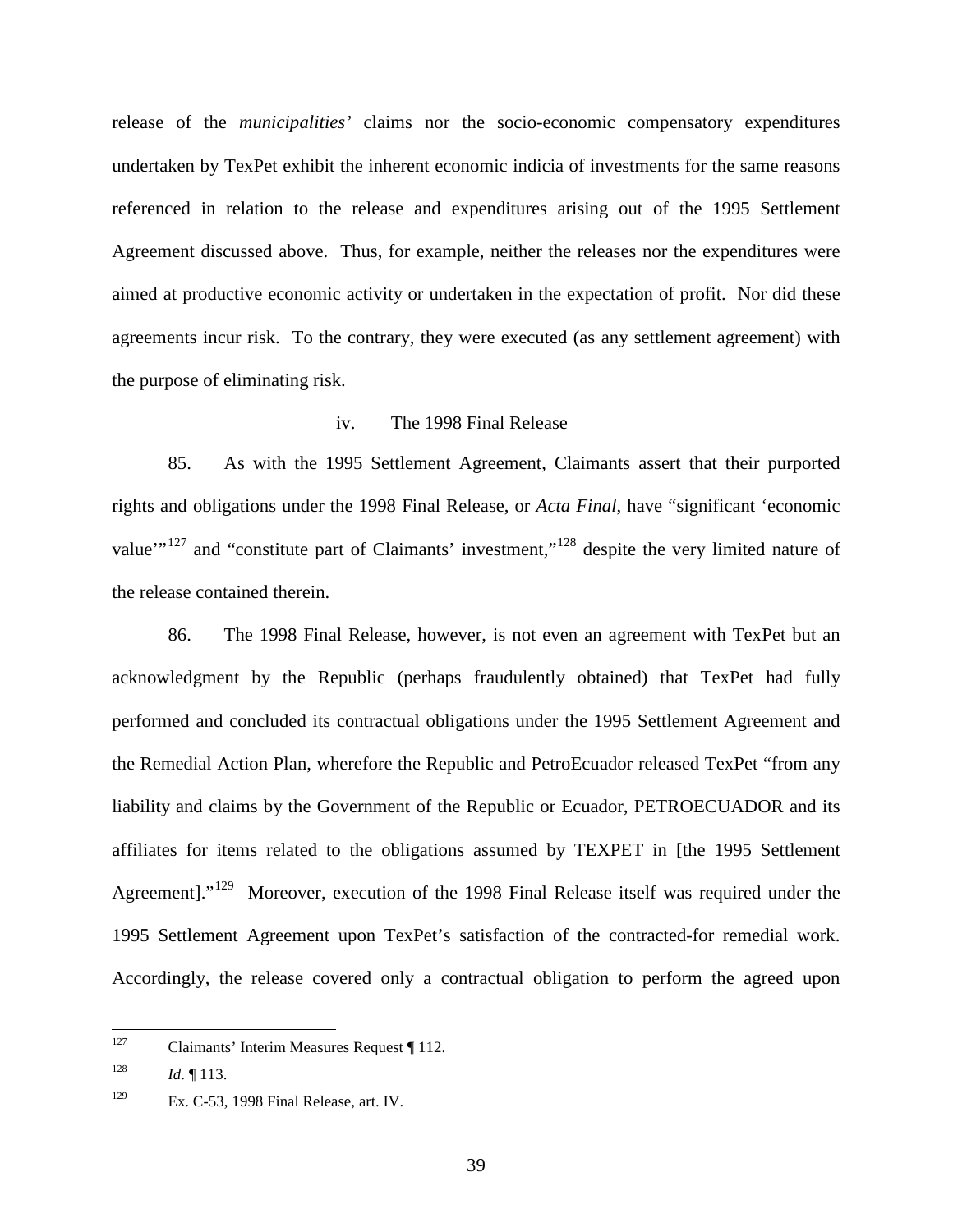remediation and only with respect to potential claims by the Republic and PetroEcuador, not those of third parties. Nor did it contain any indemnification obligation of any sort.

87. Even under the most tortured interpretation, the 1998 Final Release cannot constitute an "investment." The release was not aimed at any productive commercial activity, or at any economic activity at all, and it involved no expectation of commercial return or profit. Nor, like the other settlement documents, did it entail any risk but instead eliminated risk to TexPet.

88. To the extent the 1998 Final Release documents the completion of the contracted for remediation, the financing of the socio-economic compensation projects undertaken pursuant to the 1995 Settlement Agreement, and the delivery free of charge of equipment to Petroproducción, it fails to constitute an investment for the same reasons as the 1994 MOU and 1995 Settlement Agreement. The delivery of TexPet's equipment to Petroproducción, the only tangible action under the agreement, can hardly convert the 1998 Final Release into an "investment," particularly because it was transferred *free of charge* and is in no way related to the present dispute.<sup>[130](#page-42-0)</sup> The 1998 Final Release does not possess any economic indicia of an investment and cannot support the jurisdiction of this Tribunal.

#### 3. *Chevron Has No Interest In The Settlement And Release Agreements*

89. Additionally, Chevron cannot establish jurisdiction under Article VI(1)(c) of the BIT because it is neither a party to, nor a beneficiary of, the Settlement and Release Agreements. The Settlement and Release Agreements — even if deemed to be "investments" for purposes of the BIT — are not Chevron's investments.

<span id="page-42-0"></span> <sup>130</sup> *Id*., art. III.B.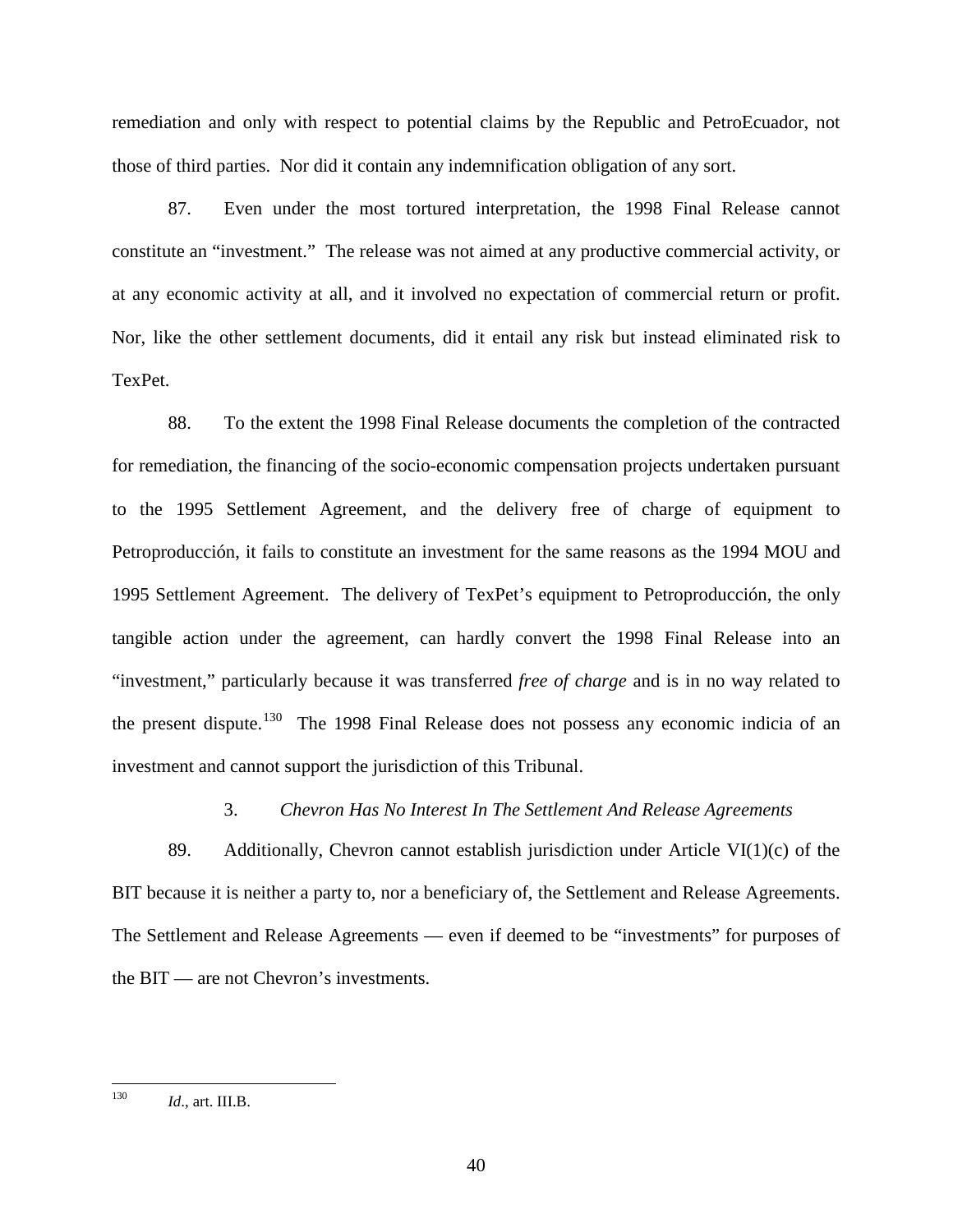90. At different times and in different fora, Chevron has consistently disclaimed any relationship with TexPet's operations in Ecuador or with the underlying agreements and has denied having acquired rights or obligations of Texaco Inc. and/or TexPet. At the very inception of the present "dispute" in 2003, <sup>[131](#page-43-0)</sup> ChevronTexaco's legal representative refuted in his October 6, 2003 letter to the Ecuadorian Minister of Energy and Mines the claim that ChevronTexaco Corporation was the successor of Texaco.<sup>[132](#page-43-1)</sup> Claimants' joint Notice of Arbitration again declares that "Chevron was never the operator of the Consortium or a party to any of the underlying contracts, nor is it the successor-in-interest of Texaco Inc. or TexPet. $133$  Similar statements were made in the *Aguinda* litigation. For example, in its Answer and Motion to Dismiss, Chevron stated that "ChevronTexaco Corporation, is not the successor to Texaco Inc. and has never carried out actions in the Republic of Ecuador, *nor has it signed contracts with the Ecuadorian Government,* nor with sectional or administrative entities."<sup>134</sup> And while Chevron expressed its belief that both TexPet and Texaco as well as their *successors*, predecessors, and subsidiaries had been released from liability and claims by the Republic and PetroEcuador, it "*categorically reject[ed]*" any contention that Chevron was TexPet's successor,<sup>[135](#page-43-4)</sup> and further denied having acquired any right or obligation whatsoever of Texaco or TexPet.<sup>[136](#page-43-5)</sup> Chevron

<span id="page-43-0"></span><sup>&</sup>lt;sup>131</sup> Claimants' Notice of Arbitration ¶ 73.

<span id="page-43-1"></span><sup>132</sup> Ex. C-78, Letter from E. Scott, ChevronTexaco Legal Representative, to Carlos Arboleda, Ecuadorian Minister of Energy and Mines (Oct. 6, 2003).

<span id="page-43-2"></span><sup>133</sup> Claimants' Notice of Arbitration ¶ 31.

<span id="page-43-3"></span><sup>134</sup> Ex. C-72, ChevronTexaco's Answer and Motion to Dismiss (Oct. 21, 2003) filed in *Aguinda et al. v. ChevronTexaco Corporation*, No. 002-2003, Superior Court of Justice, Nueva Loja. ("ChevronTexaco's Motion to Dismiss"  $\P$  I.1).

<span id="page-43-4"></span><sup>135</sup> Ex. R-127, Judicial Inspection Acta for Sacha 6 (Aug. 18, 2004), filed in *Aguinda et al. v. ChevronTexaco Corporation*, No. 002-2003, Superior Court of Justice, Nueva Loja, at 5 ("Thus, even if we were to accept the assumption, *which we categorically reject*, that CHEVRONTEXACO CORPORATION was the 'successor' of TEXPET, as the plaintiffs claim, my client would also be legally exempt and released from any environmental action against it.") (emphasis added).

<span id="page-43-5"></span><sup>136</sup> Ex. C-72, ChevronTexaco's Motion to Dismiss ¶ IV.2.3 ("I deny that ChevronTexaco Corporation is the legitimate successor of Texaco Inc., or that is [sic] acquired any right or obligation from Texaco Inc.") (emphasis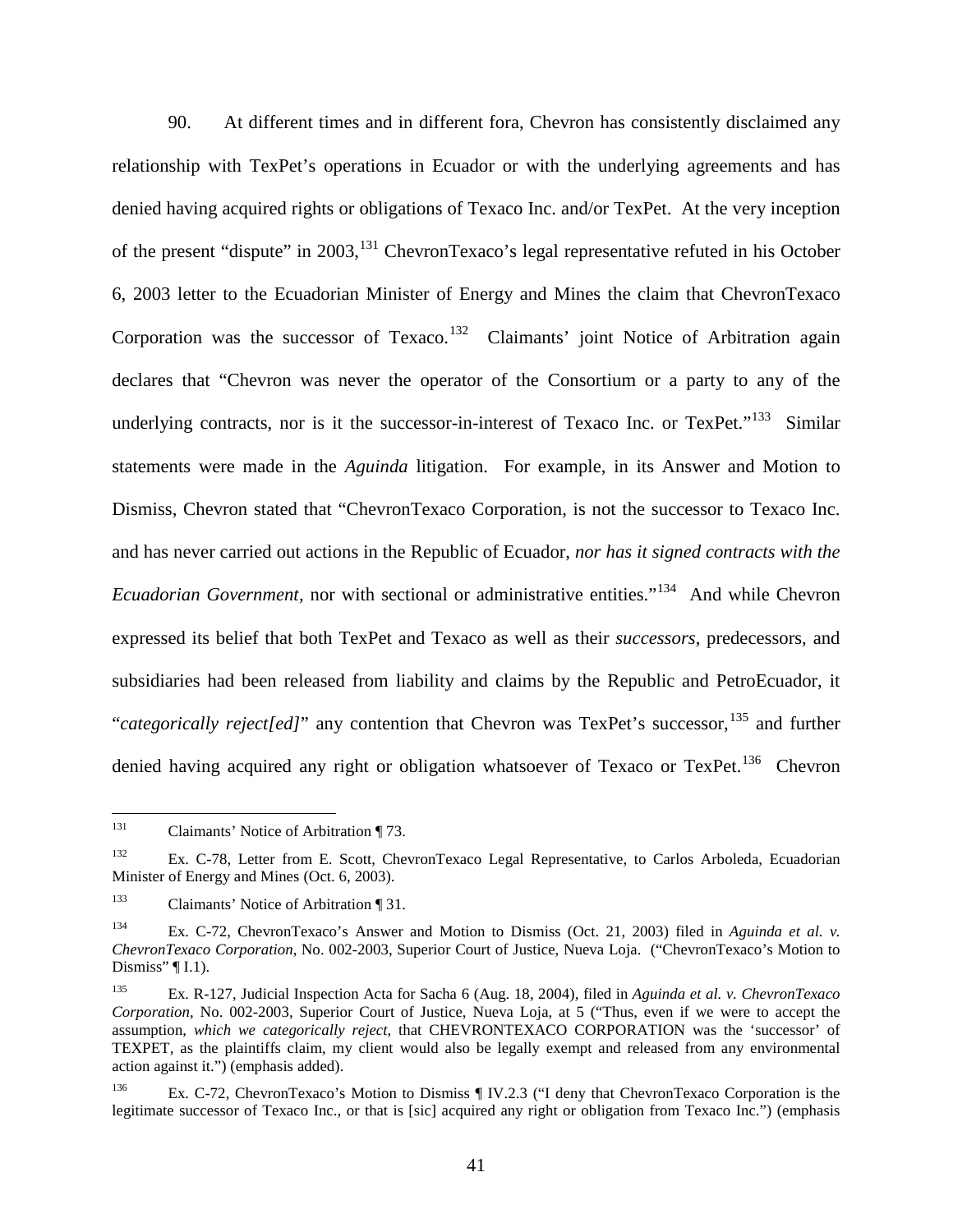made similar statements on multiple occasions throughout the seven years of litigation in Lago Agrio: "As has been repeatedly stated in this response, ChevronTexaco Corporation is not in any way the successor either to Texaco Inc. or TexPet."<sup>[137](#page-44-0)</sup> Chevron has continued to make similar statements in other fora as well. $^{138}$  $^{138}$  $^{138}$ 

91. However, Chevron's interests have changed in this arbitration. And different needs would appear to call for different — even if patently inconsistent — assertions. After all, this case does now require some form of link between Chevron and the purported investment. But against unequivocal assertions of the sort sampled above, Chevron cannot now be heard to contend that its claims arise out of the 1995 Settlement Agreement.

92. Yet, Claimants point to paragraph 5.1 of the 1995 Settlement Agreement to suggest that Chevron itself has rights under this provision. In particular, Claimants assert that paragraph 5.1 of the Settlement Agreement "release[s] not just TexPet and Texaco, but also the *affiliates and principals* of those companies,"<sup>[139](#page-44-2)</sup> and that Chevron "falls within the categories of parties released by Ecuador."<sup>[140](#page-44-3)</sup> However, Claimants provide no legal foundation for their

 $\overline{a}$ 

added); *see also id.* ¶ II.C.2.4. ("[T]he defendant, CHEVRONTEXACO CORPORATION is a distinct legal person from Texaco Inc., which is not successor to nor has it acquired any right or obligation Texaco Inc. might have had.").

<span id="page-44-0"></span> $137$  *Id.* ¶ II.C.2.1.

<span id="page-44-1"></span><sup>&</sup>lt;sup>138</sup> Ex. R-128, Chevron's Memorandum of Points and Authorities In Support of Its Motion for Summary Judgment or, in the Alternative, Summary Adjudication, filed in *Bonnifield, et al. v. Chevron Corporation, et al.*, Case No. YC 052 777 (CA Super. Ct. for Cty. of Los Angeles, Central District) (Dec. 4, 2007) at 1 ("Texaco Inc. has no successor because it needs no successor; it remains, as it has for decades, a viable corporation with substantial assets."). *See also* Ex. R-129, Defendant's Motion for Summary Judgment on Plaintiffs' Claims Against Chevron Corporation (Nov. 15, 2007), filed in *Gonzales v. Texaco Inc*., Case No. C-06-02820 WHA (N.D. Cal.) at 3 ("Chevron acquired Texaco and TexPet in 2001, more than nine years after TexPet had ended all involvement in the concession with Petroecuador . . . . Chevron was not and is not now Texaco or TexPet's alter ego, agent or successor in interest.").

<span id="page-44-2"></span><sup>139</sup> Claimants' Interim Measures Request ¶ 111; *see also* Claimants' Notice of Arbitration ¶ 2 (stating that the 1998 Final Release is an agreement "releasing TexPet, its *affiliates and principals* from liability for environmental impact in the former Concession area") (emphasis added).

<span id="page-44-3"></span><sup>&</sup>lt;sup>140</sup> Claimants' Interim Measures Request [111.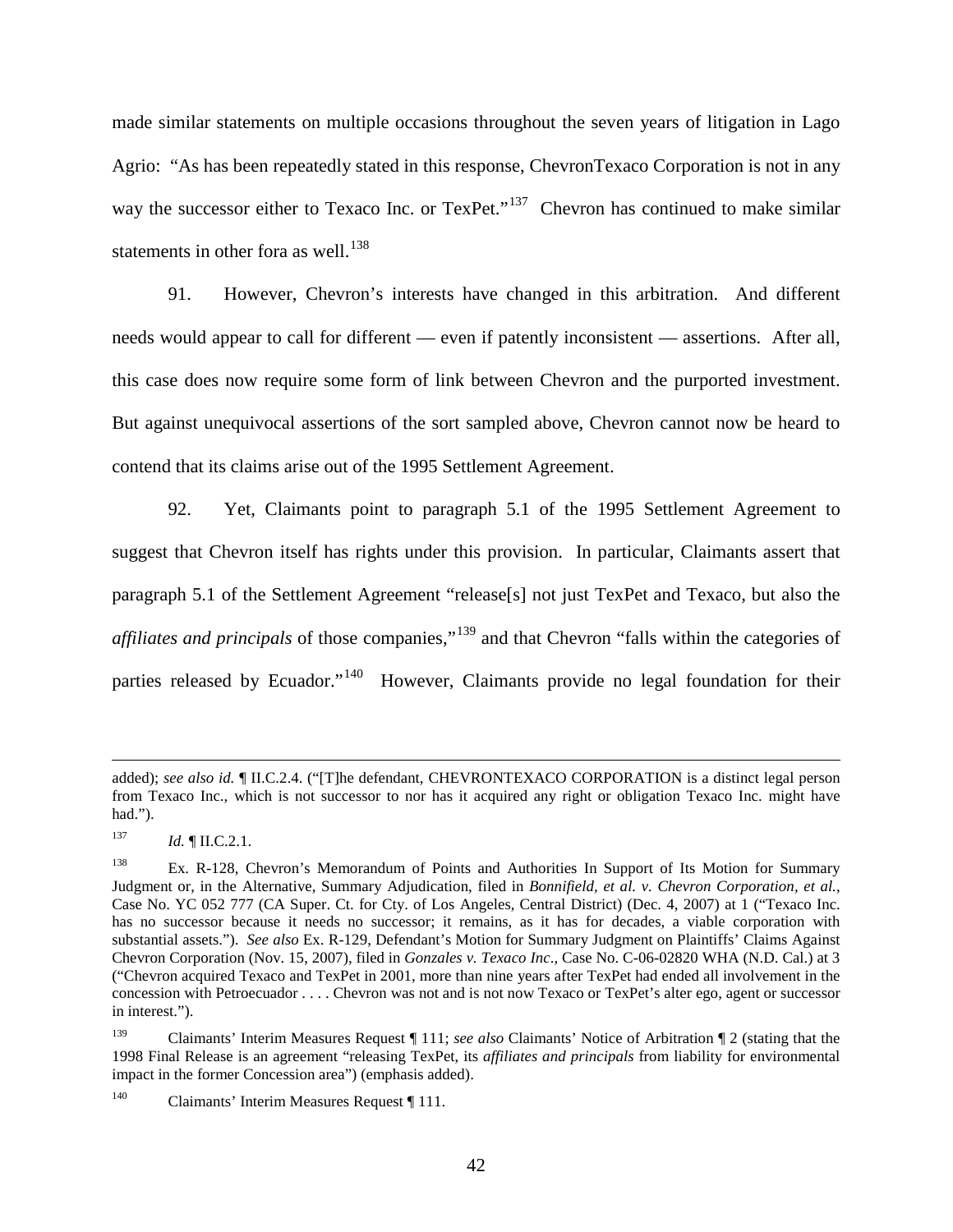assertion. In fact, a plain reading of the 1995 Settlement Agreement makes it impossible to conclude that Chevron is somehow included within the scope of paragraph 5.1.

93. To begin, Chevron's use of the term "affiliates" is misleading and inappropriate. Nowhere in paragraph 5.1 is there a reference to "affiliates." Rather, paragraph 5.1 defines the "Releasees" covered by the 1995 Settlement Agreement as follows:

> Texpet, Texaco Petroleum Company, Compañía Texaco de Petróleos del Ecuador. S.A., Texaco. Inc., and all their respective agents, servants, employees, officers, directors, legal representatives, insurers, attorneys, indemnitors, guarantors, heirs, administrators, executors, beneficiaries, successors, predecessors, principals, and subsidiaries (hereinafter referred to as "The Releasees").<sup>[141](#page-45-0)</sup>

94. Claimants nonetheless aver — quite possibly in the alternative — that "[s]ince October 2001, Chevron has been the 100% indirect shareholder *principal* of TexPet (which is its wholly-owned, indirect subsidiary)."<sup>142</sup> But Claimants' attempt to portray Chevron as TexPet's "principal" is equally disingenuous. First, the common legal definition of "principal" is "one who authorizes another to act on his or her behalf as an agent."<sup>[143](#page-45-2)</sup> The Restatement of Agency further provides that, "Agency is the fiduciary relationship that arises when one person (a 'principal') manifests assent to another person (an 'agent') that the agent shall act on the principal's behalf and subject to the principal's control, and the agent manifests assent or otherwise consents so to act."<sup>[144](#page-45-3)</sup> Nowhere in Claimants' joint Notice of Arbitration or in the voluminous record of Claimants' Request For Interim Measures is there any evidence of a principal/agent relationship between Claimants other than the mere assertion that Chevron is a

<span id="page-45-0"></span> <sup>141</sup> Ex. C-23, 1995 Settlement Agreement ¶ 5.1 (emphasis added).

<span id="page-45-1"></span><sup>142</sup> Claimants' Interim Measures Request ¶ 111 (emphasis added). "Principals" is indeed a category included in Article V among the entities defined as the "Releasees."

<span id="page-45-2"></span><sup>143</sup> RLA-36, Black's Law Dictionary at 1210.

<span id="page-45-3"></span><sup>&</sup>lt;sup>144</sup> RLA-37, Restatement of Agency § 1.01.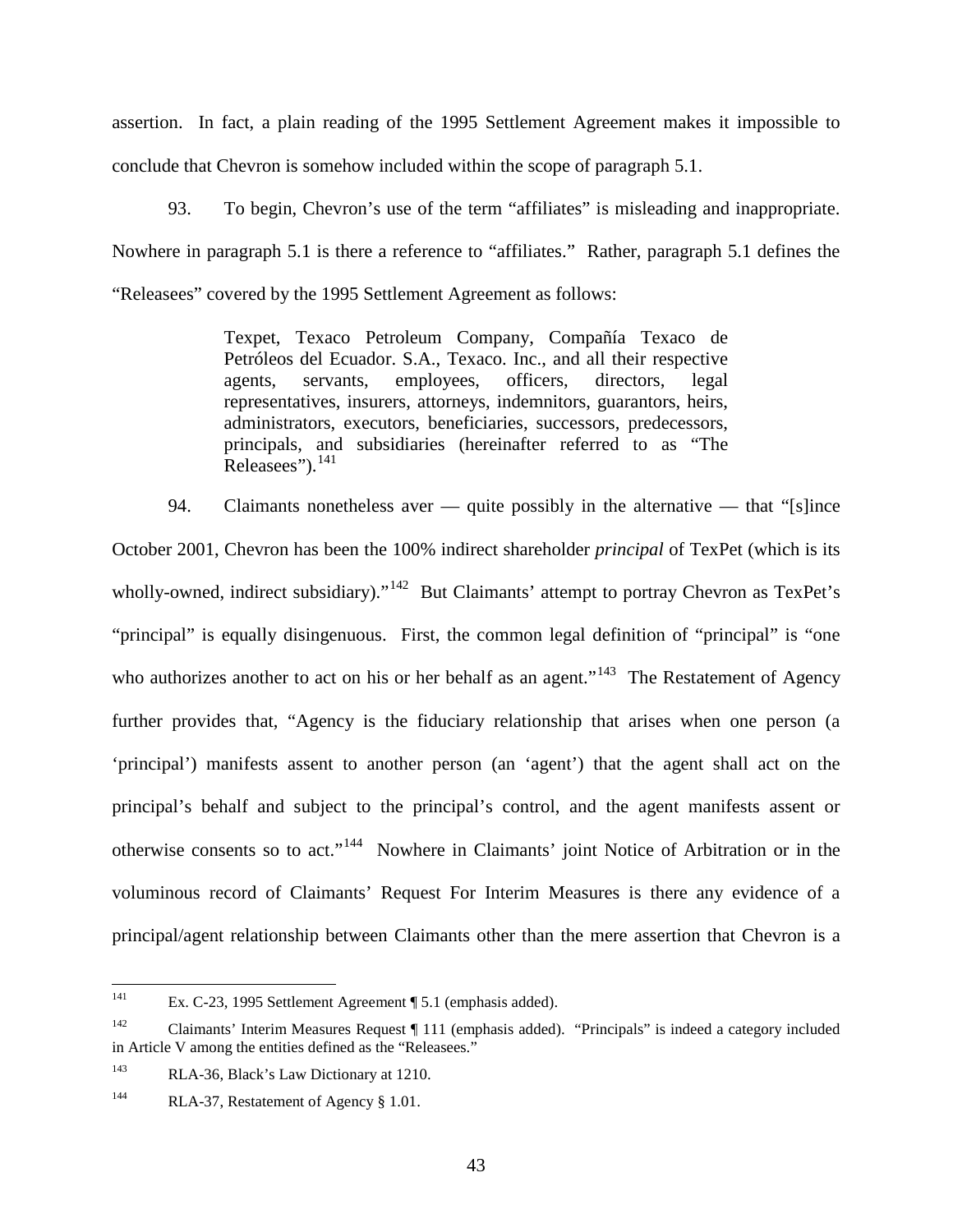"shareholder principal" of TexPet. When and how Chevron became the alleged principal of TexPet has not been explained, much less proven, here.<sup>[145](#page-46-0)</sup>

95. On the contrary, Claimants have consistently denied before different courts of law the type of principal/agent relationship that they attempt to establish here. Chevron repeatedly refuted in U.S. courts allegations aimed at piercing the corporate veil between the two companies, and emphasized the distinct separate personalities and liabilities of Chevron and both Texaco and TexPet. In *Gonzales v. Texaco Inc.*, Chevron affirmed to the court that "Chevron was not and is not now Texaco or TexPet's *alter ego*, agent or successor in interest,"<sup>[146](#page-46-1)</sup> and additionally admitted that TexPet is nothing but a shell corporation with no commercial operations — whether conducted on its own behalf or as Chevron's purported agent — since its withdrawal from Ecuador in June  $1992$ <sup>[147](#page-46-2)</sup>

<span id="page-46-0"></span><sup>&</sup>lt;sup>145</sup> In support of the statement that Chevron is the "indirect shareholder principal" of TexPet, Claimants cite an affidavit from Texaco Petroleum Company, which states: "TexPet is a wholly-owned subsidiary of Texaco International Financial Corp., which, in turn, is a wholly-owned subsidiary of Texaco Overseas Holdings Inc., which, in turn, is a wholly-owned subsidiary of TRMI Holdings Inc., which is a wholly-owned subsidiary of the defendant Texaco Inc. ('Texaco'). For administrative purposes, TexPet reports to its parent company through Texaco's Latin American/West African Division." Ex. C-280, Affidavit of Texaco Petroleum Company (Jan. 3, 1996) filed in *Aguinda v. Texaco, Inc.*, No. 93-Civ-7527 (S.D.N.Y.) ¶ 3. This citation is not responsive to — let alone supportive of — the assertion that Chevron is TexPet's "principal" in any way.

<span id="page-46-1"></span><sup>146</sup> Ex. R-129, Defendant's Motion for Summary Judgment on Plaintiffs' Claims Against Chevron Corporation (Nov. 15, 2007), filed in *Gonzales v. Texaco Inc.*, Case No. C06-02820 WHA (N.D. Cal.) at 3 (emphasis added). *Id.*  at 2 ("Plaintiffs cursorily alleged that Chevron is liable as the *alter ego, agent* or successor-in-interest of defendants Texaco and TexPet . . . . There was no factual basis for these allegations to begin with and, after the close of discovery, no evidence to support those claims." (emphasis added)).

<span id="page-46-2"></span><sup>&</sup>lt;sup>147</sup> Ex. R-20, Excerpts from Defendant Texaco Petroleum Company's Response to Plaintiffs' First Set of Interrogatories, *Gonzales v. Texaco, Inc.*, Case No. C 06-02820 (N.D. Cal.) (undated) at 7, 8 (TexPet has no commercial operations; the only relevant financial and accounting documents are those for 1965 to 1992 "when TexPet ceased participation in the Consortium."). This recent statement is consistent with other contemporaneous admissions by various Chevron and/or Texaco officials. *See, e.g.*, Ex. R-15, Excerpts from Deposition of Denis LeCorgne (Feb. 11, 1994) at 41:14-25 (TexPet has had no employees since June 6, 1992), 56:6-10 (TexPet has no ongoing business); Ex. R-16, Memorandum of Conversation between R. Holwill and A. Dahik (Apr. 30, 1993) at CA1079963 ("the corporation operating in Ecuador had no assets"); Ex. R-17, Letter from R. Reis Veiga to R. Holwill (Apr. 28, 1993) at CA1079974 (same); *see also* Ex. R-18, Approval of Request for TOHI Guarantee (July 24, 1997) at 1, "Justification" (TexPet has no assets); Ex. R-19, Letter from D. LeCorgne to C. MacKensie and G. Goodman (Apr. 28, 1993) (forwarding the information requested regarding "our former exploration and production activities in Ecuador").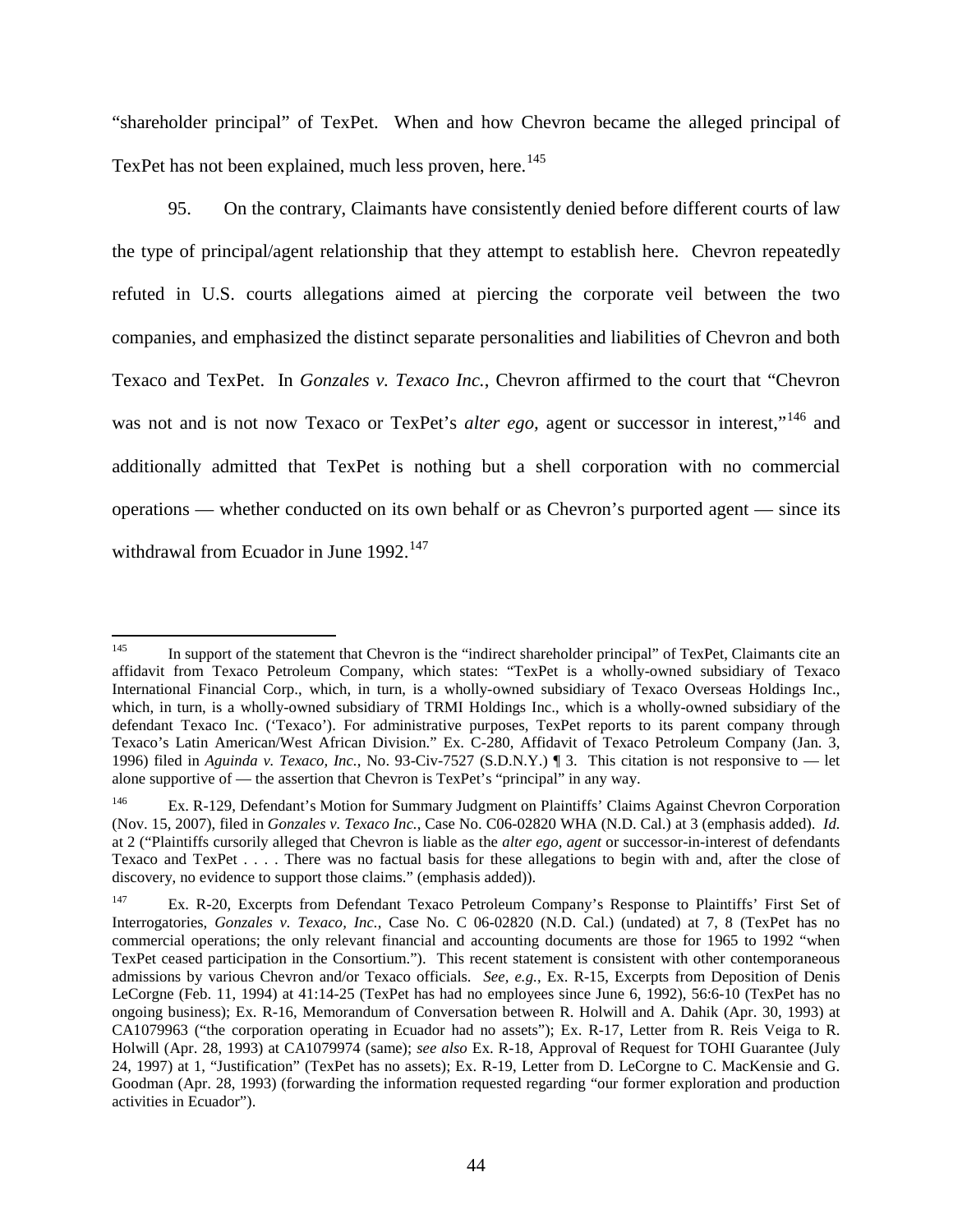96. Chevron made similar statements in relation to Texaco Inc. In *IMC Exploration Co. v. Texaco Inc., et al.*, Chevron declared: "Neither ChevronTexaco Corporation nor Chevron Corporation is the successor-by-merger, or successor company in any way, to Texaco Inc. Texaco Inc. continued to exist as a separate corporate entity following the merger of the Chevron and Texaco companies."<sup>[148](#page-47-0)</sup> And in a more recent attempt to preserve the distinction between both companies and their respective liabilities, Chevron stated in *Bonnifield, et al. v. Chevron Corporation, et al.*, that "Chevron Corporation now owns all of Texaco Inc.'s stock . . . but they remain separate corporations, each responsible for its own debts and liabilities."<sup>149</sup> And again before the *Lago Agrio* Court, Chevron advises that "Texaco, Inc. retained its independent legal identity, and Chevron — which itself had no connection to TexPet or the underlying facts of this case — did not become Texaco Inc.'s successor-in-interest as a matter of law."<sup>[150](#page-47-2)</sup>

97. And even if Claimants could show that a principal/agent relationship arose between Chevron and TexPet following the 2001 merger, the inclusion of "principals" within the universe of parties released by the 1995 Settlement Agreement must be understood as referring only to those "principals" on whose behalf TexPet might have acted as agent in connection with the Consortium operations causing the environmental impact addressed by the release. This of course would exclude Chevron (again, assuming *arguendo* the existence of a principal/agent relationship with TexPet), which by its own admission, "acquired Texaco and TexPet in 2001,

<span id="page-47-0"></span> <sup>148</sup> Ex. R-130, Affidavit of Walker C. Taylor (Nov. 5, 2004), filed in *IMC Exploration Co. v. Texaco Inc.*, *et al.*, CA No. 04-1004 (E.D.La) ¶ 3.

<span id="page-47-1"></span><sup>&</sup>lt;sup>149</sup> Ex. R-128, Chevron's Memorandum of Points and Authorities In Support of Motion for Summary Judgment or, in the Alternative, Summary Adjudication (Dec. 4, 2007), filed in *Bonnifield, et al. v. Chevron Corporation, et al.*, Case No. YC 052 777 (CA Super. Ct. for Cty. Los Angeles, Central District) at 10.

<span id="page-47-2"></span><sup>150</sup> Ex. R-131, Chevron's Motion to Dismiss (Oct. 8, 2007), filed in *Aguinda et al. v. ChevronTexaco Corp*., No. 002-2003, Superior Court of Justice, Nueva Loja, at 18-19.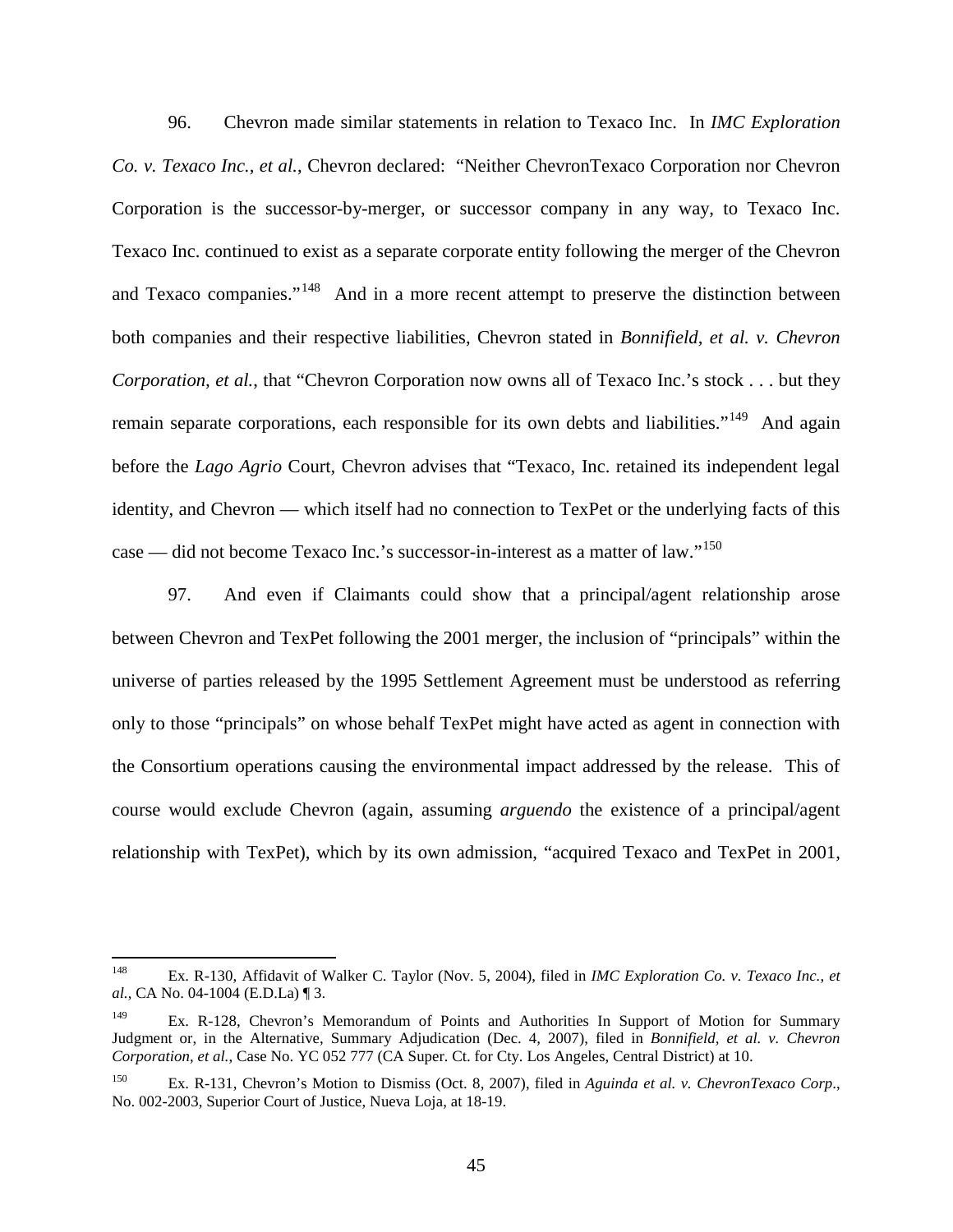more than nine years after TexPet had ended all involvement in the concession with Petroecuador."<sup>[151](#page-48-0)</sup>

98. Finally, Chevron cannot invoke rights under the 1995 Settlement Agreement as a third-party beneficiary. Paragraph 9.4 of the 1995 Settlement Agreement expressly forecloses such a possibility, stating unambiguously that "[t]his contract shall not be construed to confer any benefit on any third party not a Party to this Contract, nor shall it provide any rights to such third party to enforce its provisions."<sup>[152](#page-48-1)</sup>

99. The foregoing makes abundantly clear that Chevron is neither a direct beneficiary nor a third-party beneficiary to the 1995 Settlement Agreement. Chevron is simply not covered by the release contained therein and is therefore unable to assert rights under such agreement (purportedly the operative investment here), much less invoke "any right conferred or created by [the BIT] with respect to [such] investment." Thus, Chevron's insinuation that Article VI $(1)(c)$ of the BIT offers the requisite jurisdictional basis for its claims rings hollow and must be rejected.

#### **C. There Is No Dispute Arising Out Of An Investment Agreement — Article VI(1)(a)**

1. *"Investment Agreements" Are Predicated Upon The Establishment Of An Investment*

100. Claimants' characterization of the 1995 Settlement Agreement as an "investment agreement" is contrary to the meaning ascribed to the term by the State parties to the Treaty. Indeed, while the Ecuador-U.S. BIT does not provide a definition of the term "investment

<span id="page-48-0"></span> <sup>151</sup> Ex. R-129, Defendant's Motion for Summary Judgment on Plaintiffs' Claims Against Chevron Corporation (Nov. 15, 2007), filed in *Gonzales v. Texaco Inc*., Case No. C-06-02820 WHA (N.D. Cal.) at 3.

<span id="page-48-1"></span><sup>&</sup>lt;sup>152</sup> Ex. C-23, 1995 Settlement Agreement ¶ 9.4.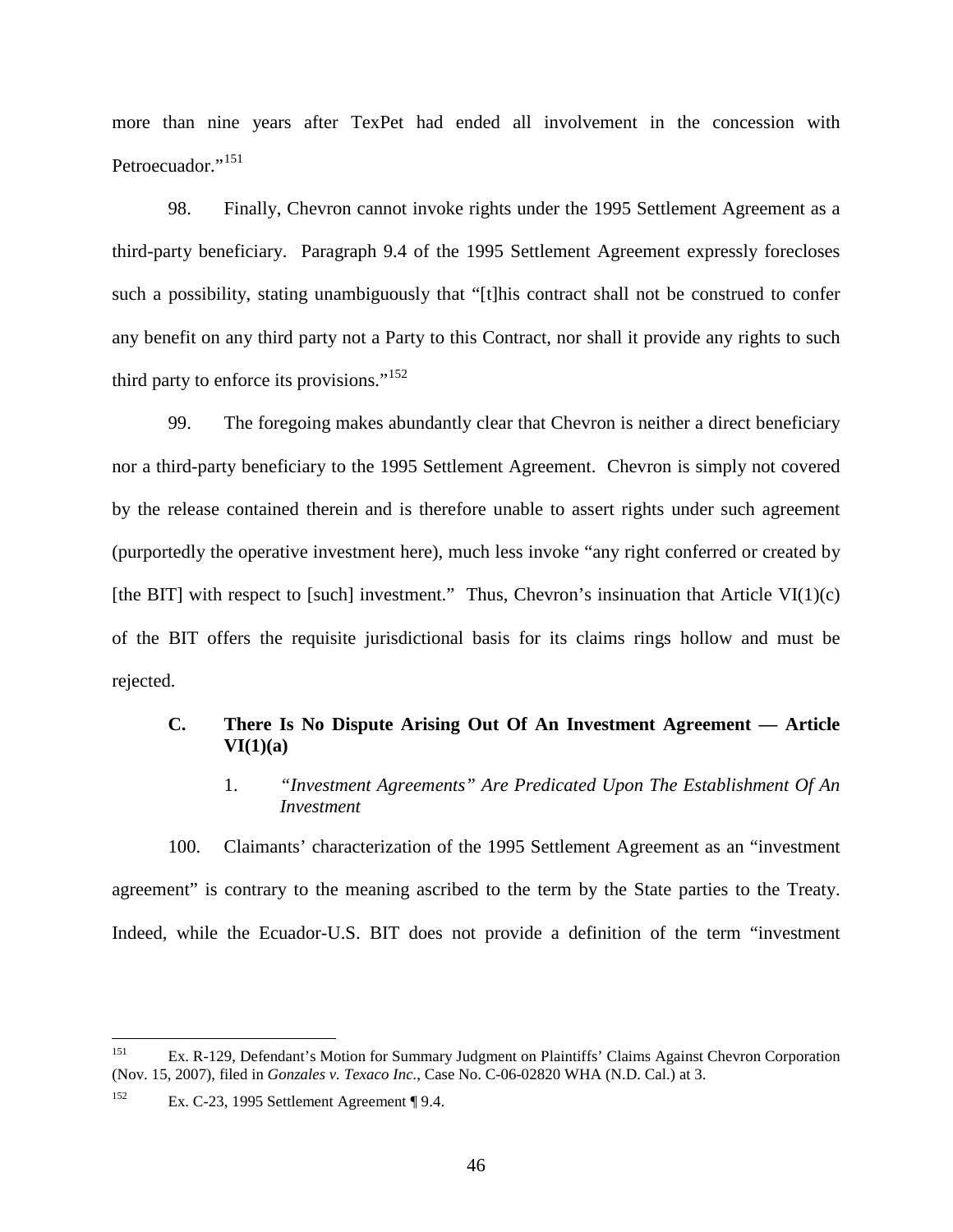agreement," the United States has provided the following definition of investment agreement in the 2004 Model  $\rm{BIT:}^{153}$  $\rm{BIT:}^{153}$  $\rm{BIT:}^{153}$ 

> "*investment agreement*" means a written agreement between a national authority of a Party and a covered investment or an investor of the other Party, *on which the covered investment or the investor relies in establishing or acquiring a covered investment other than the written agreement itself*, that grants rights to the covered investment or investor:

> (a) with respect to natural resources that a national authority controls, such as for their exploration, extraction, refining, transportation, distribution, or sale. [154](#page-49-1)

101. Common sense dictates than an agreement to release TexPet from claims concerning the environmental impact of former hydrocarbons operations in Ecuador is not an agreement upon which the "investor relies in *establishing or acquiring a covered investment*."

102. Professor Vandevelde notes of the clarification provided in the 2004 Model U.S. BIT that "[t]he intent is to exclude as well agreements arising from regulatory activities, such as rulings and closing agreements with respect to tax, and agreements that arise out of judicial or administrative proceedings, such as consent decrees."<sup>[155](#page-49-2)</sup> Vandevelde confirms that the plain language of the definition provided by the United States excludes agreements that do not assist in establishing a covered investment in the first place. Far from establishing any investment, the 1995 Settlement Agreement effectively constituted a *closing* agreement designed to remedy alleged torts and eliminate environmental pollution claims of the Government and PetroEcuador.

103. Other investor-State arbitral tribunals have confirmed the United States' own understanding of the scope and meaning of the term "investment agreement." In *PSEG v*.

<span id="page-49-0"></span><sup>&</sup>lt;sup>153</sup> The U.S. Model BIT (2004) contains various clarifications of provisions contained in earlier Model BITs. The drafters have confirmed that these clarifications are not changes of position with respect to prior BITs. RLA-21, Vandevelde on U.S. International Investment Agreements at 174-75; RLA-18, Menaker at 122.

<span id="page-49-1"></span><sup>154</sup> RLA-9, 2004 U.S. Model BIT, art. I (emphasis added).

<span id="page-49-2"></span><sup>&</sup>lt;sup>155</sup> RLA-21, Vandevelde on U.S. International Investment Agreements at 173.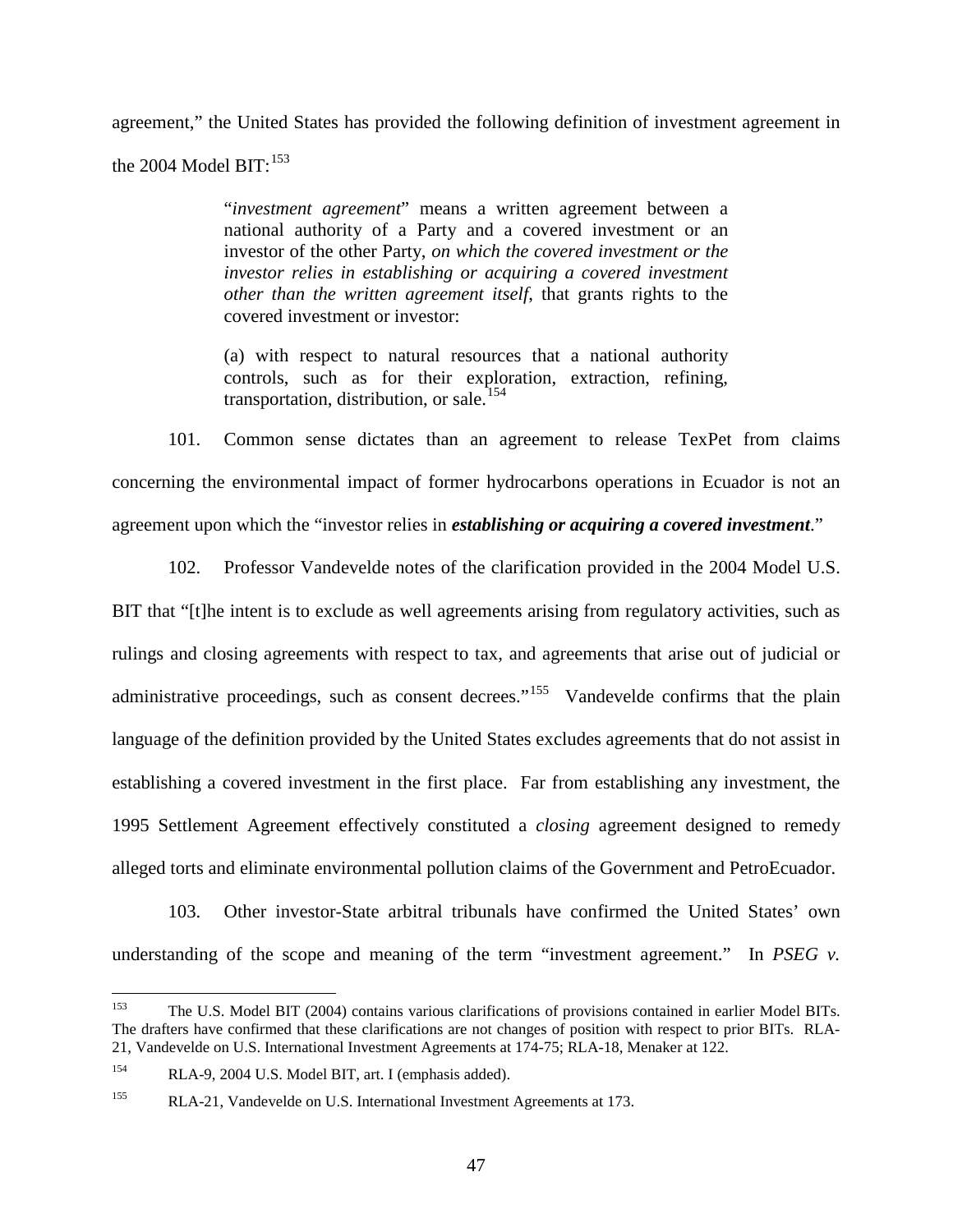*Republic of Turkey*, the tribunal found there to be an investment agreement because "[b]y its very nature and specific terms the Contract embodies an investment agreement under which the investor is authorized to undertake the power generation activities therein specified. The Contract refers repeatedly to the investment, its amount, financing, period of implementation and a host of other investment connected questions."<sup>[156](#page-50-0)</sup>

104. Likewise, in *El Paso v. Argentina*, the tribunal accepted the claimant's argument that the concession agreements constituted investment agreements where the agreements were "between [the investors] and the host Government" and "they grant[ed] rights to natural resources belonging to the host State."<sup>[157](#page-50-1)</sup>

105. Unlike in either of the above cases, the 1995 Settlement Agreement has no connection to any covered "investment" and thus cannot be said to be an "investment agreement" for the purposes of Article  $VI(1)(a)$  of the BIT. Claimants repeatedly emphasize that the purpose and function of the 1995 Settlement Agreement was to define the terms of environmental remediation and releases from liability, entered into three years *after* TexPet's participation in the Consortium ended in 1992.<sup>[158](#page-50-2)</sup> Thus, the 1995 Settlement Agreement in no way facilitated any investment or created any rights with respect to such investment.

106. Finally, as explained above*,* because Claimants have failed to establish the existence of any "investment" here at all, the 1995 Settlement Agreement could not possibly be classified as an "investment agreement" "on which the covered investment or the investor relies in establishing or acquiring a covered investment *other than the written agreement itself*." [159](#page-50-3)

<span id="page-50-0"></span> <sup>156</sup> RLA-38, *PSEG* Jurisdictional Award ¶ 114.

<span id="page-50-1"></span><sup>157</sup> CLA-14, *El Paso* Jurisdictional Award ¶ 108.

<span id="page-50-2"></span><sup>158</sup> *See, e.g.*, Claimants' Notice of Arbitration ¶ 1.

<span id="page-50-3"></span><sup>159</sup> RLA-9, 2004 U.S. Model BIT, art. I (emphasis added).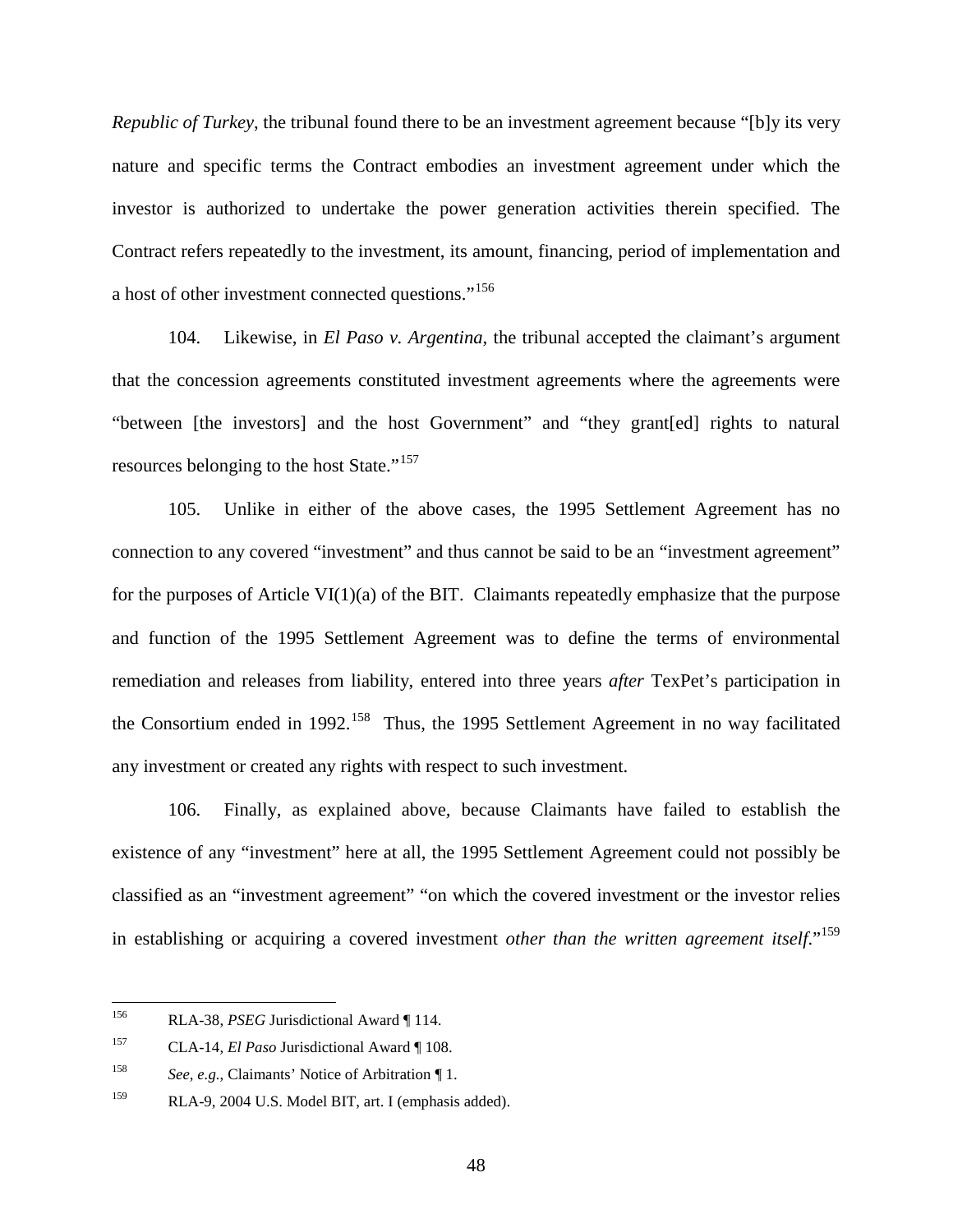Claims arising from the 1995 Settlement Agreement would thus not constitute an "investment dispute" within the meaning of Article VI $(1)(a)$  of the BIT.

> 2. *Chevron Cannot Invoke The Settlement And Release Agreements For The Purposes Of Article VI(1)(a)*

107. Chevron is neither a party to, nor a named or third-party beneficiary of, the Settlement and Release Agreements. It follows that Chevron cannot assert or attempt to enforce rights under the 1995 Settlement Agreement without doing violence to the principle of *res inter alios acta* and other well-settled and widely recognized principles of international law. More importantly, Chevron's dispute with the Republic — however it might be construed — is not one "arising out of or relating to . . . an investment agreement between [the Republic] and [Chevron]"<sup>[160](#page-51-0)</sup> and is therefore not an "investment dispute" for the purposes of Article VI(1)(a) of the BIT.

108. It is clear that the parties to the "investment dispute" must be the same as the parties to the "investment agreement."<sup>161</sup> Article VI $(1)$  mandates that the "investment" agreement" be "between [a] Party and [a] national or company [of the other Party]," in this case, the Republic and Chevron.<sup>[162](#page-51-2)</sup> The use of the term "between" in Article VI(1)(a) thus confirms that privity of contract between the host State and the claimant is a *sine qua non* requirement to demonstrate an "investment dispute" concerning an "investment agreement." Any other

<span id="page-51-0"></span><sup>&</sup>lt;sup>160</sup> Ex. C-279, Ecuador-U.S. BIT, art. VI $(1)(a)$ .

<span id="page-51-1"></span><sup>161</sup> *Id*. ("For purposes of this Article, an investment dispute is a dispute *between a Party and a national or company* of the other Party arising out of or relating to (a) an investment agreement *between that Party and such national or company*." (emphasis added)).

<span id="page-51-2"></span> $162$  *Id.* at art. VI(1)(a).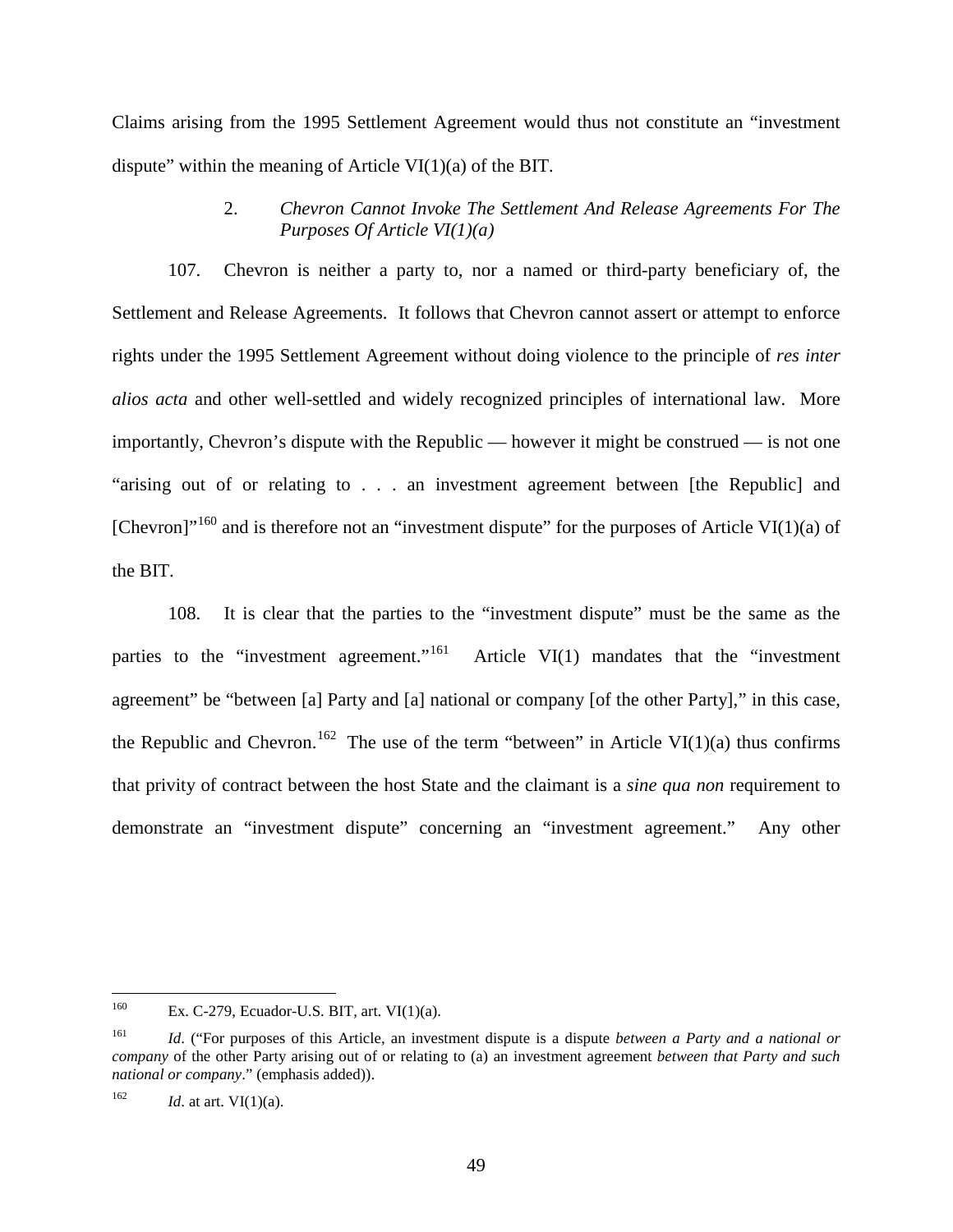interpretation would be contrary to the general principle of contract and investment law that a non-party to an agreement cannot enforce rights under it, unless it is a third-party beneficiary.<sup>[163](#page-52-0)</sup>

109. This most elemental notion was recently addressed in *Burlington*. The tribunal there examined the language of the BIT and upheld the requirement of privity of contract "between Claimant and Respondent" for purposes of Article VI $(1)(a)$ .<sup>[164](#page-52-1)</sup> The tribunal noted that the relevant contract had been entered into by and between Ecuador and the claimant's subsidiary and concluded that "Claimant fail[ed] to establish the existence of a bilateral investment agreement between Claimant and Respondent."<sup>[165](#page-52-2)</sup> The tribunal ultimately rejected the claimant's proposition that the dispute in question related to the observance of an investment agreement because "Claimant and Respondent have not entered into an investment agreement under Article VI(1)(a) of the Treaty."<sup>[166](#page-52-3)</sup>

110. The *Burlington* tribunal recalled the *Duke Energy* and *EnCana* decisions as providing further support for its conclusion. Presented with the same treaty and facts similar to those alleged here, the *Duke Energy* tribunal held that the claimant and Ecuador had not entered into an "investment agreement" for purposes of Article VI(1)(a) because the claimant had not "signed" the contracts in question, nor had it assumed any "obligations" under those contracts.<sup>[167](#page-52-4)</sup>

<span id="page-52-0"></span> <sup>163</sup> *See* RLA-75, David M. Summers, *Third Party Beneficiaries and the Restatement (Second) of Contract,* <sup>67</sup> CORNELL L. REV. 880, 880 (1982). Third-party beneficiaries would still be unable to assert jurisdiction under Article VI(1)(a) of the BIT. Nonetheless, by the express terms of the 1995 Settlement Agreement, Chevron is not and could not be a third-party beneficiary of the release contained therein. *See supra* Section III.B.3.

<span id="page-52-1"></span><sup>164</sup> RLA-39, *Burlington* Jurisdictional Award ¶¶ 242, 243, 247; *see also generally id*. ¶¶ 231-249.

<span id="page-52-2"></span><sup>165</sup> *Id.* ¶ 247.

<span id="page-52-3"></span> $166$  *Id.* 1248.

<span id="page-52-4"></span><sup>167</sup> *Id.* ¶ 239 (quoting RLA-40, *Duke Energy v. Ecuador* Award ¶ 185). In *Duke Energy v. Ecuador*, "the PPAs were entered into by INECEL — a state-owned entity — and Electroquil, a company incorporated in Ecuador that, at the time of subscription of the Agreements, was not owned by foreign investors. It appears therefore that, for the purpose of Article VI(1)(a) . . . the PPAs cannot be considered as investment agreements." RLA-40, *Duke Energy v. Ecuador* Award ¶ 183.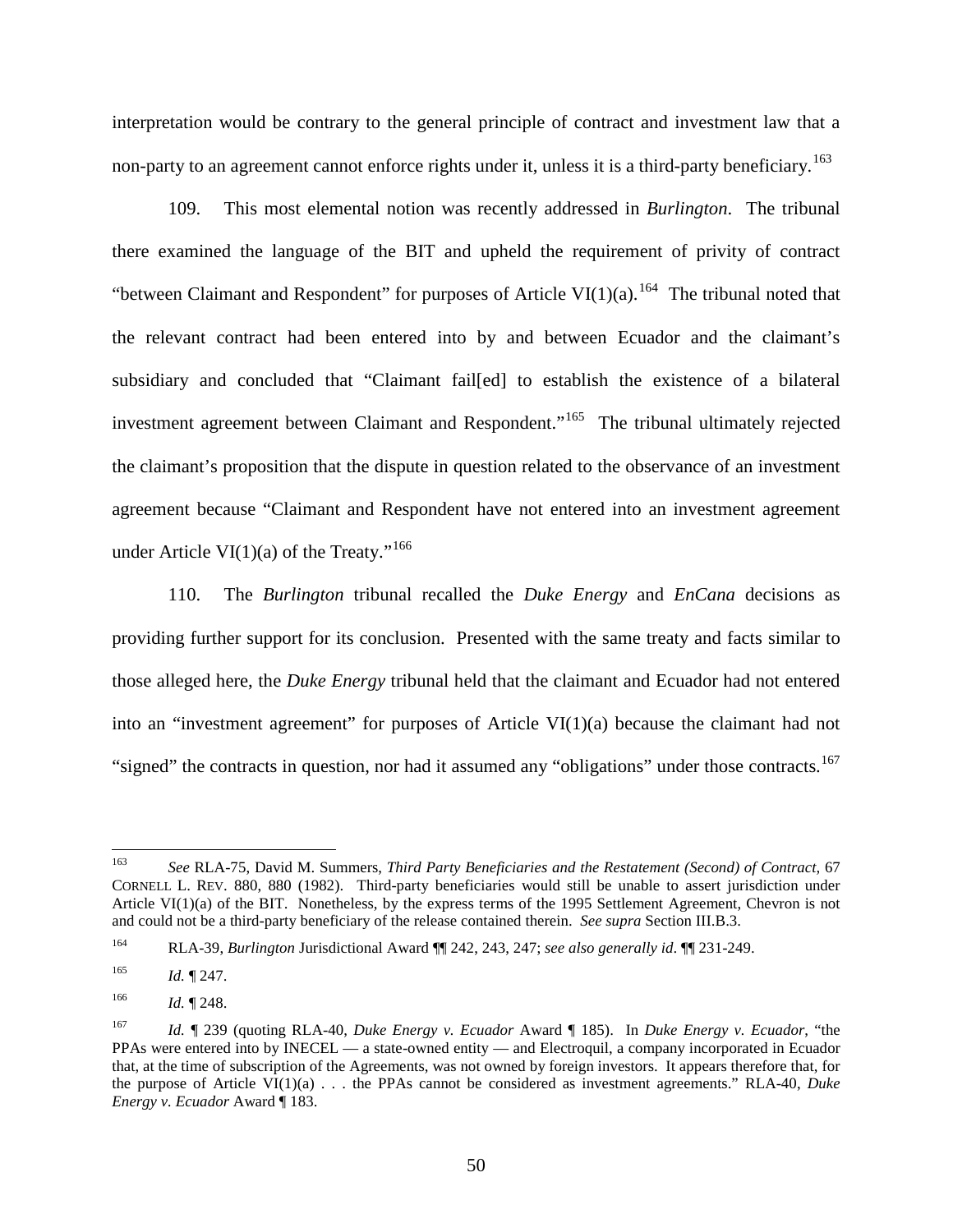Similarly, in *EnCana*, the tribunal held that there was no "investment agreement" because the contracts in question had not been "concluded by the investor in these proceedings."<sup>[168](#page-53-0)</sup>

111. All three decisions focus on the parties to the agreement and adhere strictly to the unambiguous requirement that an "investment agreement" be one between the State party and the claimant, an approach that, again, is consistent with universally accepted general principles of contract law.<sup>[169](#page-53-1)</sup> Absent privity between the parties to the "investment agreement," the jurisdictional requirements of Article VI $(1)(a)$  are not satisfied.

112. Against this background, the Tribunal cannot exercise jurisdiction over Chevron's claims under Article VI $(1)(a)$  of the BIT because those claims do not arise out of or relate to an agreement "between" the Republic and Chevron, but one between the Republic and TexPet, a distinct corporate entity.

#### **D. Claimants Have No** *Prima Facie* **Case On The Merits**

113. Chevron is not a party to the Settlement and Release Agreements. TexPet is a party, but the dispute submitted to the Tribunal does not implicate TexPet in any way. Only Chevron is a defendant to the *Lago Agrio* litigation before the Ecuadorian courts. TexPet cannot, therefore, assert a *prima facie* case that it has been prejudiced in any way by the alleged acts attributed to the Republic.

114. Furthermore, the particular rights that Claimants allege under the Settlement and Release Agreements simply do not exist. The agreements nowhere impose a duty on the Republic to intervene in private litigation under any circumstances. Nor are there any provisions

<span id="page-53-0"></span> <sup>168</sup> RLA-39, *Burlington* Jurisdictional Award ¶ 239 (quoting RLA-41, *EnCana* Award ¶ 167 ("[T]he participation contracts were not concluded with SRI but with Petroecuador, and they were not concluded by the investor in these proceedings, EnCana, but by its third-State-incorporated subsidiaries.").

<span id="page-53-1"></span><sup>169</sup> The *Burlington* tribunal also rejected the notion that Burlington, "as 'the real party in interest,'" could be considered a party to the "investment agreement," stating that whether the claimant is "the real party in interest [which Chevron here is not] . . . does not establish the existence of an investment agreement between Claimant and Respondent." RLA-39, *Burlington* Jurisdictional Award ¶ 247.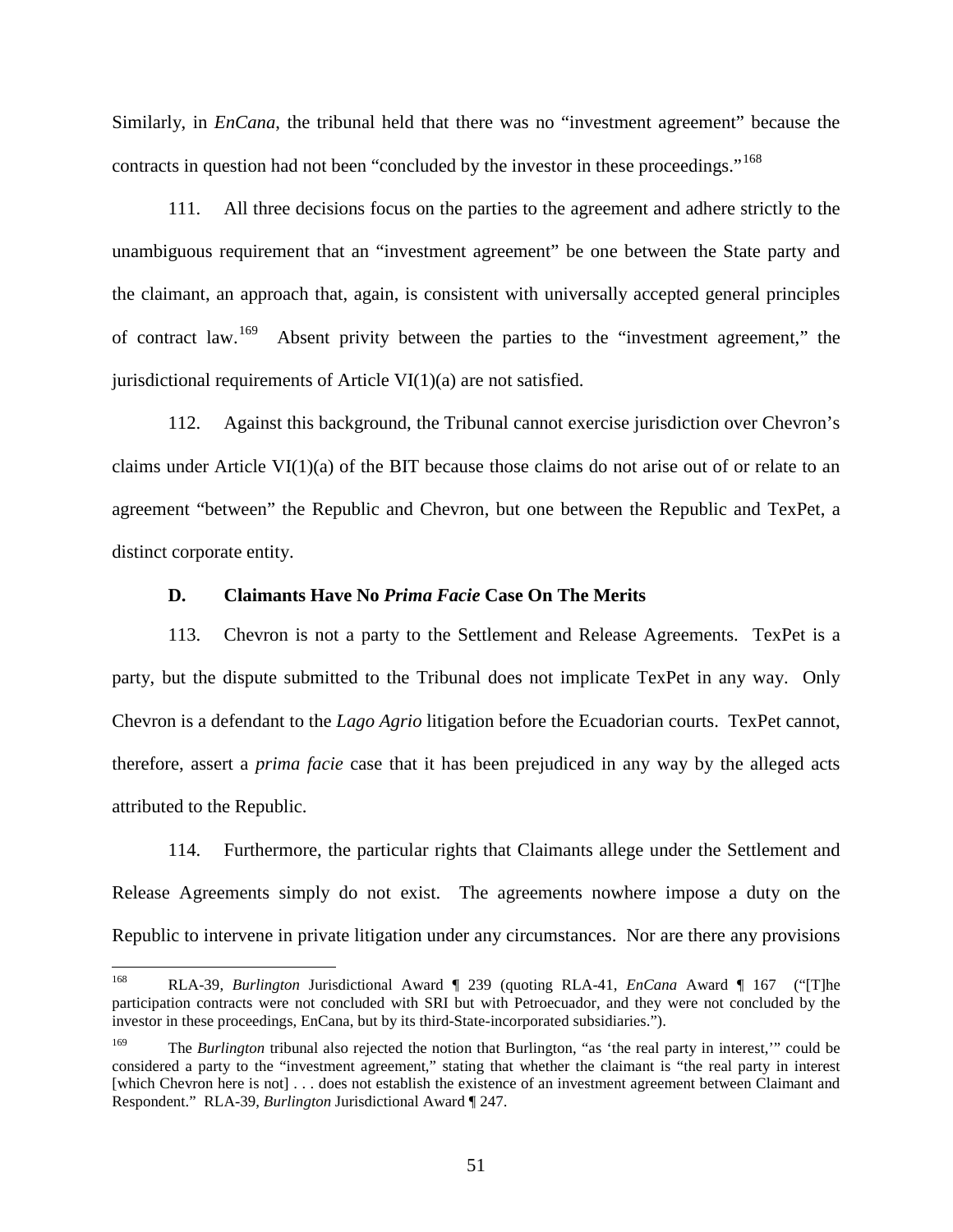that require the Republic to protect, defend, indemnify, or hold Claimants harmless for claims asserted by third parties. Finally, the Republic did not guarantee — and could not have guaranteed — that Claimants would never be sued by anyone at any time for TexPet's alleged pollution in Ecuador. Claimants cannot demonstrate a *prima facie* case that the rights that they assert under the Settlement and Release Agreements actually exist.

115. The particular objections will be examined in more detail after a brief discussion of the role of the *prima facie* test in the context of establishing the Tribunal's jurisdiction *ratione materiae*.

## 1. *The* Prima Facie *Test*

116. In assessing its competence, this Tribunal must determine whether the facts alleged are *prima facie* capable of constituting a violation of the treaty obligations invoked.<sup>[170](#page-54-0)</sup> Claimants must satisfy the Tribunal that jurisdiction is evident for each provision of the BIT under which they seek to invoke the Tribunal's jurisdiction.<sup>[171](#page-54-1)</sup>

117. Under the *prima facie* test, however, a claimant's characterization of its claims is not definitive. A tribunal remains bound to analyze objectively the basis for its jurisdiction beyond the mere subjective characterization of the claims by the claimant. A tribunal's jurisdiction cannot depend solely on the wording of the claim. [172](#page-54-0) Thus, the *prima facie* test does

<span id="page-54-0"></span><sup>&</sup>lt;sup>170</sup> Making certain that all elements of a claim are present at the jurisdictional stage ensures that "tribunals are not flooded with claims which have no chance of success, or may even be of an abusive nature." RLA-51, *Impregilo* Jurisdictional Award ¶ 254.

<span id="page-54-1"></span><sup>171</sup> *See* RLA-42, *UPS* Jurisdictional Award ¶¶ 33-34.

<sup>&</sup>lt;sup>172</sup> *See RLA-78, Rosenne at 508* ("Whether a dispute exists or not is a matter for objective determination by the Court. It is dependent neither upon the subjective assertion by one party that a dispute exists, nor upon an equally subjective denial by a party that a dispute exists."); RLA-33, Douglas ¶ 523 ("It is not acceptable for the tribunal to adopt the claimant's characterization of its claims without its own analysis."); RLA-45, *Oil Platforms*  Case at 810 ("[T]he Court cannot limit itself to noting that one of the Parties maintains that such a dispute exists, and the other denies it. It must ascertain whether the violations of the Treaty . . . pleaded . . . do or do not fall within the provisions of the Treaty and whether, as a consequence, the dispute is one which the Court has jurisdiction *ratione materiae* to entertain."); RLA-46, *Yugoslavia v. Italy* at 490 (same); RLA-47, *SGS v. Philippines* Jurisdictional Award ¶ 26 ("It is not enough that the Claimant raises an issue under one or more provisions of the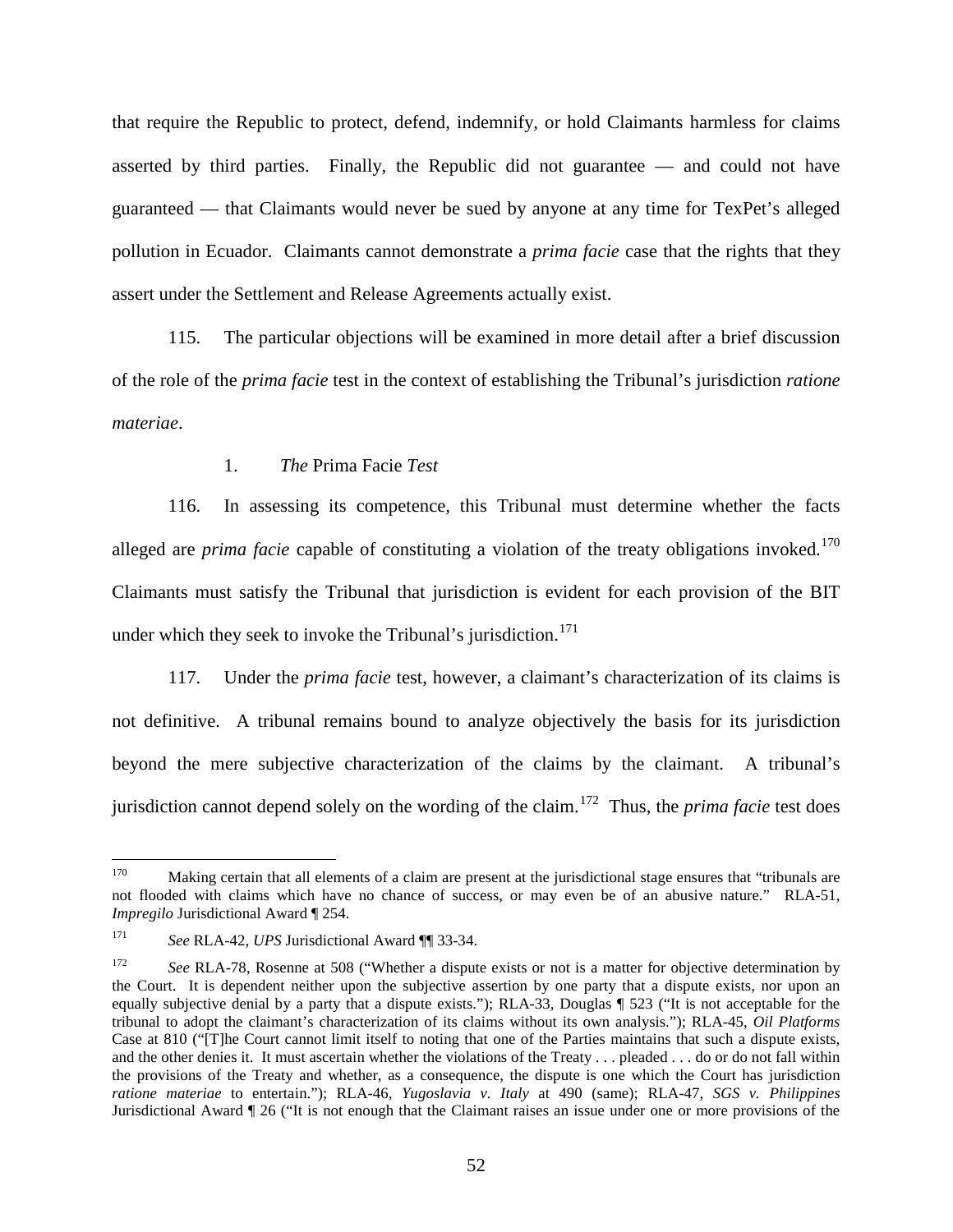not require a tribunal to accept as true the facts alleged by the claimant in the request for arbitration. In *Joy Mining v. Egypt*, the tribunal took into account Egypt's views when conducting its *prima facie* test. It stated that the *prima facie* rule

> must always yield to the specific circumstances of each case. If, as in the present case, the parties have such divergent views about the meaning of the dispute in the light of the Contract and the Treaty, it would not be appropriate for the Tribunal to rely only on the assumption that the contentions presented by the Claimant are correct. The Tribunal necessarily has to examine the contentions in a broader perspective, including the views expressed by the

Respondent, so as to reach a jurisdictional determination.<sup>[173](#page-55-0)</sup>

118. Similarly, the tribunal in *Continental Casualty* explained:

 $\overline{a}$ 

As to the *facts of the case,* the presentation of the Claimant is fundamental: it must be assumed that the Claimant would be able to prove to the Tribunal's satisfaction in the merit phase the facts that it invokes in support of its claim. This does not mean necessarily that the "**Claimant's description of the facts must be accepted as true," without further examination of any type. The Respondent might supply evidence showing that the case has no factual basis even at a preliminary scrutiny, so that the Tribunal would not be competent to address the subject matter of the dispute as properly determined.** In such an instance the Tribunal would have to look to the contrary evidence supplied by the Respondent and should dismiss the case if it found such evidence convincing at a summary exam.<sup>[174](#page-55-1)</sup>

BIT which the Respondent disputes . . . . The Tribunal 'must ascertain whether the violations of the [BIT] pleaded by [SGS] do or do not fall within the provisions of the Treaty and whether, as a consequence, the dispute is one which the [Tribunal] has jurisdiction *ratione materiae* to entertain.'" (quoting RLA-45, *Oil Platforms* Case at 810)); RLA-48, *Salini v. Jordan* Jurisdictional Award ¶ 151 ("[T]he Tribunal will accordingly seek to determine whether the facts alleged by the Claimants in this case, if established, are capable of coming within those provisions of the BIT which have been invoked."); RLA-49, *Pan American* Preliminary Objections Decision ¶ 50; CLA-14, *El Paso* Jurisdictional Award ¶ 109.

<span id="page-55-0"></span><sup>173</sup> RLA-32, *Joy Mining* Jurisdictional Award ¶ 30 (declining jurisdiction under the *prima facie* test); *see also*  RLA-46, *Yugoslavia v. Italy* at 490-91 (applying the *prima facie* test and not limiting itself to the applicant's bare allegations in determining that it lacked jurisdiction).

<span id="page-55-1"></span><sup>174</sup> RLA-43, *Continental Casualty* Jurisdictional Award ¶ 61 (italics in original; bold added) (holding that the tribunal had jurisdiction because the claimant made a *prima facie* showing of a dispute); *see also* RLA-50, *Azurix*  Jurisdictional Award ¶ 102(1) (same); RLA-51, *Impregilo* Jurisdictional Award ¶¶ 237-254 (citing authorities in support of the *prima facie* examination at the jurisdictional stage); *see also* RLA-81, *Industria Nacional* Annulment Decision ¶¶ 60, 119 (stating that the tribunal should not assume as true the facts alleged by the claimant for purposes of jurisdiction).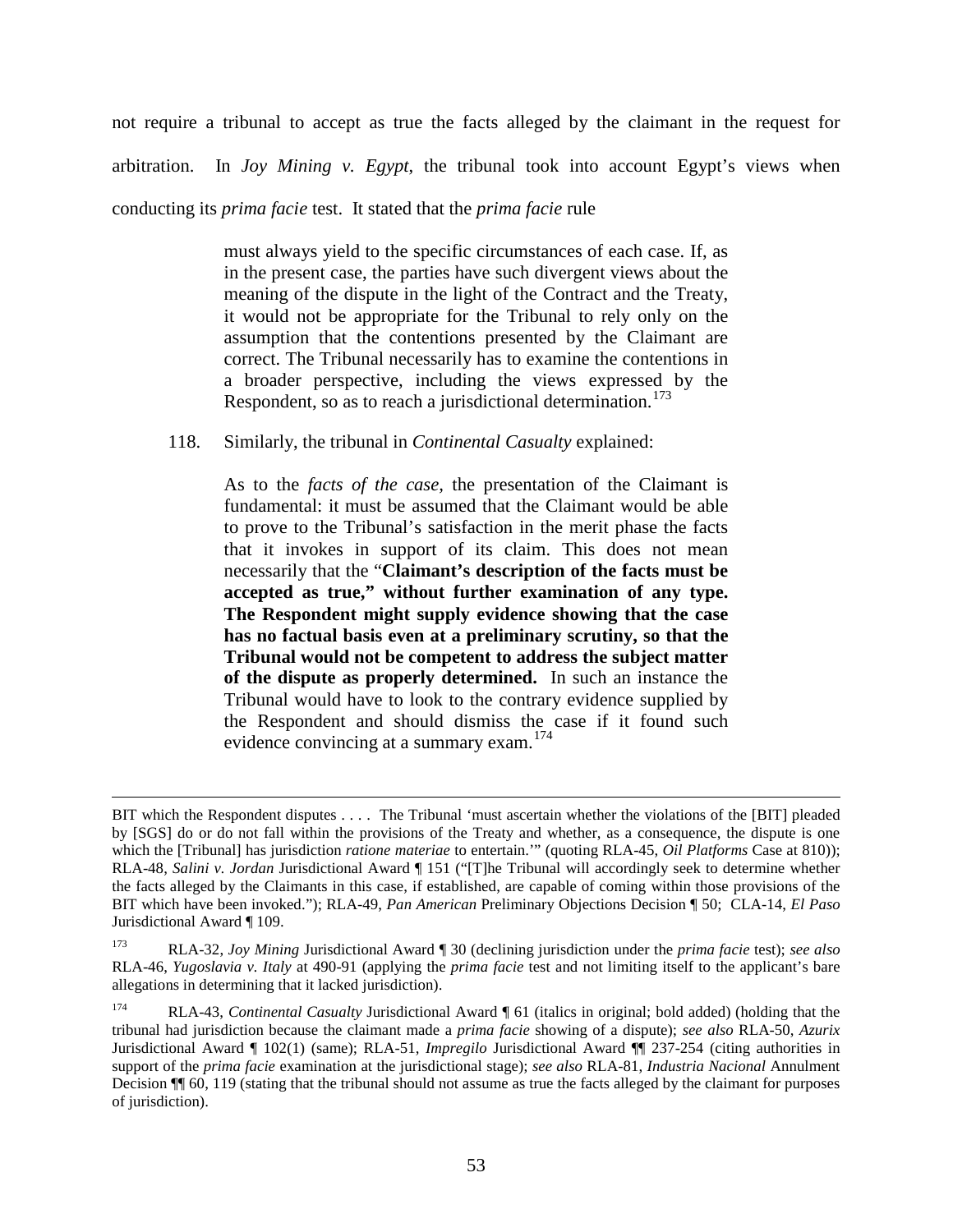119. Thus, if a jurisdictional issue "hinges on a factual determination that may also relate to the merits of the claims, the Tribunal must proceed to a determination of the facts that are presented to it to the extent necessary for jurisdictional purposes. Therefore, a tribunal can make definitive factual findings at the jurisdictional stage too."<sup>[175](#page-56-0)</sup>

120. Accordingly, since Respondent disputes the very existence of the contractual rights invoked by Claimants, the Tribunal cannot take jurisdiction without first determining "in a definitive manner the exact composition or extent of the investment [dispute]."<sup>[176](#page-56-1)</sup> Where a respondent can present evidence to show that "the case has no factual basis"<sup>[177](#page-56-2)</sup> such that an essential element of liability arising under the treaty is lacking, international tribunals have consistently held that they lack jurisdiction.<sup>[178](#page-56-3)</sup> This case should be no exception.

## 2. *TexPet Cannot Make A* Prima Facie *Showing Of A Dispute With The Republic Arising From The 1995 Settlement Agreement Because It Is Not A Party To The* Lago Agrio *Litigation*

121. TexPet, while a party to the 1995 Settlement Agreement, is not a defendant in the *Lago Agrio* litigation or otherwise involved in or potentially affected by the outcome of such litigation. TexPet is therefore unable to show the existence of a dispute *with* the Republic "arising out of or relating to . . . an investment agreement between [the Republic] and

<span id="page-56-0"></span> <sup>175</sup> RLA-52, *Micula* Jurisdictional Award ¶ 66; *see also* RLA-53, *Phoenix Action* Award ¶ 64 (mandating that claimants *prove* facts crucial to the existence of jurisdiction).

<span id="page-56-1"></span><sup>176</sup> RLA-52, *Micula* Jurisdictional Award ¶ 66 (stating that the tribunal can leave for the merits stage determinations of the "composition or extent of the investment" only if it is "satisfied that there is an existing investment out of which the legal dispute directly arose"); *see also* RLA-54, *Mihaly* Award ¶¶ 59–61 (concluding that the tribunal lacked jurisdiction under the ICSID Convention and the operative BIT because of the absence of proof of admission of an investment out of which a legal dispute could possibly have arisen); RLA-32, *Joy Mining* Jurisdictional Award ¶ 63 (holding that the tribunal lacked jurisdiction under the ICSID Convention and the operative BIT because there had been no investment).

<span id="page-56-2"></span><sup>177</sup> RLA-43, *Continental Casualty* Jurisdiction Award ¶ 61.

<span id="page-56-3"></span><sup>178</sup> *See, e.g.*, RLA-51, *Impregilo* Jurisdictional Award ¶ 237; RLA-46, *Yugoslavia v. Italy* at 490; RLA-39, *Burlington* Jurisdictional Award ¶¶ 110, 182-183, 186, 204.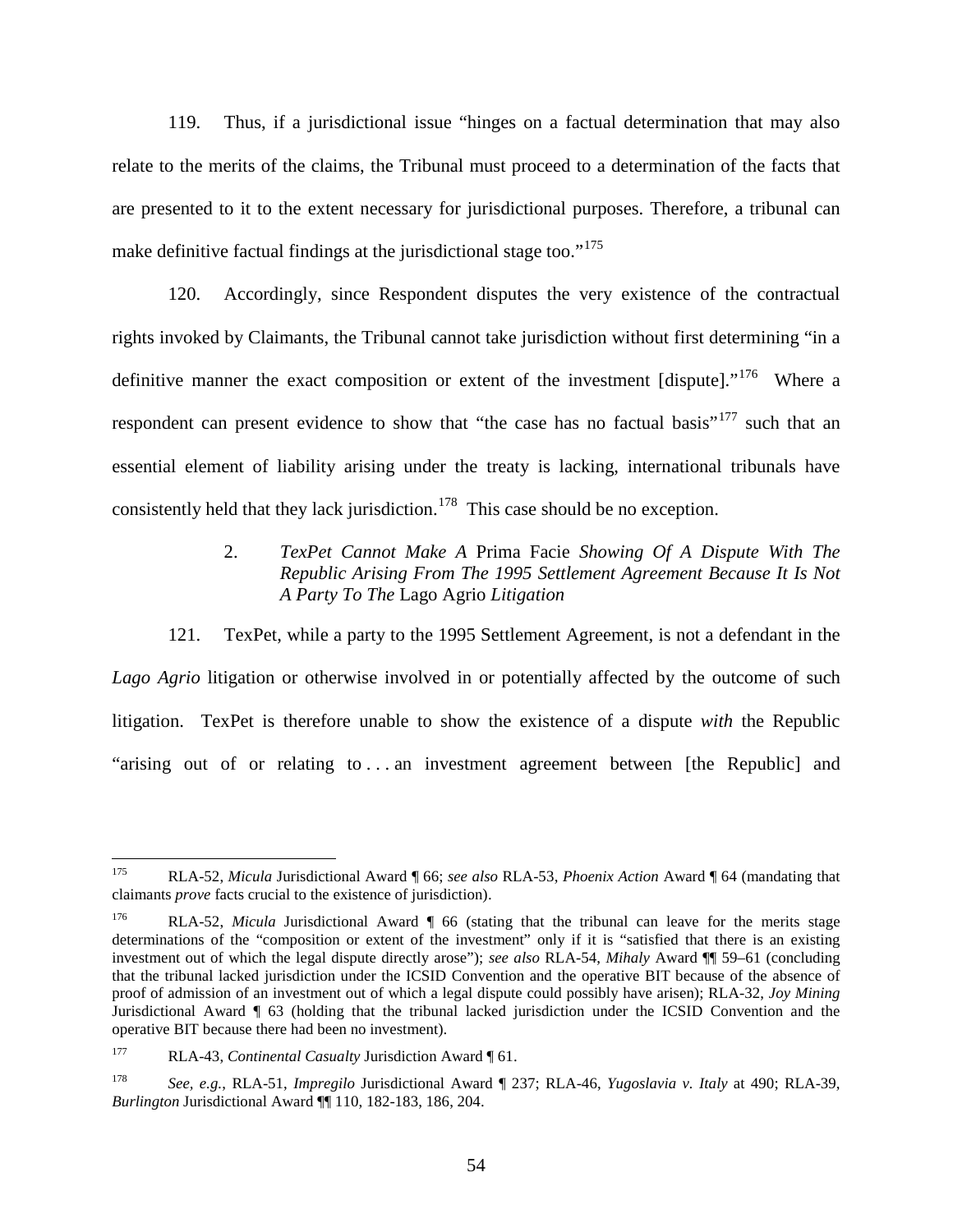$[TexPet]$ ."<sup>[179](#page-57-0)</sup> Put differently, even if the 1995 Settlement Agreement contained contractual covenants to "indemnify, protect and defend"<sup>[180](#page-57-1)</sup> TexPet in the event of litigation regarding environmental liability associated with its former operations in the concession area — which it does not — there appears to be no conceivable way in which the Republic could breach any such obligation absent a claim against TexPet. The fact remains that TexPet is not being sued in Lago Agrio or anywhere else in Ecuador, and its notice of arbitration fails to show the existence of any dispute "between [the Republic] and [TexPet] arising out of or relating to [the 1995 Settlement Agreement]."<sup>[181](#page-57-2)</sup>

122. Indeed, Claimants assert that the Republic "has used all means available to it to evade its obligations under the [1995 Settlement Agreement]," specifically having "refused to notify the Lago Agrio court" of the purported release, and "to indemnify, protect and defend the rights of Claimants in connection with the Lago Agrio Litigation."[182](#page-57-3) But, again, TexPet is not a named defendant in that litigation or anywhere else in Ecuador<sup>[183](#page-57-4)</sup> and has not explained what kind of dispute could possibly arise from the purported obligation (or breach thereof) to "indemnify, protect and defend" it absent the triggering event — i.e., a claim against TexPet.

123. The absence of a plausible showing of a dispute between TexPet and the Republic arising from the 1995 Settlement Agreement extends to Claimants' remaining allegations, to wit, that Ecuador "improperly exercises *de facto* jurisdiction over Chevron," "improperly assists and

<span id="page-57-0"></span> <sup>179</sup> *See* C-279, BIT, art. VI(1)(c).

<span id="page-57-1"></span><sup>180</sup> *See, e.g.*, Claimants' Notice of Arbitration ¶ 67.

<span id="page-57-2"></span><sup>181</sup> Assuming *arguendo* that the 1995 Settlement Agreement does constitute "an investment agreement," which, as elaborated above, it does not.

<span id="page-57-3"></span><sup>&</sup>lt;sup>182</sup> Claimants' Notice of Arbitration ¶ 67.

<span id="page-57-4"></span><sup>183</sup> Notably, while Chevron and TexPet's parent, Texaco, are and have been the target of multiple litigations outside of Ecuador (specifically, in the United States) concerning the alleged dumping of eighteen billion gallons of toxic waste in the ground and waterways of the Amazon rainforest, neither Chevron nor TexPet or its parent company, Texaco, have ever alleged that the Republic's failure to "indemnify, protect and defend" them in those proceedings constituted a breach of the 1995 Settlement Agreement.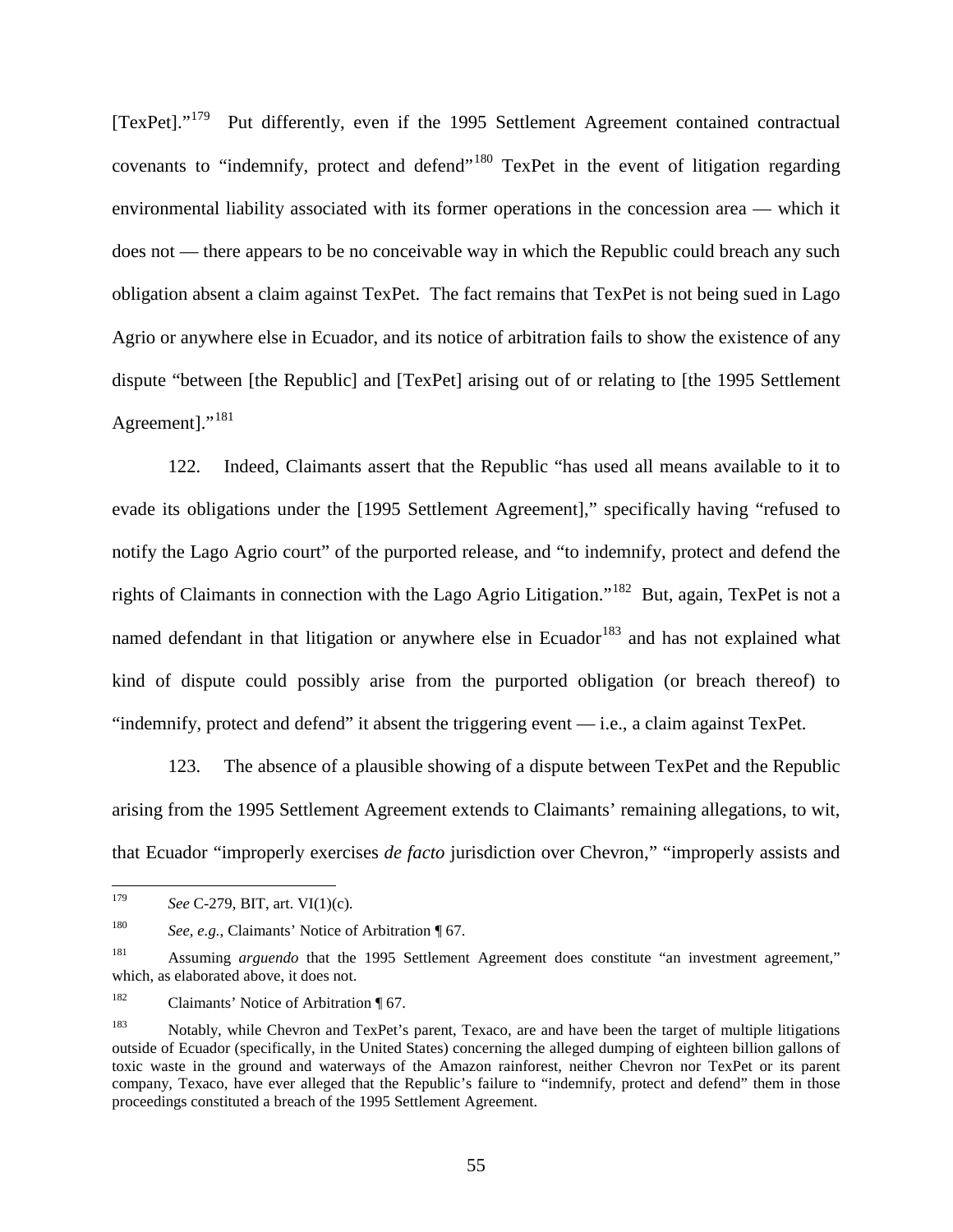colludes with the Lago Agrio plaintiffs," "seeks to improperly influence the courts through public statements," and "abuses the criminal justice system and pursues other inequitable measures to advance Ecuador's improper goals."<sup>[184](#page-58-0)</sup>

124. First, even if proven, the "improper exercise[] [of] *de facto* jurisdiction over Chevron" obviously does not relate to TexPet and does not give rise to a claim for TexPet against the Republic.

125. Second, the allegation that the Republic "improperly assists and colludes with the Lago Agrio plaintiffs" again relates exclusively to the *Lago Agrio* litigation and in no way affects TexPet or its purported rights under the 1995 Settlement Agreement.

126. And finally, Claimants' assertions regarding the criminal justice system in Ecuador have been presented here based on some alleged connection to the *Lago Agrio* litigation and therefore are equally unrelated to TexPet. Claimants aver: "Ecuador's executive branch . . . has sought and obtained the sham indictment of two Chevron attorneys in an attempt to undermine the settlement and release agreements and to interfere with Chevron's defense in the Lago Agrio Litigation."<sup>[185](#page-58-1)</sup> There is no independent basis for these claims, and their sole reason for being advanced is to influence this Tribunal with respect to the *Lago Agrio* litigation and to depict Chevron as the injured party. But again, those claims do not implicate any rights or interests of TexPet in any way.

127. Nor could TexPet manufacture a dispute with the Republic concerning the 1995 Settlement Agreement on the basis of Ecuador's conduct affecting a third party (i.e., Chevron). As shown in section III.B.3, Chevron possesses no rights under the 1995 Settlement Agreement. Even if the opposite were true, TexPet would be unable to assert claims on Chevron's behalf, let

<span id="page-58-0"></span><sup>&</sup>lt;sup>184</sup> Claimants' Notice of Arbitration ¶ 68.

<span id="page-58-1"></span><sup>185</sup> *Id.*  $\P$  4.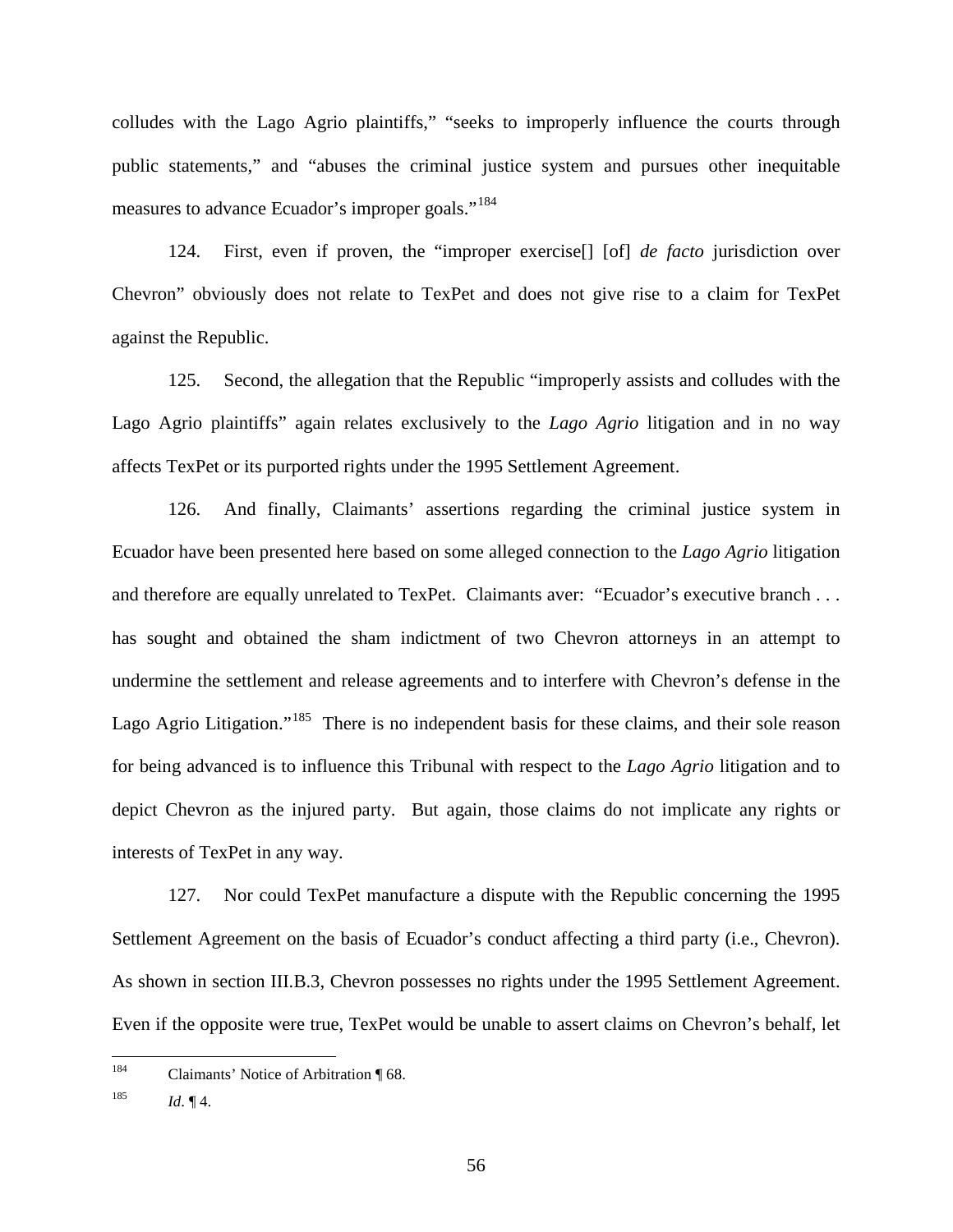alone establish the existence of a dispute between TexPet and the Republic premised on the alleged breach of obligations allegedly owed to Chevron.

128. The principle that a party that does not have an investment dispute with the host State may not submit a claim to arbitration is illustrated by the tribunal in *Mihaly v. Sri Lanka*. In that case, Mihaly (Canada) had a dispute with the host State, Sri Lanka. Because Canada was not a party to the ICSID Convention, Mihaly (Canada) sought to bring a claim against Sri Lanka through its affiliate, Mihaly (USA).<sup>[186](#page-59-0)</sup> The tribunal there dismissed all claims,<sup>[187](#page-59-1)</sup> noting correctly that Mihaly (Canada) could not seek to perfect its claim through Mihaly (USA).<sup>[188](#page-59-2)</sup> The tribunal also found that Mihaly (USA), which had no rights or interests of its own, could not independently establish the existence of a dispute or claim under the treaty.<sup>[189](#page-59-3)</sup> The same rationale applies to the present case.

129. In light of the foregoing, TexPet has failed to make an independent showing of a dispute with the Republic arising out of or relating to the 1995 Settlement Agreement, and thus cannot invoke Article VI(1) of the BIT as a basis for this Tribunal's jurisdiction to hear its claims.

## 3. *The Contractual Rights Asserted By Claimants Under The 1995 Settlement Agreement Do Not Exist And Would Be Impermissible Under Ecuadorian Law*

130. Claimants fault the Republic for failing to "notify the Lago Agrio Court that neither Chevron, Texaco, Inc., nor TexPet is liable for environmental damage or for remediation arising from the operations of the former Consortium" and for failing to "indemnify, protect and defend the rights of Chevron, Texaco, and TexPet in connection with the Lago Agrio

<span id="page-59-0"></span> <sup>186</sup> RLA-54, *Mihaly* Award ¶¶ 14-17.

<span id="page-59-1"></span> $187$  *Id.* 162.

<span id="page-59-2"></span><sup>&</sup>lt;sup>188</sup> *Id.*  $\P$  24.

<span id="page-59-3"></span><sup>&</sup>lt;sup>189</sup> *Id.*  $\P\P$  60-61.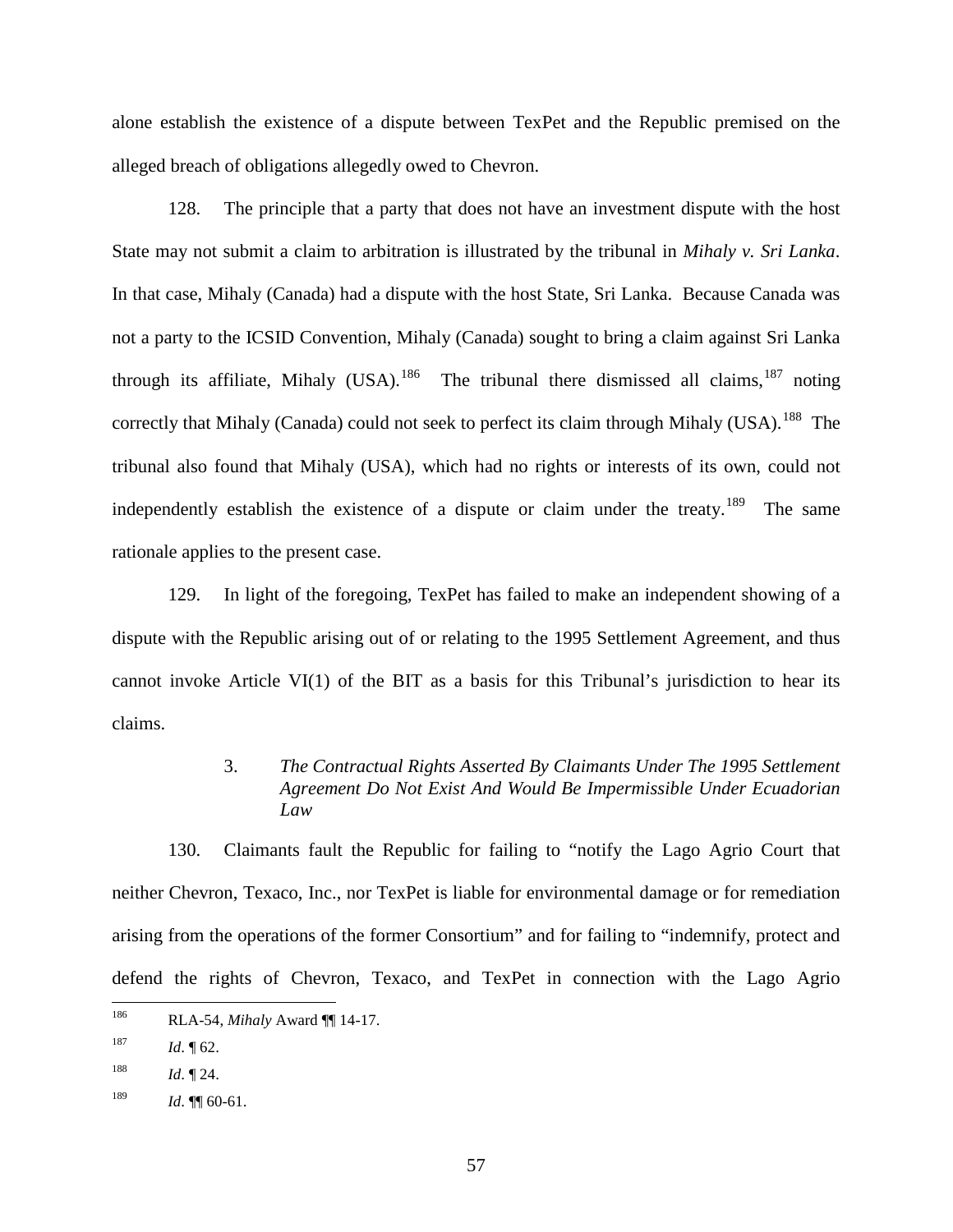Litigation."<sup>[190](#page-60-0)</sup> And yet, there is absolutely no provision in the 1995 Settlement Agreement, or in any other agreement, through which the Republic committed to take any affirmative action in any court, or otherwise to "indemnify, protect or defend" the rights of Claimants in the event a third party were to bring an environmental case.

131. Chevron may make — and in fact it has already made — the very argument to the *Lago Agrio* Court that it wishes for the Republic to make, namely, that the 1995 Settlement Agreement releases Chevron from third-party claims. Chevron's argument is thus already before the court and will be considered and presumably resolved by the court in any final decision, consistently with Ecuadorian law. Nothing in the 1995 Settlement Agreement affords Chevron the right to force the Republic to submit official State positions on matters of law to the court. Indeed, on this particular matter of law, the Republic happens to disagree with Chevron in any event.

132. That the 1995 Settlement Agreement fails to make explicit an intention to terminate the rights of third parties to assert environmental claims against Texaco and its affiliates shows that the parties meant what they said — that TexPet would be released only of those claims belonging to the Republic and to PetroEcuador.<sup>[191](#page-60-1)</sup> There is no basis to read into the narrowly-drawn release a waiver of rights of non-parties. This is especially so here where the parties' 1994 MOU expressly carved out from the scope of any release the rights of third parties, and where the release, consistent with the MOU, is narrowly-drawn so as to release claims only

<span id="page-60-0"></span> <sup>190</sup> Claimants' Interim Measures Request ¶ 47; *see also* Claimants' Notice of Arbitration ¶ 67.

<span id="page-60-1"></span><sup>&</sup>lt;sup>191</sup> That the 1995 Settlement Agreement does not release Claimants from third-party claims has already been confirmed in another forum. In *Republic of Ecuador v. ChevronTexaco Corp.*, the United States District Court in New York recognized that it would have been "highly unlikely that settlements entered into while Aguinda was pending would have neglected to mention the third-party claims being contemporaneously made in Aguinda if it had been intended to release those claims or to create an obligation to indemnify against them." Ex. R-52, *Republic of Ecuador v. ChevronTexaco Corp.*, 376 F. Supp. 2d 334, 374 (S.D.N.Y. 2005).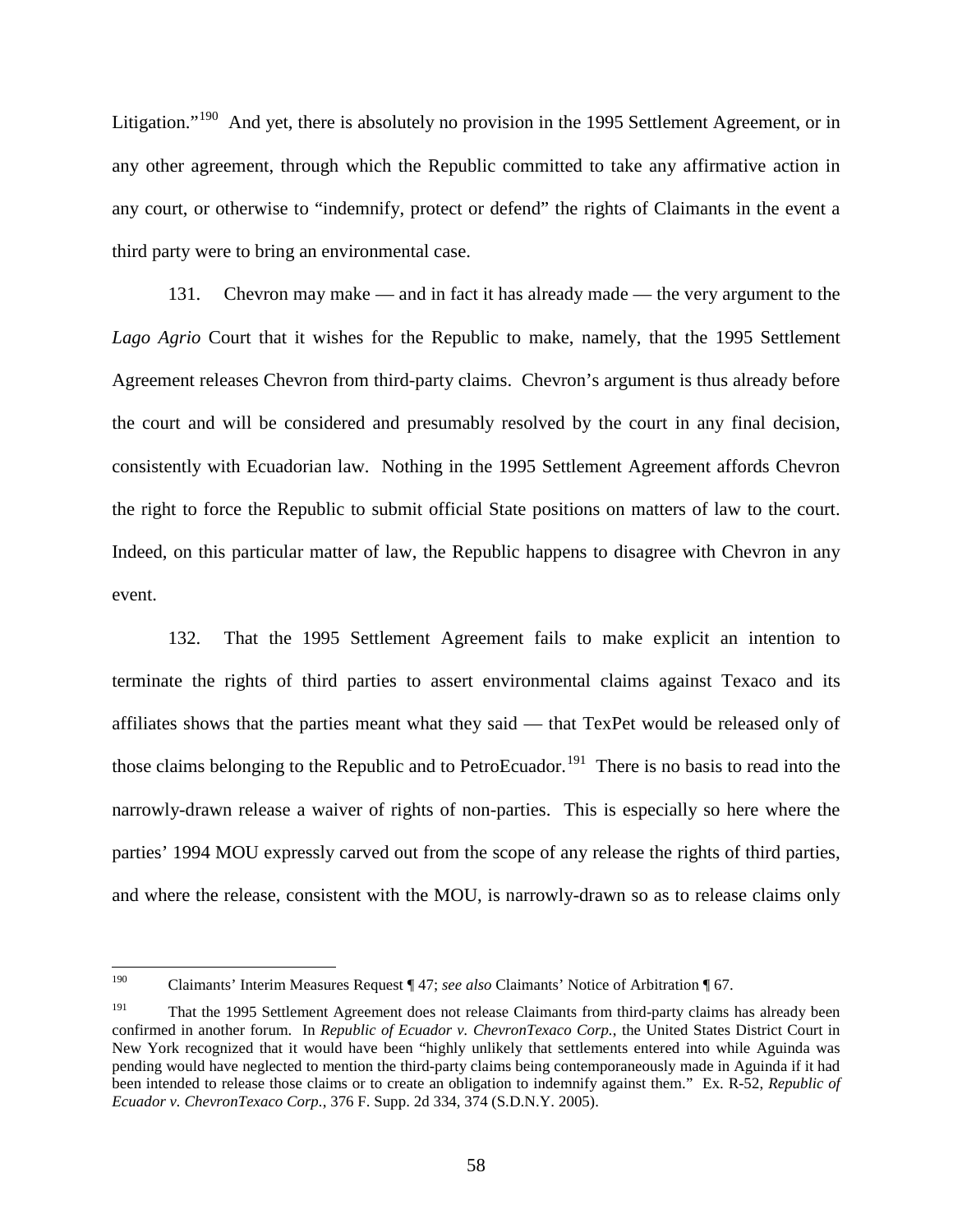of the Republic and PetroEcuador.<sup>[192](#page-61-0)</sup> Nor could waiver of non-party rights be inferred where such waiver would contravene well-settled Ecuadorian law and render the 1995 Settlement Agreement null and void *ab initio*.

133. Only the Attorney General of Ecuador is permitted under Ecuador's Constitution to represent the State in domestic or international litigation, <sup>[193](#page-61-1)</sup> yet his authority is expressly circumscribed by law to prevent interference in private litigation.<sup>[194](#page-61-2)</sup> "The Attorney General does" not have the power to interfere in judicial proceedings to which the State is not a party .... Under Ecuadorian law, any contract purporting to obligate the State to intervene in a judicial proceeding to which the State is not a party would thus be null and void."<sup>[195](#page-61-3)</sup>

134. Furthermore, since 1983 "every citizen of Ecuador has had the Constitutional right to bring an 'ordinary action' for remediation of environmental damage to enforce his or her Constitutional right 'to live in an environment free of contamination.'"<sup>[196](#page-61-4)</sup> These rights are inalienable and cannot be waived by any one citizen or group of citizens, much less by the State.<sup>197</sup> "The State is thus constitutionally prohibited from entering into any contract whereby it purports to waive any fundamental right of its citizens."<sup>[198](#page-61-6)</sup>

<span id="page-61-6"></span><sup>198</sup> *Id.*  $\llbracket$  113.

<span id="page-61-0"></span> <sup>192</sup> *See supra* Section II.E.1.

<span id="page-61-1"></span><sup>&</sup>lt;sup>193</sup> The State's judicial representations are vested in the Attorney General, who has the exclusive authority to permit intervention in a legal process on behalf of the State. Ex. R-126, 1978 Constitution, art. 111.

<span id="page-61-2"></span><sup>&</sup>lt;sup>194</sup> None of the branches of the State shall interfere with the matters inherent to other branches. *Id.* at art. 96; *see also*, Ex. R-67, 2008 Constitution, art. 168 (declaring that each branch shall have internal and external independence under penalty of law).

<span id="page-61-3"></span><sup>195</sup> Ex. R-66, Eguiguren/Albán/Bermeo Declaration ¶¶ 24-25; *see also id*. ¶¶ 22-23, 26. This principle only admits of one exception, which is the assumption that there is a subjective interest of the State that could be adversely affected by the outcome of the procedure, in which case the law provides for a "third-party" right to intervene. This is obviously not the case here.

<span id="page-61-4"></span><sup>196</sup> *See* Ex. R-54, Eguiguren/Albán Declaration ¶ 98.

<span id="page-61-5"></span><sup>197</sup> *Id*. ¶ 113; s*ee also id*. ¶ 113, n.83.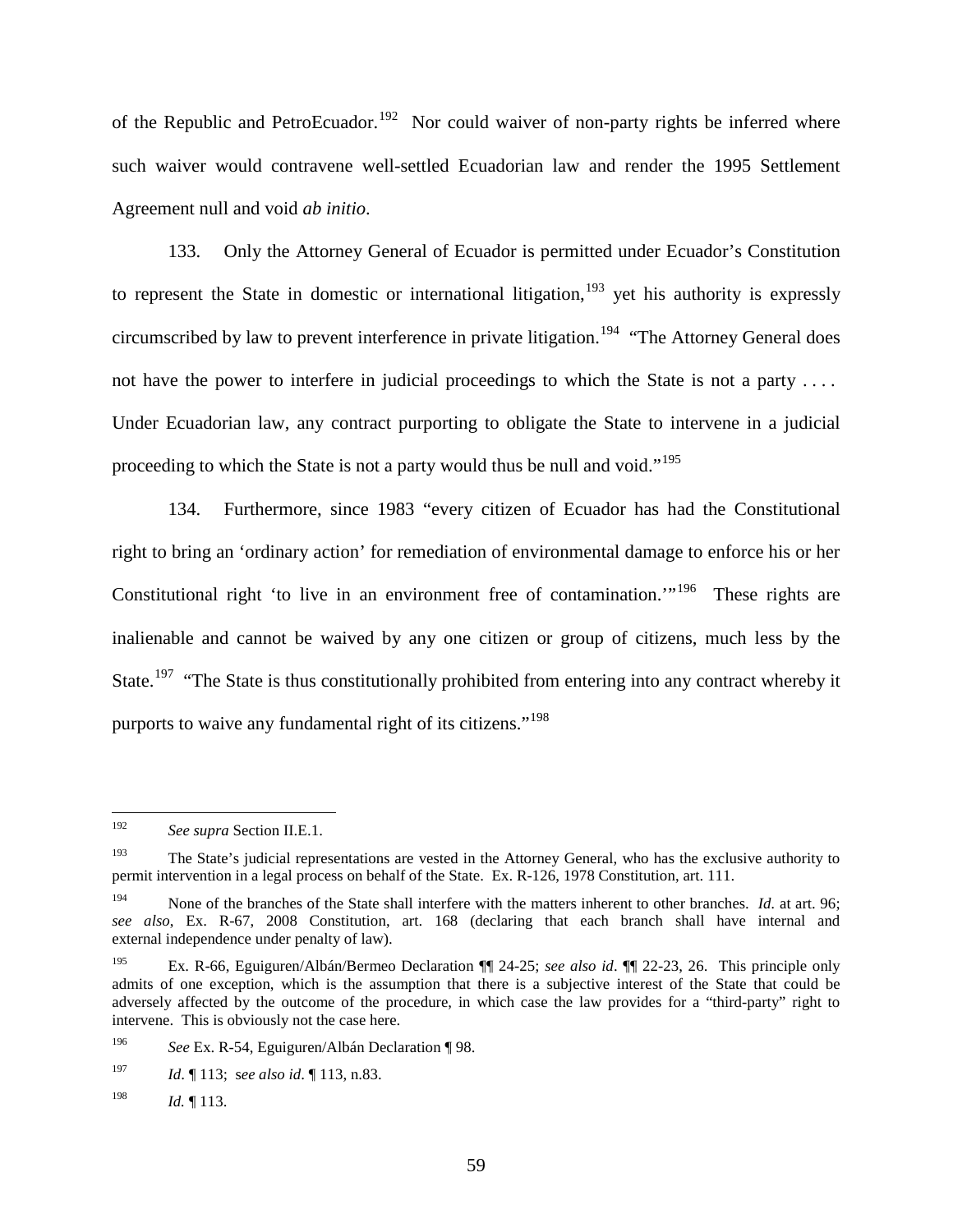135. Accordingly, even if the parties had intended to obligate the State to take affirmative action in connection with a private litigation, such a provision — not in fact found in the 1995 Settlement Agreement — would have rendered the agreement a nullity because the contract would have violated Ecuador's Constitution and the Organic Law of the Office of the Attorney General.<sup>[199](#page-62-0)</sup> Based on the foregoing, the purported rights under the 1995 Settlement Agreement that Claimants assert here so plainly do not exist that Claimants have failed to assert even a *prima facie* case on the merits.

## **IV. THIS TRIBUNAL LACKS JURISDICTION BY APPLICATION OF THE FORK IN THE ROAD PROVISION OF THE BIT**

136. Even if this Tribunal were to find an investment dispute, this Tribunal would still be bereft of jurisdiction because Claimants triggered the so-called "fork in the road" provision of the BIT when Chevron and Texaco successfully persuaded the U.S. courts to grant their request to have (1) the environmental dispute — including Claimants' claims under the 1995 Settlement Agreement asserted in this arbitration — determined in an Ecuadorian court, and (2) all potential due process challenges to an Ecuadorian court judgment determined in extraterritorial enforcement litigation.

#### **A. The Fork In The Road Provision Bars Claimants From Submitting This Dispute To International Arbitration**

137. Texaco (later joined by Chevron) devoted nearly a decade to convincing a U.S. federal court to dismiss the *Aguinda* case in favor of environmental litigation in Ecuador. Having successfully removed the case to Ecuador, Chevron then spent seven years actively litigating the case — including Chevron's principal argument before this Tribunal, i.e., whether the 1995 Settlement Agreement bars the environmental plaintiffs from asserting claims against it

<span id="page-62-0"></span> <sup>199</sup> Ex. R-66, Eguiguren/Albán/Bermeo Declaration ¶¶ 22-26.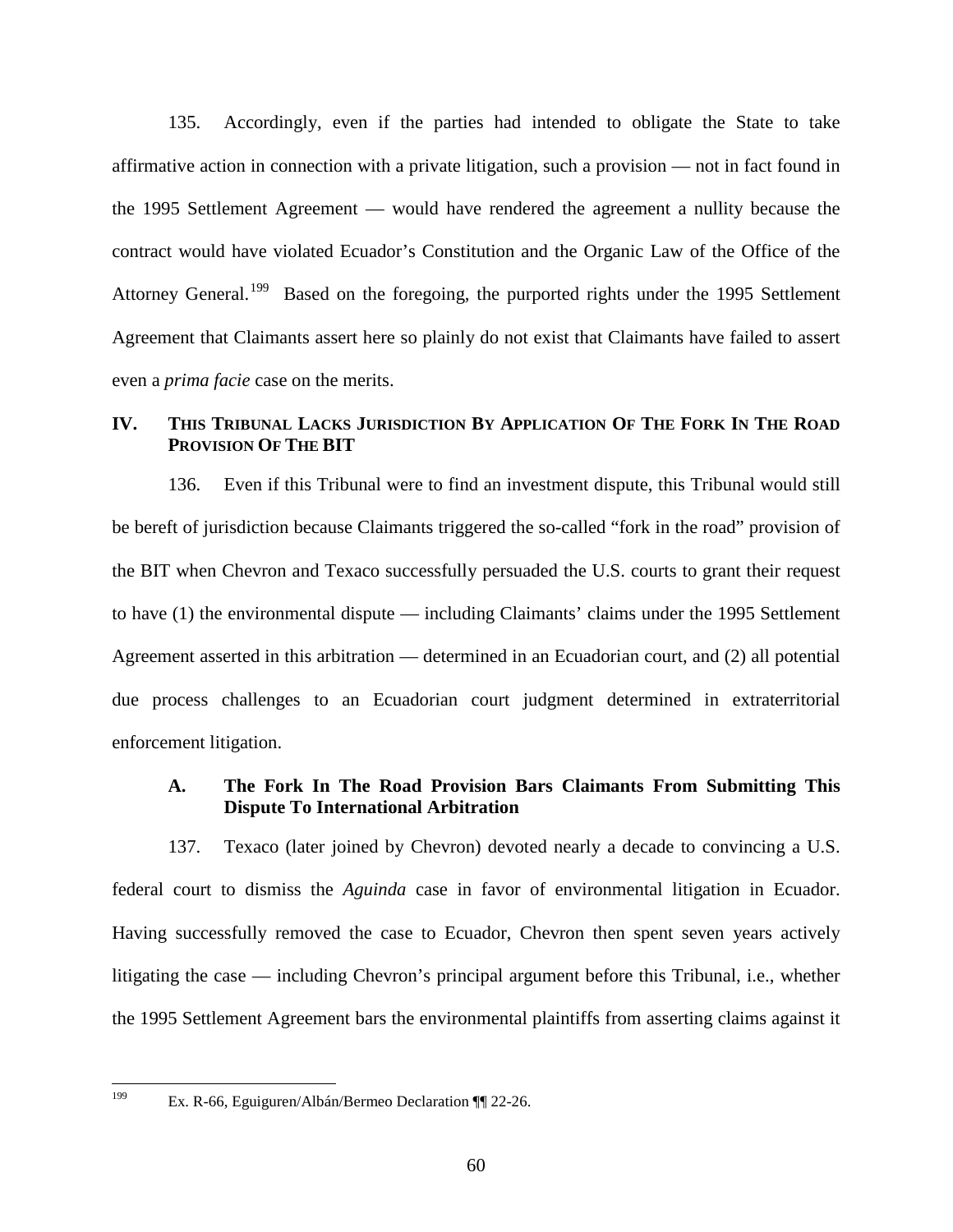— in Chevron's chosen forum. Claimants cannot now ask this Tribunal to rule on the very issues Chevron fought to have adjudicated by an Ecuadorian court simply by recasting their contract claims as BIT claims. Claimants are precluded from such conduct by application of the BIT's fork in the road clause.

138. Article VI(2) of the BIT provides a claimant with a choice of forum to resolve its investment disputes with the respondent State, providing that: "In the event of an investment dispute, the parties to the dispute . . . may choose to submit the dispute . . . for resolution: (a) to the courts or administrative tribunals of the Party that is a party to the dispute; or (b) in accordance with any applicable, previously agreed dispute-settlement procedures; or (c) [to international arbitration] in accordance with the terms of paragraph  $(3)$ ."<sup>[200](#page-63-0)</sup> Paragraph  $(3)$  of Article VI, in turn, precludes the claimant from electing international arbitration once it has chosen an alternative forum:

> *Provided that* the national or company concerned has not submitted the dispute for resolution under paragraph 2(a) or (b) . . . , the national or company concerned may choose to consent in writing to the submission of the dispute for settlement by binding arbitration. [201](#page-63-1)

139. The fork in the road provision thus precludes a party from bringing before an international tribunal a claim that it has already raised before a court of the State against which the dispute exists. Under this clause, "[i]f a contract claim has already been submitted to a national court . . . the investor will be precluded from subsequently re-litigating that dispute before an investment tribunal."<sup>[202](#page-63-2)</sup>

<span id="page-63-0"></span><sup>&</sup>lt;sup>200</sup> Ex. C-279, Ecuador-U.S. BIT, art. VI $(2)$ .

<span id="page-63-1"></span><sup>&</sup>lt;sup>201</sup> *Id.* at art.  $VI(3)(a)$  (emphasis added).

<span id="page-63-2"></span><sup>202</sup> RLA-56, McLachlan at 104. *See also*, Ex. R-147, Letter of Submittal for the Ecuador-U.S. BIT, September 7, 1993 (making clear that the investor's choice to pursue its claims either in a domestic court or before an international tribunal is both "exclusive and irrevocable"); *see also* RLA-33, Douglas at 27 ("By choosing to litigate in a municipal court, ... the investor takes a positive step down one of the paths ... with no right of return.");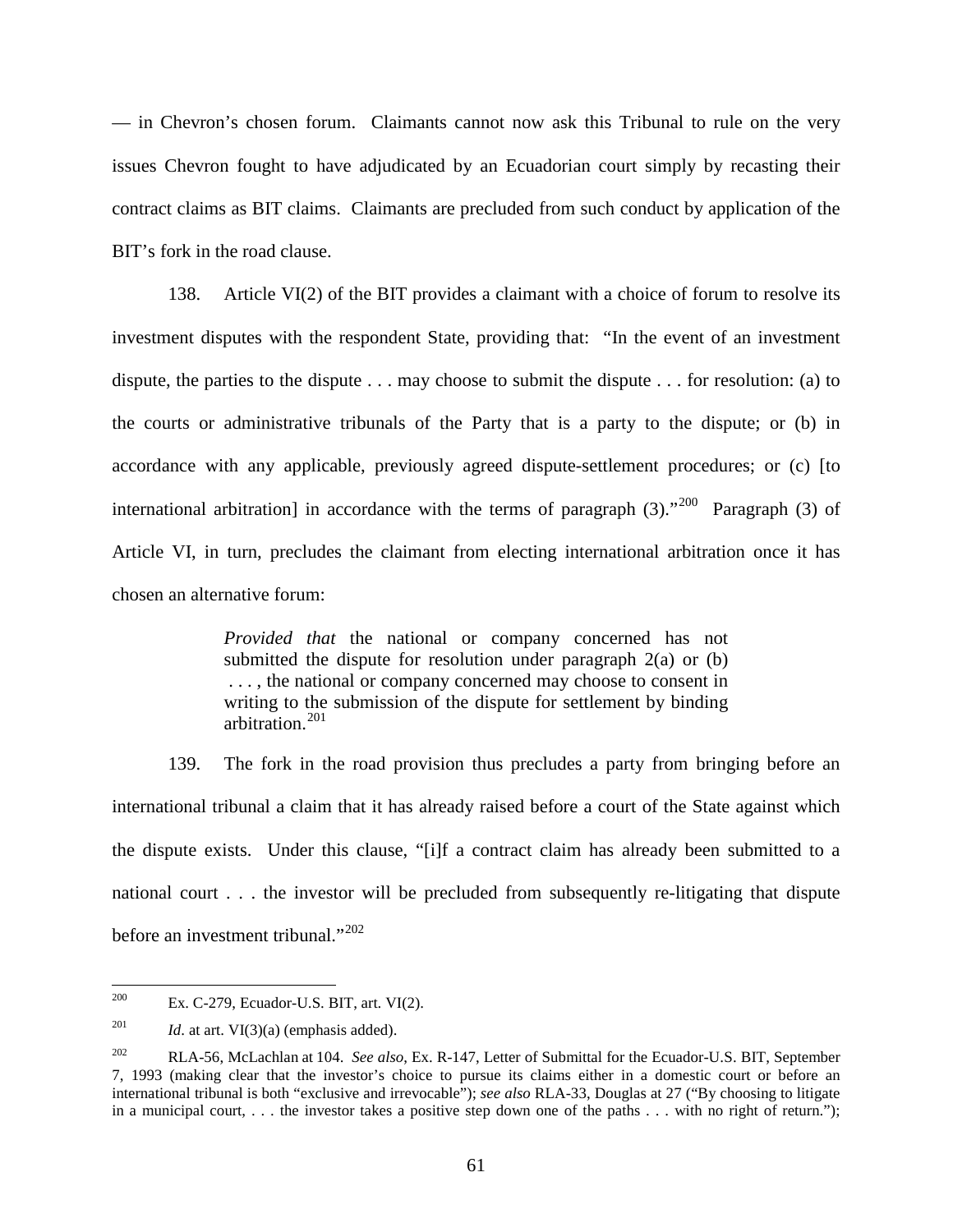140. The rationale of the fork in the road provision "is clearly the avoidance of multiple proceedings in multiple fora in relation to the same investment dispute. In more colloquial terms, it is designed to prevent the investor [from] having several bites at the cherry."<sup>203</sup> So important are the purposes served by the fork in the road provision that this provision is contained in nearly every BIT.<sup>[204](#page-64-1)</sup>

141. To determine whether a claimant has triggered the fork in the road, tribunals must look to whether the claims asserted in the two actions have the same "fundamental basis" and derive from the same "normative source."<sup>[205](#page-64-2)</sup>

142. Fork in the road objections are often rejected because tribunals believe that "[i]f

the claims asserted in the host State court[] . . . are contractual and not treaty-based, the existence

of a fork in the road clause will have no effect upon the subsequent invocation of a treaty claim

before an investment tribunal, since the fundamental basis of the claim is different."<sup>[206](#page-64-3)</sup> In other

 $\overline{a}$ 

RLA-55, Christoph Schreuer, *Travelling the BIT Route Of Waiting Periods, Umbrella Clauses and Forks in the Road*, J. WORLD INV. & TRADE 231, 240 (April 2004) ("Once the investor chooses to settle the dispute in the host State's courts and submits the dispute to those courts, it loses the option to resort to arbitration.").

<span id="page-64-0"></span><sup>203</sup> RLA-33, Douglas at 153; RLA-66, Mark Friedman, *Treaties as Agreements to Arbitrate – Related Dispute Resolution Regimes: Parallel Proceedings in BIT Arbitration*, *in* INTERNATIONAL ARBITRATION 2006: BACK TO BASICS? 544 (Van den Berg ed., 2007) (The purpose of the fork in the road provision is to avoid "risks of duplicative proceedings, inconsistent judgments and even double recovery."); RLA-69, Gerhard Wegen & Lars Markert, *Chapter V: Investment Arbitration – Food for Thought on Fork-in-the-Road – A Clause Awakens from its Hibernation, in* AUSTRALIAN ARBITRATION YEARBOOK 271-72, 285-87 (2010).

<span id="page-64-1"></span><sup>204</sup> *See, e.g.*, Ex. R-132, U.S.-Argentina BIT, art. VII; Ex. R-133, France-Argentina BIT, art. VIII; Ex. R-134, Netherlands-Turkey BIT, art. VIII; Ex. R-135, U.S.-Turkey BIT, art. VI; Ex. R-136, Switzerland-Pakistan BIT, art. IX; Ex. R-137, Oman-Yemen BIT, art. XI; Ex. R-138, Greece-Albania BIT, art. X; Ex. R-139, Italy-Lebanon BIT, art. VII; Ex. R-140, Turkey-Pakistan BIT, art. VII; Ex. R-141, U.S.-Estonia BIT, art. VI; Ex. R-142, U.S.-Czech Republic BIT, art. VI; Ex. R-143, U.S.-Egypt BIT, art. VI; Ex. R-144, Greece-Egypt BIT, art. X; Ex. R-145, Peru-Paraguay BIT, art. VIII.

<span id="page-64-2"></span> $205$  RLA-56, McLachlan at 127 ("The test which tribunals will apply to distinguish between claims which involve breach of treaty and those which involve a breach of contract is to ask: what is the fundamental basis of the claim?"); Ex. RLA-17, *Pantechniki* Award ¶ 62 (holding that for fork in the road purposes it is necessary to "determine whether the claimed entitlements have the same normative source"); *id.* ¶ 67 (concluding that the decisive criterion for the application of a fork in the road clause should be whether the "fundamental basis" of the claims pursued in domestic courts and international arbitration proceedings is the same); *see also* RLA-33, Douglas at 389-90 ("The primary test for the granting of a stay in the investment treaty context is . . . whether the 'object' of the claim is [the vindication of] rights under an investment contract."); RLA-57, *Occidental* Final Award ¶¶ 52, 57.

<span id="page-64-3"></span><sup>206</sup> RLA-56, McLachlan at 104; *see also id.* at 128-29; RLA-58, *CMS* Jurisdictional Award ¶ 80.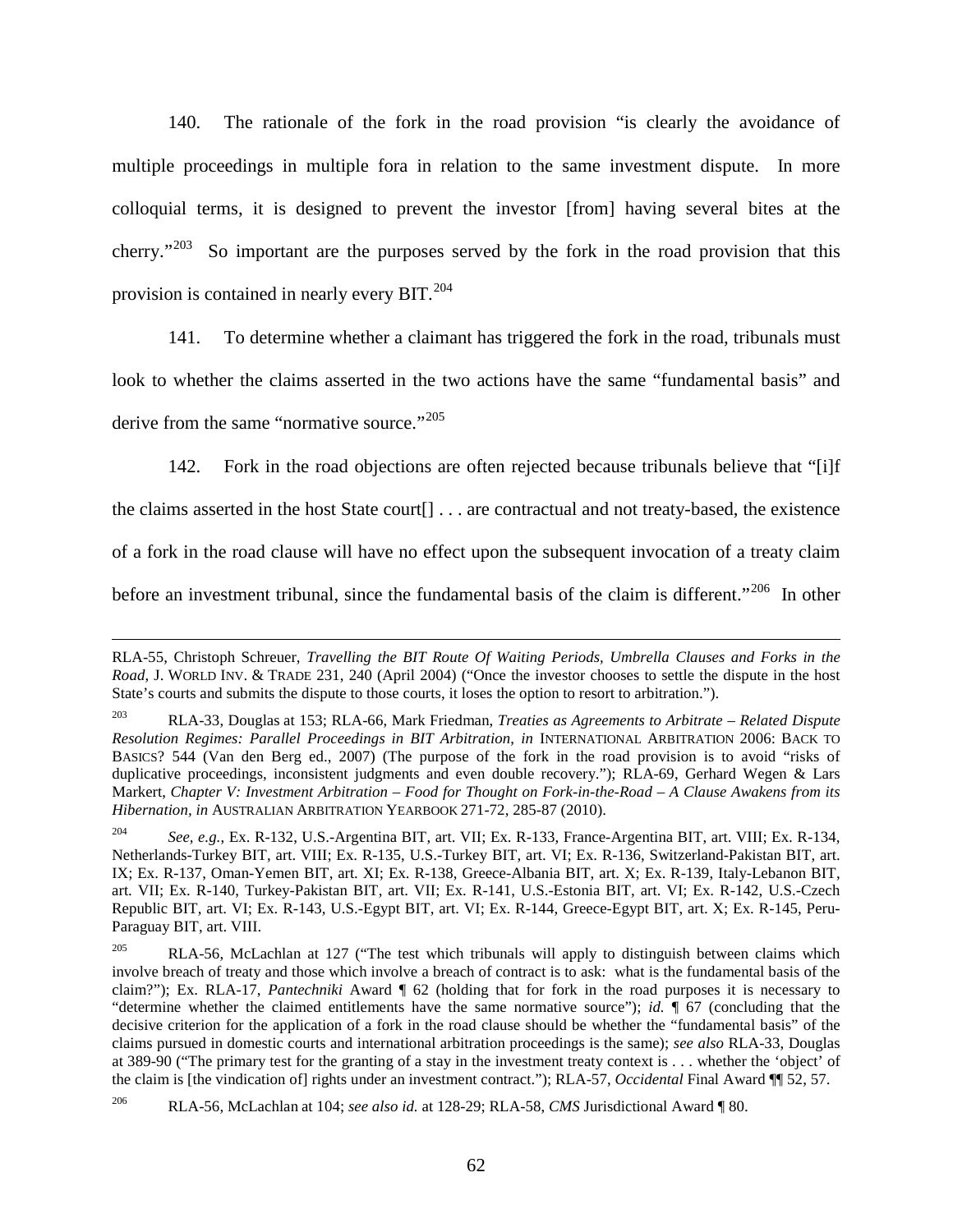words, tribunals have historically dismissed fork in the road objections on the (erroneous) assumption that contract claims are *inherently* different from treaty claims.<sup>[207](#page-65-0)</sup>

143. However, this overly simplistic approach deprives fork in the road provisions of any *effet utile*. [208](#page-65-1) McLachlan concludes that adhering blindly to such a mechanical approach "give[s] no effective scope of operation to the fork in the road clause in the context of the rights which are the principal subject of investment treaties."<sup>[209](#page-65-2)</sup> Accordingly, "the legal basis of the claim [contract or treaty] should not be made the decisive factor for the question of identity of claims. While the distinction between contract claims and treaty claims may provide a first indication that claims are not identical, it does not seem *per se* suitable for determining the scope of the fork in the road clauses."<sup>[210](#page-65-3)</sup>

144. To avoid rendering fork in the road a nullity, jurisdiction should be exercised only when the "fundamental basis" of the contract and treaty claims are actually different. As Professor Georges Abi-Saab stated in his concurring opinion in *TSA Spectrum v. Argentina*, while "the same set of facts can give rise to both kind of claims . . . , the treaty claim [must] be 'self-standing,'" meaning the treaty claim cannot "posit a contract violation as a fundamental element or premise of its cause of action."  $^{211}$  $^{211}$  $^{211}$  He explained further:

> [W]here what is contended in the treaty claim is mainly that the contract has been violated and that this violation constitutes in turn

<span id="page-65-0"></span> <sup>207</sup> RLA-67, Bridgette Stern, *Treaties as Agreements to Arbitrate in* INTERNATIONAL ARBITRATION 2006: BACK TO BASICS? 585 (van den Berg ed., 2007); *see also* RLA-69, Wegen & Markert at 279 ("[I]f one assumes that national law is generally applicable in national proceedings, whereas investment arbitration proceedings are usually conducted on the basis of a BIT, the identity of the legal bases of the claim—and therefore of the dispute—would almost never be given and the fork-in-the-road clause would remain ineffective.").

<span id="page-65-1"></span><sup>208</sup> RLA-67, Stern at 585*.*

<span id="page-65-2"></span><sup>&</sup>lt;sup>209</sup> RLA-56, McLachlan at 106; RLA-69, Wegen & Markert at 280. Clearly, this nuanced approach makes more sense than comparing whether, for example, the actions rely upon the same rule of law, since by definition, treaty and contract claims will never exist on the same plane of law.

<span id="page-65-3"></span><sup>210</sup> RLA-69, Wegen & Markert at 280.

<span id="page-65-4"></span><sup>211</sup> RLA-59, *TSA Spectrum* Concurring Opinion ¶ 4.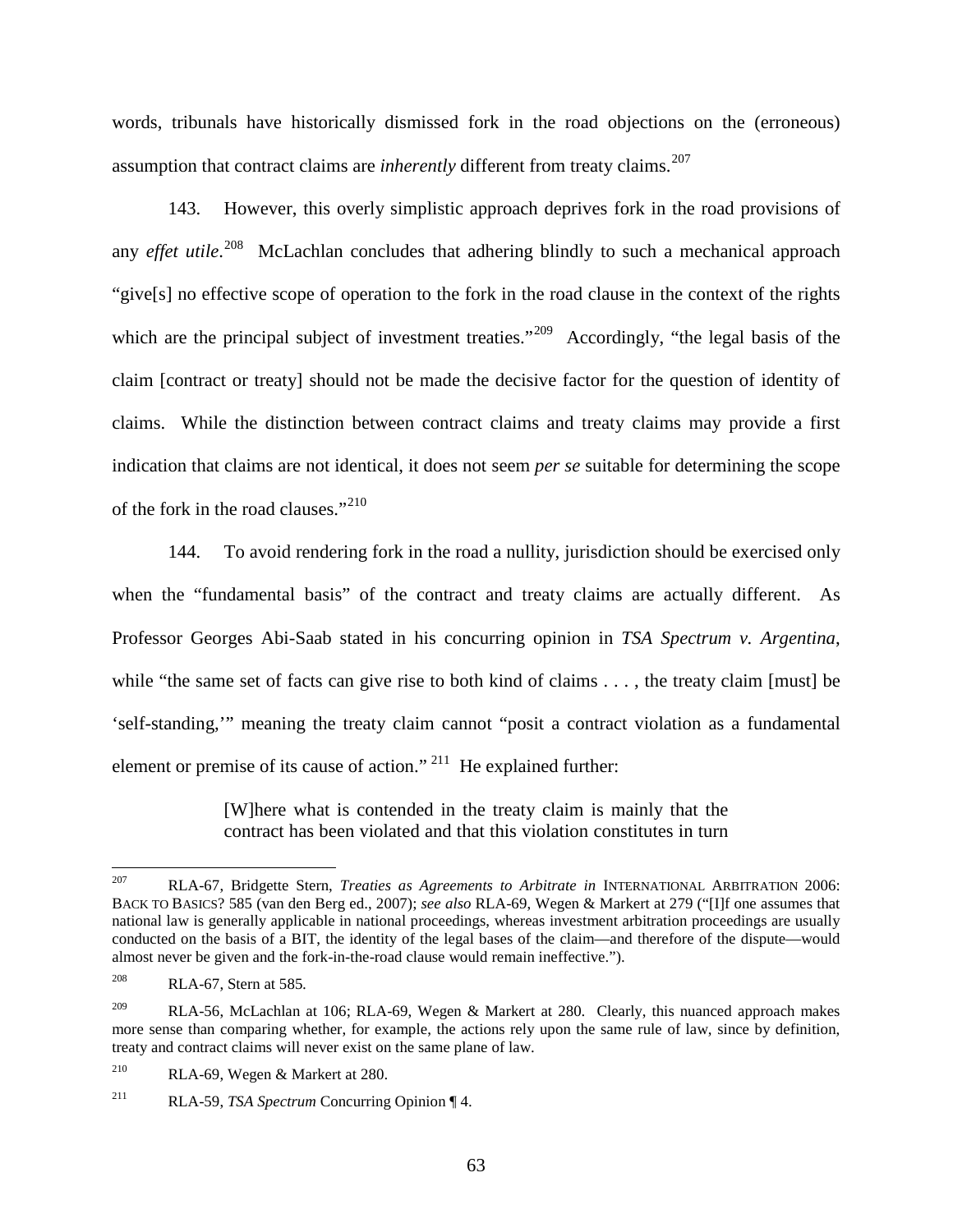and by another name (figuring in the treaty) a treaty violation, such a nominal trick does not suffice to transform the contract claim into a treaty claim or to create a parallel treaty claim. To use the terminology of *Vivendi II*, "where 'the fundamental basis of the claim'" is the contract, however many more layers of claims one tops it with, it remains a contract claim, which has to be settled according to the terms of the contract and in the forum chosen in that contract. $^{212}$  $^{212}$  $^{212}$ 

145. Jan Paulsson, sitting as sole arbitrator, endorsed this view in *Pantechniki v. Albania*, finding that the tribunal lacked jurisdiction over the previously litigated contract claim because the "fundamental basis" of the domestic (contract) and international (treaty) claims were grounded in the "same normative source," i.e., the contract. $2^{13}$ 

146. Here, Claimants do not have an admissible treaty claim because, as in *Pantechniki*, the dispute derives from the same contractual release that was invoked first before the *Aguinda* Court and, more recently, before the *Lago Agrio* Court. [214](#page-66-2) Labeling a "treaty claim" that which is indisputably a "contract claim" merely because a treaty could conceivably afford the Tribunal jurisdiction over the dispute, does not relieve the Tribunal from having to conduct the identical analysis that the domestic court — here, the *Lago Agrio* Court — must perform.

## **B. When They Obtained Dismissal Of** *Aguinda***, Claimants Elected To Have The Ecuadorian Court Decide The Scope and Legal Effect Of The Release, And To Submit Any Due Process Challenges In Post-Judgment Enforcement Litigation**

147. Pursuant to the Treaty's fork in the road provision, Texaco's (and later Chevron's) judicial commitments in *Aguinda* to secure the transfer of the case to their chosen forum constituted a submission of the dispute concerning the 1995 Settlement Agreement and

<span id="page-66-0"></span><sup>&</sup>lt;sup>212</sup> *Id.*  $\oint$  5.

<span id="page-66-1"></span><sup>213</sup> RLA-17, *Pantechniki* Award ¶¶ 61-62, 67; *see also* RLA-60, *Woodruff* Case at 223 (wherein the Mexican-Venezuela Mixed Claims Commission dismissed a contract claim in favor of the Venezuelan courts on the ground that "by the very agreement that is the fundamental basis of the claim, it was withdrawn from the jurisdiction of the Commission").

<span id="page-66-2"></span><sup>214</sup> RLA-17, *Pantechniki* Award ¶ 61 (rejecting "argument by labeling," that is, "the mere assertion that claims based on Treaty provisions are inherently different from those [the claimant] pursued as a contractor").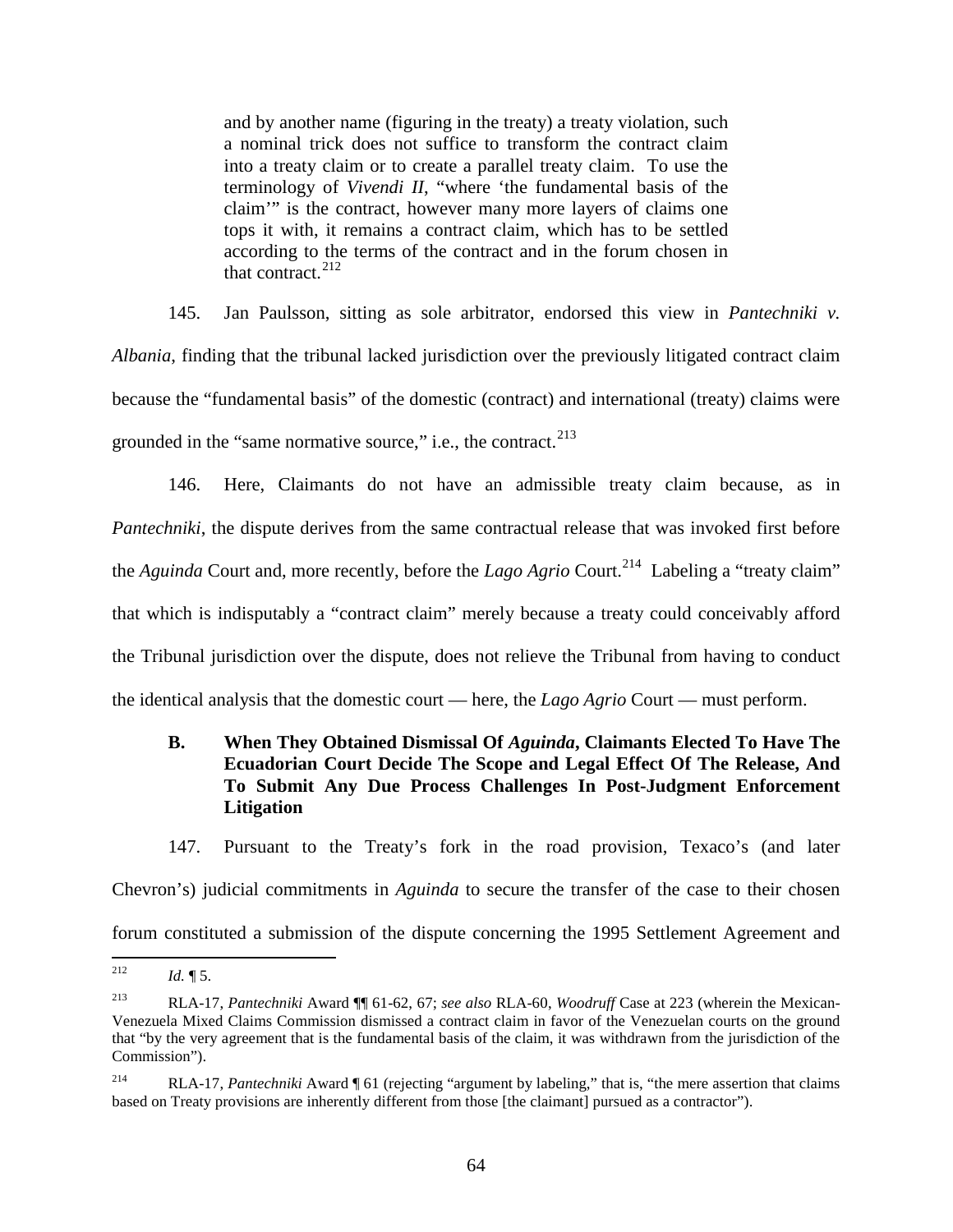1998 Final Release for resolution to the courts of Ecuador. This submission prevents Claimants from re-adjudicating and/or preemptively adjudicating here the very issues they had affirmatively committed to resolve in Ecuador (the purported release from environmental liability) or in post-judgment enforcement litigation under the NY Foreign Judgments Recognition Act (due process).

> 1. *To Achieve Dismissal Of* Aguinda, *Chevron Committed (1) To Submit To Jurisdiction In Ecuador And (2) To Satisfy Any Final Judgment There, Reserving Only Due Process Defenses To Be Asserted In Extraterritorial Post-Judgment Enforcement Litigation*

148. Texaco made certain judicial promises to U.S. courts — later expressly joined in and adopted by Chevron — to induce those courts to grant a *forum non conveniens* dismissal of *Aguinda*. [215](#page-67-0) In 1996, the District Court had issued an order granting Texaco an unconditional dismissal based on *forum non conveniens* and international comity,<sup>[216](#page-67-1)</sup> but the Court of Appeals *reversed*, holding that dismissal was inappropriate absent a commitment that Texaco would submit to jurisdiction in Ecuador and waive any applicable statute of limitations.<sup>[217](#page-67-2)</sup> Texaco and Chevron satisfied the Court of Appeals' requirement by convincing it that Ecuador was a superior forum to hear the claims<sup>[218](#page-67-3)</sup> and by promising, *inter alia*, to waive any statute of limitations defenses and to submit fully to jurisdiction in Ecuador, including the concomitant commitment to satisfy any final Ecuadorian judgment, subject only to the right to contest extraterritorial enforcement of that judgment under the NY Foreign Judgments Recognition Act.

<span id="page-67-0"></span> <sup>215</sup> *See supra* Section II.B.

<span id="page-67-1"></span><sup>216</sup> Ex. R-28, *Aguinda v. Texaco, Inc.*, 945 F. Supp. 625 (S.D.N.Y. 1996).

<span id="page-67-2"></span><sup>217</sup> Ex. R-29, *Jota v. Texaco, Inc.*, 157 F.3d 153, 155, 159 (2d Cir. 1998).

<span id="page-67-3"></span><sup>218</sup> In response to efforts by the *Aguinda* plaintiffs to keep their case in a U.S. court, Texaco, and later Chevron, submitted scores of affidavits from distinguished Ecuadorian legal experts who stated that the Ecuadorian courts provided an adequate alternative forum for the claims asserted by the *Aguinda* plaintiffs, and that both Ecuadorian citizens and local officials had faith in the judicial system of Ecuador. *See, e.g.,* Ex. R-22, Affidavit of Dr. Enrique Ponce y Carbo (December 17, 1993) ¶¶ 7-8, 12; Ex. R-23, Affidavit of Dr. Vicente Bermeo Lañas (December 17, 1993) ¶¶ 10, 12.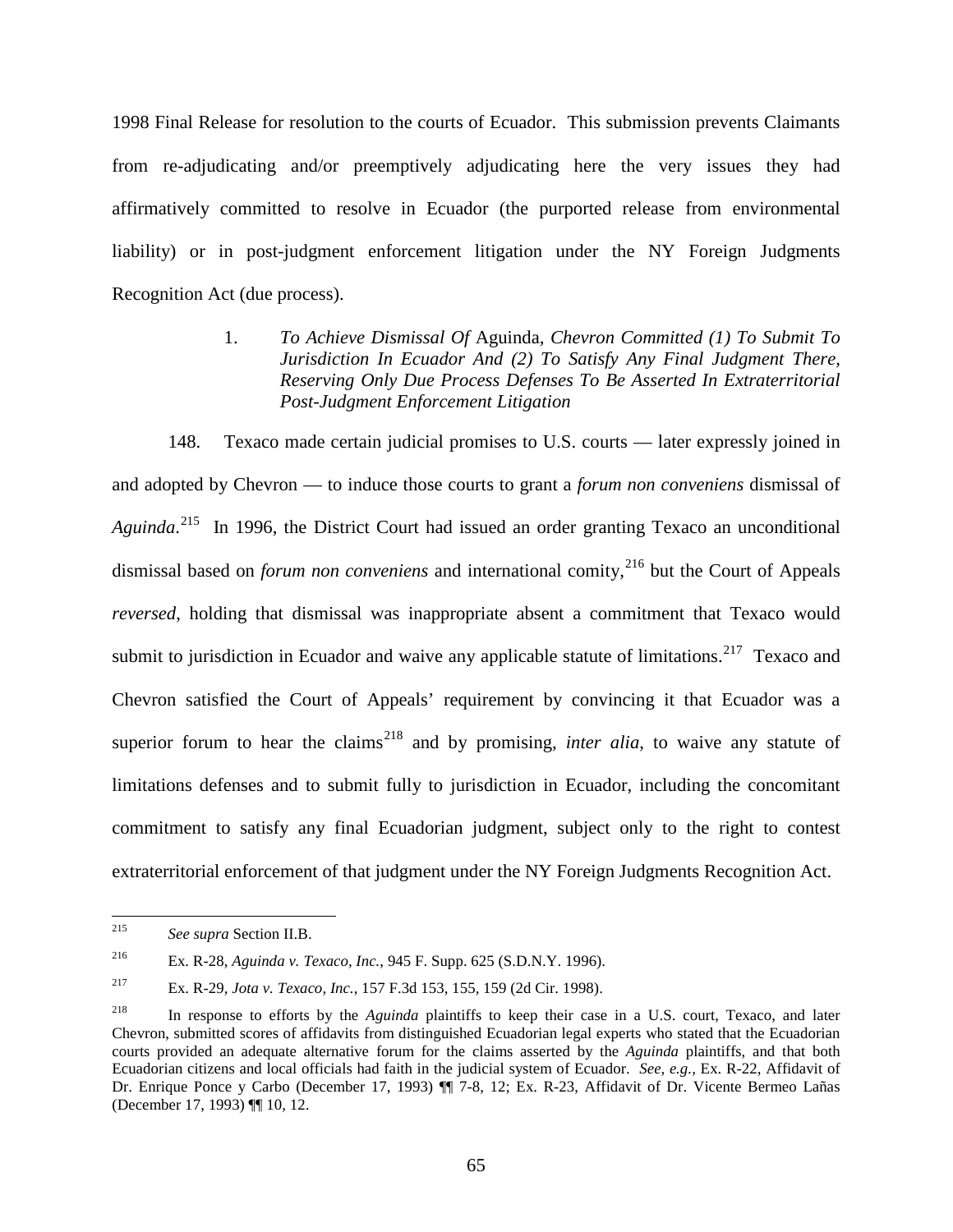149. Texaco (and later Chevron) made these judicial commitments explicitly and repeatedly in filed court documents, i.e., in briefs to the *Aguinda* Court, in a sworn and therefore binding interrogatory response, and in the Texaco Agreements, which collectively identified the conditions to which Texaco agreed in exchange for the *forum non conveniens* dismissal:

- "If this Court dismisses these cases on forum non conveniens or comity grounds, . . . Texaco will *satisfy judgments* that might be entered in plaintiffs' favor, *subject to Texaco's rights under New York's Recognition of Foreign Country Money Judgments Act*." [219](#page-68-0)
- "Texaco . . . will satisfy a final judgment . . . . [except that] Texaco reserves its right to contest any such judgment under New York's Recognition of Foreign Country Money Judgments Act." [220](#page-68-1)
- Texaco will "satisfy a final judgment . . . subject to Texaco Inc.'s reservation of its right to contest any such judgment under New York's Recognition of Foreign Country Money Judgments Act."<sup>[221](#page-68-2)</sup>
- 150. During the *Aguinda* plaintiffs' second appeal to the Court of Appeals, Chevron

adopted Texaco's promises by continuing to cite the Texaco Agreements as the basis for affirmance:

- "Last time [these consolidated appeals came before the Second Circuit], plaintiffs complained that the District Court's unconditional dismissals had denied them a forum to litigate their claims anywhere because Texaco had not consented to be sued in Ecuador. This is not the situation today. Immediately following this Court's remand, Texaco consented to be sued in these cases both in Ecuador and Peru. It also *proposed and accepted other dismissal conditions in order to facilitate litigation in plaintiffs' home courts.*"[222](#page-68-3)
- 151. In conjunction with and pursuant to the foregoing promises, Texaco explicitly

represented that it would accept jurisdiction in Ecuador for a case "arising out of the *same events* 

<span id="page-68-0"></span> <sup>219</sup> Ex. R-2, Texaco *Aguinda* Renewed MTD at 16-17 (emphasis added).

<span id="page-68-1"></span><sup>220</sup> Ex. R-1, Texaco Sworn Interrogatory Response at 3 (emphasis added).

<span id="page-68-2"></span><sup>221</sup> Ex. R-3, Texaco Agreements at 3, ¶ 5 (emphasis added); *see also* Ex. R-4, Texaco *Aguinda* Renewed MTD Reply at 21 and n.13.

<span id="page-68-3"></span><sup>222</sup> Ex. R-40, ChevronTexaco *Aguinda* Appellate Brief at 1 (emphasis added).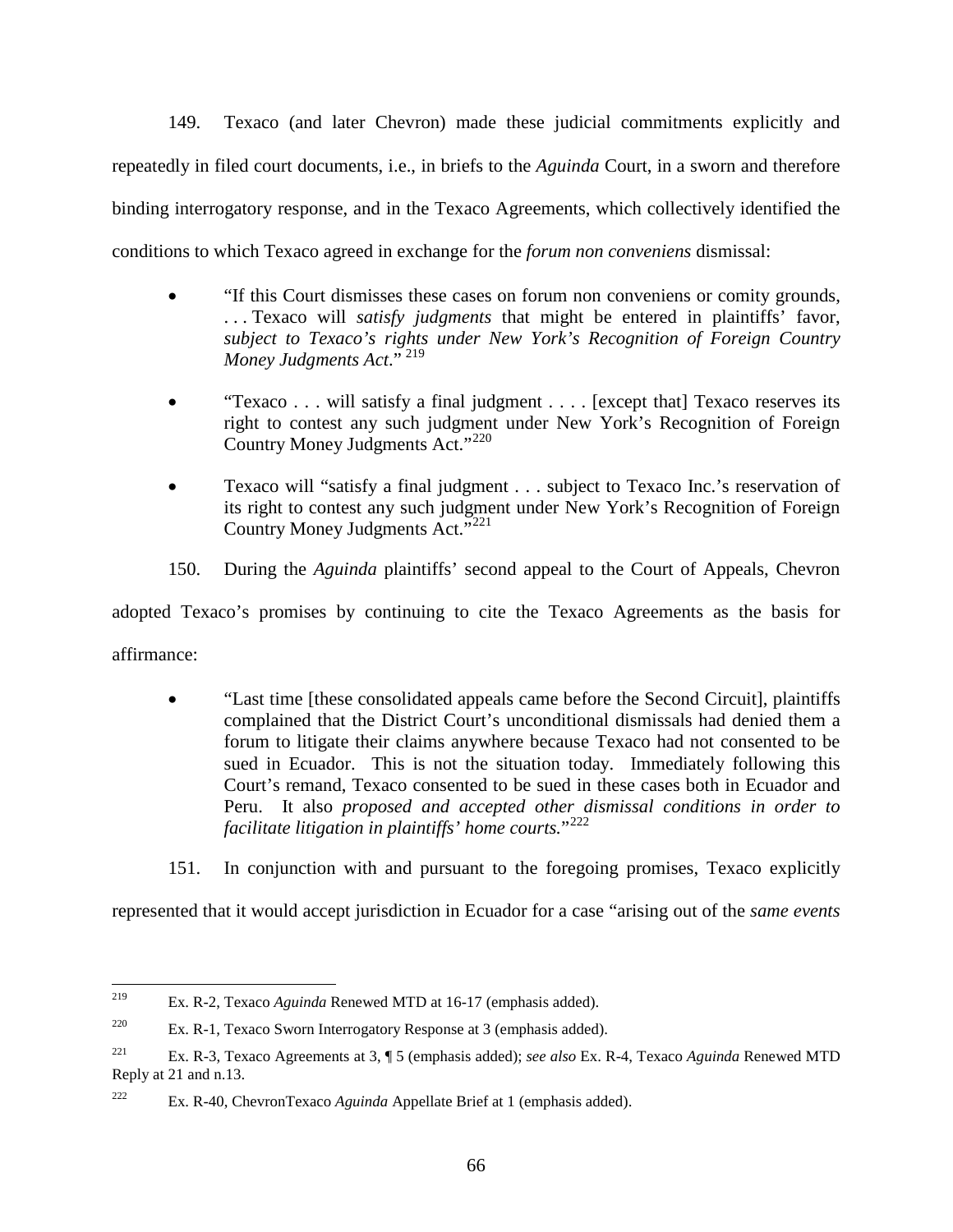*and occurrences* alleged in the *Aguinda* Complaint."[223](#page-69-0) Texaco further pledged that Ecuador was a superior forum because the plaintiffs' claims include "the interplay of legal, regulatory, and policy issues under Ecuadorian law  $\ldots$  that courts there are best able to resolve."<sup>[224](#page-69-1)</sup> ChevronTexaco also made clear — and identified as yet an additional reason that the case should be transferred to Ecuador — that there ChevronTexaco would be able — and intended — to implead the Government of Ecuador and PetroEcuador (since they were immune to suit in the U.S. courts due to sovereign immunity).  $225$ 

152. This cumulative set of promises satisfied the conditions imposed by the U.S. courts. In 2001, the District Court adopted Chevron's and Texaco's representations in its second *forum non conveniens* dismissal of *Aguinda*, and the Court of Appeals in 2002 affirmed the District Court's dismissal based on those representations.<sup>[226](#page-69-3)</sup>

# 2. *Chevron And Texaco Chose An Ecuadorian Forum To Adjudicate The Scope And Legal Significance Of The Purported Release By Ecuador*

153. There is no question that *Lago Agrio* is the continuation of *Aguinda*, and that Claimants are relying in this arbitration on the same "release" allegations that they relied on below. Indeed, Claimants admit that the "same allegations that formed the basis of the consolidated *Aguinda* case in New York . . . are being litigated in the Lago Agrio case."<sup>[227](#page-69-4)</sup>

<span id="page-69-0"></span> <sup>223</sup> Ex. R-3, Texaco Agreements at 2, ¶ 3 (emphasis added); *see also* Ex. R-1, Texaco Sworn Interrogatory Response at 3 (agreeing to satisfy final judgment entered against in Ecuador in a case "arising out of the events and occurrences alleged in the Complaints filed in the United States"); Ex. R-124, Stipulation and Order, *Aguinda v. Texaco Inc.*, No. 93-CIV-7527 (S.D.N.Y. June 21, 2001), ¶ 2 (Texaco consented to suit in Ecuador "on the claims (or their Ecuadorian or Peruvian equivalents) set forth in the [*Aguinda*] Complaint[].").

<span id="page-69-1"></span><sup>224</sup> Ex. R-4, Texaco *Aguinda* Renewed MTD Reply at 20-21, 34.

<span id="page-69-2"></span><sup>225</sup> Ex. R-40, ChevronTexaco Appellate *Aguinda* Brief at 1, 51.

<span id="page-69-3"></span><sup>226</sup> Ex. C-10, *Aguinda v. Texaco, Inc.*, 142 F. Supp. 2d at 538-39 (referencing Claimants' representations *in toto*), *aff'd*, 303 F.3d 470 (2d Cir. 2002).

<span id="page-69-4"></span><sup>227</sup> Ex. R-7, Defendants' Amended Mot. to Dismiss Compl. or, in the Alternative, to Stay (May 25, 2006) *Doe v. Texaco, Inc.*, Case No. C 06-02820 WHA (N.D. Cal.) at 5; *see also id.* at 4 ("Because of the *forum non conveniens* dismissals in the United States, in 2003 the *Aguinda* lawyers sued in Lago Agrio, Ecuador, on behalf of the same Oriente residents. The underlying allegations in that case are the same as in the New York [i.e., *Aguinda*]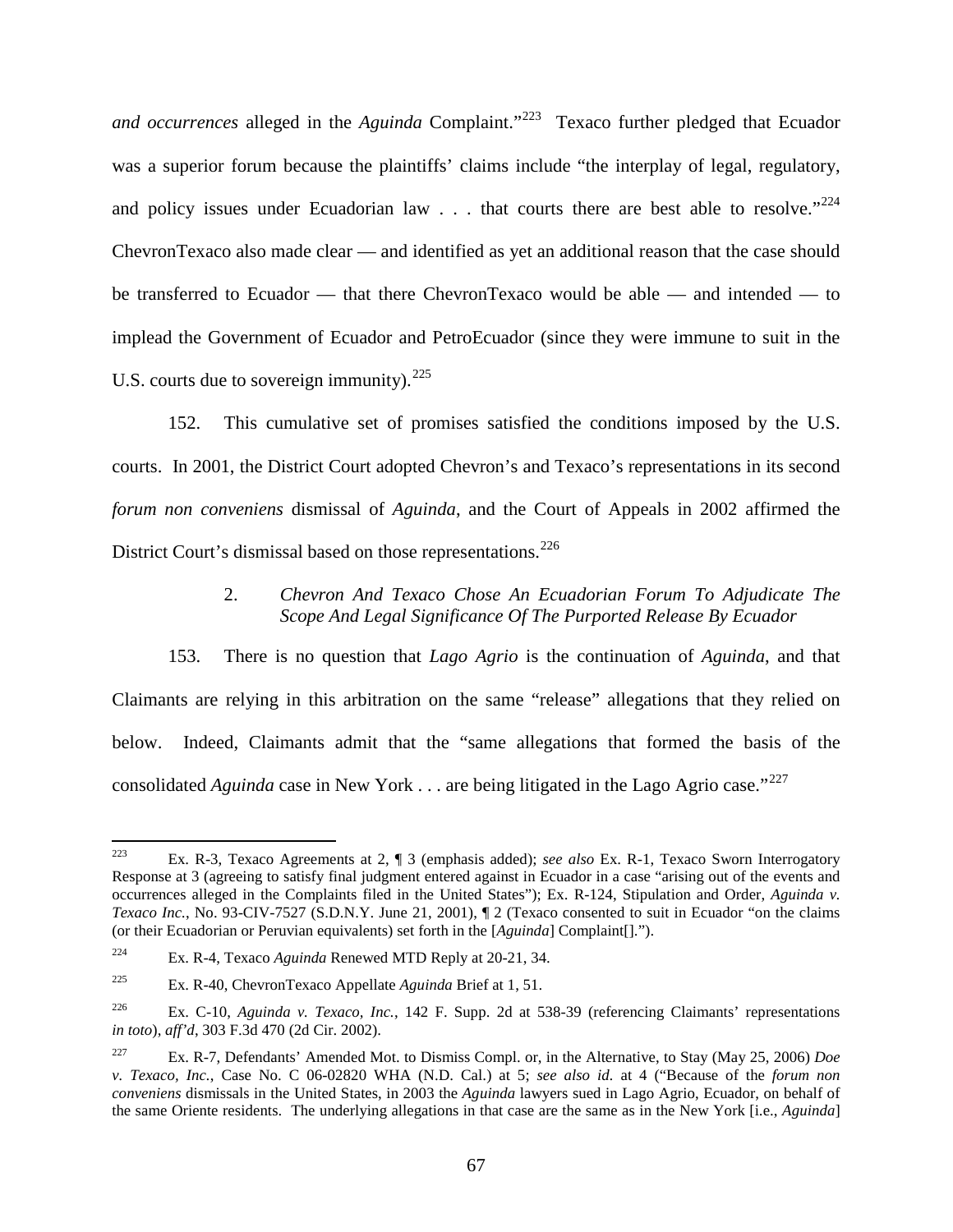154. In *Aguinda,* Texaco averred that the 1994, 1995, 1996, and 1998 Agreements released it from liability. For example, in 1994, Texaco urged that "[i]n light of the settlement among TexPet, the Republic of Ecuador and Petroecuador . . . this Court should dismiss the Aguinda Complaint in its entirety."<sup>228</sup> And in 1999, Texaco stated that "the relief plaintiffs request would require this Court to grant them a judgment that runs counter to the government's stated policies and practices *as well as its binding settlement agreement with TexPet* relating to Ecuador's own lands and properties."<sup>229</sup> And again that same year, at the hearing on its renewed Motion to Dismiss Texaco argued that plaintiffs want to "com[e] through the back door" so as to be able to "revisit that settlement and have your Honor order the financing or . . . equitable relief  $\ldots$  as to which we have [already] reached a settlement."<sup>[230](#page-70-2)</sup>

155. After having persuaded two U.S. courts to transfer the *Aguinda* action to Ecuador,

Chevron invoked before the Ecuadorian courts the same claims raised in *Aguinda*. Thus, on

October 26, 2003, Chevron claimed that in the Settlement and Release Agreements:

the companies TEXACO PETROLEUM COMPANY (TEXPET) and TEXACO INC., as well as their principal and subsidiary successors and predecessors, were already released by the Government of the Republic of Ecuador and Empresa Estatal Petróleos del Ecuador (PETROECUADOR), of all liability arising from any environmental impact that the operations of the company first named as Operator of the Consortium holding the Concession of 1973 could have caused.

 $\overline{a}$ 

<sup>.</sup> . . action[]."); *id.* at 1 ("This complaint . . . attacks Texaco's drilling methods in Ecuador from 1971 to 1992, and the environmental impact of those methods. The same methods and impact were the subject of a purported class action in the Southern District of New York which was brought in 1993 and dismissed on grounds of *forum non conveniens* in 2002. . . . These same methods and impact are now the subject of an ongoing, elaborate litigation in Ecuador, which was filed May 7, 2003, and which includes technical oil field inspections and open hearings at numerous purportedly impacted sites in Ecuador.").

<span id="page-70-0"></span><sup>&</sup>lt;sup>228</sup> Ex. R-47, Defendant Texaco Inc.'s Report on the Settlement between Texaco Petroleum Company, the Republic of Ecuador, and Petroecuador (December 22, 1994) at 3.

<span id="page-70-1"></span><sup>229</sup> Ex. R-2, Texaco *Aguinda* Renewed MTD at 63 (emphasis added).

<span id="page-70-2"></span><sup>230</sup> Ex. C-335, Hr'g Tr. (February 1, 1999), *Aguinda v. Texaco, Inc.,* No. 93-CW-7527 (S.D.N.Y.) at 15.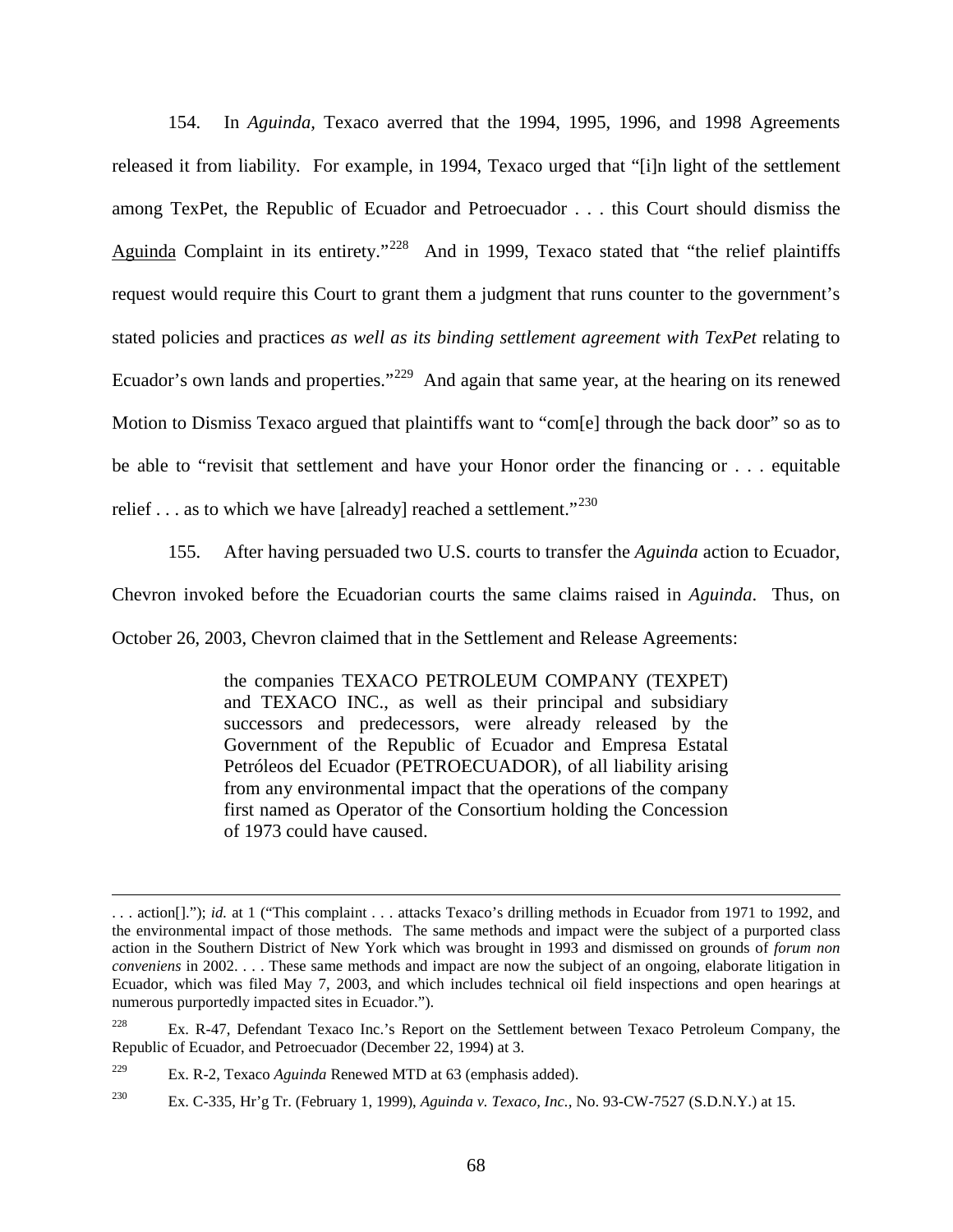Likewise, CHEVRONTEXACO CORPORATION understands that the Municipalities of Nueva Loja (Lago Agrio), Shushufindi, La Joya de los Sachas and Francisco de Orellana also released TEXACO PETROLEUM COMPANY (TEXPET) and TEXACO INC., as well as their successors and predecessors from any liability related to the effects on the environment that could have been caused in the respective canton jurisdictions of said Municipalities by the actions of the Operator of the Consortium owning the Concession of 1973. A similar release was signed, according to information received by CHEVRONTEXACO CORPORATION, by the Provincial Prefecture of Sucumbíos.<sup>[231](#page-71-0)</sup>

156. In 2004, Chevron again invoked its rights under the 1995 Settlement Agreement

and 1998 Final Release before the *Lago Agrio* Court, stating:

[I]f there is anything at this site today that might be classified as "environmental impact," it is no longer the responsibility of TEXPET, much less of CHEVRONTEXACO CORPORATION, even under the pretext of Chevron being the alleged successor of the obligations of any other liable company, which the party I represent is not . . . . [The 1995 Settlement Agreement] was and is legally valid and cannot be challenged or questioned by third parties uninvolved in the events, such as the plaintiffs, who have absolutely no right to object to the freely expressed will of the parties: the Ecuadorian government, the state-owned enterprise Petroecuador, and TEXPET. There is absolutely no law that allows noncontracting parties to do what the plaintiffs seek to do, i.e., assume for themselves the authority to ignore, for no good reason at all . . . . the May 4, 1995 agreement, which culminated, after TEXPET's complete performance of its obligations, with the certificate of September 30, 1998. $^{232}$  $^{232}$  $^{232}$ 

157. Chevron continued to invoke its rights under the 1995 Settlement Agreement and

1998 Final Release through 2007:

The Government's release of TexPet . . . clearly discharged all then-existing environmental remediation claims against TexPet and settled rights between the Government and TexPet . . . . The Release given by the Government — which is the *only* party with authority to bring these types of claims at the time they accrued —

<span id="page-71-0"></span> <sup>231</sup> Ex. C-72, Answer and Motion to Dismiss of ChevronTexaco Corp., *Aguinda v. ChevronTexaco Corp.*, Case No. 002-2003, Superior Court of Nueva Loja ¶ I.9 (October 21, 2003).

<span id="page-71-1"></span><sup>232</sup> Ex. R-127, Judicial Inspection *Acta* (August 18, 2004) at 8-9.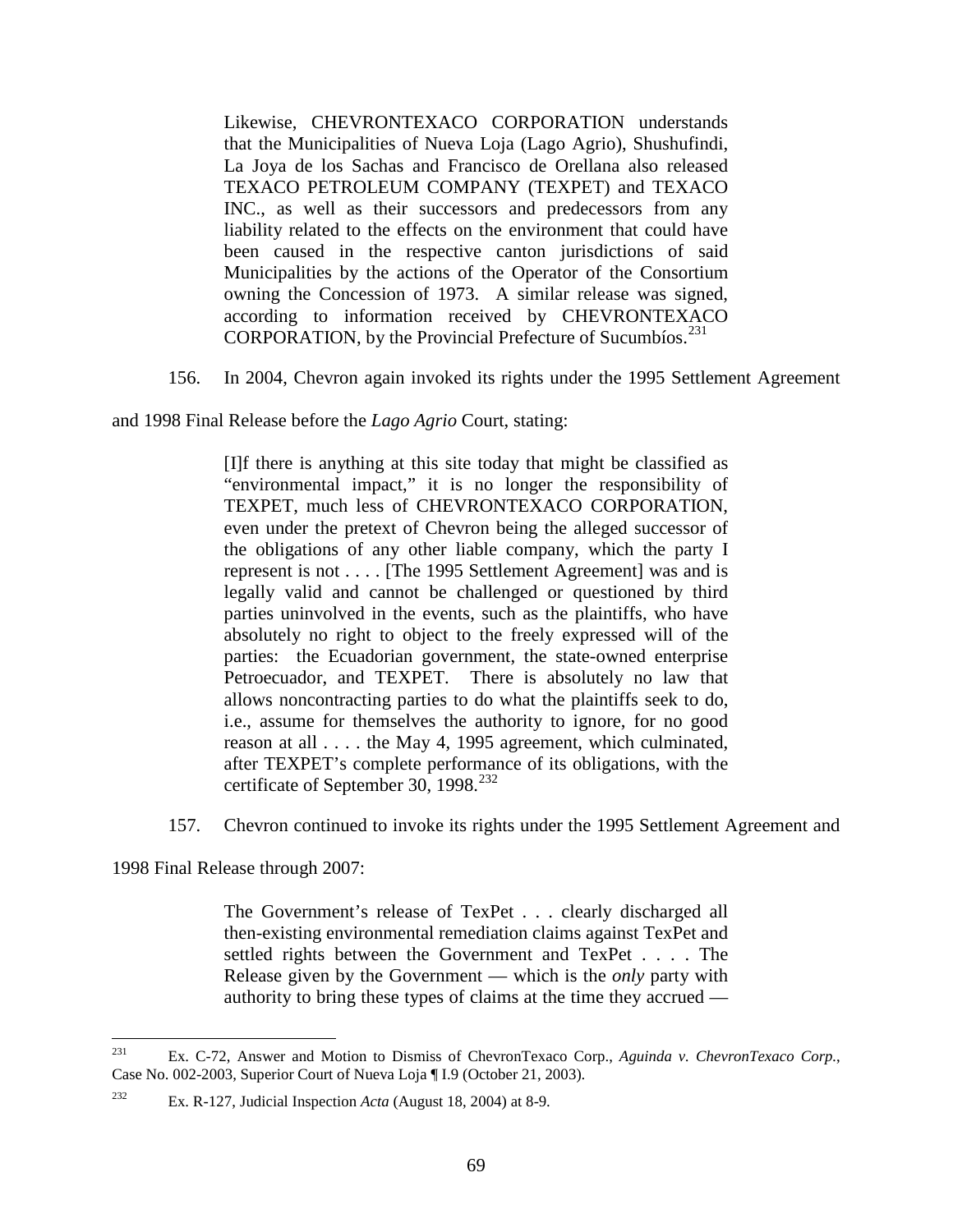is valid and binding as a matter of law, and it should serve as a complete bar to Plaintiffs' claims in this case.<sup>[233](#page-72-0)</sup>

158. The *Lago Agrio* Court, when it issues its judgment in due course, will thus be required to determine the scope of the release in the 1995 Settlement Agreement.

159. In this arbitration Claimants are reasserting the rights they purport to have under the Release that Chevron has already asked the Ecuadorian court to decide in the *Lago Agrio* litigation.<sup>[234](#page-72-1)</sup> Yet Claimants' BIT claims ultimately derive from whatever rights they purport to have under the Settlement and Release Agreements. For example, to support their BIT claim for breach of fair and equitable treatment,  $235$  Claimants assert that the Republic has unfairly breached various contractual releases: "Ecuador has engaged in a pattern of improper and fundamentally unfair conduct, whereby Ecuador: (i) breaches and effectively seeks to repudiate the 1995 Settlement Agreement, the 1996 Municipal and Provincial Releases and the 1998 Final Release."<sup>[236](#page-72-3)</sup>

160. In sum, Claimants' BIT claims at issue here have the very same "fundamental basis" as those claims pursued first in *Aguinda* and later in *Lago Agrio*. In each case, the rights invoked derive from the same "normative source," i.e., the 1995 Settlement Agreement. The claims pursued here cannot be considered as separate BIT claims because they do not have "an autonomous existence outside the contract."<sup>[237](#page-72-4)</sup>

<span id="page-72-0"></span><sup>&</sup>lt;sup>233</sup> Ex. R-131, Chevron Motion to Dismiss (October 8, 2007) at 17-18.

<span id="page-72-1"></span><sup>234</sup> *See*, *e.g.*, Claimants' Notice of Arbitration ¶¶ 66-67.

<span id="page-72-2"></span><sup>235</sup> *Id.* ¶ 69 (listing alleged treaty violations).

<span id="page-72-3"></span><sup>&</sup>lt;sup>236</sup> *Id.* ¶ 68. Claimants' attempt to recast their contract claims as Treaty claims is belied by the way they word their heading for Section IV.B.2.a. of their Request for Interim Measures: "Claimants Possess Important Contractual, Legal and Treaty Rights under the Settlement and Release Agreements." Tellingly, Claimants do not address their specific BIT claims in this section; they do, however, devote seven pages to discussing their breach of contract claims.

<span id="page-72-4"></span><sup>237</sup> RLA-17, *Pantechniki* Award ¶¶ 64, 67. Significantly, the disputes do not have to be precisely identical, so that, if the dispute before the international tribunal concerns breach of the BIT "the dispute before the domestic courts or administrative tribunals would [not] also have to concern an alleged breach of a right conferred or created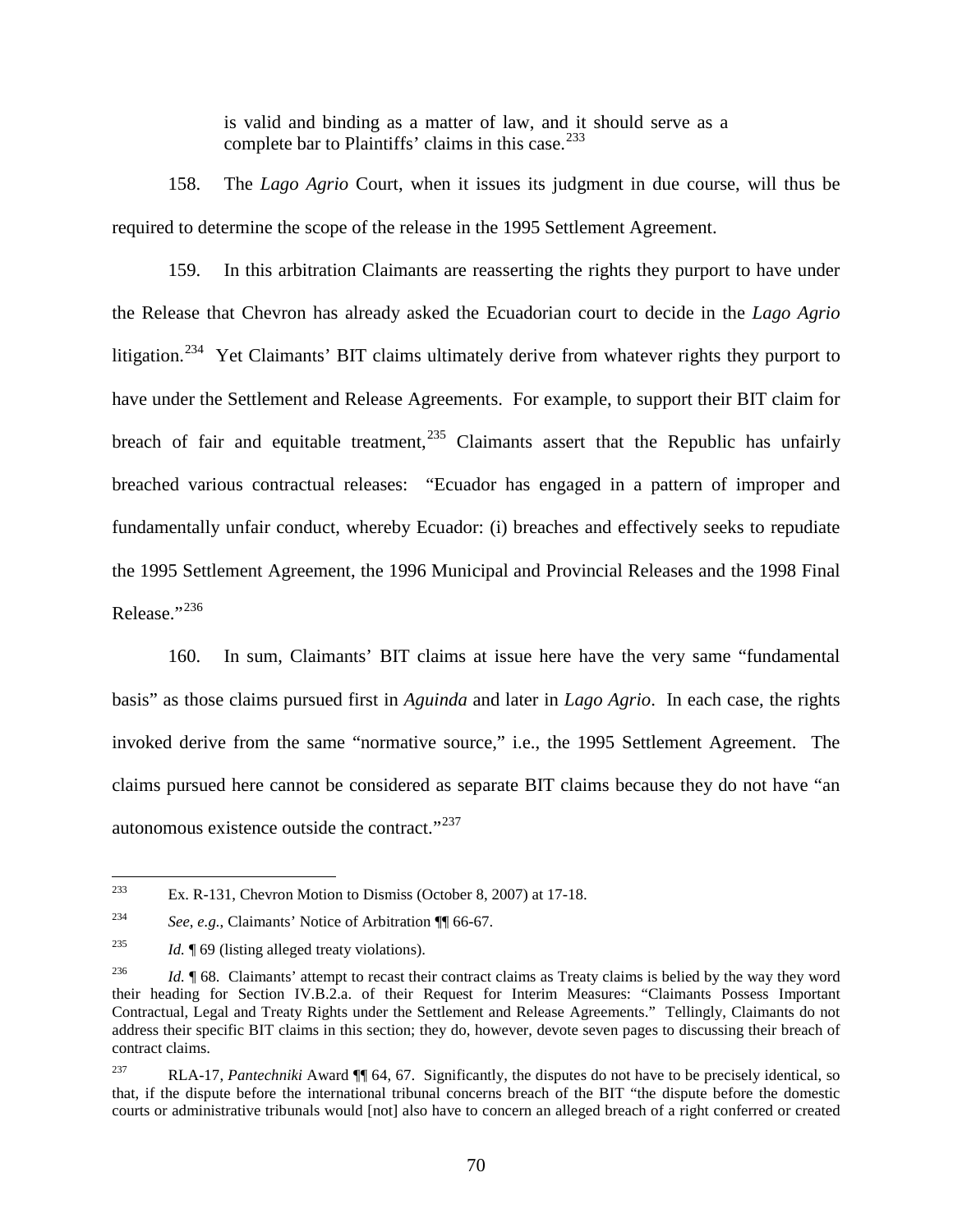3. *The Election Of Post-Judgment Enforcement Litigation Constitutes A Bar To Pre-Judgment Arbitration Of Claims Of Alleged Due Process Violations*

161. Claimants' allegations regarding the Republic's supposed improper administration of the *Lago Agrio* case are premature<sup>[238](#page-73-0)</sup> and, in any event, are barred by the earlier election of a different and exclusive due process challenge mechanism.

162. As explained above, Treaty Article VI(2) requires that a claimant choose a single method to resolve its dispute. In *Aguinda*, Texaco explicitly and repeatedly elected to challenge any Ecuadorian court judgment "only" post-judgment through extraterritorial judgment enforcement litigation under the NY Foreign Judgments Recognition Act.<sup>[239](#page-73-1)</sup> Chevron then adopted this election as its own in its brief to the Court of Appeals.<sup>[240](#page-73-2)</sup>

163. This election was made with full knowledge that Texaco or Chevron might choose to challenge any hypothetical adverse *Lago Agrio* judgment on due process grounds. Indeed, as shown above, Texaco and Chevron made this choice in response to the *Aguinda* 

 $\overline{a}$ 

by the BIT." RLA-56, McLachlan at 106 (disagreeing with Schreuer). Indeed, all that is necessary to trigger the fork in the road clause is that "the investor ch[o]se to pursue *a claim equivalent in substance* to that created by the BIT against the host State." *Id*. at 107 (emphasis in original).

<span id="page-73-0"></span><sup>238</sup> Despite Claimants' attempt to label them otherwise, their allegations are *de facto* denial of justice allegations. *See* RLA-49, *Pan American* Preliminary Objections Decision ¶ 50 ("In that respect, labelling is not enough. For, if everything were to depend on characterisations made by a claimant alone, the inquiry to jurisdiction and competence would be reduced to naught, and tribunals would be bereft of the[ir] *compétence de la compétence*."). Such claims, even if not barred for the reasons set forth in this section, may not be heard by this Tribunal until resolution of *Lago Agrio* because a claim for a denial of justice based on alleged conduct of a nation's judiciary does not ripen (and there is no "dispute" under the treaty) unless the alleged conduct represents the final result of the entire justice system. RLA-61, Paulsson on Denial of Justice at 100; *see also, e.g.,* RLA-62, David R. Mummery, *The Content of the Duty to Exhaust Local Judicial Remedies*, 58 AM. J. INT'L L. 389, 413 (1964) ("Denial of justice involves measuring the respondent state's *system of justice* against an international standard." (emphasis added)); RLA-63, *Schooner Ada, Smith and Mason* Case at 3143 ("It would be preposterous to expect that on every occasion when foreigners consider themselves aggrieved by the sentences of inferior courts of justice their respective governments should intervene, should insist upon a reversal of the sentences of those courts, and should pretend to make the government of the country responsible for all the damage which may be alleged to have accrued."). "National responsibility for denial of justice occurs only when the system as a whole has been tested and the initial delict has remained uncorrected." RLA-61, Paulsson on Denial of Justice at 125. Claimants' failure to wait until a judgment has even issued, much less until they have exhausted all local remedies such as appeals, bars their claim.

<span id="page-73-1"></span><sup>239</sup> *See supra* Section II.B.

<span id="page-73-2"></span><sup>240</sup> R-40, ChevronTexaco Appellate *Aguinda* Brief at 1 (emphasis added).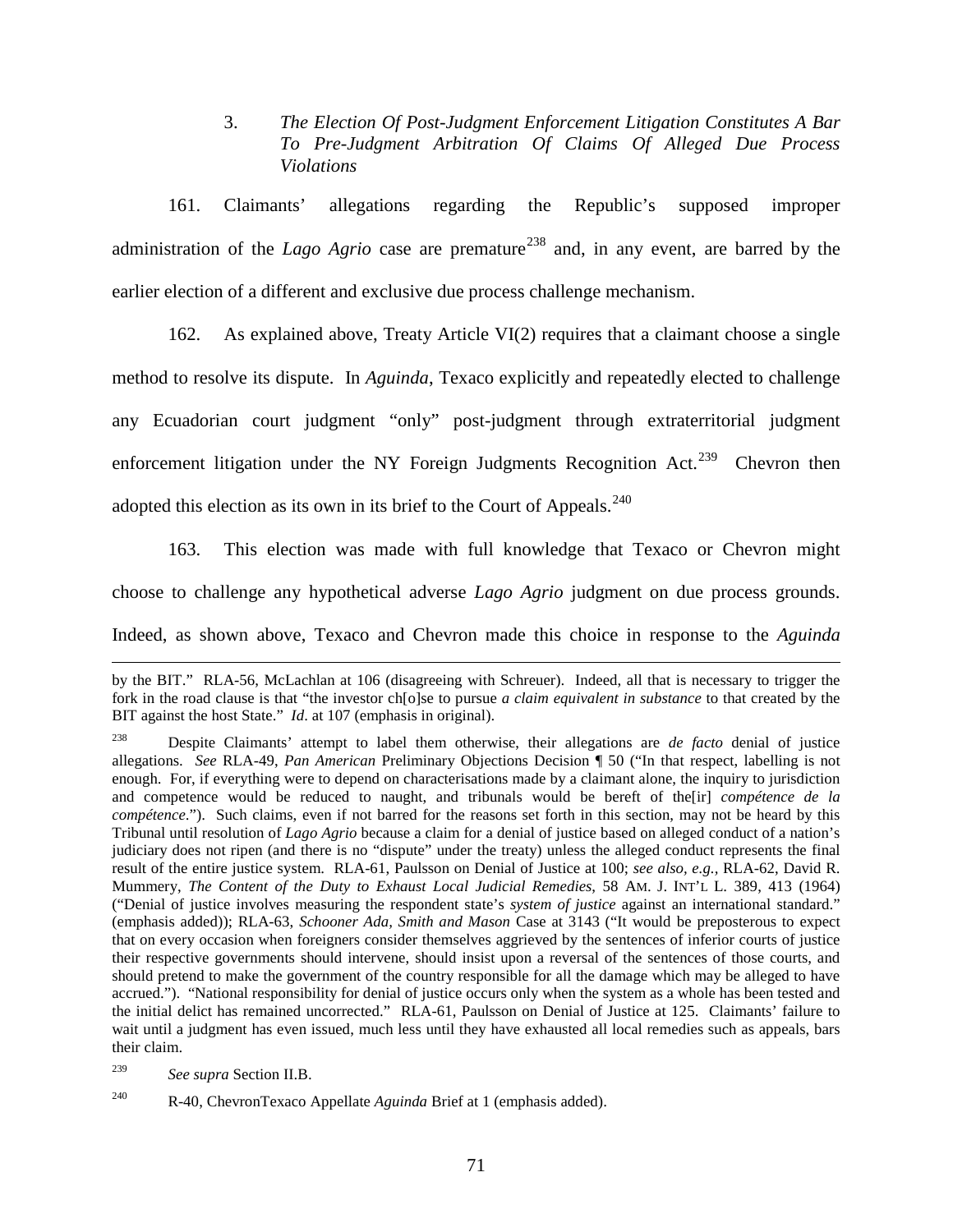plaintiffs' repeated and emphatic arguments that (1) Ecuador's courts were not sufficiently independent or fair to handle this litigation; and (2) an Ecuadorian judgment might be less readily enforced extraterritorially, where Texaco and Chevron have all their assets.<sup>[241](#page-74-0)</sup> The mechanism elected by Texaco and Chevron specifically addressed these concerns.

164. Notably, a BIT challenge to an adverse judgment would *not* have been available to Chevron or Texaco had the *Aguinda* case proceeded to conclusion, because they obviously could not have brought arbitration claims against their own country's courts. Thus, by assuring the U.S. courts that they would challenge an Ecuadorian court judgment "only" via postjudgment enforcement litigation, Chevron and Texaco confirmed that they would confine themselves to the same level playing field in Ecuador as existed in the United States. Despite ample opportunity and the likelihood that the U.S. courts would find it critical to their *forum non conveniens* dismissal, Chevron and Texaco never informed the U.S. courts that, if they obtained the transfer, they intended to also collaterally attack any judgment of environmental liability through a BIT arbitration.

165. Now, despite having elected to forego all collateral attack excepting "only" postjudgment enforcement litigation, Claimants ask this Tribunal to allow a pre-judgment collateral attack. In their joint Notice of Arbitration, Claimants make three "due process" claims: (i) Ecuadorian Government officials have "interfered" in *Lago Agrio* through improper public statements;<sup>[242](#page-74-1)</sup> (ii) the Republic has sought to "pressure" Chevron through alleged "sham" indictments of two of its counsel;  $243$  and (iii) the Republic's court is biased, corrupt or otherwise

<span id="page-74-0"></span> <sup>241</sup> *See supra* Section II.B.

<span id="page-74-1"></span><sup>242</sup> *See, e.g.*, Claimants' Notice of Arbitration ¶¶ 4, 36-41, 68.

<span id="page-74-2"></span><sup>243</sup> *See, e.g.*, *id.* ¶¶ 55-65, 68.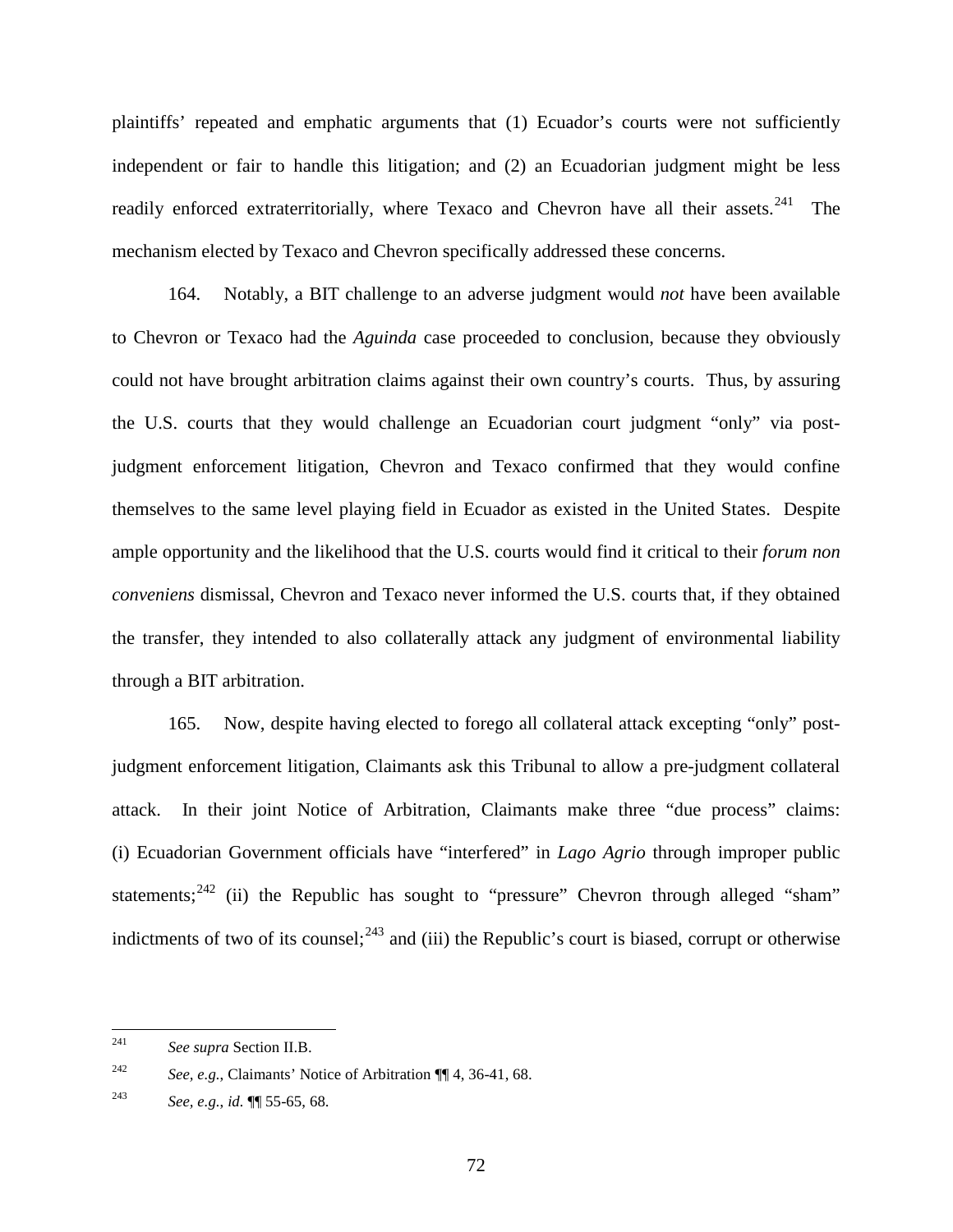lacks independence from the political branches of government.<sup>244</sup> These are all "due process" defenses under the NY Foreign Judgments Recognition Act. Specifically, that Act precludes enforcement of a judgment if: (1) "the judgment was rendered under a system which does not provide impartial tribunals or procedures compatible with the requirements of due process of law";<sup>[245](#page-75-1)</sup> or (2) "the judgment was obtained by fraud."<sup>246</sup> Texaco evinced its understanding of the exclusive applicability of this Act by specifically citing it in its promise to the U.S. courts.<sup>[247](#page-75-3)</sup>

166. Indeed, in the recent U.S. litigation brought by the Republic to enforce Claimants' promises to the U.S. courts, Claimants have admitted that the defenses Chevron and Texaco elected under the NY Foreign Judgments Recognition Act "are materially identical to Chevron and TexPet's arguments in the Treaty Arbitration."<sup>[248](#page-75-4)</sup> In other words, this arbitration has not been brought in lieu of defending a post-judgment enforcement proceeding under the Act, but in addition to that due process remedy. Claimants thereby undermine the purpose of fork in the road, namely, the avoidance of multiple proceedings in multiple fora to determine the same dispute. Claimants thus transparently seek the proverbial multiple bites at the cherry that the fork in the road provision is designed to prevent.

167. Post-judgment enforcement litigation under the NY Foreign Judgments Recognition Act is thus the "applicable, previously agreed dispute-settlement procedure[]",[249](#page-75-5) referenced in Article VI(2)(b) of the BIT selected by Claimants for resolution of any due process

<span id="page-75-0"></span> <sup>244</sup> *See, e.g.*, *id.* ¶¶ 35, 42-43, 51-54, 68.

<span id="page-75-1"></span><sup>&</sup>lt;sup>245</sup> RLA-8, NY Foreign Judgments Recognition Act, § 5304(a)(1).

<span id="page-75-2"></span><sup>&</sup>lt;sup>246</sup> *Id.* § 5304(b)(3).

<span id="page-75-3"></span><sup>247</sup> Ex. R-4, Texaco *Aguinda* Renewed MTD Reply at 21, n.13.

<span id="page-75-4"></span><sup>&</sup>lt;sup>248</sup> Ex. R-146, Br. of Resps.-Appellees Chevron Corp. and Texaco Petroleum Co. to U.S. Court of Appeals for 2d Circuit (June 24, 2010) at 34.

<span id="page-75-5"></span><sup>&</sup>lt;sup>249</sup> Ex. C-279, Ecuador-U.S. BIT, art. VI $(2)(b)$ .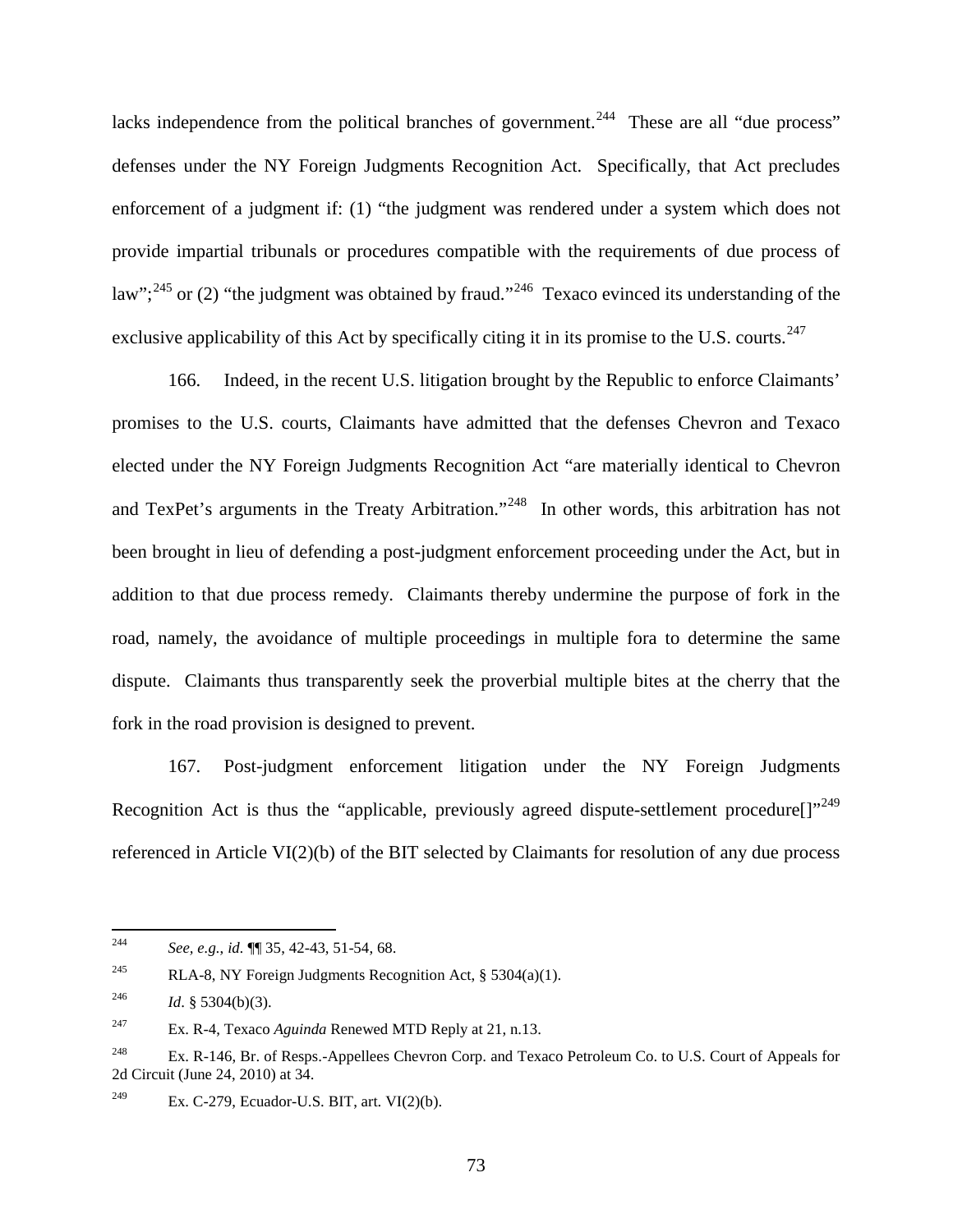concerns regarding *Lago Agrio*.<sup>250</sup> Having elected its fork in the road, Chevron may not now ask this Tribunal to hear exactly the same claims it chose to submit to post-judgment enforcement litigation,<sup>[251](#page-76-1)</sup> risking inconsistent judgments and wasting the limited public resources of Ecuador — all of the evils the fork of the road provision was designed to prevent.

## **V.** THIS TRIBUNAL LACKS JURISDICTION TO ADJUDICATE A CLAIM THAT REQUIRES IT TO DETERMINE THE LEGAL RIGHTS OF A NON-PARTY

168. As Claimants concede, the dispute here inevitably will require the Tribunal to determine the rights of third parties. In their Notice of Arbitration, Claimants make clear that this case involves a claim brought by "a group of Ecuadorian plaintiffs and U.S. contingency-fee lawyers who sued Chevron in 2003 in the courts of Ecuador seeking damages and other remedies

<span id="page-76-0"></span><sup>&</sup>lt;sup>250</sup> The New York Convention mandates that arbitration agreements will not be recognized if they are "invalid" under generally applicable, internationally neutral contract law defenses that do not impose special burdens or requirements on the formation or validity of agreements to arbitrate." RLA-65, Born at 710 (citing New York Convention, art. II(3)). Arbitration agreements that are "null and void, inoperative or incapable of being performed" will not be enforced. RLA-64, New York Convention, art. II(3). Article VI(4) of the BIT makes clear that the necessary "agreement in writing" to arbitrate is formed by the consent of the State (as expressed in the BIT) "*together with*" the consent of the investor seeking arbitration. C-279, BIT, art. VI(4) (emphasis added). Here, the BIT constitutes the Republic's offer to arbitrate certain disputes, but Claimants' Notice of Arbitration was not a valid acceptance of that offer. Instead, when Claimants successfully convinced two U.S. Federal Courts to send *Aguinda* to Ecuador and to challenge any adverse judgment "only" in post-judgment enforcement, they affirmatively waived their right to — or otherwise are estopped from — arbitrating the same matters in this forum. An offeror is not bound by any purported "acceptance" after an initial rejection — and a later change of heart — by the offeree. RLA-79, Chitty On Contracts 2-087, 2-094. Claimants rejected the Republic's offer to arbitrate claims related to *Lago Agrio* because they are estopped from accepting the offer or because they waived their right to arbitrate.

Estoppel prevents a party from (1) taking one position in a legal proceeding and (2) later adopting a contrary position (3) notwithstanding that the party's initial position induced reliance and/or the party benefited from that initial position. *See* RLA-71, *Phillips Petroleum* Award ¶¶ 188-94. The *AMCO* tribunal identified two key requirements for estoppel: (1) inconsistency of conduct; and (2) benefit or detriment to the respective parties. RLA-83, *AMCO* Jurisdictional Award ¶ 47. Claimants selected the forum and law by which the *Lago Agrio* proceedings would be evaluated; they successfully terminated the *Aguinda* action as a result; and their current attempt to initiate BIT arbitration directly contradicts their election of forum. *See* Ex. RLA-44, *Kunkel* Decision at 418, 419 (the tribunal invoked estoppel against Poland, finding that the State was "estopped from denying [the claimants'] German nationality" since Poland previously "liquidated [claimants'] estates on the ground that they were Germans"); RLA-84, *Golshani* Decision (the tribunal invoked estoppel at the jurisdictional phase to prevent the claimant from denying the existence of an arbitration agreement where he had previously participated for more than nine years in arbitration proceedings without any reservation); *see also* RLA-70, *Aguas del Tunari* Jurisdictional Award ¶¶ 118-119.

<span id="page-76-1"></span><sup>&</sup>lt;sup>251</sup> Ex. C-279, Ecuador-U.S. BIT, art. VI(2)(b) (providing that international arbitration is available only if Claimants have not already submitted the dispute to an "applicable, previously agreed dispute-settlement procedure[].").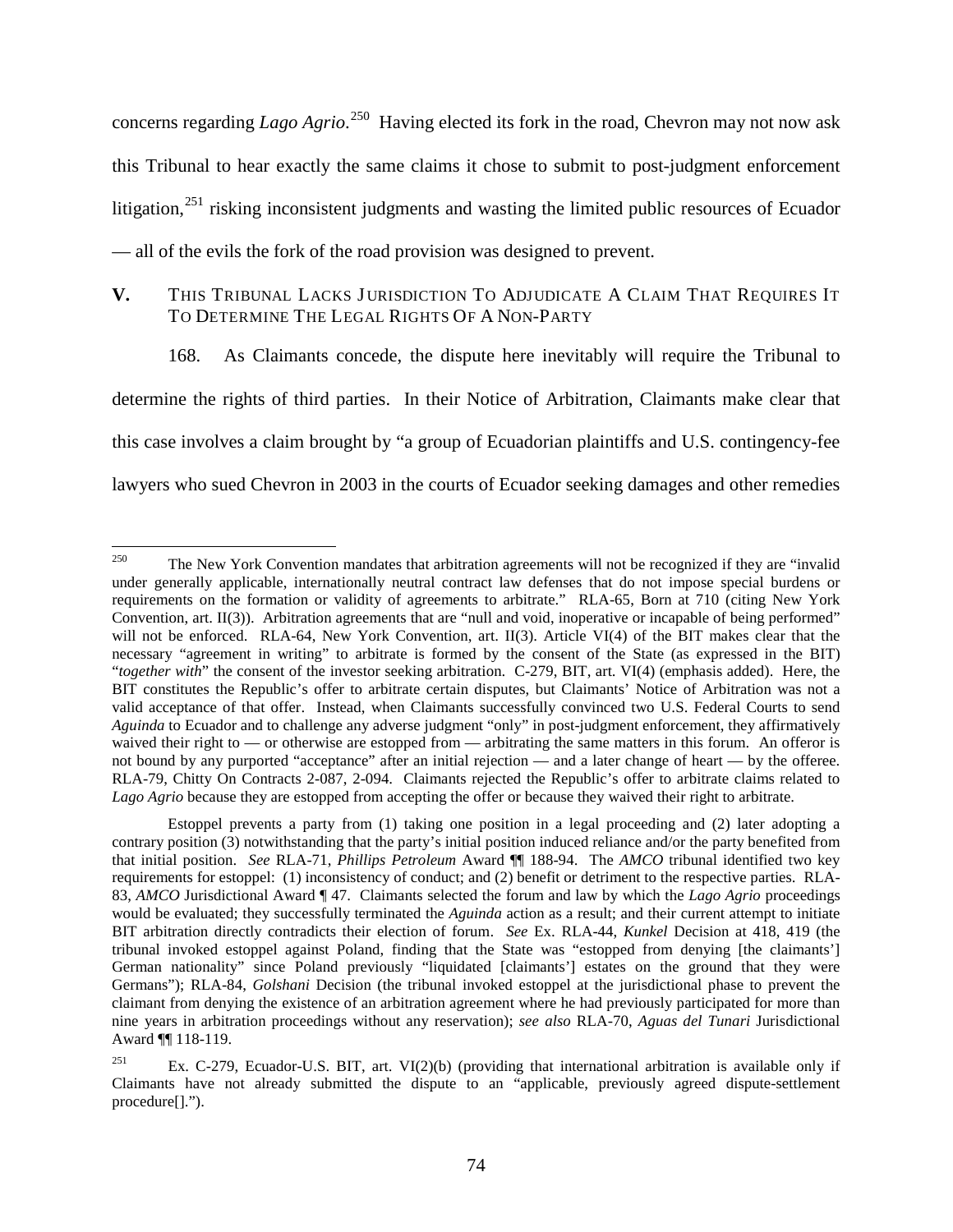for impacts that they allege were caused by the Consortium's operations."<sup>[252](#page-77-0)</sup> Indeed, Claimants' central claim is predicated upon their contention that Chevron is not liable for any of the environmental impact at issue in the *Lago Agrio* litigation, and that the *Lago Agrio* plaintiffs have no legal basis to pursue environmental claims against Chevron. If Claimants' requested relief were granted, the rights of the third parties to relief in the *Lago Agrio* litigation will arguably be resolved and terminated.

169. This Tribunal should therefore abstain from exercising jurisdiction over this dispute based on the principles espoused by the International Court of Justice ("ICJ") in *Monetary Gold*.

## **A. The Rights Of Third Parties Are Squarely At Issue Before This Tribunal**

170. In this arbitration, Claimants allege that the *Lago Agrio* plaintiffs are asserting public or "diffuse" rights that belong exclusively to the Republic, and that Claimants were in any event released from all environmental claims, even those claims asserted by third parties.<sup>[253](#page-77-1)</sup> Claimants seek from the Tribunal, among other things:

> A declaration that under the 1994, 1995, 1996 and 1998 investment agreements, Claimants have no liability or responsibility for environmental impact, including but not limited to any alleged liability for impact to human health, the ecosystem, indigenous cultures, the infrastructure, or any liability for unlawful profits, or for performing any further environmental remediation arising out of the former Consortium that was jointly owned by TexPet and Ecuador, or under the expired Concession Contract between TexPet and Ecuador.<sup>[254](#page-77-2)</sup>

<span id="page-77-0"></span><sup>&</sup>lt;sup>252</sup> Claimants' Notice of Arbitration ¶ 3.

<span id="page-77-1"></span><sup>253</sup> *See, e.g.*, *id.* ¶ 67; Claimants' Interim Measures Reply ¶¶ 64-117.

<span id="page-77-2"></span><sup>&</sup>lt;sup>254</sup> Claimants' Notice of Arbitration  $\P$  76(1).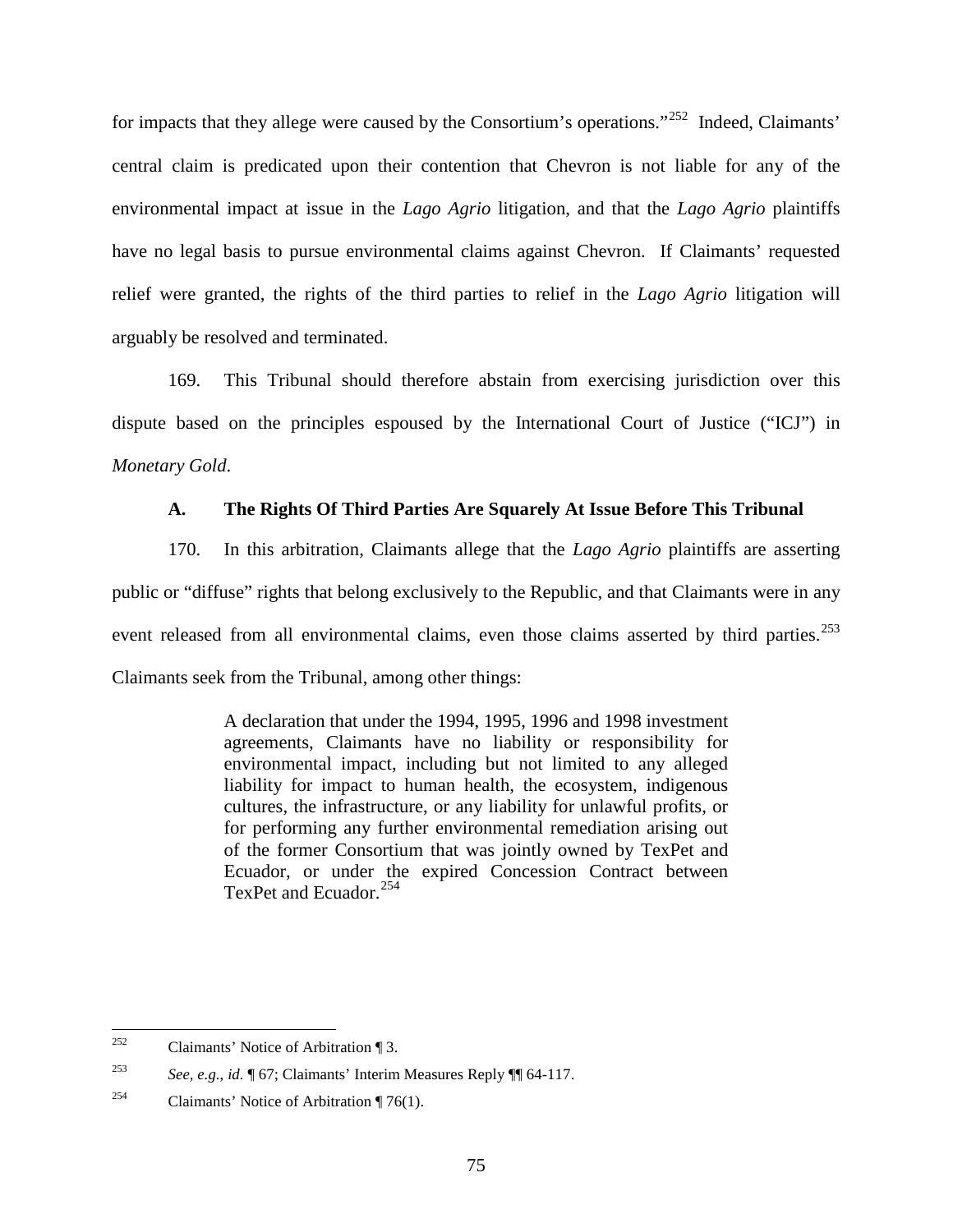171. Claimants also ask that the Republic be ordered to inform the *Lago Agrio* Court that Claimants "have been released from all environmental impact"<sup>[255](#page-78-0)</sup> and to be "protect[ed]  $\dots$ in connection with the Lago Agrio Litigation."<sup>[256](#page-78-1)</sup> The issue is not just one of interpretation of the Settlement and Release Agreements, and particularly the 1995 Settlement Agreement; it also necessarily involves the Tribunal's interpretation and application of Ecuadorian law with respect to rights invoked by the *Lago Agrio* plaintiffs.<sup>[257](#page-78-2)</sup> Thus, it is impossible for the Tribunal to adjudicate Claimants' rights without determining the rights of a party *in absentia*.

## **B. Established Principles Of International Law Prevent The Tribunal From Adjudicating The Present Dispute In Light Of The Relief Sought**

172. It is well-established that an international tribunal should refuse to exercise its jurisdiction over a dispute if the very subject matter of the decision would determine the legal rights of a non-party to the proceeding. The application of this principle was first promulgated by the ICJ in *Monetary Gold*, a case involving a consignment of gold that was forcibly removed from Rome by Germany in  $1943$ <sup>[258](#page-78-3)</sup> Both Italy and Albania laid claim to the gold, but an independent arbitrator decided that the gold belonged to Albania. Subsequently, a Tripartite Commission (comprised of government representatives from France, the United States, and the United Kingdom) mandated that the gold found to belong to Albania be allocated to the United Kingdom, in partial satisfaction of a judgment against Albania in a prior case between the two

<span id="page-78-0"></span><sup>&</sup>lt;sup>255</sup> *Id.* ¶ 76(3).

<span id="page-78-1"></span><sup>&</sup>lt;sup>256</sup> *Id.* ¶ 76(4).

<span id="page-78-2"></span><sup>&</sup>lt;sup>257</sup> For example, Claimants contest the *Lago Agrio* plaintiffs' right to invoke the EMA in the prosecution of its environmental claims against Chevron. Claimants' Notice of Arbitration states at paragraph 30 that "these plaintiffs purport to seek damages from Chevron . . . pursuant to a retroactive application of the 1999 EMA." The EMA, the Ecuadorian Constitution, and the Civil Code all afford Ecuadorian citizens the right to bring an action for environmental remediation.

<span id="page-78-3"></span><sup>258</sup> RLA-19, *Monetary Gold* Preliminary Question Judgment.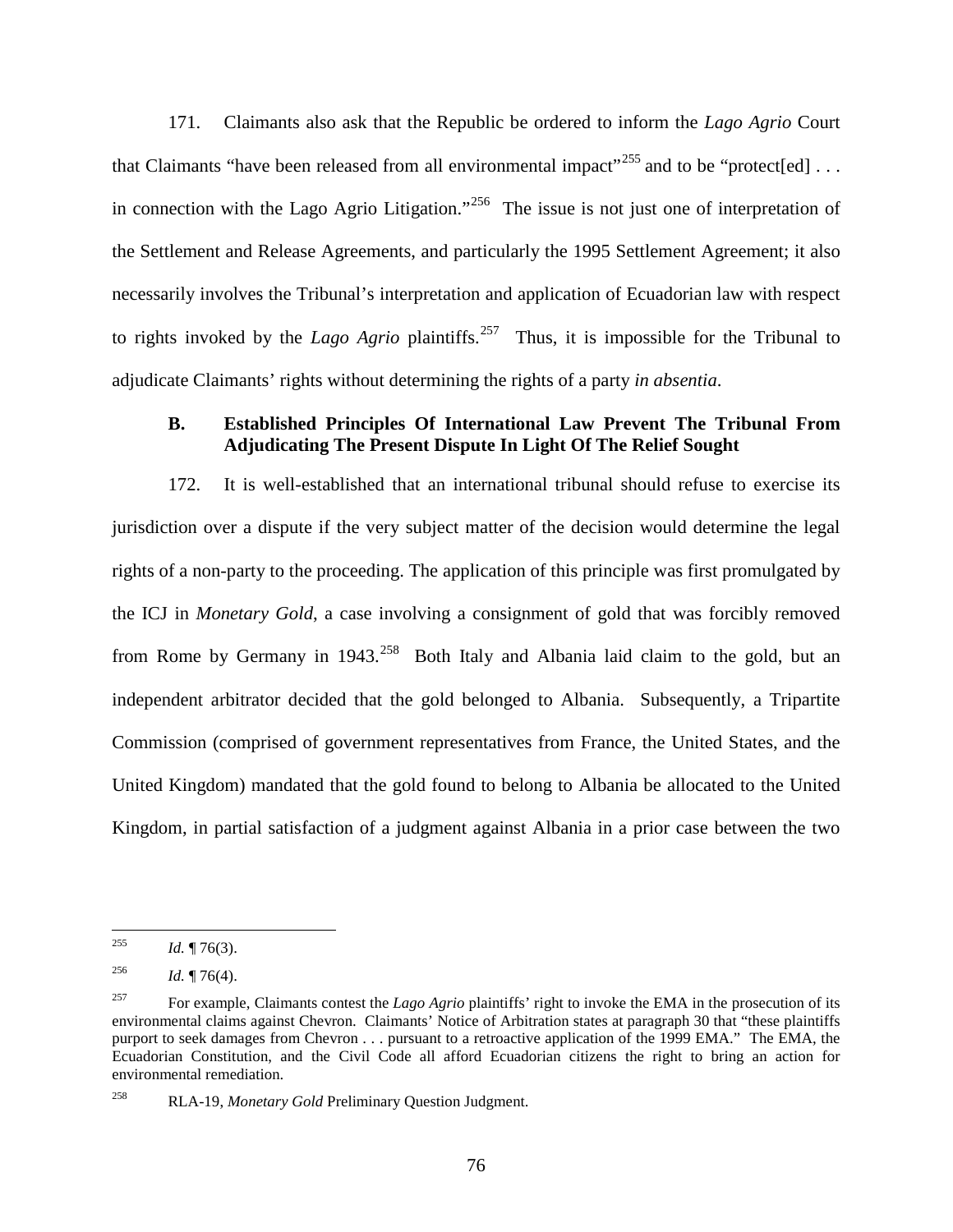parties. Italy then applied to the ICJ, claiming that it too was owed compensation by Albania, and that its claim should be given priority over the United Kingdom's claim.<sup>[259](#page-79-0)</sup>

173. To determine which country should rightfully receive the gold, the ICJ had to decide not only which of the two claims should be prioritized, but whether Italy's claim against Albania was valid in the first instance.<sup>[260](#page-79-1)</sup> The ICJ found that it could not examine the latter claim (and hence the former claim) in the absence of Albania, which was not a party to this case, and over which the ICJ did not therefore have jurisdiction.<sup>[261](#page-79-2)</sup> The ICJ characterized the relief sought by Italy against Albania as follows:

> Italy believes that she possesses a right against Albania for the redress of an international wrong which, according to Italy, Albania has committed against her. In order, therefore, to determine whether Italy is entitled to receive the gold, it is necessary to determine whether Albania has committed any international wrong against Italy, and whether she is under an obligation to pay compensation to her.<sup>[262](#page-79-3)</sup>

174. In short, the relief sought by Italy against Albania required the ICJ to determine whether Albania, the absent party, had committed the wrong alleged and whether it had a duty to Italy. The present situation is no different because Claimants seek a determination not only of their rights, but also the rights of third parties (who do not have a concomitant right to be heard here).

175. The ICJ declined to exercise jurisdiction under such circumstances, stating:

To adjudicate upon the international responsibility of Albania without her consent would run counter to a well-established principle of international law embodied in the Court's Statute,

<span id="page-79-0"></span> <sup>259</sup> *Id*. at 25-33.

<span id="page-79-1"></span><sup>260</sup> *Id*. at 31-32.

<span id="page-79-2"></span><sup>261</sup> *Id.* at 32-33.

<span id="page-79-3"></span><sup>262</sup> *Id.* at 32.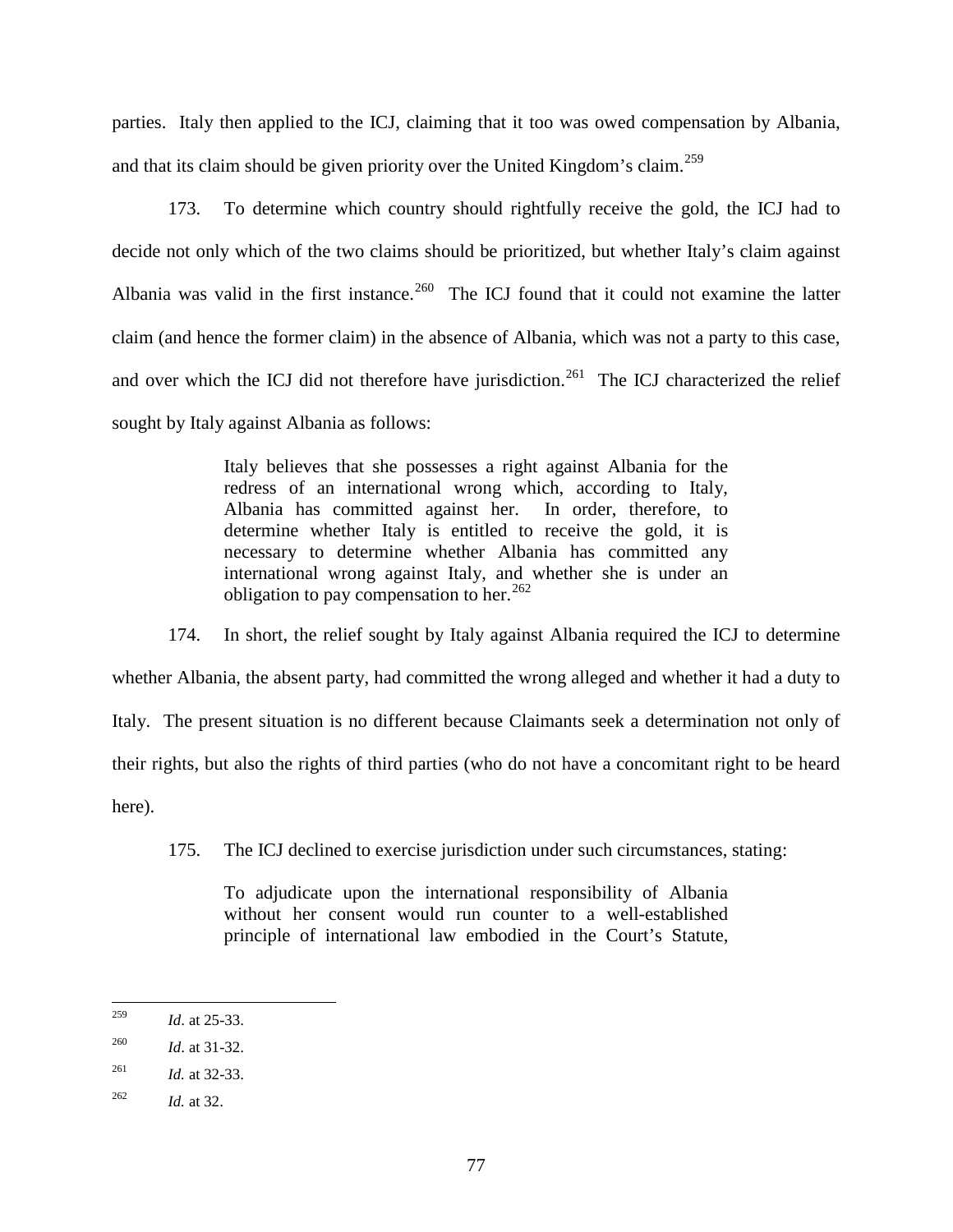namely, that the Court can only exercise jurisdiction over a State with its consent. $263$ 

176. The ICJ concluded that "Albania's legal interests would not only be affected by a decision, but would form the very subject-matter of the decision. In such a case, the Statute cannot be regarded, by implication, as authorizing proceedings to be continued in the absence of Albania."<sup>[264](#page-80-1)</sup>

177. The *Monetary Gold* principle forcefully applies here. As in the case of Albania, this arbitration requires an assessment of the legal rights of a non-party to the proceeding. Claimants seek from the Tribunal a determination that the *Lago Agrio* plaintiffs, who have litigated the environmental case for close to seventeen years, are now barred from having a court consider and hand down a decision on the parties' respective arguments. According to Claimants, this Tribunal can and should preempt the *Lago Agrio* Court and find that Chevon is not liable for the alleged pollution in the affected lands.

178. As the *Monetary Gold* tribunal found, tribunals should decline the invitation to decide the rights of parties not before them.

179. The *Monetary Gold* principle is not confined to proceedings before the ICJ; it "applies with at least as much force to the exercise of jurisdiction in international arbitral proceedings."[265](#page-80-2) The tribunal in *Larsen v. Hawaiian Kingdom* stated:

> While it is the consent of the parties which brings the arbitration tribunal into existence, such a tribunal, particularly one conducted under the auspices of the Permanent Court of Arbitration, operates within the general confines of public international law and, like the

 <sup>263</sup> *Id.*

<span id="page-80-1"></span><span id="page-80-0"></span><sup>264</sup> *Id.*

<span id="page-80-2"></span><sup>265</sup> RLA-76, *Larsen v. Hawaiian Kingdom* ¶ 11.17.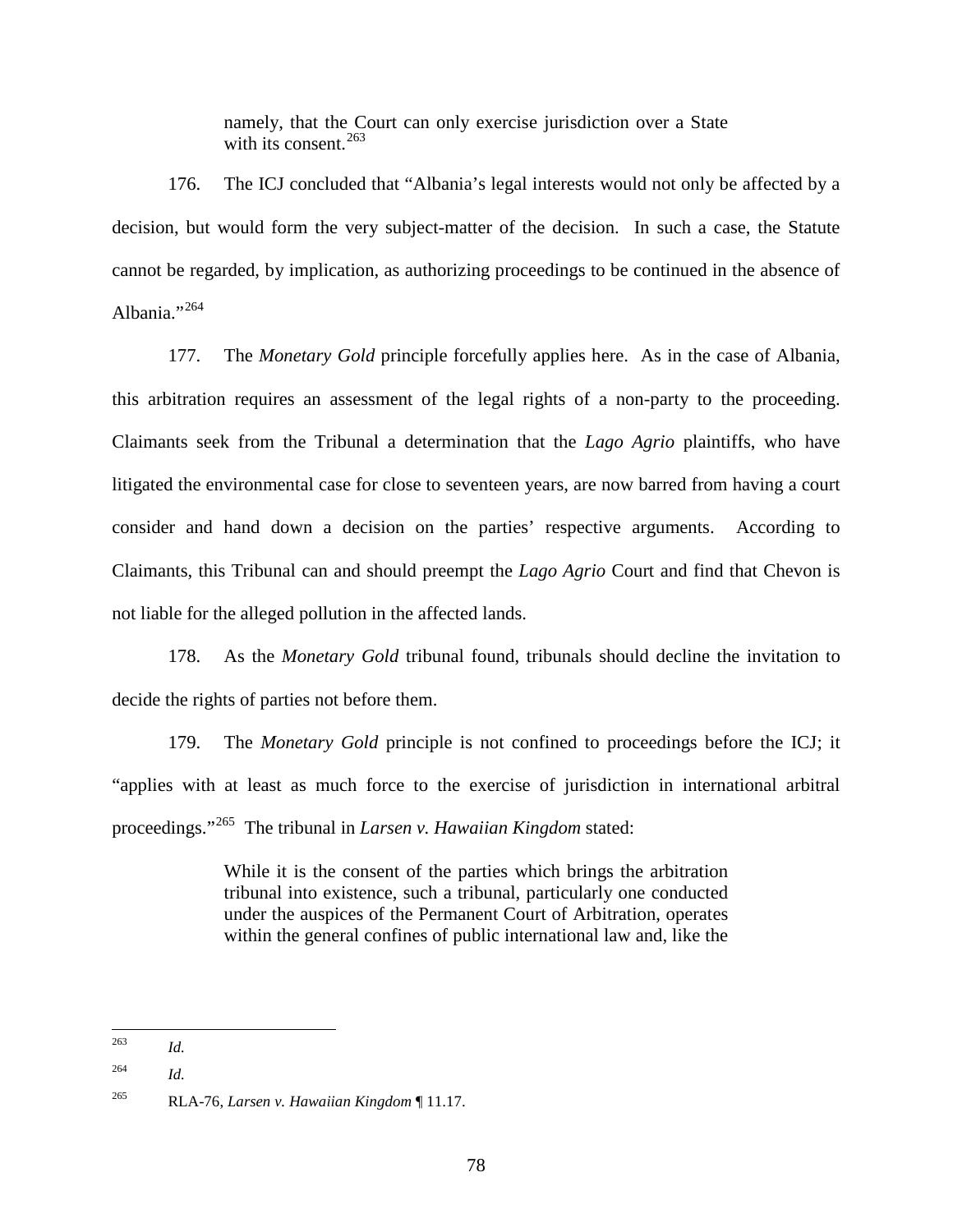International Court, cannot exercise jurisdiction over a State which is not a party to its proceedings.<sup>[266](#page-81-0)</sup>

180. In *Costa Rica v. Nicaragua*, the Central American Court of Justice determined that it could not render a decision respecting the validity of the Bryan-Chamorro Treaty (a treaty between Nicaragua and the United States) because the United States was not a party to the proceedings or otherwise subject to the court's jurisdiction.<sup>[267](#page-81-1)</sup> It held:

> To judge . . . the validity or invalidity of the acts of a . . . party not subject to the jurisdiction of the Court; to make findings respecting its conduct and render a decision which would completely and definitely embrace it  $\frac{1}{1}$  a party that had no share in the litigation, or legal occasion to be heard — is not the mission of the Court, which, conscious of its high duty, desires to confine itself within the scope of its particular powers.<sup>[268](#page-81-2)</sup>

181. Like the court in *Costa Rica v. Nicaragua*, this Tribunal must "confine itself within the scope of its particular powers," and decline to "judge" whether the *Lago Agrio* plaintiffs have the right to pursue their environmental claims against Chevron because they have "no share in [this arbitration], or legal occasion to be heard." The relief sought by Claimants is designed to disadvantage the *Lago Agrio* plaintiffs and is thus not within the jurisdiction of this Tribunal.

**VI.** REQUEST FOR RELIEF

182. For the foregoing reasons and any further reasons that the Republic may later submit, the Republic hereby requests that the Tribunal render an award in its favor. The Republic respectfully requests that this Tribunal:

 <sup>266</sup> *Id*.

<span id="page-81-1"></span><span id="page-81-0"></span><sup>267</sup> RLA-77, *Costa Rica v. Nicaragua* at 228. The Central American Court of Justice was created "exclusively to pass upon the laws enforceable among the Central American states in cases brought before it for the settlement of their conflicting interests and their controversies." *Id.*

<span id="page-81-2"></span><sup>268</sup> *Id.*; *see also* RLA-72, *East Timor* Case at 102 (wherein the ICJ affirmed that *"*the Court could not rule on the lawfulness of the conduct of a State when its judgment would imply an evaluation of the lawfulness of the conduct of another State which is not a party to the case. Where this is so, the Court cannot act.").